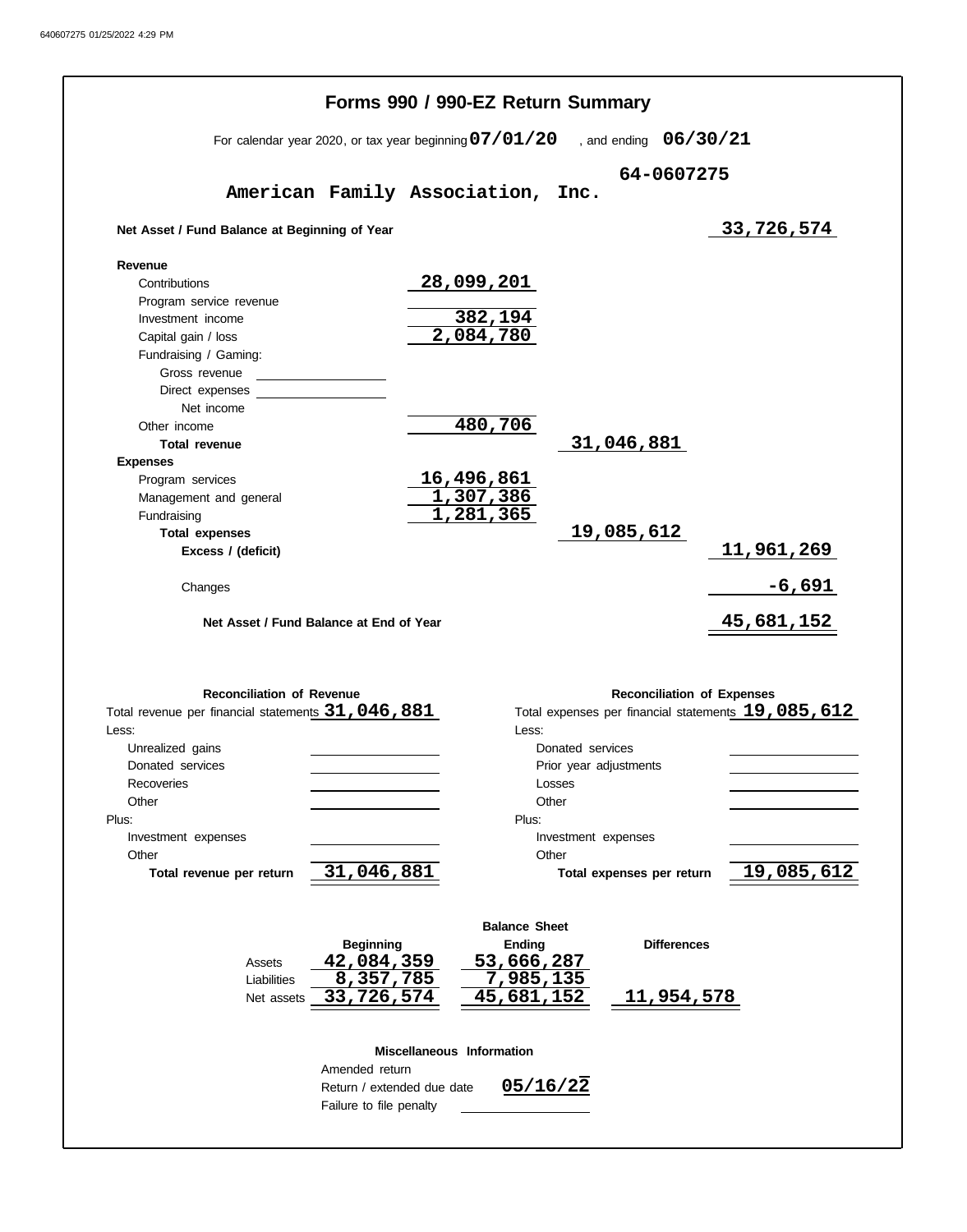|                                                                                                                                                                                                                                                           | Form 990-T Return Summary |            |               |
|-----------------------------------------------------------------------------------------------------------------------------------------------------------------------------------------------------------------------------------------------------------|---------------------------|------------|---------------|
| For calendar year 2020, or tax year beginning $07/01/20$ , and ending $06/30/21$                                                                                                                                                                          |                           |            |               |
| American Family Association, Inc.                                                                                                                                                                                                                         |                           | 64-0607275 |               |
| Income & Losses (Form 990-T, Sch A)<br>Income from all activities<br>Losses from all activities<br>Unrelated business taxable income from all trades<br>Income Adjustments (Form 990-T, Part I)<br>Disallowed fringe benefits<br>Charitable contributions | # of Schedules<br>127,349 | 127,349    |               |
| Net operating loss (prior to 2018)<br>Specific deduction<br>Section 199A Deduction (Trusts Only)<br><b>Total adjustments</b><br>Unrelated business taxable income                                                                                         | 1,000                     | (1,000)    | 126,349       |
| Taxes & Credits (Form 990-T, Part II and III)<br>Regular tax<br>Other tax: _ Proxy _ AMT<br><b>Facilities</b><br><b>Tax Due</b><br>Foreign tax credit and other credits<br>General business credits                                                       | 26,533                    | 26,533     |               |
| Prior year minimum tax credit<br>Total nonrefundable credits<br>Other taxes<br><b>Total tax</b>                                                                                                                                                           |                           |            | <u>26,533</u> |
| <b>Payments &amp; Penalties</b><br>Estimated tax payments and Tax withheld<br>Paid with extension<br>Refundable credits and other payments<br><b>Payments</b><br>Net tax due<br>Estimated tax penalty                                                     | 435                       |            | 26,533        |
| Interest on late payments<br>Failure to file penalty<br>Failure to pay penalty<br><b>Penalties</b><br><b>Balance due</b><br>Total overpayment<br>Overpayment applied to next year's tax<br>Refund                                                         |                           | 435        | 26,968        |

| <b>Next Year's Estimates</b> |  |
|------------------------------|--|
|                              |  |
|                              |  |
| 13,500                       |  |
| 13,500                       |  |
| 27,000                       |  |
|                              |  |

# Return / extended due date **05/16/22 Miscellaneous Information** Amended return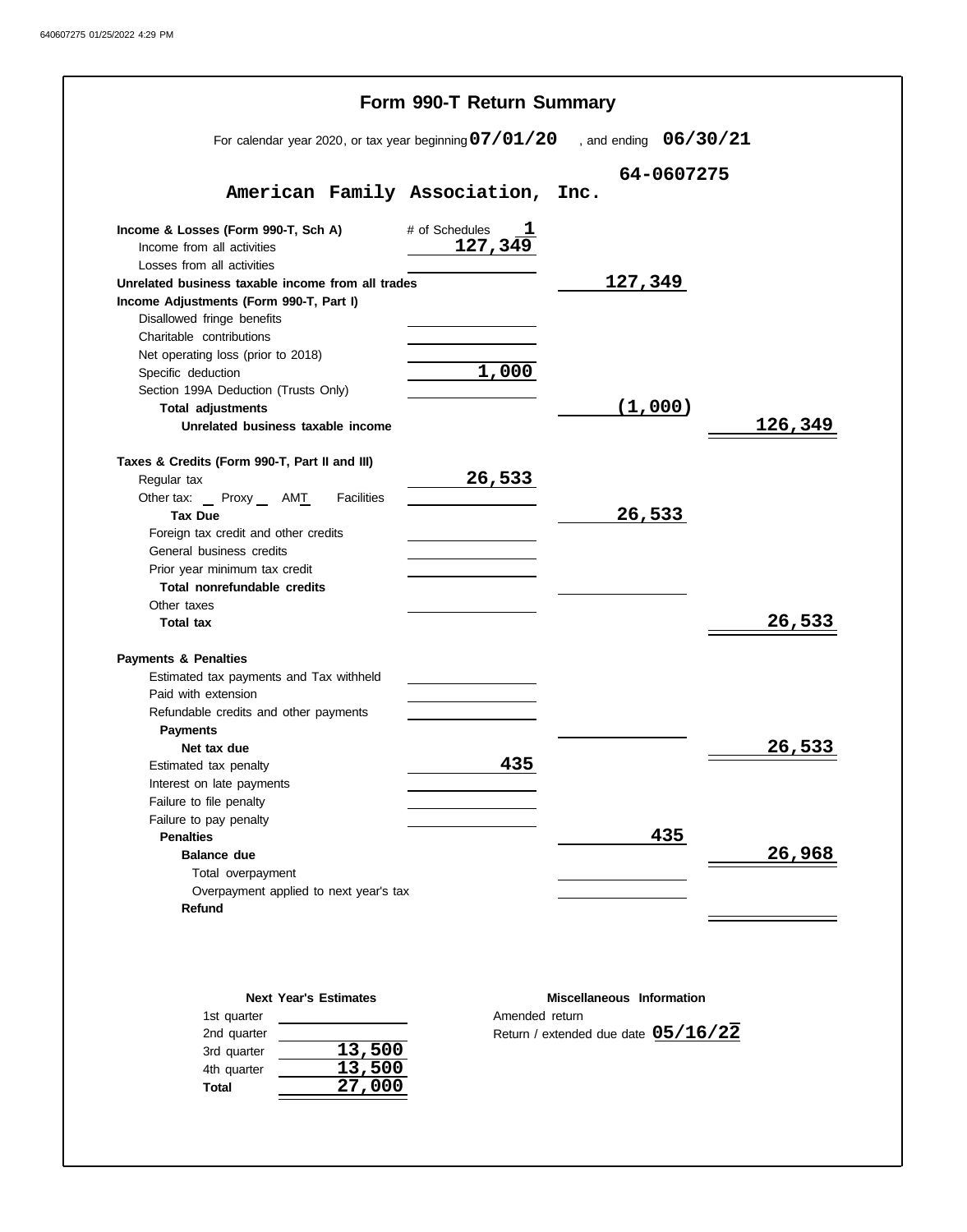| Form 8879-EO                                                | <b>IRS</b> e-file Signature Authorization<br>for an Exempt Organization                                                                                                                                                                                                                                                                                                                                 |                                                 | OMB No. 1545-0047                                  |
|-------------------------------------------------------------|---------------------------------------------------------------------------------------------------------------------------------------------------------------------------------------------------------------------------------------------------------------------------------------------------------------------------------------------------------------------------------------------------------|-------------------------------------------------|----------------------------------------------------|
| Department of the Treasury                                  | u Do not send to the IRS. Keep for your records.                                                                                                                                                                                                                                                                                                                                                        |                                                 | 2020                                               |
| Internal Revenue Service                                    | u Go to www.irs.gov/Form8879EO for the latest information.                                                                                                                                                                                                                                                                                                                                              |                                                 |                                                    |
| Name of exempt organization or person subject to tax        | American Family Association, Inc.                                                                                                                                                                                                                                                                                                                                                                       | Taxpayer identification number<br>64-0607275    |                                                    |
|                                                             | Name and title of officer or person subject to tax Timothy B. Wildmon<br>President                                                                                                                                                                                                                                                                                                                      |                                                 |                                                    |
| Part I                                                      | Type of Return and Return Information (Whole Dollars Only)                                                                                                                                                                                                                                                                                                                                              |                                                 |                                                    |
|                                                             | Check the box for the return for which you are using this Form 8879-EO and enter the applicable amount, if any, from the return. If you<br>check the box on line 1a, 2a, 3a, 4a, 5a, 6a, or 7a below, and the amount on that line for the return being filed with this form was                                                                                                                         |                                                 |                                                    |
|                                                             | blank, then leave line 1b, 2b, 3b, 4b, 5b, 6b, or 7b, whichever is applicable, blank (do not enter -0-). But, if you entered -0- on the                                                                                                                                                                                                                                                                 |                                                 |                                                    |
|                                                             | return, then enter -0- on the applicable line below. Do not complete more than one line in Part I.                                                                                                                                                                                                                                                                                                      |                                                 |                                                    |
| 1a Form 990 check here                                      | $X_{b}$ Total revenue, if any (Form 990, Part VIII, column (A), line 12)  1b $31,046,881$                                                                                                                                                                                                                                                                                                               |                                                 |                                                    |
| 2a Form 990-EZ check here▶<br>3a Form 1120-POL check here ▶ | <b>b</b> Total revenue, if any (Form 990-EZ, line 9) $\ldots$ $\ldots$ $\ldots$ $\ldots$ $\ldots$ 2b $\ldots$                                                                                                                                                                                                                                                                                           |                                                 |                                                    |
| 4a Form 990-PF check here                                   |                                                                                                                                                                                                                                                                                                                                                                                                         |                                                 |                                                    |
| 5a Form 8868 check here ▶                                   |                                                                                                                                                                                                                                                                                                                                                                                                         |                                                 |                                                    |
| 6a Form 990-T check here                                    |                                                                                                                                                                                                                                                                                                                                                                                                         |                                                 | <u> 1989 - Johann Stoff, fransk politik (d. 19</u> |
| 7a Form 4720 check here ▶                                   |                                                                                                                                                                                                                                                                                                                                                                                                         |                                                 |                                                    |
| <b>Part II</b>                                              | Declaration and Signature Authorization of Officer or Person Subject to Tax                                                                                                                                                                                                                                                                                                                             |                                                 |                                                    |
|                                                             | Under penalties of perjury, I declare that $\mathbf{X}$ I am an officer of the above organization of I am a person subject to tax with respect to                                                                                                                                                                                                                                                       |                                                 |                                                    |
| (name of organization)                                      | , (EIN)                                                                                                                                                                                                                                                                                                                                                                                                 |                                                 | and that I have examined a copy                    |
|                                                             | of the 2020 electronic return and accompanying schedules and statements, and, to the best of my knowledge and belief, they are                                                                                                                                                                                                                                                                          |                                                 |                                                    |
|                                                             | true, correct, and complete. I further declare that the amount in Part I above is the amount shown on the copy of the electronic return.                                                                                                                                                                                                                                                                |                                                 |                                                    |
|                                                             | I consent to allow my intermediate service provider, transmitter, or electronic return originator (ERO) to send the return to the IRS and                                                                                                                                                                                                                                                               |                                                 |                                                    |
|                                                             | to receive from the IRS (a) an acknowledgement of receipt or reason for rejection of the transmission, (b) the reason for any delay in                                                                                                                                                                                                                                                                  |                                                 |                                                    |
|                                                             | processing the return or refund, and (c) the date of any refund. If applicable, I authorize the U.S. Treasury and its designated Financial                                                                                                                                                                                                                                                              |                                                 |                                                    |
|                                                             | Agent to initiate an electronic funds withdrawal (direct debit) entry to the financial institution account indicated in the tax preparation<br>software for payment of the federal taxes owed on this return, and the financial institution to debit the entry to this account. To revoke                                                                                                               |                                                 |                                                    |
|                                                             | a payment, I must contact the U.S. Treasury Financial Agent at 1-888-353-4537 no later than 2 business days prior to the payment                                                                                                                                                                                                                                                                        |                                                 |                                                    |
|                                                             | (settlement) date. I also authorize the financial institutions involved in the processing of the electronic payment of taxes to receive                                                                                                                                                                                                                                                                 |                                                 |                                                    |
|                                                             | confidential information necessary to answer inquiries and resolve issues related to the payment. I have selected a personal                                                                                                                                                                                                                                                                            |                                                 |                                                    |
|                                                             | identification number (PIN) as my signature for the electronic return and, if applicable, the consent to electronic funds withdrawal.                                                                                                                                                                                                                                                                   |                                                 |                                                    |
|                                                             |                                                                                                                                                                                                                                                                                                                                                                                                         |                                                 |                                                    |
| PIN: check one box only                                     |                                                                                                                                                                                                                                                                                                                                                                                                         |                                                 |                                                    |
| $\mathbf{X}$ I authorize                                    | The Sparks CPA Firm, P.C.                                                                                                                                                                                                                                                                                                                                                                               | to enter my PIN $\boxed{07275}$ as my signature |                                                    |
|                                                             | <b>ERO firm name</b>                                                                                                                                                                                                                                                                                                                                                                                    | Enter five numbers, but                         |                                                    |
|                                                             |                                                                                                                                                                                                                                                                                                                                                                                                         | do not enter all zeros                          |                                                    |
|                                                             | on the tax year 2020 electronically filed return. If I have indicated within this return that a copy of the return is being filed with a<br>state agency(ies) regulating charities as part of the IRS Fed/State program, I also authorize the aforementioned ERO to enter my<br>PIN on the return's disclosure consent screen.                                                                          |                                                 |                                                    |
|                                                             |                                                                                                                                                                                                                                                                                                                                                                                                         |                                                 |                                                    |
|                                                             | As an officer or person subject to tax with respect to the organization, I will enter my PIN as my signature on the tax year 2020<br>electronically filed return. If I have indicated within this return that a copy of the return is being filed with a state agency(ies)<br>regulating charities as part of the IRS Fed/State program, I will enter my PIN on the return's disclosure consent screen. |                                                 |                                                    |
| Signature of officer or person subject to tax>              | Date                                                                                                                                                                                                                                                                                                                                                                                                    | 01/25/22                                        |                                                    |
| Part III                                                    | <b>Certification and Authentication</b>                                                                                                                                                                                                                                                                                                                                                                 |                                                 |                                                    |
|                                                             | ERO's EFIN/PIN. Enter your six-digit electronic filing identification                                                                                                                                                                                                                                                                                                                                   |                                                 |                                                    |
|                                                             | number (EFIN) followed by your five-digit self-selected PIN.                                                                                                                                                                                                                                                                                                                                            |                                                 | 63417448197<br>Do not enter all zeros              |
|                                                             | I certify that the above numeric entry is my PIN, which is my signature on the 2020 electronically filed return indicated above. I confirm                                                                                                                                                                                                                                                              |                                                 |                                                    |
| IRS e-file Providers for Business Returns.                  | that I am submitting this return in accordance with the requirements of Pub. 4163, Modernized e-File (MeF) Information for Authorized                                                                                                                                                                                                                                                                   |                                                 |                                                    |
| ERO's signature                                             | DICKY H. SPARKS, CPA<br>Date $\}$                                                                                                                                                                                                                                                                                                                                                                       | 01/25/22                                        |                                                    |
|                                                             | <b>ERO Must Retain This Form - See Instructions</b>                                                                                                                                                                                                                                                                                                                                                     |                                                 |                                                    |
|                                                             | Do Not Submit This Form to the IRS Unless Requested To Do So                                                                                                                                                                                                                                                                                                                                            |                                                 |                                                    |
|                                                             | For Paperwork Reduction Act Notice, see back of form.                                                                                                                                                                                                                                                                                                                                                   |                                                 | Form 8879-EO (2020)                                |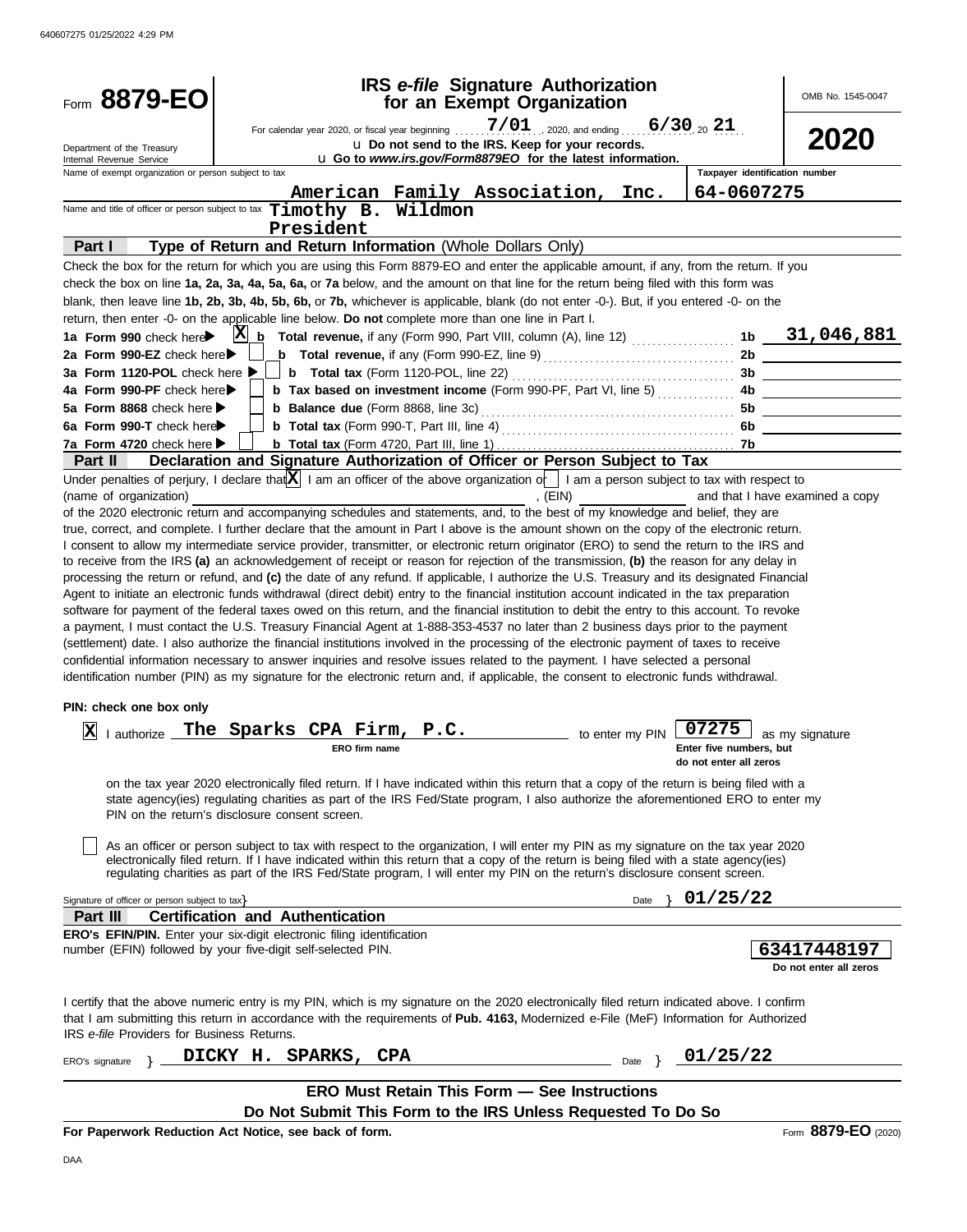| Form 8879-EO                                                                     |                                                                                                                                                                                                                                                                                      | <b>IRS</b> e-file Signature Authorization<br>for an Exempt Organization                           |        |                                                 | OMB No. 1545-0047               |
|----------------------------------------------------------------------------------|--------------------------------------------------------------------------------------------------------------------------------------------------------------------------------------------------------------------------------------------------------------------------------------|---------------------------------------------------------------------------------------------------|--------|-------------------------------------------------|---------------------------------|
| Department of the Treasury                                                       |                                                                                                                                                                                                                                                                                      | u Do not send to the IRS. Keep for your records.                                                  |        |                                                 | 2020                            |
| Internal Revenue Service<br>Name of exempt organization or person subject to tax |                                                                                                                                                                                                                                                                                      | u Go to www.irs.gov/Form8879EO for the latest information.                                        |        | Taxpayer identification number                  |                                 |
|                                                                                  |                                                                                                                                                                                                                                                                                      | American Family Association, Inc.                                                                 |        | 64-0607275                                      |                                 |
|                                                                                  | Name and title of officer or person subject to tax Timothy B. Wildmon<br>President                                                                                                                                                                                                   |                                                                                                   |        |                                                 |                                 |
| Part I                                                                           | Type of Return and Return Information (Whole Dollars Only)                                                                                                                                                                                                                           |                                                                                                   |        |                                                 |                                 |
|                                                                                  | Check the box for the return for which you are using this Form 8879-EO and enter the applicable amount, if any, from the return. If you                                                                                                                                              |                                                                                                   |        |                                                 |                                 |
|                                                                                  | check the box on line 1a, 2a, 3a, 4a, 5a, 6a, or 7a below, and the amount on that line for the return being filed with this form was                                                                                                                                                 |                                                                                                   |        |                                                 |                                 |
|                                                                                  | blank, then leave line 1b, 2b, 3b, 4b, 5b, 6b, or 7b, whichever is applicable, blank (do not enter -0-). But, if you entered -0- on the                                                                                                                                              |                                                                                                   |        |                                                 |                                 |
|                                                                                  | return, then enter -0- on the applicable line below. Do not complete more than one line in Part I.                                                                                                                                                                                   |                                                                                                   |        |                                                 |                                 |
|                                                                                  | 1a Form 990 check here LA b Total revenue, if any (Form 990, Part VIII, column (A), line 12) <b>Access 19th Summer La Convent Convent Convent Convent Convent Convent Convent Convent Convent Convent Convent Convent Convent Co</b>                                                 |                                                                                                   |        |                                                 |                                 |
| 2a Form 990-EZ check here                                                        | $\Box$ <b>b</b> Total revenue, if any (Form 990-EZ, line 9) $\Box$ $\Box$ $\Box$ $\Box$                                                                                                                                                                                              |                                                                                                   |        |                                                 | 2b                              |
| 3a Form 1120-POL check here ▶                                                    |                                                                                                                                                                                                                                                                                      | <b>b</b> Total tax (Form 1120-POL, line 22) $\ldots$ $\ldots$ $\ldots$ $\ldots$ $\ldots$ $\ldots$ |        |                                                 |                                 |
| 4a Form 990-PF check here                                                        |                                                                                                                                                                                                                                                                                      |                                                                                                   |        |                                                 |                                 |
| 5a Form 8868 check here ▶                                                        |                                                                                                                                                                                                                                                                                      |                                                                                                   |        |                                                 |                                 |
| 6a Form 990-T check here                                                         |                                                                                                                                                                                                                                                                                      |                                                                                                   |        |                                                 | 26,533                          |
| 7a Form 4720 check here $\blacktriangleright$                                    |                                                                                                                                                                                                                                                                                      |                                                                                                   |        |                                                 |                                 |
| <b>Part II</b>                                                                   | Declaration and Signature Authorization of Officer or Person Subject to Tax                                                                                                                                                                                                          |                                                                                                   |        |                                                 |                                 |
|                                                                                  | Under penalties of perjury, I declare that $X$ I am an officer of the above organization of I am a person subject to tax with respect to                                                                                                                                             |                                                                                                   |        |                                                 |                                 |
| (name of organization)                                                           |                                                                                                                                                                                                                                                                                      | , (EIN)                                                                                           |        |                                                 | and that I have examined a copy |
|                                                                                  | of the 2020 electronic return and accompanying schedules and statements, and, to the best of my knowledge and belief, they are                                                                                                                                                       |                                                                                                   |        |                                                 |                                 |
|                                                                                  | true, correct, and complete. I further declare that the amount in Part I above is the amount shown on the copy of the electronic return.                                                                                                                                             |                                                                                                   |        |                                                 |                                 |
|                                                                                  | I consent to allow my intermediate service provider, transmitter, or electronic return originator (ERO) to send the return to the IRS and                                                                                                                                            |                                                                                                   |        |                                                 |                                 |
|                                                                                  | to receive from the IRS (a) an acknowledgement of receipt or reason for rejection of the transmission, (b) the reason for any delay in<br>processing the return or refund, and (c) the date of any refund. If applicable, I authorize the U.S. Treasury and its designated Financial |                                                                                                   |        |                                                 |                                 |
|                                                                                  | Agent to initiate an electronic funds withdrawal (direct debit) entry to the financial institution account indicated in the tax preparation                                                                                                                                          |                                                                                                   |        |                                                 |                                 |
|                                                                                  | software for payment of the federal taxes owed on this return, and the financial institution to debit the entry to this account. To revoke                                                                                                                                           |                                                                                                   |        |                                                 |                                 |
|                                                                                  | a payment, I must contact the U.S. Treasury Financial Agent at 1-888-353-4537 no later than 2 business days prior to the payment                                                                                                                                                     |                                                                                                   |        |                                                 |                                 |
|                                                                                  | (settlement) date. I also authorize the financial institutions involved in the processing of the electronic payment of taxes to receive                                                                                                                                              |                                                                                                   |        |                                                 |                                 |
|                                                                                  | confidential information necessary to answer inquiries and resolve issues related to the payment. I have selected a personal                                                                                                                                                         |                                                                                                   |        |                                                 |                                 |
|                                                                                  | identification number (PIN) as my signature for the electronic return and, if applicable, the consent to electronic funds withdrawal.                                                                                                                                                |                                                                                                   |        |                                                 |                                 |
|                                                                                  |                                                                                                                                                                                                                                                                                      |                                                                                                   |        |                                                 |                                 |
| PIN: check one box only                                                          |                                                                                                                                                                                                                                                                                      |                                                                                                   |        |                                                 |                                 |
| $\overline{\mathbf{v}}$ .<br>I authorize<br>▵                                    | The Sparks CPA Firm, P.C.                                                                                                                                                                                                                                                            |                                                                                                   |        | to enter my PIN $\boxed{07275}$ as my signature |                                 |
|                                                                                  | ERO firm name                                                                                                                                                                                                                                                                        |                                                                                                   |        | Enter five numbers, but                         |                                 |
|                                                                                  |                                                                                                                                                                                                                                                                                      |                                                                                                   |        | do not enter all zeros                          |                                 |
|                                                                                  | on the tax year 2020 electronically filed return. If I have indicated within this return that a copy of the return is being filed with a                                                                                                                                             |                                                                                                   |        |                                                 |                                 |
|                                                                                  | state agency(ies) regulating charities as part of the IRS Fed/State program, I also authorize the aforementioned ERO to enter my                                                                                                                                                     |                                                                                                   |        |                                                 |                                 |
|                                                                                  | PIN on the return's disclosure consent screen.                                                                                                                                                                                                                                       |                                                                                                   |        |                                                 |                                 |
|                                                                                  |                                                                                                                                                                                                                                                                                      |                                                                                                   |        |                                                 |                                 |
|                                                                                  | As an officer or person subject to tax with respect to the organization, I will enter my PIN as my signature on the tax year 2020<br>electronically filed return. If I have indicated within this return that a copy of the return is being filed with a state agency(ies)           |                                                                                                   |        |                                                 |                                 |
|                                                                                  | regulating charities as part of the IRS Fed/State program, I will enter my PIN on the return's disclosure consent screen.                                                                                                                                                            |                                                                                                   |        |                                                 |                                 |
|                                                                                  |                                                                                                                                                                                                                                                                                      |                                                                                                   |        | 01/25/22                                        |                                 |
| Signature of officer or person subject to tax><br>Part III                       | <b>Certification and Authentication</b>                                                                                                                                                                                                                                              |                                                                                                   | Date   |                                                 |                                 |
|                                                                                  | ERO's EFIN/PIN. Enter your six-digit electronic filing identification                                                                                                                                                                                                                |                                                                                                   |        |                                                 |                                 |
|                                                                                  | number (EFIN) followed by your five-digit self-selected PIN.                                                                                                                                                                                                                         |                                                                                                   |        |                                                 | 63417448197                     |
|                                                                                  |                                                                                                                                                                                                                                                                                      |                                                                                                   |        |                                                 | Do not enter all zeros          |
|                                                                                  |                                                                                                                                                                                                                                                                                      |                                                                                                   |        |                                                 |                                 |
|                                                                                  | I certify that the above numeric entry is my PIN, which is my signature on the 2020 electronically filed return indicated above. I confirm                                                                                                                                           |                                                                                                   |        |                                                 |                                 |
|                                                                                  | that I am submitting this return in accordance with the requirements of Pub. 4163, Modernized e-File (MeF) Information for Authorized                                                                                                                                                |                                                                                                   |        |                                                 |                                 |
| IRS e-file Providers for Business Returns.                                       |                                                                                                                                                                                                                                                                                      |                                                                                                   |        |                                                 |                                 |
| ERO's signature                                                                  | DICKY H. SPARKS, CPA                                                                                                                                                                                                                                                                 |                                                                                                   | Date } | 01/25/22                                        |                                 |
|                                                                                  |                                                                                                                                                                                                                                                                                      |                                                                                                   |        |                                                 |                                 |
|                                                                                  |                                                                                                                                                                                                                                                                                      | <b>ERO Must Retain This Form - See Instructions</b>                                               |        |                                                 |                                 |
|                                                                                  | Do Not Submit This Form to the IRS Unless Requested To Do So                                                                                                                                                                                                                         |                                                                                                   |        |                                                 |                                 |
|                                                                                  | For Paperwork Reduction Act Notice, see back of form.                                                                                                                                                                                                                                |                                                                                                   |        |                                                 | Form 8879-EO (2020)             |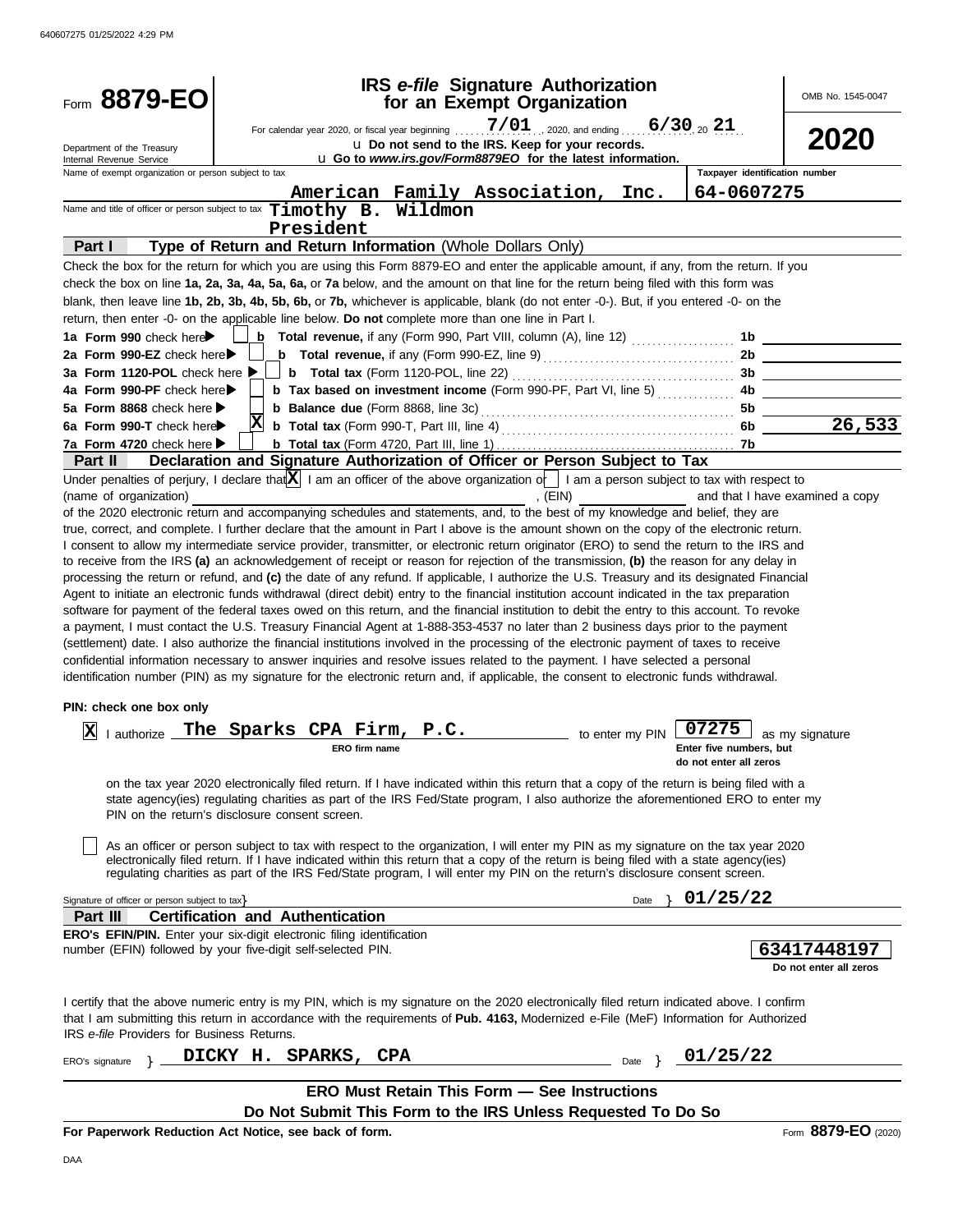640607275 01/25/2022 4:29 PM

|                   |                             |                                                        |                                                                               | <b>Return of Organization Exempt From Income Tax</b>                                                                                                                                                                                                                                                                     |                             |                                              | OMB No. 1545-0047                        |
|-------------------|-----------------------------|--------------------------------------------------------|-------------------------------------------------------------------------------|--------------------------------------------------------------------------------------------------------------------------------------------------------------------------------------------------------------------------------------------------------------------------------------------------------------------------|-----------------------------|----------------------------------------------|------------------------------------------|
| Form              |                             | 990                                                    |                                                                               | Under section 501(c), 527, or 4947(a)(1) of the Internal Revenue Code (except private foundations)                                                                                                                                                                                                                       |                             |                                              | <b>2020</b>                              |
|                   |                             | Department of the Treasury<br>Internal Revenue Service |                                                                               | <b>u</b> Do not enter social security numbers on this form as it may be made public.                                                                                                                                                                                                                                     |                             |                                              | <b>Open to Public</b>                    |
|                   |                             |                                                        |                                                                               | <b>u</b> Go to www.irs.gov/Form990 for instructions and the latest information.                                                                                                                                                                                                                                          |                             |                                              | Inspection                               |
|                   |                             |                                                        | C Name of organization                                                        | For the 2020 calendar year, or tax year beginning $07/01/20$ , and ending $06/30/21$                                                                                                                                                                                                                                     |                             |                                              | D Employer identification number         |
|                   |                             | <b>B</b> Check if applicable:                          |                                                                               | American Family Association,                                                                                                                                                                                                                                                                                             | Inc.                        |                                              |                                          |
|                   | Address change              |                                                        | Doing business as                                                             |                                                                                                                                                                                                                                                                                                                          |                             |                                              | 64-0607275                               |
|                   | Name change                 |                                                        | Number and street (or P.O. box if mail is not delivered to street address)    |                                                                                                                                                                                                                                                                                                                          | Room/suite                  | E Telephone number                           |                                          |
|                   | Initial return              |                                                        | PO Drawer 2440                                                                |                                                                                                                                                                                                                                                                                                                          |                             |                                              | 662-844-5036                             |
|                   | Final return/<br>terminated |                                                        | City or town, state or province, country, and ZIP or foreign postal code      |                                                                                                                                                                                                                                                                                                                          |                             |                                              |                                          |
|                   | Amended return              |                                                        | Tupelo                                                                        | MS 38803-2440                                                                                                                                                                                                                                                                                                            |                             | G Gross receipts\$                           | 31,046,881                               |
|                   |                             |                                                        | F Name and address of principal officer:                                      |                                                                                                                                                                                                                                                                                                                          |                             | H(a) Is this a group return for subordinates | $ \mathbf{X} $ No<br>Yes                 |
|                   |                             | Application pending                                    | Timothy B. Wildmon                                                            |                                                                                                                                                                                                                                                                                                                          |                             |                                              | No<br>Yes                                |
|                   |                             |                                                        | PO DWR 2440                                                                   |                                                                                                                                                                                                                                                                                                                          |                             | H(b) Are all subordinates included?          | If "No," attach a list. See instructions |
|                   |                             |                                                        | Tupelo                                                                        | MS 38803-2440                                                                                                                                                                                                                                                                                                            |                             |                                              |                                          |
|                   |                             | Tax-exempt status:                                     | $ \mathbf{X} $ 501(c)(3)<br>501(c)                                            | $t$ (insert no.)<br>4947(a)(1) or<br>527                                                                                                                                                                                                                                                                                 |                             |                                              |                                          |
|                   | Website: U                  |                                                        | www.afa.net                                                                   |                                                                                                                                                                                                                                                                                                                          |                             | H(c) Group exemption number <b>U</b>         |                                          |
|                   | Part I                      | K Form of organization:                                | $ \mathbf{X} $ Corporation<br>Trust<br>Association                            | Other $\mathbf u$                                                                                                                                                                                                                                                                                                        | L Year of formation: $1977$ |                                              | M State of legal domicile: MS            |
|                   |                             | <b>Summary</b>                                         |                                                                               |                                                                                                                                                                                                                                                                                                                          |                             |                                              |                                          |
|                   |                             |                                                        | 1 Briefly describe the organization's mission or most significant activities: | To Promote the Biblical Ethic of Decency in American                                                                                                                                                                                                                                                                     |                             |                                              |                                          |
|                   |                             |                                                        |                                                                               |                                                                                                                                                                                                                                                                                                                          |                             |                                              |                                          |
| Governance        |                             | Society                                                |                                                                               |                                                                                                                                                                                                                                                                                                                          |                             |                                              |                                          |
|                   |                             |                                                        |                                                                               |                                                                                                                                                                                                                                                                                                                          |                             |                                              |                                          |
|                   |                             |                                                        |                                                                               | 2 Check this box u   if the organization discontinued its operations or disposed of more than 25% of its net assets.                                                                                                                                                                                                     |                             |                                              |                                          |
| త                 |                             |                                                        |                                                                               |                                                                                                                                                                                                                                                                                                                          |                             | 3                                            | 9                                        |
|                   |                             |                                                        |                                                                               | 4 Number of independent voting members of the governing body (Part VI, line 1b)                                                                                                                                                                                                                                          |                             | $\overline{\mathbf{4}}$                      | 8                                        |
| <b>Activities</b> |                             |                                                        |                                                                               |                                                                                                                                                                                                                                                                                                                          |                             | 5                                            | 136                                      |
|                   |                             |                                                        | 6 Total number of volunteers (estimate if necessary)                          |                                                                                                                                                                                                                                                                                                                          |                             | 6                                            | 35                                       |
|                   |                             |                                                        |                                                                               |                                                                                                                                                                                                                                                                                                                          |                             | 7a                                           | 393,791                                  |
|                   |                             |                                                        |                                                                               |                                                                                                                                                                                                                                                                                                                          |                             | 7b                                           | 126,349                                  |
|                   |                             |                                                        |                                                                               |                                                                                                                                                                                                                                                                                                                          | Prior Year                  |                                              | Current Year                             |
|                   |                             |                                                        |                                                                               |                                                                                                                                                                                                                                                                                                                          |                             | 20,218,494                                   | 28,099,201                               |
| Revenue           |                             |                                                        | 9 Program service revenue (Part VIII, line 2g)                                |                                                                                                                                                                                                                                                                                                                          |                             |                                              |                                          |
|                   |                             |                                                        |                                                                               |                                                                                                                                                                                                                                                                                                                          |                             | $-51,187$<br>1,175,048                       | 2,466,974                                |
|                   |                             |                                                        |                                                                               | 11 Other revenue (Part VIII, column (A), lines 5, 6d, 8c, 9c, 10c, and 11e)                                                                                                                                                                                                                                              |                             |                                              | 480,706                                  |
|                   |                             |                                                        |                                                                               | 12 Total revenue - add lines 8 through 11 (must equal Part VIII, column (A), line 12)                                                                                                                                                                                                                                    |                             | 21,342,355                                   | 31,046,881                               |
|                   |                             |                                                        | 13 Grants and similar amounts paid (Part IX, column (A), lines 1-3)           |                                                                                                                                                                                                                                                                                                                          |                             |                                              | $\overline{0}$                           |
|                   |                             |                                                        | 14 Benefits paid to or for members (Part IX, column (A), line 4)              |                                                                                                                                                                                                                                                                                                                          |                             |                                              |                                          |
| Expenses          |                             |                                                        |                                                                               | 15 Salaries, other compensation, employee benefits (Part IX, column (A), lines 5-10)                                                                                                                                                                                                                                     |                             | 8,806,793                                    | 9,094,093                                |
|                   |                             |                                                        | 16a Professional fundraising fees (Part IX, column (A), line 11e)             |                                                                                                                                                                                                                                                                                                                          |                             |                                              | 0                                        |
|                   |                             |                                                        | <b>b</b> Total fundraising expenses (Part IX, column (D), line 25) <b>u</b>   | 1,281,365                                                                                                                                                                                                                                                                                                                |                             |                                              |                                          |
|                   |                             |                                                        |                                                                               | 17 Other expenses (Part IX, column (A), lines 11a-11d, 11f-24e)                                                                                                                                                                                                                                                          |                             | 10,472,726                                   | 9,991,519                                |
|                   |                             |                                                        |                                                                               | 18 Total expenses. Add lines 13-17 (must equal Part IX, column (A), line 25)                                                                                                                                                                                                                                             |                             | 19,279,519                                   | 19,085,612                               |
|                   |                             |                                                        | 19 Revenue less expenses. Subtract line 18 from line 12                       |                                                                                                                                                                                                                                                                                                                          | Beginning of Current Year   | 2,062,836                                    | 11,961,269<br>End of Year                |
| et Assets or      |                             |                                                        |                                                                               |                                                                                                                                                                                                                                                                                                                          |                             | 42,084,359                                   | 53,666,287                               |
|                   |                             |                                                        |                                                                               |                                                                                                                                                                                                                                                                                                                          |                             | 8,357,785                                    | 7,985,135                                |
|                   |                             |                                                        |                                                                               |                                                                                                                                                                                                                                                                                                                          |                             | 33,726,574                                   | 45,681,152                               |
|                   | Part II                     | <b>Signature Block</b>                                 |                                                                               |                                                                                                                                                                                                                                                                                                                          |                             |                                              |                                          |
|                   |                             |                                                        |                                                                               |                                                                                                                                                                                                                                                                                                                          |                             |                                              |                                          |
|                   |                             |                                                        |                                                                               | Under penalties of perjury, I declare that I have examined this return, including accompanying schedules and statements, and to the best of my knowledge and belief, it is<br>true, correct, and complete. Declaration of preparer (other than officer) is based on all information of which preparer has any knowledge. |                             |                                              |                                          |
|                   |                             |                                                        |                                                                               |                                                                                                                                                                                                                                                                                                                          |                             |                                              |                                          |
|                   |                             | Signature of officer                                   |                                                                               |                                                                                                                                                                                                                                                                                                                          |                             | Date                                         |                                          |
| <b>Sign</b>       |                             |                                                        |                                                                               |                                                                                                                                                                                                                                                                                                                          |                             |                                              |                                          |
| <b>Here</b>       |                             |                                                        | Timothy B. Wildmon<br>Type or print name and title                            |                                                                                                                                                                                                                                                                                                                          | President                   |                                              |                                          |
|                   |                             | Print/Type preparer's name                             |                                                                               | Preparer's signature                                                                                                                                                                                                                                                                                                     | Date                        |                                              | <b>PTIN</b>                              |
| Paid              |                             |                                                        |                                                                               |                                                                                                                                                                                                                                                                                                                          |                             | Check                                        |                                          |
|                   | Preparer                    | DICKY H. SPARKS, CPA                                   |                                                                               | DICKY H. SPARKS, CPA                                                                                                                                                                                                                                                                                                     |                             | $01/25/22$ self-employed                     | P01248197                                |
|                   | Use Only                    | Firm's name                                            | The Sparks CPA Firm, P.C.                                                     |                                                                                                                                                                                                                                                                                                                          |                             | Firm's $EIN$ }                               | 63-1208839                               |
|                   |                             |                                                        | PO Box 1366                                                                   |                                                                                                                                                                                                                                                                                                                          |                             |                                              |                                          |
|                   |                             | Firm's address                                         | Red Bay, AL                                                                   | 35582-1366                                                                                                                                                                                                                                                                                                               |                             | Phone no.                                    | 256-356-9375                             |
|                   |                             |                                                        |                                                                               |                                                                                                                                                                                                                                                                                                                          |                             |                                              | Yes<br><b>No</b>                         |

|          | i illie i ypo proparol o rialito                                                        |  |             |             |  | , roparoro orginataro                                                           |  | <b>DUV</b> |              | <b>UNECK</b>             |              | . |            |      |
|----------|-----------------------------------------------------------------------------------------|--|-------------|-------------|--|---------------------------------------------------------------------------------|--|------------|--------------|--------------------------|--------------|---|------------|------|
| Paid     | DICKY H.                                                                                |  | SPARKS, CPA |             |  | DICKY H. SPARKS, CPA                                                            |  |            |              | $01/25/22$ self-employed |              |   | P01248197  |      |
| Preparer | Firm's name                                                                             |  |             |             |  | The Sparks CPA Firm, P.C.                                                       |  |            | Firm's $EIN$ |                          |              |   | 63-1208839 |      |
| Use Only |                                                                                         |  |             | PO Box 1366 |  |                                                                                 |  |            |              |                          |              |   |            |      |
|          | Firm's address                                                                          |  |             |             |  | Red Bay, AL 35582-1366                                                          |  |            | Phone no.    |                          | 256-356-9375 |   |            |      |
|          |                                                                                         |  |             |             |  | May the IRS discuss this return with the preparer shown above? See instructions |  |            |              |                          |              |   | Yes        | l No |
| DAA      | Form $990$ (2020)<br>For Paperwork Reduction Act Notice, see the separate instructions. |  |             |             |  |                                                                                 |  |            |              |                          |              |   |            |      |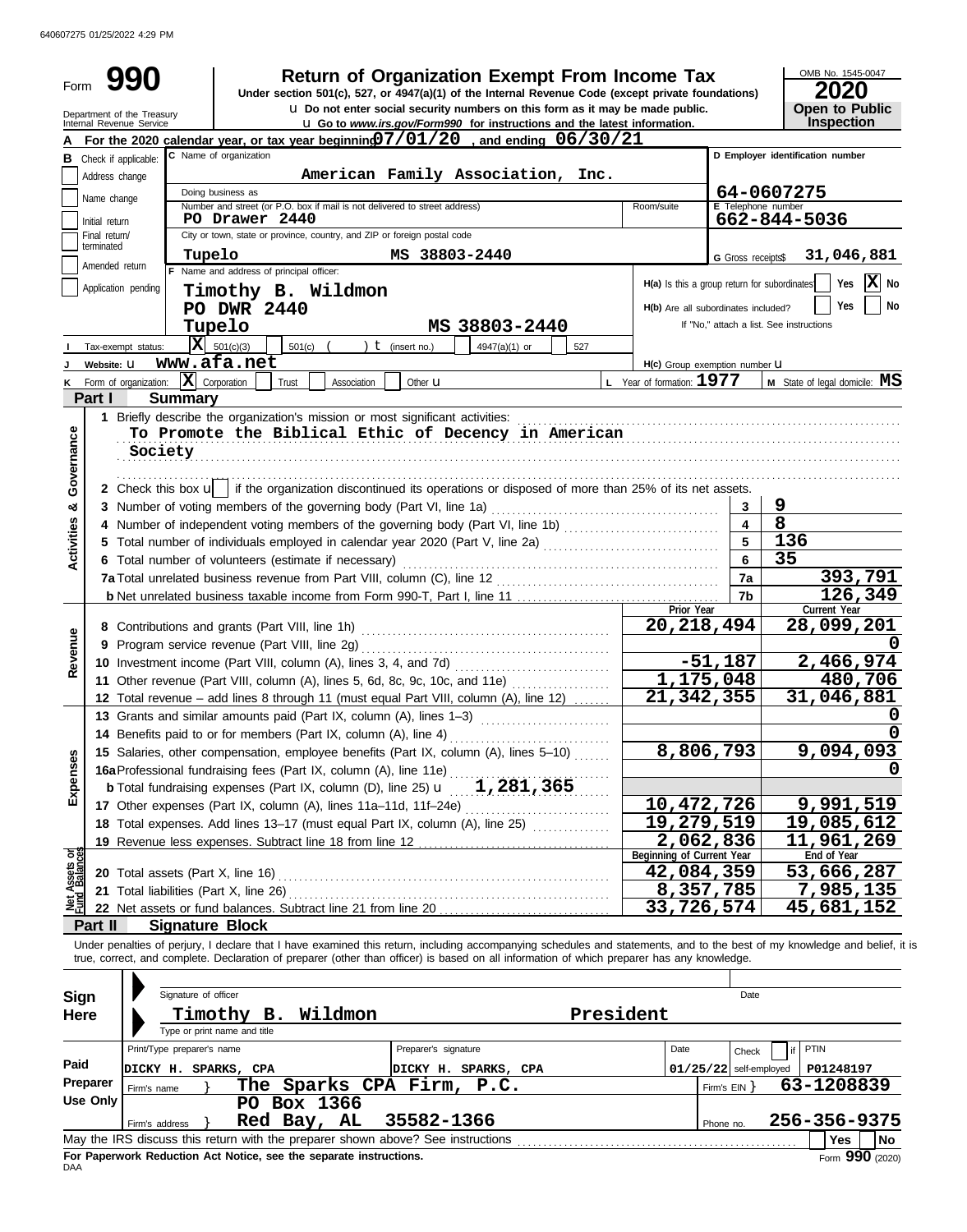| <b>Statement of Program Service Accomplishments</b><br>Part III<br>1 Briefly describe the organization's mission:<br>To Promote the Biblical Ethic of Decency in American                                                                                                                                                                                                                                                                                                                                                     | $\boxed{\mathbf{X}}$               |
|-------------------------------------------------------------------------------------------------------------------------------------------------------------------------------------------------------------------------------------------------------------------------------------------------------------------------------------------------------------------------------------------------------------------------------------------------------------------------------------------------------------------------------|------------------------------------|
|                                                                                                                                                                                                                                                                                                                                                                                                                                                                                                                               |                                    |
|                                                                                                                                                                                                                                                                                                                                                                                                                                                                                                                               |                                    |
| Society                                                                                                                                                                                                                                                                                                                                                                                                                                                                                                                       |                                    |
|                                                                                                                                                                                                                                                                                                                                                                                                                                                                                                                               |                                    |
| 2 Did the organization undertake any significant program services during the year which were not listed on the                                                                                                                                                                                                                                                                                                                                                                                                                |                                    |
| If "Yes," describe these new services on Schedule O.                                                                                                                                                                                                                                                                                                                                                                                                                                                                          | $\Box$ Yes $\boxed{\textbf{X}}$ No |
| Did the organization cease conducting, or make significant changes in how it conducts, any program                                                                                                                                                                                                                                                                                                                                                                                                                            |                                    |
|                                                                                                                                                                                                                                                                                                                                                                                                                                                                                                                               | $\Box$ Yes $\boxed{\textbf{X}}$ No |
| If "Yes," describe these changes on Schedule O.                                                                                                                                                                                                                                                                                                                                                                                                                                                                               |                                    |
| Describe the organization's program service accomplishments for each of its three largest program services, as measured by<br>expenses. Section 501(c)(3) and 501(c)(4) organizations are required to report the amount of grants and allocations to others,<br>the total expenses, and revenue, if any, for each program service reported.                                                                                                                                                                                   |                                    |
| 4a (Code: (256,662) (Expenses \$6,246,940 including grants of \$1,1,1956,662)<br>Building and maintenance of a listener supported nationwide Christian Radio<br>network providing programming 24 hours a day, seven days a week. AFR<br>offers a program mix of inspirational and traditional Christian<br>music and preaching/teaching/talking.                                                                                                                                                                              |                                    |
|                                                                                                                                                                                                                                                                                                                                                                                                                                                                                                                               |                                    |
|                                                                                                                                                                                                                                                                                                                                                                                                                                                                                                                               |                                    |
|                                                                                                                                                                                                                                                                                                                                                                                                                                                                                                                               |                                    |
|                                                                                                                                                                                                                                                                                                                                                                                                                                                                                                                               |                                    |
|                                                                                                                                                                                                                                                                                                                                                                                                                                                                                                                               |                                    |
|                                                                                                                                                                                                                                                                                                                                                                                                                                                                                                                               |                                    |
| AFA continues efforts to end television's exploitation of sex, violence,<br>profanity, and anti-Christian bigotry. Methods used include boycotts,<br>action alerts and emails to interested parties, and online petitions.<br>AFA offers conferences for Pastors and their wives and for individuals who<br>are interested in strengthening the family. The conferences are<br>are interested in strengthening the ramily. The conferences are<br>educational in nature and feature topics such as family finances, improving |                                    |
| marital relationships, and stronger ties between the pastor and Church.                                                                                                                                                                                                                                                                                                                                                                                                                                                       |                                    |
|                                                                                                                                                                                                                                                                                                                                                                                                                                                                                                                               |                                    |
|                                                                                                                                                                                                                                                                                                                                                                                                                                                                                                                               |                                    |
|                                                                                                                                                                                                                                                                                                                                                                                                                                                                                                                               |                                    |
| 4c (Code:  ) (Expenses \$  971, 720 including grants of \$<br>) (Revenue \$1,828,764)<br>The AFA Journal is one of the most widely read monthly publications of its<br>kind with a circulation of 175,000. It contains information on current<br>issues and suggestions including contact information for public policy                                                                                                                                                                                                       |                                    |
| makers or corporate entities involved.<br>American Family News provides news from around the world from a Christian<br>viewpoint. AFA News provides audio news reports for use by the American<br>Family Radio Network and print articles for distribution through                                                                                                                                                                                                                                                            |                                    |
| OneNewsNow.com online.                                                                                                                                                                                                                                                                                                                                                                                                                                                                                                        |                                    |
|                                                                                                                                                                                                                                                                                                                                                                                                                                                                                                                               |                                    |
|                                                                                                                                                                                                                                                                                                                                                                                                                                                                                                                               |                                    |
| 4d Other program services (Describe on Schedule O.)                                                                                                                                                                                                                                                                                                                                                                                                                                                                           |                                    |
|                                                                                                                                                                                                                                                                                                                                                                                                                                                                                                                               |                                    |
| 3,622,109<br>$1,924,619$ including grants of \$<br>(Expenses \$<br>(Revenue \$<br>4e Total program service expenses u<br>16,496,861                                                                                                                                                                                                                                                                                                                                                                                           |                                    |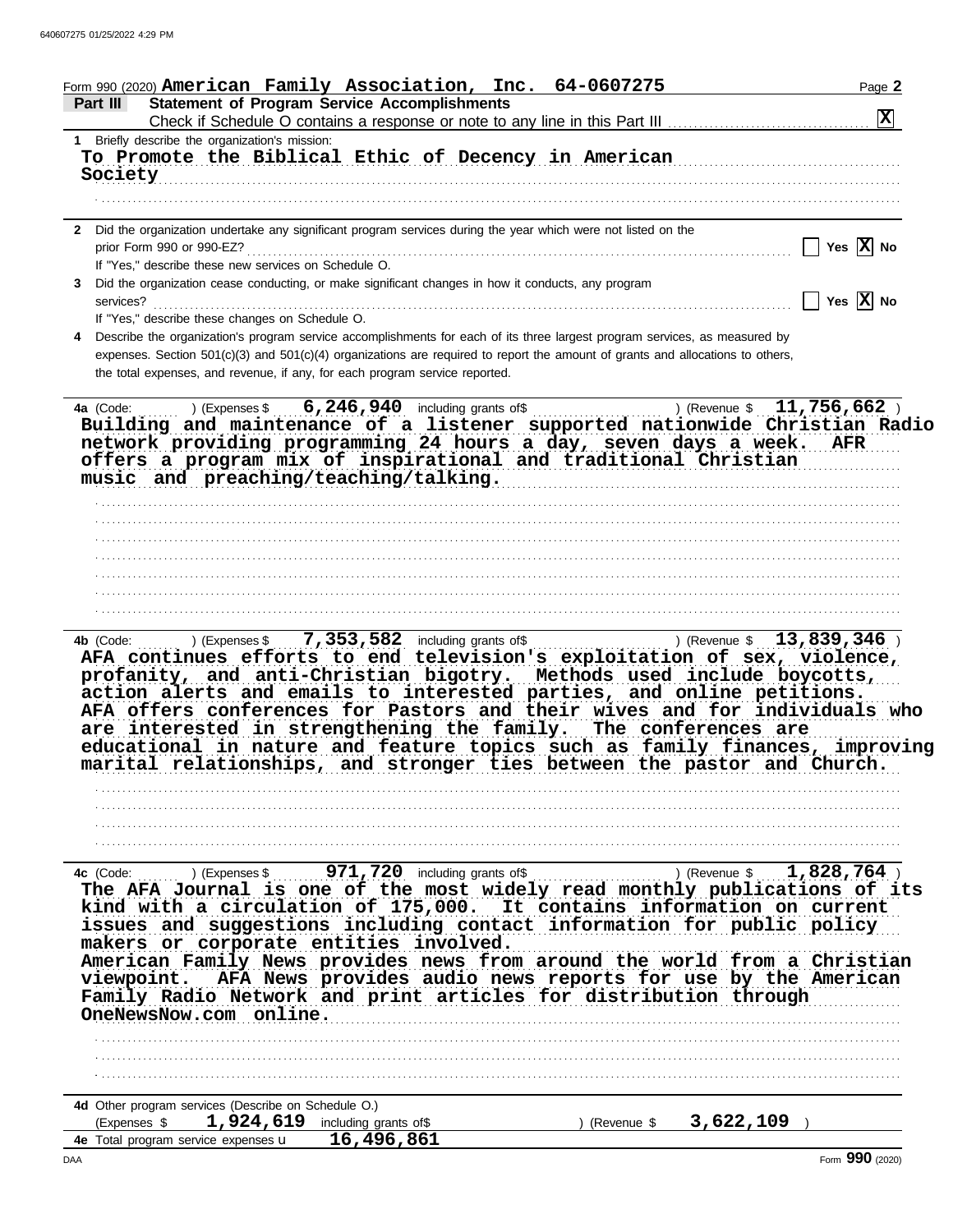# **Part IV Checklist of Required Schedules** Form 990 (2020) **American Family Association, Inc. 64-0607275** Page 3

|     |                                                                                                                                                                                                                    |                 |                  | $Yes \mid No$ |
|-----|--------------------------------------------------------------------------------------------------------------------------------------------------------------------------------------------------------------------|-----------------|------------------|---------------|
| 1   | Is the organization described in section $501(c)(3)$ or $4947(a)(1)$ (other than a private foundation)? If "Yes,"                                                                                                  |                 |                  |               |
|     | complete Schedule A                                                                                                                                                                                                | 1               | X<br>$\mathbf x$ |               |
| 2   | Is the organization required to complete Schedule B, Schedule of Contributors (see instructions)?                                                                                                                  | $\mathbf{2}$    |                  |               |
| 3   | Did the organization engage in direct or indirect political campaign activities on behalf of or in opposition to<br>candidates for public office? If "Yes," complete Schedule C, Part I                            | 3               |                  | X             |
| 4   | Section 501(c)(3) organizations. Did the organization engage in lobbying activities, or have a section 501(h)                                                                                                      |                 |                  |               |
|     | election in effect during the tax year? If "Yes," complete Schedule C, Part II                                                                                                                                     | 4               | X                |               |
| 5   | Is the organization a section $501(c)(4)$ , $501(c)(5)$ , or $501(c)(6)$ organization that receives membership dues,                                                                                               |                 |                  |               |
|     | assessments, or similar amounts as defined in Revenue Procedure 98-19? If "Yes," complete Schedule C, Part III                                                                                                     | 5               |                  | X             |
| 6   | Did the organization maintain any donor advised funds or any similar funds or accounts for which donors                                                                                                            |                 |                  |               |
|     | have the right to provide advice on the distribution or investment of amounts in such funds or accounts? If                                                                                                        |                 |                  |               |
|     | "Yes," complete Schedule D, Part I                                                                                                                                                                                 | 6               |                  | X             |
| 7   | Did the organization receive or hold a conservation easement, including easements to preserve open space,                                                                                                          |                 |                  |               |
|     | the environment, historic land areas, or historic structures? If "Yes," complete Schedule D, Part II                                                                                                               | 7               |                  | X             |
| 8   | Did the organization maintain collections of works of art, historical treasures, or other similar assets? If "Yes,"                                                                                                |                 |                  |               |
|     | complete Schedule D, Part III                                                                                                                                                                                      | 8               |                  | X             |
| 9   | Did the organization report an amount in Part X, line 21, for escrow or custodial account liability, serve as a                                                                                                    |                 |                  |               |
|     | custodian for amounts not listed in Part X; or provide credit counseling, debt management, credit repair, or                                                                                                       |                 |                  |               |
|     | debt negotiation services? If "Yes," complete Schedule D, Part IV                                                                                                                                                  | 9               |                  | X             |
| 10  | Did the organization, directly or through a related organization, hold assets in donor-restricted endowments                                                                                                       |                 |                  |               |
|     | or in quasi endowments? If "Yes," complete Schedule D, Part V                                                                                                                                                      | 10              |                  | X             |
| 11  | If the organization's answer to any of the following questions is "Yes," then complete Schedule D, Parts VI,                                                                                                       |                 |                  |               |
|     | VII, VIII, IX, or X as applicable.                                                                                                                                                                                 |                 |                  |               |
| a   | Did the organization report an amount for land, buildings, and equipment in Part X, line 10? If "Yes,"                                                                                                             |                 |                  |               |
|     | complete Schedule D, Part VI                                                                                                                                                                                       | 11a             | X                |               |
|     | <b>b</b> Did the organization report an amount for investments—other securities in Part X, line 12, that is 5% or more<br>of its total assets reported in Part X, line 16? If "Yes," complete Schedule D, Part VII | 11b             |                  | X             |
| C.  | Did the organization report an amount for investments—program related in Part X, line 13, that is 5% or more                                                                                                       |                 |                  |               |
|     | of its total assets reported in Part X, line 16? If "Yes," complete Schedule D, Part VIII                                                                                                                          | 11c             |                  | X             |
| d   | Did the organization report an amount for other assets in Part X, line 15, that is 5% or more of its total assets                                                                                                  |                 |                  |               |
|     | reported in Part X, line 16? If "Yes," complete Schedule D, Part IX                                                                                                                                                | 11d             |                  | X             |
| e.  | Did the organization report an amount for other liabilities in Part X, line 25? If "Yes," complete Schedule D, Part X                                                                                              | 11e             | $\mathbf X$      |               |
| f.  | Did the organization's separate or consolidated financial statements for the tax year include a footnote that addresses                                                                                            |                 |                  |               |
|     | the organization's liability for uncertain tax positions under FIN 48 (ASC 740)? If "Yes," complete Schedule D, Part X                                                                                             | 11f             |                  | x             |
|     | 12a Did the organization obtain separate, independent audited financial statements for the tax year? If "Yes," complete                                                                                            |                 |                  |               |
|     | Schedule D, Parts XI and XII                                                                                                                                                                                       | 12a             | X                |               |
|     | <b>b</b> Was the organization included in consolidated, independent audited financial statements for the tax year? If                                                                                              |                 |                  |               |
|     | "Yes," and if the organization answered "No" to line 12a, then completing Schedule D, Parts XI and XII is optional                                                                                                 | 12 <sub>b</sub> |                  | X             |
| 13  |                                                                                                                                                                                                                    | 13              |                  | X             |
| 14a | Did the organization maintain an office, employees, or agents outside of the United States?                                                                                                                        | 14a             |                  | X             |
| b   | Did the organization have aggregate revenues or expenses of more than \$10,000 from grantmaking,                                                                                                                   |                 |                  |               |
|     | fundraising, business, investment, and program service activities outside the United States, or aggregate                                                                                                          |                 |                  |               |
|     |                                                                                                                                                                                                                    | 14b             |                  | X             |
| 15  | Did the organization report on Part IX, column (A), line 3, more than \$5,000 of grants or other assistance to or                                                                                                  |                 |                  |               |
| 16  | for any foreign organization? If "Yes," complete Schedule F, Parts II and IV<br>Did the organization report on Part IX, column (A), line 3, more than \$5,000 of aggregate grants or other                         | 15              |                  | X             |
|     |                                                                                                                                                                                                                    | 16              |                  | X             |
| 17  | Did the organization report a total of more than \$15,000 of expenses for professional fundraising services on                                                                                                     |                 |                  |               |
|     |                                                                                                                                                                                                                    | 17              |                  | X             |
| 18  | Did the organization report more than \$15,000 total of fundraising event gross income and contributions on                                                                                                        |                 |                  |               |
|     | Part VIII, lines 1c and 8a? If "Yes," complete Schedule G, Part II                                                                                                                                                 | 18              |                  | X             |
| 19  | Did the organization report more than \$15,000 of gross income from gaming activities on Part VIII, line 9a?                                                                                                       |                 |                  |               |
|     |                                                                                                                                                                                                                    | 19              |                  | X             |
| 20a | Did the organization operate one or more hospital facilities? If "Yes," complete Schedule H                                                                                                                        | <b>20a</b>      |                  | X             |
| b   |                                                                                                                                                                                                                    | 20 <sub>b</sub> |                  |               |
| 21  | Did the organization report more than \$5,000 of grants or other assistance to any domestic organization or                                                                                                        |                 |                  |               |
|     |                                                                                                                                                                                                                    | 21              |                  | X             |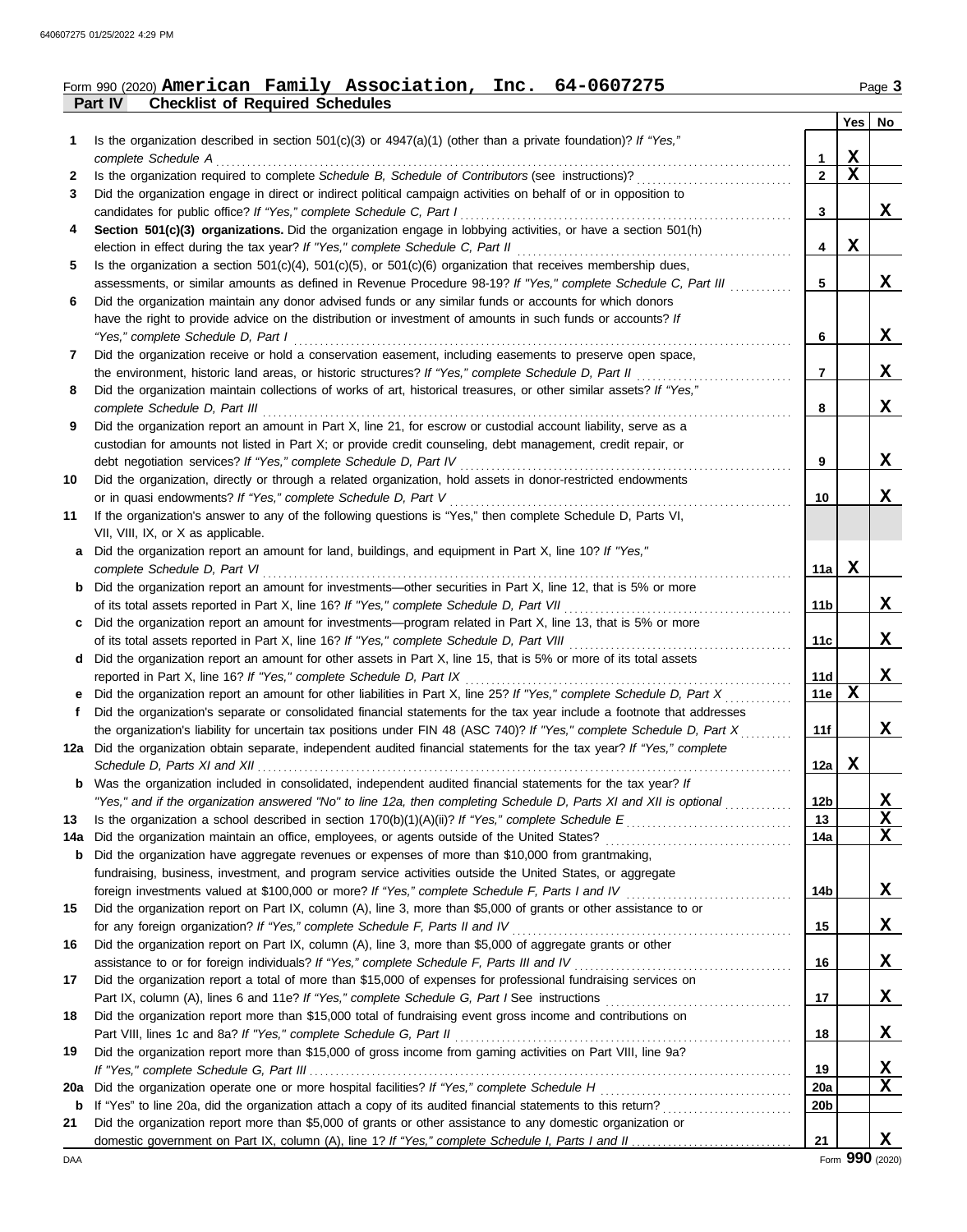#### <u>Form 990 (2020)</u> American Family Association, Inc. 64-0607275 Page 4 **American Family Association, Inc. 64-0607275**

|     | Part IV<br><b>Checklist of Required Schedules (continued)</b>                                                                                                                               |            |     |                         |
|-----|---------------------------------------------------------------------------------------------------------------------------------------------------------------------------------------------|------------|-----|-------------------------|
|     |                                                                                                                                                                                             |            | Yes | No.                     |
| 22  | Did the organization report more than \$5,000 of grants or other assistance to or for domestic individuals on                                                                               |            |     |                         |
|     | Part IX, column (A), line 2? If "Yes," complete Schedule I, Parts I and III                                                                                                                 | 22         |     | x                       |
| 23  | Did the organization answer "Yes" to Part VII, Section A, line 3, 4, or 5 about compensation of the                                                                                         |            |     |                         |
|     | organization's current and former officers, directors, trustees, key employees, and highest compensated                                                                                     |            |     |                         |
|     | employees? If "Yes," complete Schedule J                                                                                                                                                    | 23         | X   |                         |
|     | 24a Did the organization have a tax-exempt bond issue with an outstanding principal amount of more than                                                                                     |            |     |                         |
|     | \$100,000 as of the last day of the year, that was issued after December 31, 2002? If "Yes," answer lines 24b                                                                               |            |     |                         |
|     | through 24d and complete Schedule K. If "No," go to line 25a                                                                                                                                | 24a        |     | x                       |
|     | Did the organization invest any proceeds of tax-exempt bonds beyond a temporary period exception?                                                                                           | 24b        |     |                         |
|     | Did the organization maintain an escrow account other than a refunding escrow at any time during the year                                                                                   |            |     |                         |
|     | to defease any tax-exempt bonds?<br>Did the organization act as an "on behalf of" issuer for bonds outstanding at any time during the year?                                                 | 24c<br>24d |     |                         |
| d   | 25a Section 501(c)(3), 501(c)(4), and 501(c)(29) organizations. Did the organization engage in an excess benefit                                                                            |            |     |                         |
|     | transaction with a disqualified person during the year? If "Yes," complete Schedule L, Part I                                                                                               | 25a        |     | X                       |
| b   | Is the organization aware that it engaged in an excess benefit transaction with a disqualified person in a prior                                                                            |            |     |                         |
|     | year, and that the transaction has not been reported on any of the organization's prior Forms 990 or 990-EZ?                                                                                |            |     |                         |
|     | If "Yes," complete Schedule L, Part I                                                                                                                                                       | 25b        |     | X                       |
| 26  | Did the organization report any amount on Part X, line 5 or 22, for receivables from or payables to any current                                                                             |            |     |                         |
|     | or former officer, director, trustee, key employee, creator or founder, substantial contributor, or 35%                                                                                     |            |     |                         |
|     | controlled entity or family member of any of these persons? If "Yes," complete Schedule L, Part II                                                                                          | 26         |     | X                       |
| 27  | Did the organization provide a grant or other assistance to any current or former officer, director, trustee, key                                                                           |            |     |                         |
|     | employee, creator or founder, substantial contributor or employee thereof, a grant selection committee                                                                                      |            |     |                         |
|     | member, or to a 35% controlled entity (including an employee thereof) or family member of any of these                                                                                      |            |     |                         |
|     | persons? If "Yes," complete Schedule L, Part III                                                                                                                                            | 27         |     | x                       |
| 28  | Was the organization a party to a business transaction with one of the following parties (see Schedule L, Part                                                                              |            |     |                         |
|     | IV instructions, for applicable filing thresholds, conditions, and exceptions):                                                                                                             |            |     |                         |
| a   | A current or former officer, director, trustee, key employee, creator or founder, or substantial contributor? If                                                                            |            |     |                         |
|     | "Yes," complete Schedule L, Part IV                                                                                                                                                         | 28a        | X   |                         |
| b   |                                                                                                                                                                                             | 28b        | X   |                         |
| c   | A 35% controlled entity of one or more individuals and/or organizations described in lines 28a or 28b? If                                                                                   |            |     |                         |
|     | "Yes," complete Schedule L, Part IV                                                                                                                                                         | 28c        | X   |                         |
| 29  | Did the organization receive more than \$25,000 in non-cash contributions? If "Yes," complete Schedule M                                                                                    | 29         |     | X                       |
| 30  | Did the organization receive contributions of art, historical treasures, or other similar assets, or qualified                                                                              |            |     |                         |
|     | conservation contributions? If "Yes," complete Schedule M                                                                                                                                   | 30         |     | <u>x</u>                |
| 31  | Did the organization liquidate, terminate, or dissolve and cease operations? If "Yes," complete Schedule N, Part I                                                                          | 31         |     | $\overline{\mathbf{x}}$ |
| 32  | Did the organization sell, exchange, dispose of, or transfer more than 25% of its net assets? If "Yes,"                                                                                     |            |     |                         |
|     | complete Schedule N, Part II                                                                                                                                                                | 32         |     | X                       |
| 33  | Did the organization own 100% of an entity disregarded as separate from the organization under Regulations                                                                                  |            |     |                         |
|     | sections 301.7701-2 and 301.7701-3? If "Yes," complete Schedule R, Part I<br>Was the organization related to any tax-exempt or taxable entity? If "Yes," complete Schedule R, Part II, III, | 33         |     | X                       |
| 34  | or IV, and Part V, line 1                                                                                                                                                                   | 34         | X   |                         |
| 35a |                                                                                                                                                                                             | 35a        |     | X                       |
| b   | If "Yes" to line 35a, did the organization receive any payment from or engage in any transaction with a                                                                                     |            |     |                         |
|     | controlled entity within the meaning of section 512(b)(13)? If "Yes," complete Schedule R, Part V, line 2                                                                                   | 35b        |     |                         |
| 36  | Section 501(c)(3) organizations. Did the organization make any transfers to an exempt non-charitable                                                                                        |            |     |                         |
|     | related organization? If "Yes," complete Schedule R, Part V, line 2                                                                                                                         | 36         |     | X                       |
| 37  | Did the organization conduct more than 5% of its activities through an entity that is not a related organization                                                                            |            |     |                         |
|     | and that is treated as a partnership for federal income tax purposes? If "Yes," complete Schedule R, Part VI                                                                                | 37         |     | X                       |
| 38  | Did the organization complete Schedule O and provide explanations in Schedule O for Part VI, lines 11b and                                                                                  |            |     |                         |
|     | 19? Note: All Form 990 filers are required to complete Schedule O.                                                                                                                          | 38         | X   |                         |
|     | Statements Regarding Other IRS Filings and Tax Compliance<br>Part V                                                                                                                         |            |     |                         |
|     | Check if Schedule O contains a response or note to any line in this Part V                                                                                                                  |            |     |                         |
|     |                                                                                                                                                                                             |            | Yes | No                      |
| 1a  | 79<br>Enter the number reported in Box 3 of Form 1096. Enter -0- if not applicable <i>mimimimimimimimimimi</i><br>1a                                                                        |            |     |                         |
| b   | 0<br>1 <sub>b</sub><br>Enter the number of Forms W-2G included in line 1a. Enter -0- if not applicable                                                                                      |            |     |                         |
| c   | Did the organization comply with backup withholding rules for reportable payments to vendors and                                                                                            |            |     |                         |
|     |                                                                                                                                                                                             | 1c         | X   |                         |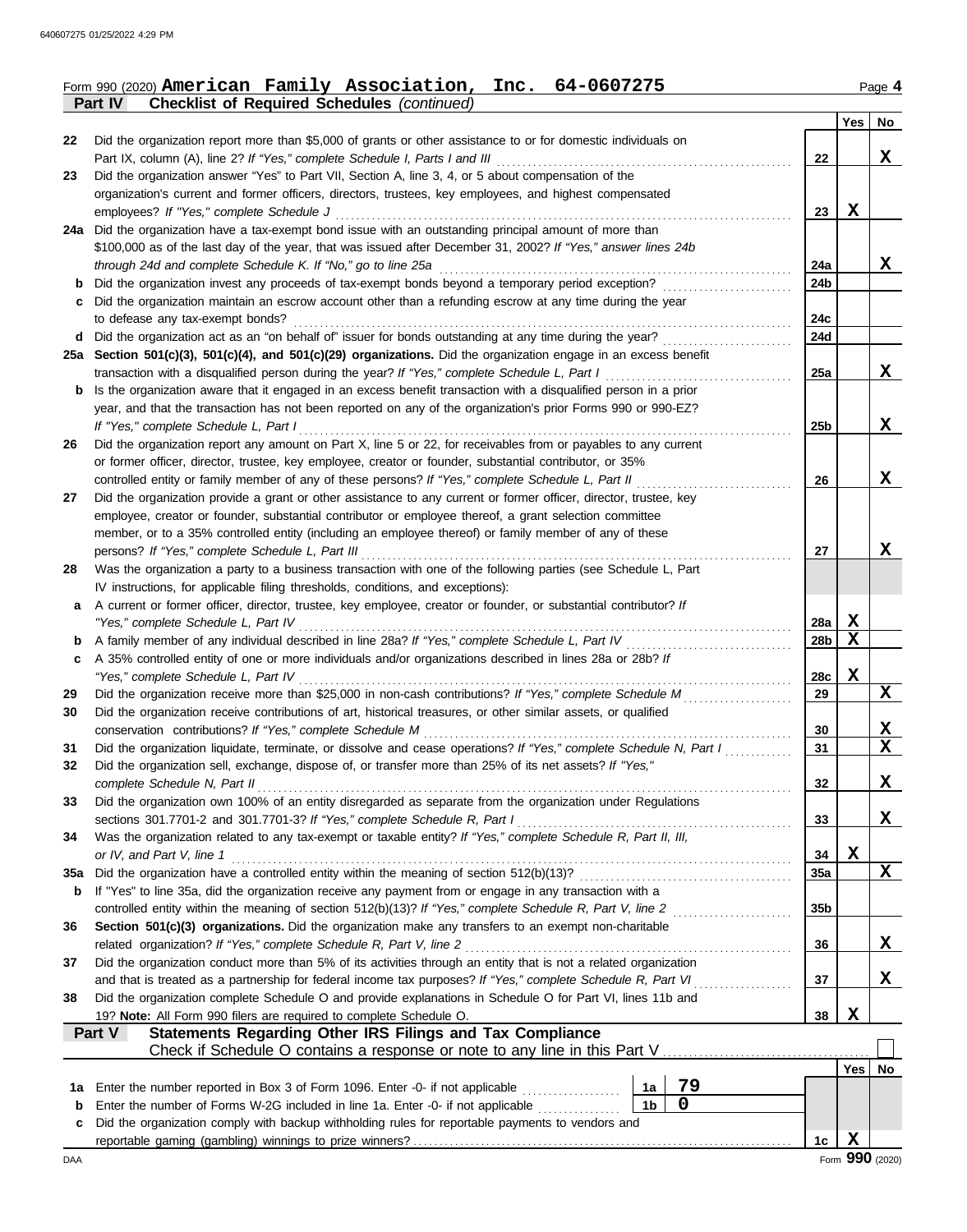|        | Form 990 (2020) American Family Association, Inc. 64-0607275                                                                                                                                                                                     |                |                  | Page 5      |
|--------|--------------------------------------------------------------------------------------------------------------------------------------------------------------------------------------------------------------------------------------------------|----------------|------------------|-------------|
|        | Statements Regarding Other IRS Filings and Tax Compliance (continued)<br>Part V                                                                                                                                                                  |                |                  |             |
|        |                                                                                                                                                                                                                                                  |                | Yes <sub>1</sub> | No          |
|        | 2a Enter the number of employees reported on Form W-3, Transmittal of Wage and Tax                                                                                                                                                               |                |                  |             |
|        | 136<br>Statements, filed for the calendar year ending with or within the year covered by this return<br>2a                                                                                                                                       |                |                  |             |
| b      | If at least one is reported on line 2a, did the organization file all required federal employment tax returns?                                                                                                                                   | 2b             | $\mathbf X$      |             |
|        | Note: If the sum of lines 1a and 2a is greater than 250, you may be required to e-file (see instructions)                                                                                                                                        |                |                  |             |
| За     | Did the organization have unrelated business gross income of \$1,000 or more during the year?                                                                                                                                                    | 3a             | $\mathbf x$      |             |
| b      |                                                                                                                                                                                                                                                  | 3 <sub>b</sub> | $\mathbf X$      |             |
| 4a     | At any time during the calendar year, did the organization have an interest in, or a signature or other authority over,                                                                                                                          |                |                  |             |
|        | a financial account in a foreign country (such as a bank account, securities account, or other financial account)?                                                                                                                               | 4a             |                  | X           |
| b      | If "Yes," enter the name of the foreign country <b>u</b>                                                                                                                                                                                         |                |                  |             |
|        | See instructions for filing requirements for FinCEN Form 114, Report of Foreign Bank and Financial Accounts (FBAR).                                                                                                                              |                |                  |             |
| 5а     | Was the organization a party to a prohibited tax shelter transaction at any time during the tax year?                                                                                                                                            | 5a             |                  | X           |
| b      | Did any taxable party notify the organization that it was or is a party to a prohibited tax shelter transaction?                                                                                                                                 | 5 <sub>b</sub> |                  | $\mathbf x$ |
| c      | If "Yes" to line 5a or 5b, did the organization file Form 8886-T?                                                                                                                                                                                | 5c             |                  |             |
| 6a     | Does the organization have annual gross receipts that are normally greater than \$100,000, and did the                                                                                                                                           |                |                  |             |
|        | organization solicit any contributions that were not tax deductible as charitable contributions?                                                                                                                                                 | 6a             |                  | X           |
| b      | If "Yes," did the organization include with every solicitation an express statement that such contributions or                                                                                                                                   |                |                  |             |
|        | gifts were not tax deductible?                                                                                                                                                                                                                   | 6b             |                  |             |
| 7      | Organizations that may receive deductible contributions under section 170(c).                                                                                                                                                                    |                |                  |             |
| a      | Did the organization receive a payment in excess of \$75 made partly as a contribution and partly for goods                                                                                                                                      |                |                  |             |
|        | and services provided to the payor?                                                                                                                                                                                                              | 7a             |                  |             |
| b      | If "Yes," did the organization notify the donor of the value of the goods or services provided?                                                                                                                                                  | 7b             |                  |             |
| с      | Did the organization sell, exchange, or otherwise dispose of tangible personal property for which it was                                                                                                                                         |                |                  |             |
|        | 7d                                                                                                                                                                                                                                               | 7c             |                  |             |
| d      |                                                                                                                                                                                                                                                  | 7e             |                  |             |
| е<br>f |                                                                                                                                                                                                                                                  | 7f             |                  |             |
|        | Did the organization, during the year, pay premiums, directly or indirectly, on a personal benefit contract?<br>If the organization received a contribution of qualified intellectual property, did the organization file Form 8899 as required? | 7g             |                  |             |
| g<br>h | If the organization received a contribution of cars, boats, airplanes, or other vehicles, did the organization file a Form 1098-C?                                                                                                               | 7h             |                  |             |
| 8      | Sponsoring organizations maintaining donor advised funds. Did a donor advised fund maintained by the                                                                                                                                             |                |                  |             |
|        |                                                                                                                                                                                                                                                  | 8              |                  |             |
| 9      | Sponsoring organizations maintaining donor advised funds.                                                                                                                                                                                        |                |                  |             |
| a      | Did the sponsoring organization make any taxable distributions under section 4966?                                                                                                                                                               | 9a             |                  |             |
| b      | Did the sponsoring organization make a distribution to a donor, donor advisor, or related person?                                                                                                                                                | 9b             |                  |             |
| 10     | Section 501(c)(7) organizations. Enter:                                                                                                                                                                                                          |                |                  |             |
|        | 10a <br>Initiation fees and capital contributions included on Part VIII, line 12 [11][11][11][11][11][11][11][11][11][                                                                                                                           |                |                  |             |
| b      | Gross receipts, included on Form 990, Part VIII, line 12, for public use of club facilities<br>10b                                                                                                                                               |                |                  |             |
| 11     | Section 501(c)(12) organizations. Enter:                                                                                                                                                                                                         |                |                  |             |
| a      | 11a<br>Gross income from members or shareholders                                                                                                                                                                                                 |                |                  |             |
| b      | Gross income from other sources (Do not net amounts due or paid to other sources                                                                                                                                                                 |                |                  |             |
|        | against amounts due or received from them.)<br>11 <sub>b</sub>                                                                                                                                                                                   |                |                  |             |
| 12a    | Section 4947(a)(1) non-exempt charitable trusts. Is the organization filing Form 990 in lieu of Form 1041?                                                                                                                                       | 12a            |                  |             |
| b      | If "Yes," enter the amount of tax-exempt interest received or accrued during the year<br>12 <sub>b</sub>                                                                                                                                         |                |                  |             |
| 13     | Section 501(c)(29) qualified nonprofit health insurance issuers.                                                                                                                                                                                 |                |                  |             |
| a      | Is the organization licensed to issue qualified health plans in more than one state?                                                                                                                                                             | 13а            |                  |             |
|        | Note: See the instructions for additional information the organization must report on Schedule O.                                                                                                                                                |                |                  |             |
| b      | Enter the amount of reserves the organization is required to maintain by the states in which                                                                                                                                                     |                |                  |             |
|        | 13 <sub>b</sub>                                                                                                                                                                                                                                  |                |                  |             |
| с      | 13 <sub>c</sub><br>Enter the amount of reserves on hand                                                                                                                                                                                          |                |                  |             |
| 14a    | Did the organization receive any payments for indoor tanning services during the tax year?                                                                                                                                                       | 14a            |                  | x           |
| b      | If "Yes," has it filed a Form 720 to report these payments? If "No," provide an explanation on Schedule O                                                                                                                                        | 14b            |                  |             |
| 15     | Is the organization subject to the section 4960 tax on payment(s) of more than \$1,000,000 in remuneration or                                                                                                                                    |                |                  |             |
|        | excess parachute payment(s) during the year?                                                                                                                                                                                                     | 15             |                  | X.          |
|        | If "Yes," see instructions and file Form 4720, Schedule N.                                                                                                                                                                                       |                |                  |             |
| 16     | Is the organization an educational institution subject to the section 4968 excise tax on net investment income?                                                                                                                                  | 16             |                  | X           |
|        | If "Yes," complete Form 4720, Schedule O.                                                                                                                                                                                                        |                |                  |             |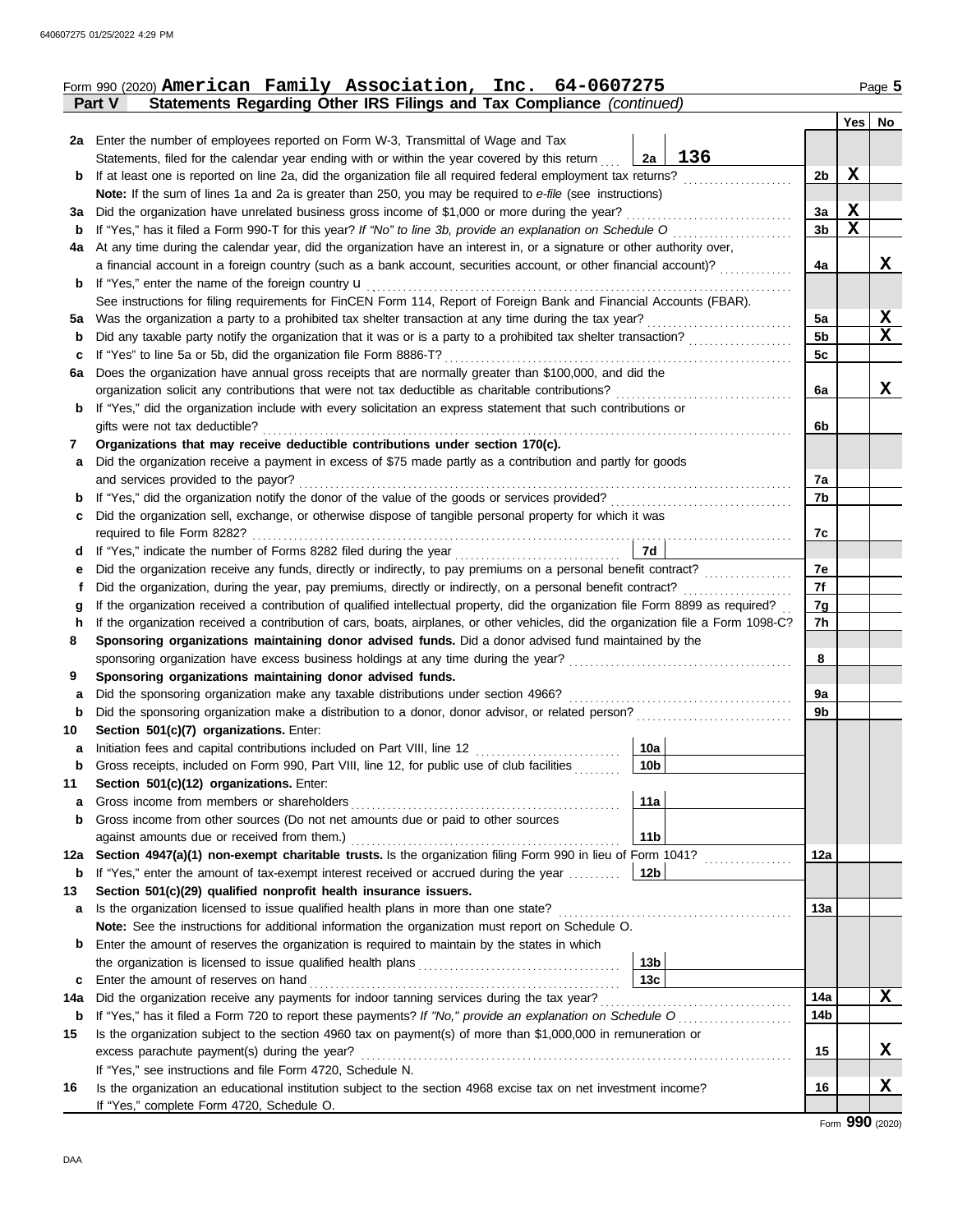$\overline{a}$ 

# Form 990 (2020) American Family Association, Inc. 64-0607275 Page 6

| <b>Part VI</b> | <b>Governance, Management, and Disclosure</b> For each "Yes" response to lines 2 through 7b below, and for a "No"         |
|----------------|---------------------------------------------------------------------------------------------------------------------------|
|                | response to line 8a, 8b, or 10b below, describe the circumstances, processes, or changes on Schedule O. See instructions. |
|                |                                                                                                                           |

| 1а<br>b | Enter the number of voting members of the governing body at the end of the tax year                                                 | 1a | 9 |                         |             |                         |
|---------|-------------------------------------------------------------------------------------------------------------------------------------|----|---|-------------------------|-------------|-------------------------|
|         |                                                                                                                                     |    |   |                         |             |                         |
|         | If there are material differences in voting rights among members of the governing body, or                                          |    |   |                         |             |                         |
|         | if the governing body delegated broad authority to an executive committee or similar                                                |    |   |                         |             |                         |
|         | committee, explain on Schedule O.                                                                                                   |    |   |                         |             |                         |
|         | Enter the number of voting members included on line 1a, above, who are independent                                                  | 1b | 8 |                         |             |                         |
| 2       | Did any officer, director, trustee, or key employee have a family relationship or a business relationship with                      |    |   |                         |             |                         |
|         | any other officer, director, trustee, or key employee?                                                                              |    |   | 2                       | X           |                         |
| 3       | Did the organization delegate control over management duties customarily performed by or under the direct                           |    |   |                         |             |                         |
|         | supervision of officers, directors, trustees, or key employees to a management company or other person?                             |    |   | 3                       |             |                         |
|         | Did the organization make any significant changes to its governing documents since the prior Form 990 was filed?                    |    |   | $\overline{\mathbf{4}}$ |             | $rac{X}{X}$             |
| 5       | Did the organization become aware during the year of a significant diversion of the organization's assets?                          |    |   | 5                       |             | $\overline{\mathbf{x}}$ |
| 6       | Did the organization have members or stockholders?                                                                                  |    |   | 6                       |             | $\overline{\mathbf{x}}$ |
| 7а      | Did the organization have members, stockholders, or other persons who had the power to elect or appoint                             |    |   |                         |             |                         |
|         | one or more members of the governing body?                                                                                          |    |   | 7a                      |             | X                       |
| b       | Are any governance decisions of the organization reserved to (or subject to approval by) members,                                   |    |   |                         |             |                         |
|         | stockholders, or persons other than the governing body?                                                                             |    |   | 7b                      |             | X                       |
| 8       | Did the organization contemporaneously document the meetings held or written actions undertaken during the year by the following:   |    |   |                         |             |                         |
| a       | The governing body?                                                                                                                 |    |   | 8a                      | X           |                         |
| b       | Each committee with authority to act on behalf of the governing body?                                                               |    |   | 8b                      | X           |                         |
| 9       | Is there any officer, director, trustee, or key employee listed in Part VII, Section A, who cannot be reached at                    |    |   |                         |             |                         |
|         |                                                                                                                                     |    |   | 9                       |             | X                       |
|         | Section B. Policies (This Section B requests information about policies not required by the Internal Revenue Code.                  |    |   |                         |             |                         |
|         |                                                                                                                                     |    |   |                         | Yes         | No                      |
| 10a     | Did the organization have local chapters, branches, or affiliates?                                                                  |    |   | 10a                     |             | X                       |
| b       | If "Yes," did the organization have written policies and procedures governing the activities of such chapters,                      |    |   |                         |             |                         |
|         | affiliates, and branches to ensure their operations are consistent with the organization's exempt purposes?                         |    |   | 10 <sub>b</sub>         |             |                         |
| 11a     | Has the organization provided a complete copy of this Form 990 to all members of its governing body before filing the form?         |    |   | 11a                     | X           |                         |
| b       | Describe in Schedule O the process, if any, used by the organization to review this Form 990.                                       |    |   |                         |             |                         |
| 12a     | Did the organization have a written conflict of interest policy? If "No," go to line 13                                             |    |   | 12a                     | Х           |                         |
| b       | Were officers, directors, or trustees, and key employees required to disclose annually interests that could give rise to conflicts? |    |   | 12 <sub>b</sub>         | X           |                         |
| c       | Did the organization regularly and consistently monitor and enforce compliance with the policy? If "Yes,"                           |    |   |                         |             |                         |
|         | describe in Schedule O how this was done                                                                                            |    |   | 12c                     | X           |                         |
| 13      | Did the organization have a written whistleblower policy?                                                                           |    |   | 13                      | X           |                         |
| 14      | Did the organization have a written document retention and destruction policy?                                                      |    |   | 14                      | X           |                         |
| 15      | Did the process for determining compensation of the following persons include a review and approval by                              |    |   |                         |             |                         |
|         | independent persons, comparability data, and contemporaneous substantiation of the deliberation and decision?                       |    |   |                         |             |                         |
|         |                                                                                                                                     |    |   | 15a                     | X           |                         |
| a       | Other officers or key employees of the organization                                                                                 |    |   | 15 <sub>b</sub>         | $\mathbf X$ |                         |
| b       | If "Yes" to line 15a or 15b, describe the process in Schedule O (see instructions).                                                 |    |   |                         |             |                         |
|         |                                                                                                                                     |    |   |                         |             |                         |
| 16a     | Did the organization invest in, contribute assets to, or participate in a joint venture or similar arrangement                      |    |   |                         |             |                         |
|         | with a taxable entity during the year?                                                                                              |    |   | 16a                     |             | X                       |
| b       | If "Yes," did the organization follow a written policy or procedure requiring the organization to evaluate its                      |    |   |                         |             |                         |
|         | participation in joint venture arrangements under applicable federal tax law, and take steps to safeguard the                       |    |   |                         |             |                         |
|         |                                                                                                                                     |    |   | 16 <sub>b</sub>         |             |                         |
| 17      | <b>Section C. Disclosure</b><br>List the states with which a copy of this Form 990 is required to be filed <b>uMS</b>               |    |   |                         |             |                         |

**18** Section 6104 requires an organization to make its Forms 1023 (1024 or 1024-A, if applicable), 990, and 990-T (Section 501(c)

(3)s only) available for public inspection. Indicate how you made these available. Check all that apply.

|  |  |  |  |  |  | Own website     Another's website   X Upon request     Other (explain on Schedule O) |  |  |  |  |  |  |
|--|--|--|--|--|--|--------------------------------------------------------------------------------------|--|--|--|--|--|--|
|--|--|--|--|--|--|--------------------------------------------------------------------------------------|--|--|--|--|--|--|

**19** Describe on Schedule O whether (and if so, how) the organization made its governing documents, conflict of interest policy, and financial statements available to the public during the tax year.

**20** State the name, address, and telephone number of the person who possesses the organization's books and records  $\bf u$ 

**American Family Association, Inc. 107 Parkgate Drive**

**Tupelo MS 38803-2440 662-844-5036**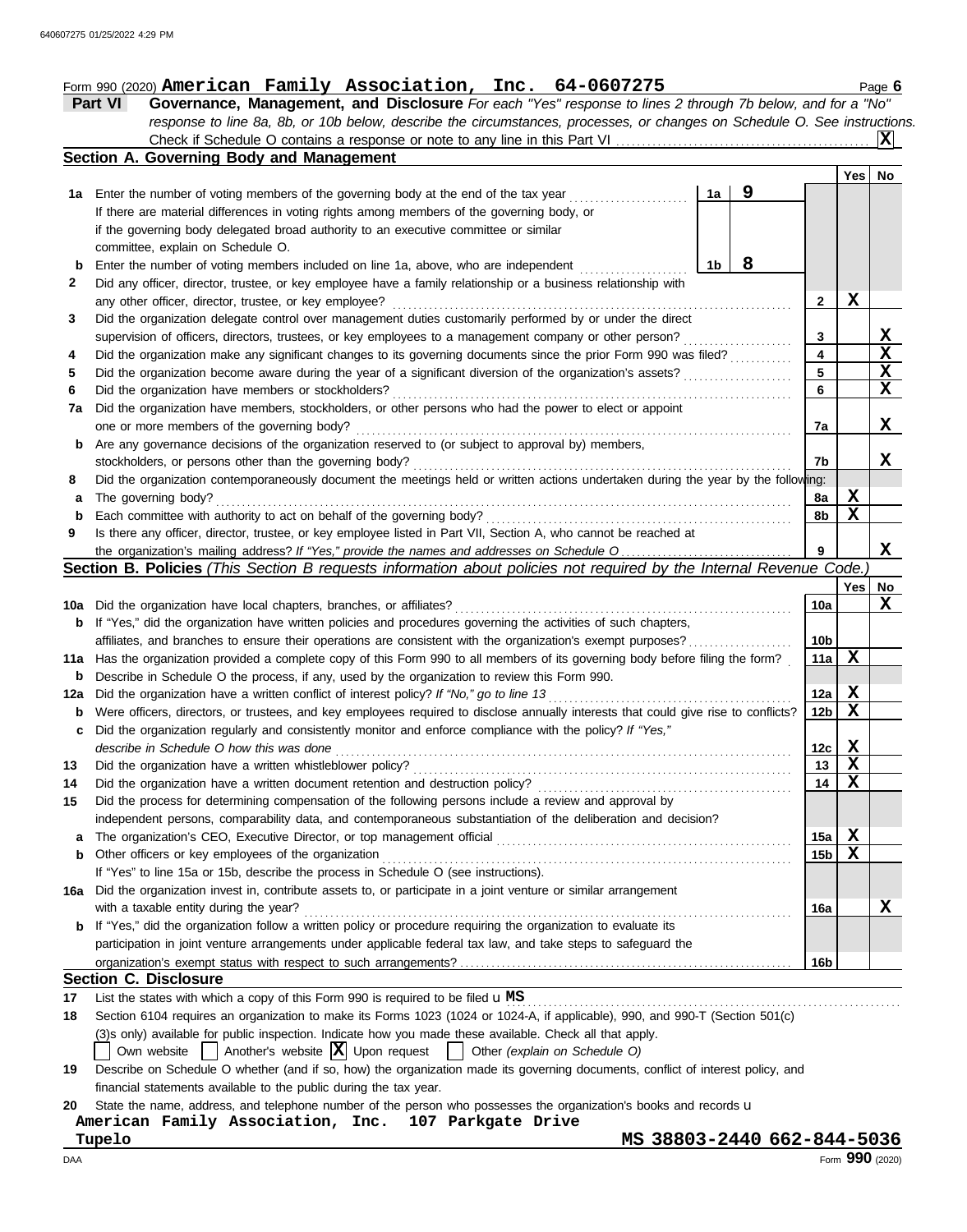# Form 990 (2020) **American Family Association, Inc. 64-0607275** Page 7

**Independent Contractors Part VII Compensation of Officers, Directors, Trustees, Key Employees, Highest Compensated Employees, and**

Check if Schedule O contains a response or note to any line in this Part VII

**Section A. Officers, Directors, Trustees, Key Employees, and Highest Compensated Employees**

**1a** Complete this table for all persons required to be listed. Report compensation for the calendar year ending with or within the organization's tax year.

■ List all of the organization's **current** officers, directors, trustees (whether individuals or organizations), regardless of amount of the organization Enter -0- in columns (D), (E), and (E) if no compensation was paid compensation. Enter -0- in columns (D), (E), and (F) if no compensation was paid.

● List all of the organization's **current** key employees, if any. See instructions for definition of "key employee."

who received reportable compensation (Box 5 of Form W-2 and/or Box 7 of Form 1099-MISC) of more than \$100,000 from the organization and any related organizations. ■ List the organization's five **current** highest compensated employees (other than an officer, director, trustee, or key employee)<br>
a received reportable compensation (Box 5 of Form W-2 and/or Box 7 of Form 1099-MISC) of

■ List all of the organization's **former** officers, key employees, and highest compensated employees who received more than<br>00,000 of reportable compensation from the organization and any related organizations \$100,000 of reportable compensation from the organization and any related organizations.

■ List all of the organization's **former directors or trustees** that received, in the capacity as a former director or trustee of the<br>enization, more than \$10,000 of reportable compensation from the organization and any r organization, more than \$10,000 of reportable compensation from the organization and any related organizations. See instructions for the order in which to list the persons above.

Check this box if neither the organization nor any related organization compensated any current officer, director, or trustee.

| (A)<br>Name and title                      | (B)<br>Average<br>hours<br>per week<br>(list any               |                                   |                            | (C)<br>Position         |                 | (do not check more than one<br>box, unless person is both an<br>officer and a director/trustee) | (D)<br>Reportable<br>compensation<br>from the<br>organization | (E)<br>Reportable<br>compensation<br>from related<br>organizations | (F)<br>Estimated amount<br>of other<br>compensation<br>from the |
|--------------------------------------------|----------------------------------------------------------------|-----------------------------------|----------------------------|-------------------------|-----------------|-------------------------------------------------------------------------------------------------|---------------------------------------------------------------|--------------------------------------------------------------------|-----------------------------------------------------------------|
|                                            | hours for<br>related<br>organizations<br>below<br>dotted line) | Individual trustee<br>or director | Institutional<br>  trustee | Officer                 | Key<br>employee | Former<br>Highest compensated<br>employee                                                       | (W-2/1099-MISC)                                               | (W-2/1099-MISC)                                                    | organization and<br>related organizations                       |
| (1) Timothy B. Wildmon                     |                                                                |                                   |                            |                         |                 |                                                                                                 |                                                               |                                                                    |                                                                 |
|                                            | 40.00                                                          |                                   |                            |                         |                 |                                                                                                 |                                                               |                                                                    |                                                                 |
| President                                  | 0.00                                                           | $\mathbf X$                       |                            | $\mathbf x$             |                 |                                                                                                 | 198,565                                                       | 0                                                                  | 17,500                                                          |
| (2) Dan Celia                              |                                                                |                                   |                            |                         |                 |                                                                                                 |                                                               |                                                                    |                                                                 |
|                                            | 0.00                                                           |                                   |                            |                         |                 |                                                                                                 |                                                               |                                                                    |                                                                 |
| Director                                   | 0.00                                                           | $\mathbf x$                       |                            |                         |                 |                                                                                                 | 0                                                             | 0                                                                  | $\mathbf 0$                                                     |
| (3) Jeff Switzer                           |                                                                |                                   |                            |                         |                 |                                                                                                 |                                                               |                                                                    |                                                                 |
|                                            | 0.00                                                           |                                   |                            |                         |                 |                                                                                                 |                                                               |                                                                    |                                                                 |
| Director                                   | 0.00                                                           | $\mathbf x$                       |                            |                         |                 |                                                                                                 | 0                                                             | 0                                                                  | $\mathbf 0$                                                     |
| (4) Terry Pierce                           |                                                                |                                   |                            |                         |                 |                                                                                                 |                                                               |                                                                    |                                                                 |
|                                            | 0.00                                                           |                                   |                            |                         |                 |                                                                                                 |                                                               |                                                                    |                                                                 |
| Chairman                                   | 0.00                                                           | $\mathbf x$                       |                            |                         |                 |                                                                                                 | 0                                                             | 0                                                                  | $\mathbf 0$                                                     |
| (5) Dr. Ray Pritchard                      |                                                                |                                   |                            |                         |                 |                                                                                                 |                                                               |                                                                    |                                                                 |
|                                            | 0.00                                                           |                                   |                            |                         |                 |                                                                                                 |                                                               |                                                                    |                                                                 |
| Director                                   | 0.00                                                           | $\mathbf x$                       |                            |                         |                 |                                                                                                 | 0                                                             | 0                                                                  | $\mathbf 0$                                                     |
| (6) Walter Billingsley                     |                                                                |                                   |                            |                         |                 |                                                                                                 |                                                               |                                                                    |                                                                 |
|                                            | 40.00                                                          |                                   |                            |                         |                 |                                                                                                 |                                                               |                                                                    |                                                                 |
| Secretary/Treasurer                        | 0.00                                                           |                                   |                            | $\overline{\mathbf{X}}$ |                 |                                                                                                 | 98,547                                                        | 0                                                                  | 9,845                                                           |
| (7) Donald E. Wildmon                      |                                                                |                                   |                            |                         |                 |                                                                                                 |                                                               |                                                                    |                                                                 |
|                                            | 10.00                                                          |                                   |                            |                         |                 |                                                                                                 |                                                               |                                                                    |                                                                 |
| Chairman Emeritus                          | 0.00                                                           | $\mathbf x$                       |                            |                         |                 |                                                                                                 | 46,407                                                        | 0                                                                  | 5,156                                                           |
| (8) Bill Bradford                          |                                                                |                                   |                            |                         |                 |                                                                                                 |                                                               |                                                                    |                                                                 |
|                                            | 0.00                                                           |                                   |                            |                         |                 |                                                                                                 |                                                               |                                                                    |                                                                 |
| Director                                   | 0.00                                                           | $\mathbf x$                       |                            |                         |                 |                                                                                                 | 0                                                             | 0                                                                  | $\mathbf 0$                                                     |
| (9) Casey M. Smith                         | Jr                                                             |                                   |                            |                         |                 |                                                                                                 |                                                               |                                                                    |                                                                 |
|                                            | 40.00                                                          |                                   |                            |                         |                 |                                                                                                 |                                                               |                                                                    |                                                                 |
| Senior Vice Pres.                          | 0.00                                                           |                                   |                            | X                       |                 |                                                                                                 | 134,414                                                       | 0                                                                  | 11,371                                                          |
| (10) Edward Vitagliano                     | 40.00                                                          |                                   |                            |                         |                 |                                                                                                 |                                                               |                                                                    |                                                                 |
|                                            |                                                                |                                   |                            |                         |                 |                                                                                                 |                                                               |                                                                    | $\mathbf 0$                                                     |
| Executive Vice Pres<br>(11) Scooter Noland | 0.00                                                           |                                   |                            | $\mathbf x$             |                 |                                                                                                 | 117,593                                                       | 0                                                                  |                                                                 |
|                                            | 0.00                                                           |                                   |                            |                         |                 |                                                                                                 |                                                               |                                                                    |                                                                 |
| Director                                   | 0.00                                                           | $\mathbf x$                       |                            |                         |                 |                                                                                                 | 0                                                             | 0                                                                  | $\mathbf 0$                                                     |
|                                            |                                                                |                                   |                            |                         |                 |                                                                                                 |                                                               |                                                                    |                                                                 |

Form **990** (2020)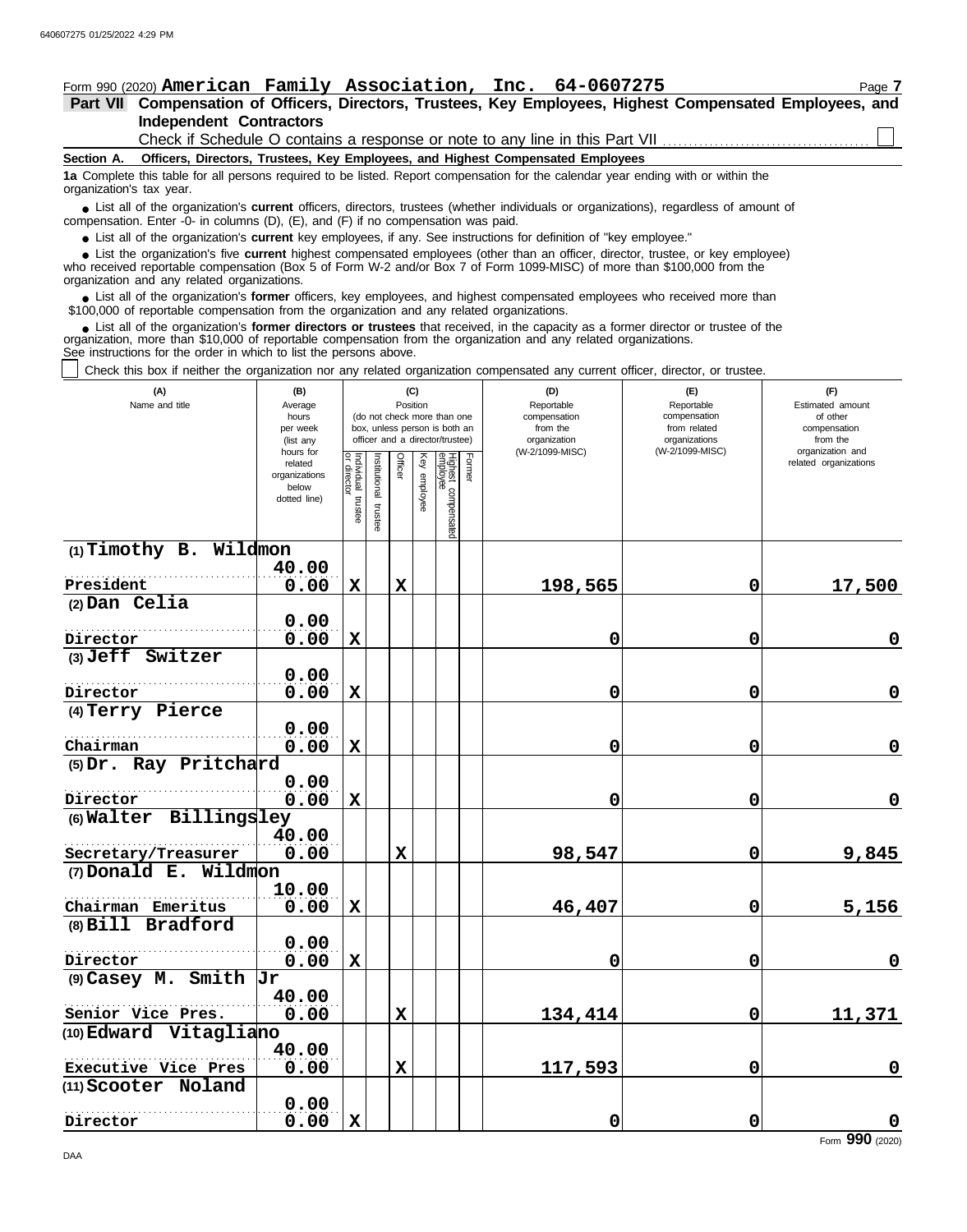|                   | <b>Part VII</b> |                                                                        |                                                                |                                        |                         |         |                 |                                                                                                 |        | Form 990 (2020) American Family Association, Inc. 64-0607275                                                                                                                                                         | Section A. Officers, Directors, Trustees, Key Employees, and Highest Compensated Employees (continued)                           |                                                                 | Page 8              |   |
|-------------------|-----------------|------------------------------------------------------------------------|----------------------------------------------------------------|----------------------------------------|-------------------------|---------|-----------------|-------------------------------------------------------------------------------------------------|--------|----------------------------------------------------------------------------------------------------------------------------------------------------------------------------------------------------------------------|----------------------------------------------------------------------------------------------------------------------------------|-----------------------------------------------------------------|---------------------|---|
|                   |                 | (A)<br>Name and title                                                  | (B)<br>Average<br>hours<br>per week<br>(list any               |                                        |                         |         | (C)<br>Position | (do not check more than one<br>box, unless person is both an<br>officer and a director/trustee) |        | (D)<br>Reportable<br>compensation<br>from the<br>organization                                                                                                                                                        | (E)<br>Reportable<br>compensation<br>from related<br>organizations                                                               | (F)<br>Estimated amount<br>of other<br>compensation<br>from the |                     |   |
|                   |                 |                                                                        | hours for<br>related<br>organizations<br>below<br>dotted line) | Individual 1<br>or director<br>trustee | nstitutional<br>trustee | Officer | Key employee    | Highest compensated<br>employee                                                                 | Former | (W-2/1099-MISC)                                                                                                                                                                                                      | (W-2/1099-MISC)                                                                                                                  | organization and<br>related organizations                       |                     |   |
| (12)              |                 | Tommy McKnight                                                         |                                                                |                                        |                         |         |                 |                                                                                                 |        |                                                                                                                                                                                                                      |                                                                                                                                  |                                                                 |                     |   |
|                   | Director        |                                                                        | 0.00<br>0.00                                                   | $\mathbf x$                            |                         |         |                 |                                                                                                 |        | 0                                                                                                                                                                                                                    | 0                                                                                                                                |                                                                 |                     | 0 |
| (13)              |                 | Abraham Hamilton III                                                   |                                                                |                                        |                         |         |                 |                                                                                                 |        |                                                                                                                                                                                                                      |                                                                                                                                  |                                                                 |                     |   |
|                   |                 |                                                                        | 40.00                                                          |                                        |                         |         |                 |                                                                                                 |        |                                                                                                                                                                                                                      |                                                                                                                                  |                                                                 |                     |   |
| (14)              |                 | General Counsel<br>Michael Murphree                                    | 0.00                                                           |                                        |                         |         |                 | X                                                                                               |        | 160,668                                                                                                                                                                                                              | 0                                                                                                                                |                                                                 | 13,069              |   |
|                   | Director        |                                                                        | 0.00<br>0.00                                                   | X                                      |                         |         |                 |                                                                                                 |        | 0                                                                                                                                                                                                                    | 0                                                                                                                                |                                                                 |                     | 0 |
|                   |                 |                                                                        |                                                                |                                        |                         |         |                 |                                                                                                 |        |                                                                                                                                                                                                                      |                                                                                                                                  |                                                                 |                     |   |
|                   |                 |                                                                        |                                                                |                                        |                         |         |                 |                                                                                                 |        |                                                                                                                                                                                                                      |                                                                                                                                  |                                                                 |                     |   |
|                   |                 |                                                                        |                                                                |                                        |                         |         |                 |                                                                                                 |        |                                                                                                                                                                                                                      |                                                                                                                                  |                                                                 |                     |   |
|                   |                 |                                                                        |                                                                |                                        |                         |         |                 |                                                                                                 |        |                                                                                                                                                                                                                      |                                                                                                                                  |                                                                 |                     |   |
|                   |                 |                                                                        |                                                                |                                        |                         |         |                 |                                                                                                 |        |                                                                                                                                                                                                                      |                                                                                                                                  |                                                                 |                     |   |
|                   |                 |                                                                        |                                                                |                                        |                         |         |                 |                                                                                                 | u      | 756,194                                                                                                                                                                                                              |                                                                                                                                  |                                                                 | 56,941              |   |
| d<br>$\mathbf{2}$ |                 | c Total from continuation sheets to Part VII, Section A                |                                                                |                                        |                         |         |                 |                                                                                                 | u<br>u | 756,194<br>Total number of individuals (including but not limited to those listed above) who received more than \$100,000 of                                                                                         |                                                                                                                                  |                                                                 | 56,941              |   |
|                   |                 | reportable compensation from the organization $\mathbf{u4}$            |                                                                |                                        |                         |         |                 |                                                                                                 |        |                                                                                                                                                                                                                      |                                                                                                                                  |                                                                 | Yes  <br>No         |   |
| 3                 |                 |                                                                        |                                                                |                                        |                         |         |                 |                                                                                                 |        | Did the organization list any former officer, director, trustee, key employee, or highest compensated                                                                                                                |                                                                                                                                  |                                                                 |                     |   |
| 4                 |                 | employee on line 1a? If "Yes," complete Schedule J for such individual |                                                                |                                        |                         |         |                 |                                                                                                 |        | For any individual listed on line 1a, is the sum of reportable compensation and other compensation from the<br>organization and related organizations greater than \$150,000? If "Yes," complete Schedule J for such |                                                                                                                                  | 3                                                               | X                   |   |
| 5                 | individual      |                                                                        |                                                                |                                        |                         |         |                 |                                                                                                 |        | Did any person listed on line 1a receive or accrue compensation from any unrelated organization or individual                                                                                                        |                                                                                                                                  | 4<br>5                                                          | $\mathbf x$<br>X    |   |
|                   |                 | Section B. Independent Contractors                                     |                                                                |                                        |                         |         |                 |                                                                                                 |        |                                                                                                                                                                                                                      |                                                                                                                                  |                                                                 |                     |   |
| 1                 |                 |                                                                        |                                                                |                                        |                         |         |                 |                                                                                                 |        | Complete this table for your five highest compensated independent contractors that received more than \$100,000 of                                                                                                   | compensation from the organization. Report compensation for the calendar year ending with or within the organization's tax year. |                                                                 |                     |   |
|                   |                 |                                                                        | (A)<br>Name and business address                               |                                        |                         |         |                 |                                                                                                 |        |                                                                                                                                                                                                                      | (B)<br>Description of services                                                                                                   |                                                                 | (C)<br>Compensation |   |
|                   |                 |                                                                        |                                                                |                                        |                         |         |                 |                                                                                                 |        |                                                                                                                                                                                                                      |                                                                                                                                  |                                                                 |                     |   |
|                   |                 |                                                                        |                                                                |                                        |                         |         |                 |                                                                                                 |        |                                                                                                                                                                                                                      |                                                                                                                                  |                                                                 |                     |   |
|                   |                 |                                                                        |                                                                |                                        |                         |         |                 |                                                                                                 |        |                                                                                                                                                                                                                      |                                                                                                                                  |                                                                 |                     |   |
|                   |                 |                                                                        |                                                                |                                        |                         |         |                 |                                                                                                 |        |                                                                                                                                                                                                                      |                                                                                                                                  |                                                                 |                     |   |
|                   |                 |                                                                        |                                                                |                                        |                         |         |                 |                                                                                                 |        |                                                                                                                                                                                                                      |                                                                                                                                  |                                                                 |                     |   |

| Total number of independent contractors (including but not limited to those listed above) who |
|-----------------------------------------------------------------------------------------------|
| received more than \$100,000 of compensation from the organization $\mathbf u$                |

**0**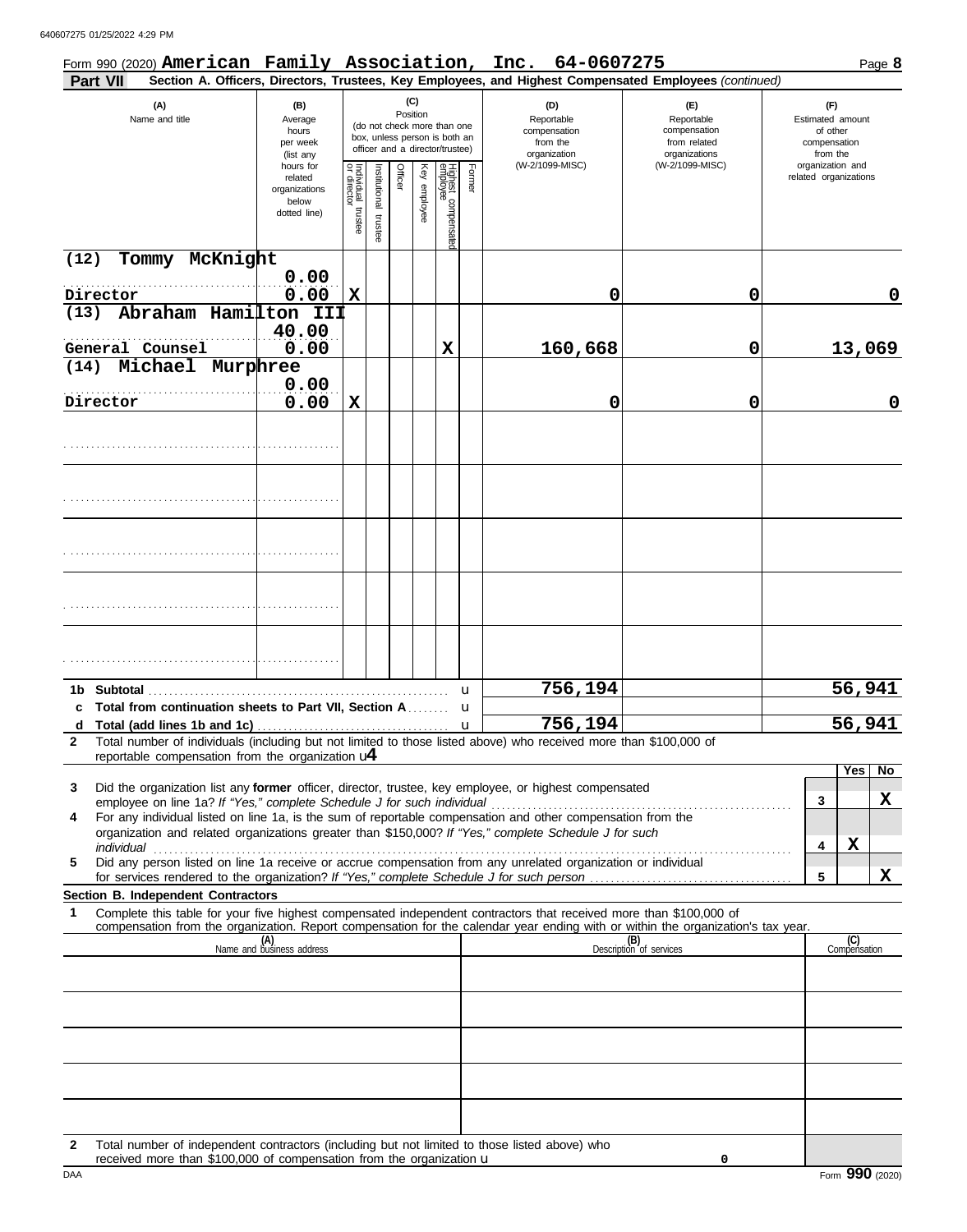|                                                                  |                  |                                                                                            |    |                                                          |                      |                            | Form 990 (2020) American Family Association, Inc. 64-0607275 |                                                                               |                               | Page 9                                                 |
|------------------------------------------------------------------|------------------|--------------------------------------------------------------------------------------------|----|----------------------------------------------------------|----------------------|----------------------------|--------------------------------------------------------------|-------------------------------------------------------------------------------|-------------------------------|--------------------------------------------------------|
|                                                                  | <b>Part VIII</b> |                                                                                            |    | <b>Statement of Revenue</b>                              |                      |                            |                                                              | Check if Schedule O contains a response or note to any line in this Part VIII |                               |                                                        |
|                                                                  |                  |                                                                                            |    |                                                          |                      |                            | (A)                                                          |                                                                               | (C)                           | (D)                                                    |
|                                                                  |                  |                                                                                            |    |                                                          |                      |                            | Total revenue                                                | (B)<br>Related or exempt<br>function revenue                                  | Unrelated<br>business revenue | Revenue excluded<br>from tax under<br>sections 512-514 |
|                                                                  |                  | 1a Federated campaigns                                                                     |    |                                                          | 1a                   |                            |                                                              |                                                                               |                               |                                                        |
|                                                                  |                  | <b>b</b> Membership dues                                                                   |    |                                                          | 1 <sub>b</sub>       |                            |                                                              |                                                                               |                               |                                                        |
|                                                                  |                  | c Fundraising events                                                                       |    |                                                          | 1 <sub>c</sub>       |                            |                                                              |                                                                               |                               |                                                        |
|                                                                  |                  | d Related organizations                                                                    |    |                                                          | 1 <sub>d</sub>       |                            |                                                              |                                                                               |                               |                                                        |
|                                                                  |                  | e Government grants (contributions)                                                        |    |                                                          | 1e                   | 1,391,800                  |                                                              |                                                                               |                               |                                                        |
| <b>Contributions, Gifts, Grants</b><br>and Other Similar Amounts |                  | <b>f</b> All other contributions, gifts, grants,<br>and similar amounts not included above |    |                                                          | 1f                   | 26,707,401                 |                                                              |                                                                               |                               |                                                        |
|                                                                  |                  | <b>g</b> Noncash contributions included in lines 1a-1f.                                    |    |                                                          | 1g $\frac{1}{3}$     |                            |                                                              |                                                                               |                               |                                                        |
|                                                                  |                  |                                                                                            |    |                                                          |                      | $\mathbf{u}$               | 28,099,201                                                   |                                                                               |                               |                                                        |
|                                                                  |                  |                                                                                            |    |                                                          |                      | <b>Business Code</b>       |                                                              |                                                                               |                               |                                                        |
| Program Service<br>Revenue                                       | 2a<br>b          |                                                                                            |    |                                                          |                      |                            |                                                              |                                                                               |                               |                                                        |
|                                                                  | c                |                                                                                            |    |                                                          |                      |                            |                                                              |                                                                               |                               |                                                        |
|                                                                  | d                |                                                                                            |    |                                                          |                      |                            |                                                              |                                                                               |                               |                                                        |
|                                                                  |                  |                                                                                            |    |                                                          |                      |                            |                                                              |                                                                               |                               |                                                        |
|                                                                  |                  | f All other program service revenue                                                        |    |                                                          |                      |                            |                                                              |                                                                               |                               |                                                        |
|                                                                  |                  |                                                                                            |    |                                                          |                      | $\mathbf u$                |                                                              |                                                                               |                               |                                                        |
|                                                                  | 3                | Investment income (including dividends, interest, and                                      |    |                                                          |                      |                            |                                                              |                                                                               |                               |                                                        |
|                                                                  |                  |                                                                                            |    |                                                          |                      | u                          | 382,194                                                      | 382,194                                                                       |                               |                                                        |
|                                                                  | 4                | Income from investment of tax-exempt bond proceeds                                         |    |                                                          |                      | u                          |                                                              |                                                                               |                               |                                                        |
|                                                                  | 5                |                                                                                            |    |                                                          |                      | u                          | 48,915                                                       | 48,915                                                                        |                               |                                                        |
|                                                                  |                  |                                                                                            |    | (i) Real                                                 |                      | (ii) Personal              |                                                              |                                                                               |                               |                                                        |
|                                                                  |                  | 6a Gross rents                                                                             | 6a | 188,880                                                  |                      |                            |                                                              |                                                                               |                               |                                                        |
|                                                                  |                  | <b>b</b> Less: rental expenses                                                             | 6b |                                                          |                      |                            |                                                              |                                                                               |                               |                                                        |
|                                                                  |                  | <b>c</b> Rental inc. or (loss)                                                             | 6c | 188,880                                                  |                      |                            | 188,880                                                      |                                                                               | 188,880                       |                                                        |
|                                                                  |                  | <b>7a</b> Gross amount from                                                                |    | (i) Securities                                           |                      | $\mathbf{u}$<br>(ii) Other |                                                              |                                                                               |                               |                                                        |
|                                                                  |                  | sales of assets                                                                            | 7a |                                                          |                      | 2,084,780                  |                                                              |                                                                               |                               |                                                        |
|                                                                  |                  | other than inventory<br><b>b</b> Less: cost or other                                       |    |                                                          |                      |                            |                                                              |                                                                               |                               |                                                        |
| Revenue                                                          |                  | basis and sales exps.                                                                      | 7b |                                                          |                      |                            |                                                              |                                                                               |                               |                                                        |
|                                                                  |                  | c Gain or (loss)                                                                           | 7c |                                                          |                      | 2,084,780                  |                                                              |                                                                               |                               |                                                        |
|                                                                  |                  | d Net gain or (loss)                                                                       |    |                                                          |                      |                            | 2,084,780                                                    |                                                                               |                               | 2,084,780                                              |
| Other                                                            |                  | 8a Gross income from fundraising events                                                    |    |                                                          |                      |                            |                                                              |                                                                               |                               |                                                        |
|                                                                  |                  | (not including \$                                                                          |    | .                                                        |                      |                            |                                                              |                                                                               |                               |                                                        |
|                                                                  |                  | of contributions reported on line 1c).                                                     |    |                                                          |                      |                            |                                                              |                                                                               |                               |                                                        |
|                                                                  |                  | See Part IV, line 18                                                                       |    | <u>.</u><br>1986 - Paul Barbara, papa pada ang pangangan | 8а                   |                            |                                                              |                                                                               |                               |                                                        |
|                                                                  |                  | <b>b</b> Less: direct expenses                                                             |    |                                                          | 8b                   |                            |                                                              |                                                                               |                               |                                                        |
|                                                                  |                  | <b>c</b> Net income or (loss) from fundraising events                                      |    |                                                          |                      | u                          |                                                              |                                                                               |                               |                                                        |
|                                                                  |                  | 9a Gross income from gaming activities.                                                    |    |                                                          |                      |                            |                                                              |                                                                               |                               |                                                        |
|                                                                  |                  | See Part IV, line 19                                                                       |    | .                                                        | 9a<br>9 <sub>b</sub> |                            |                                                              |                                                                               |                               |                                                        |
|                                                                  |                  | <b>b</b> Less: direct expenses<br>c Net income or (loss) from gaming activities            |    |                                                          |                      | u                          |                                                              |                                                                               |                               |                                                        |
|                                                                  |                  | 10a Gross sales of inventory, less                                                         |    |                                                          |                      |                            |                                                              |                                                                               |                               |                                                        |
|                                                                  |                  | returns and allowances                                                                     |    |                                                          | 10a                  |                            |                                                              |                                                                               |                               |                                                        |
|                                                                  |                  | <b>b</b> Less: cost of goods sold                                                          |    |                                                          | 10 <sub>b</sub>      |                            |                                                              |                                                                               |                               |                                                        |
|                                                                  |                  | c Net income or (loss) from sales of inventory                                             |    |                                                          |                      | $\mathbf{u}$               |                                                              |                                                                               |                               |                                                        |
|                                                                  |                  |                                                                                            |    |                                                          |                      | <b>Business Code</b>       |                                                              |                                                                               |                               |                                                        |
| Miscellaneous<br>Revenue                                         | 11a              |                                                                                            |    | Products Sold - Online Store                             |                      | 532420                     | 146,791                                                      |                                                                               | 146,791                       |                                                        |
|                                                                  | b                | Advertising                                                                                |    |                                                          |                      | 532420                     | 58,120                                                       |                                                                               | 58,120                        |                                                        |
|                                                                  | c                | Tours                                                                                      |    |                                                          |                      |                            | 38,000                                                       | 38,000                                                                        |                               |                                                        |
|                                                                  |                  |                                                                                            |    |                                                          |                      |                            |                                                              |                                                                               |                               |                                                        |
|                                                                  |                  |                                                                                            |    |                                                          |                      | u                          | 242,911                                                      |                                                                               |                               |                                                        |
|                                                                  |                  |                                                                                            |    |                                                          |                      | $\mathbf{u}$               | 31,046,881                                                   | 469,109                                                                       | 393,791                       | 2,084,780                                              |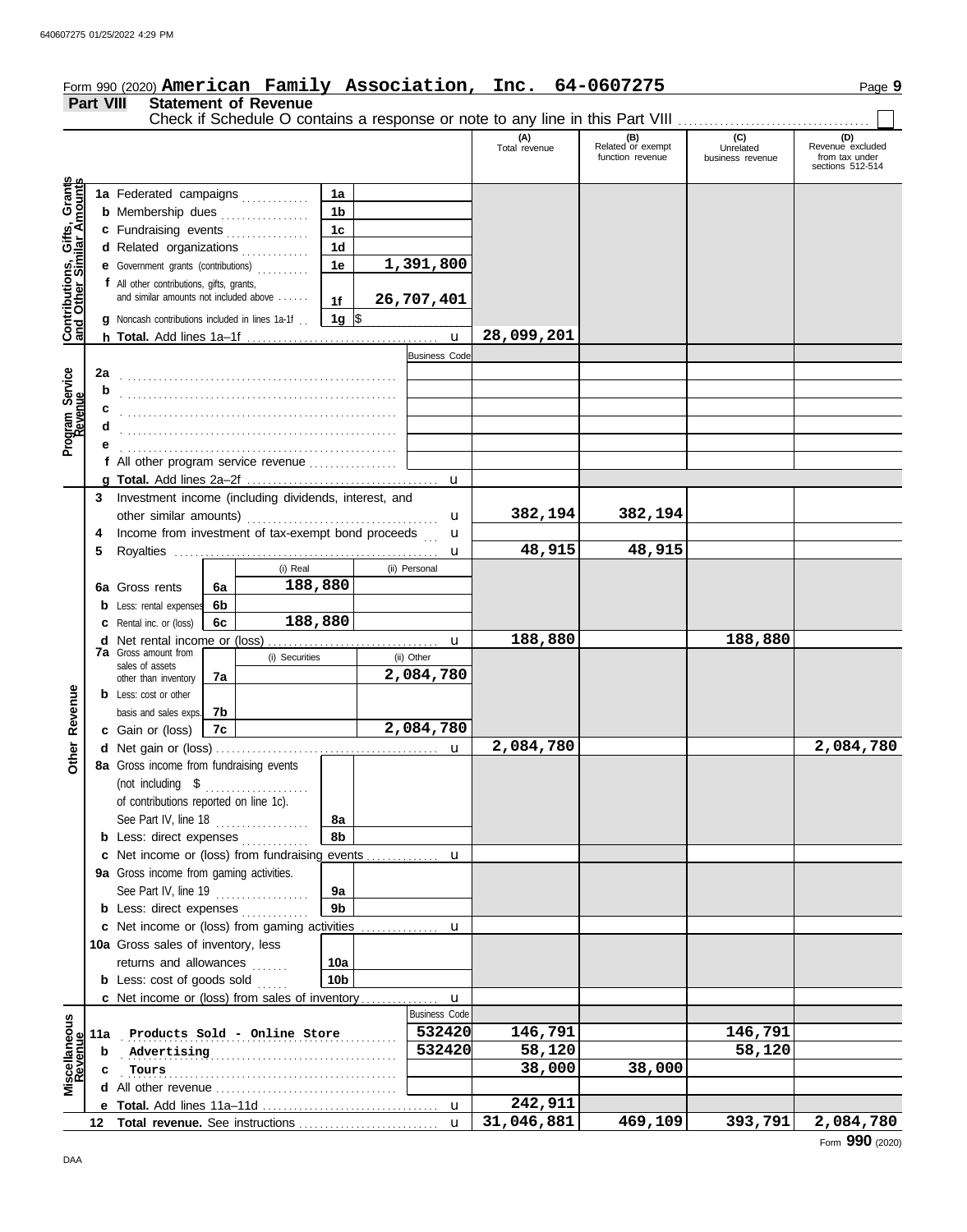# Form 990 (2020) Page **10 American Family Association, Inc. 64-0607275**

**Part IX Statement of Functional Expenses**

*Section 501(c)(3) and 501(c)(4) organizations must complete all columns. All other organizations must complete column (A).* Check if Schedule O contains a response or note to any line in this Part IX

|              | Check if Schedule O contains a response or note to any line in this Part IX                                                                                                                                                    |                       | $\vert \mathbf{x} \vert$           |                                           |                                |
|--------------|--------------------------------------------------------------------------------------------------------------------------------------------------------------------------------------------------------------------------------|-----------------------|------------------------------------|-------------------------------------------|--------------------------------|
|              | Do not include amounts reported on lines 6b,<br>7b, 8b, 9b, and 10b of Part VIII.                                                                                                                                              | (A)<br>Total expenses | (B)<br>Program service<br>expenses | (C)<br>Management and<br>general expenses | (D)<br>Fundraising<br>expenses |
| 1            | Grants and other assistance to domestic organizations                                                                                                                                                                          |                       |                                    |                                           |                                |
|              | and domestic governments. See Part IV, line 21                                                                                                                                                                                 |                       |                                    |                                           |                                |
| $\mathbf{2}$ | Grants and other assistance to domestic                                                                                                                                                                                        |                       |                                    |                                           |                                |
|              | individuals. See Part IV, line 22                                                                                                                                                                                              |                       |                                    |                                           |                                |
| 3            | Grants and other assistance to foreign                                                                                                                                                                                         |                       |                                    |                                           |                                |
|              | organizations, foreign governments, and foreign                                                                                                                                                                                |                       |                                    |                                           |                                |
|              | individuals. See Part IV, lines 15 and 16                                                                                                                                                                                      |                       |                                    |                                           |                                |
|              | Benefits paid to or for members                                                                                                                                                                                                |                       |                                    |                                           |                                |
| 5            | Compensation of current officers, directors,                                                                                                                                                                                   |                       |                                    |                                           |                                |
|              | trustees, and key employees                                                                                                                                                                                                    | 549,119               | 502,225                            | 33,058                                    | 13,836                         |
| 6            | Compensation not included above to disqualified                                                                                                                                                                                |                       |                                    |                                           |                                |
|              | persons (as defined under section 4958(f)(1)) and                                                                                                                                                                              |                       |                                    |                                           |                                |
|              | persons described in section 4958(c)(3)(B)                                                                                                                                                                                     |                       |                                    |                                           |                                |
| 7            | Other salaries and wages                                                                                                                                                                                                       | 6,595,455             | 6,032,524                          | 397,167                                   | 165,764                        |
| 8            | Pension plan accruals and contributions (include                                                                                                                                                                               |                       |                                    |                                           |                                |
|              | section 401(k) and 403(b) employer contributions)                                                                                                                                                                              | 452,685               | 414,050                            | <u>27,076</u>                             | 11,559                         |
| 9            | Other employee benefits                                                                                                                                                                                                        | 1,024,899             | 901,302                            | 61,553                                    | 62,044                         |
| 10           |                                                                                                                                                                                                                                | 471,935               | 430,650                            | 28,955                                    | 12,330                         |
| 11           | Fees for services (nonemployees):                                                                                                                                                                                              |                       |                                    |                                           |                                |
|              |                                                                                                                                                                                                                                |                       |                                    |                                           |                                |
| b            | Legal                                                                                                                                                                                                                          | 1,760                 | 1,584                              | 132                                       | 44                             |
|              |                                                                                                                                                                                                                                |                       |                                    |                                           |                                |
|              |                                                                                                                                                                                                                                |                       |                                    |                                           |                                |
|              | e Professional fundraising services. See Part IV, line 17                                                                                                                                                                      |                       |                                    |                                           |                                |
| Ť.           | Investment management fees                                                                                                                                                                                                     |                       |                                    |                                           |                                |
| a            | Other. (If line 11g amount exceeds 10% of line 25, column                                                                                                                                                                      |                       |                                    |                                           |                                |
|              | (A) amount, list line 11g expenses on Schedule O.)                                                                                                                                                                             |                       |                                    |                                           |                                |
|              | 12 Advertising and promotion                                                                                                                                                                                                   | 370,984               | 333,885                            | 27,824                                    | 9,275                          |
| 13           |                                                                                                                                                                                                                                | 1,677,390             | 1,390,552                          | 125,804                                   | 161,034                        |
| 14           | Information technology                                                                                                                                                                                                         |                       |                                    |                                           |                                |
| 15<br>16     |                                                                                                                                                                                                                                |                       |                                    |                                           |                                |
| 17           |                                                                                                                                                                                                                                | 156,665               | 140,998                            | 11,750                                    | 3,917                          |
| 18           | Payments of travel or entertainment expenses                                                                                                                                                                                   |                       |                                    |                                           |                                |
|              | for any federal, state, or local public officials                                                                                                                                                                              |                       |                                    |                                           |                                |
| 19           | Conferences, conventions, and meetings                                                                                                                                                                                         | 168,601               | 151,741                            | 12,645                                    | 4,215                          |
| 20           | Interest                                                                                                                                                                                                                       |                       |                                    |                                           |                                |
| 21           | Payments to affiliates                                                                                                                                                                                                         |                       |                                    |                                           |                                |
| 22           | Depreciation, depletion, and amortization                                                                                                                                                                                      | 990,851               | 891,766                            | 74,314                                    | <u>24,771</u>                  |
| 23           | Insurance with the continuum of the continuum of the continuum of the continuum of the continuum of the continuum of the continuum of the continuum of the continuum of the continuum of the continuum of the continuum of the | 138,948               | 125,053                            | 10,421                                    | 3,474                          |
| 24           | Other expenses. Itemize expenses not covered                                                                                                                                                                                   |                       |                                    |                                           |                                |
|              | above (List miscellaneous expenses on line 24e. If                                                                                                                                                                             |                       |                                    |                                           |                                |
|              | line 24e amount exceeds 10% of line 25, column                                                                                                                                                                                 |                       |                                    |                                           |                                |
|              | (A) amount, list line 24e expenses on Schedule O.)                                                                                                                                                                             |                       |                                    |                                           |                                |
| a            | Utilities                                                                                                                                                                                                                      | 1,042,209             | 937,988                            | <u>78,166</u>                             | 26,055                         |
| b            | Repairs and Maintenance                                                                                                                                                                                                        | 644,345               | 579,910                            | 48,326                                    | 16,109                         |
| c            | Contributions                                                                                                                                                                                                                  | 570,505               | 513,454                            | 42,788                                    | 14,263                         |
| d            | Rent                                                                                                                                                                                                                           | 501,934               | 451,741                            | 37,645                                    | <u>12,548</u>                  |
|              | e All other expenses                                                                                                                                                                                                           | 3,727,327             | $\overline{2,697,438}$             | 289,762                                   | 740,127                        |
| 25           | Total functional expenses. Add lines 1 through 24e                                                                                                                                                                             | 19,085,612            | 16,496,861                         | 1,307,386                                 | $\overline{1,281,365}$         |
| 26           | Joint costs. Complete this line only if the<br>organization reported in column (B) joint costs                                                                                                                                 |                       |                                    |                                           |                                |
|              | from a combined educational campaign and                                                                                                                                                                                       |                       |                                    |                                           |                                |
|              | fundraising solicitation. Check here $\mathbf{u} \mathbf{X} $ if                                                                                                                                                               |                       |                                    |                                           |                                |
|              | following SOP 98-2 (ASC 958-720)                                                                                                                                                                                               | 18,496,523            | 16,496,861                         | 1,307,386                                 | 692,276                        |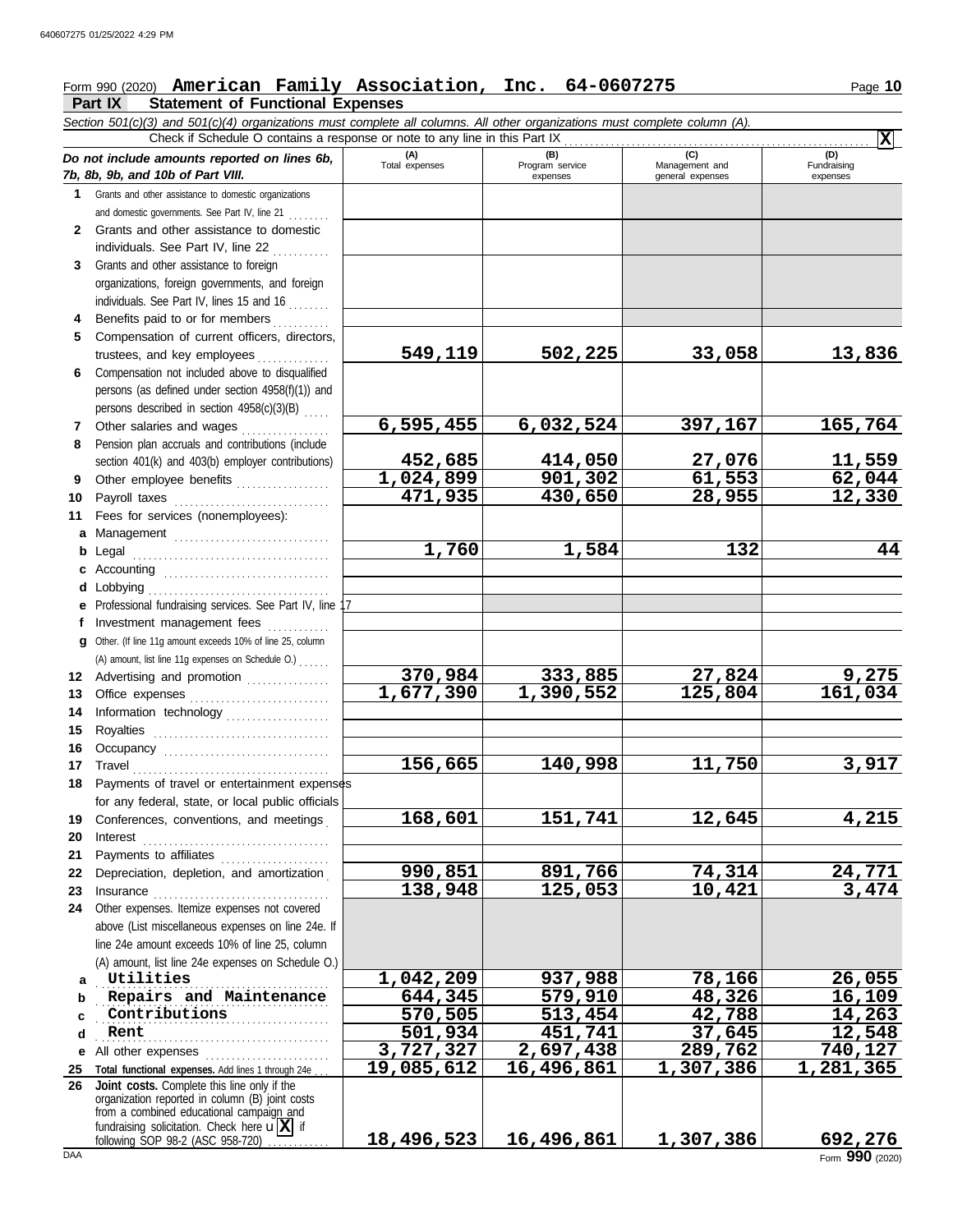#### Form 990 (2020) Page **11 American Family Association, Inc. 64-0607275**

|                      | Part X | <b>Balance Sheet</b>                                                                                                                                                                                                           |                 |            |                          |                         |                    |
|----------------------|--------|--------------------------------------------------------------------------------------------------------------------------------------------------------------------------------------------------------------------------------|-----------------|------------|--------------------------|-------------------------|--------------------|
|                      |        | Check if Schedule O contains a response or note to any line in this Part X                                                                                                                                                     |                 |            |                          |                         |                    |
|                      |        |                                                                                                                                                                                                                                |                 |            | (A)<br>Beginning of year |                         | (B)<br>End of year |
|                      | 1      | Cash-non-interest-bearing                                                                                                                                                                                                      |                 |            | 6,766,109                | $\mathbf{1}$            | 7,871,413          |
|                      | 2      |                                                                                                                                                                                                                                |                 |            |                          | $\mathbf{2}$            |                    |
|                      | 3      |                                                                                                                                                                                                                                |                 |            | 1,104,186                | $\mathbf{3}$            | 1,438,294          |
|                      | 4      |                                                                                                                                                                                                                                |                 |            | 357,559                  | $\overline{\mathbf{4}}$ | 378,394            |
|                      | 5      | Loans and other receivables from any current or former officer, director,                                                                                                                                                      |                 |            |                          |                         |                    |
|                      |        | trustee, key employee, creator or founder, substantial contributor, or 35%                                                                                                                                                     |                 |            |                          |                         |                    |
|                      |        | controlled entity or family member of any of these persons [                                                                                                                                                                   |                 |            |                          | 5                       |                    |
|                      | 6      | Loans and other receivables from other disqualified persons (as defined                                                                                                                                                        |                 |            |                          |                         |                    |
|                      |        | under section 4958(f)(1)), and persons described in section $4958(c)(3)(B)$                                                                                                                                                    |                 |            |                          | 6                       |                    |
| Assets               | 7      |                                                                                                                                                                                                                                |                 |            | 197,771                  | $\overline{7}$          | 189,546            |
|                      | 8      | Inventories for sale or use                                                                                                                                                                                                    |                 |            | 444,640                  | 8                       | 379,747            |
|                      | 9      |                                                                                                                                                                                                                                |                 |            | 310,567                  | 9                       | 348,119            |
|                      |        | 10a Land, buildings, and equipment: cost or other                                                                                                                                                                              |                 |            |                          |                         |                    |
|                      |        |                                                                                                                                                                                                                                |                 |            |                          |                         |                    |
|                      |        |                                                                                                                                                                                                                                | 10 <sub>b</sub> | 40,821,773 | 9,877,987                | 10c                     | 10,655,594         |
|                      | 11     |                                                                                                                                                                                                                                |                 |            | $\overline{22,673,466}$  | 11                      | 32,022,936         |
|                      | 12     |                                                                                                                                                                                                                                |                 |            |                          | 12                      |                    |
|                      | 13     |                                                                                                                                                                                                                                |                 |            |                          | 13                      |                    |
|                      | 14     | Intangible assets                                                                                                                                                                                                              |                 |            |                          | 14                      |                    |
|                      | 15     | Other assets. See Part IV, line 11                                                                                                                                                                                             |                 |            | 352,074                  | 15                      | 382,244            |
|                      | 16     |                                                                                                                                                                                                                                |                 |            | 42,084,359               | 16                      | 53,666,287         |
|                      | 17     | Accounts payable and accrued expenses [[11][11] Accounts payable and accrued expenses [[11] Accounts are not accrued to a set of the set of the set of the set of the set of the set of the set of the set of the set of the s |                 |            | 136,810                  | 17                      | 288,394            |
|                      | 18     | Grants payable                                                                                                                                                                                                                 |                 |            |                          | 18                      |                    |
|                      | 19     |                                                                                                                                                                                                                                |                 |            |                          | 19                      |                    |
|                      | 20     |                                                                                                                                                                                                                                |                 |            |                          | 20                      |                    |
|                      | 21     | Escrow or custodial account liability. Complete Part IV of Schedule D                                                                                                                                                          |                 |            |                          | 21                      |                    |
|                      | 22     | Loans and other payables to any current or former officer, director,                                                                                                                                                           |                 |            |                          |                         |                    |
| Liabilities          |        | trustee, key employee, creator or founder, substantial contributor, or 35%                                                                                                                                                     |                 |            |                          |                         |                    |
|                      |        | controlled entity or family member of any of these persons [                                                                                                                                                                   |                 |            |                          | 22                      |                    |
|                      | 23     | Secured mortgages and notes payable to unrelated third parties                                                                                                                                                                 |                 |            |                          | 23                      |                    |
|                      | 24     | Unsecured notes and loans payable to unrelated third parties                                                                                                                                                                   |                 |            |                          | 24                      |                    |
|                      | 25     | Other liabilities (including federal income tax, payables to related third                                                                                                                                                     |                 |            |                          |                         |                    |
|                      |        | parties, and other liabilities not included on lines 17-24). Complete Part X                                                                                                                                                   |                 |            | 8,220,975                |                         | 7,696,741          |
|                      | 26     | of Schedule D                                                                                                                                                                                                                  |                 |            | 8,357,785                | 25<br>26                | 7,985,135          |
|                      |        | Organizations that follow FASB ASC 958, check here $ \overline{X} $                                                                                                                                                            |                 |            |                          |                         |                    |
| <b>Fund Balances</b> |        | and complete lines 27, 28, 32, and 33.                                                                                                                                                                                         |                 |            |                          |                         |                    |
|                      | 27     | Net assets without donor restrictions                                                                                                                                                                                          |                 |            | 33,556,869               | 27                      | <u>45,518,138</u>  |
|                      | 28     | Net assets with donor restrictions                                                                                                                                                                                             |                 |            | 169,705                  | 28                      | 163,014            |
|                      |        | Organizations that do not follow FASB ASC 958, check here u                                                                                                                                                                    |                 |            |                          |                         |                    |
|                      |        | and complete lines 29 through 33.                                                                                                                                                                                              |                 |            |                          |                         |                    |
| ŏ                    | 29     | Capital stock or trust principal, or current funds                                                                                                                                                                             |                 |            |                          | 29                      |                    |
|                      | 30     | Paid-in or capital surplus, or land, building, or equipment fund                                                                                                                                                               |                 |            |                          | 30                      |                    |
| Assets               | 31     | Retained earnings, endowment, accumulated income, or other funds                                                                                                                                                               |                 |            |                          | 31                      |                    |
| ě                    | 32     |                                                                                                                                                                                                                                |                 |            | 33,726,574               | 32                      | 45,681,152         |
|                      | 33     |                                                                                                                                                                                                                                |                 |            | 42,084,359               | 33                      | 53,666,287         |

Form **990** (2020)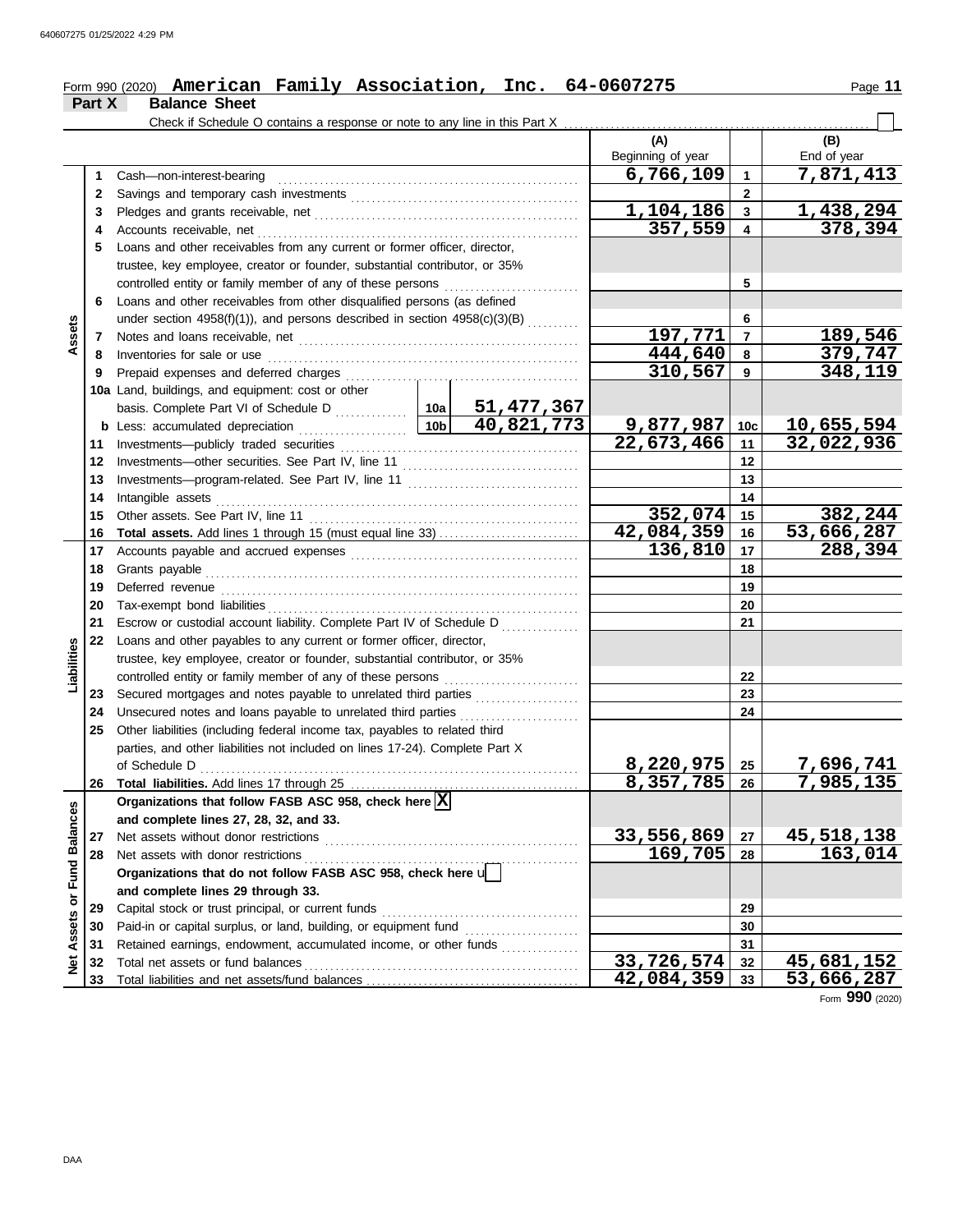| <b>Reconciliation of Net Assets</b><br>Part XI<br>Check if Schedule O contains a response or note to any line in this Part XI<br>31,046,881<br>1<br>1<br>19,085,612<br>$\mathbf{2}$<br>2<br>$\overline{11}$ , 961, 269<br>$\mathbf{3}$<br>Revenue less expenses. Subtract line 2 from line 1<br>3<br>33,726,574<br>Net assets or fund balances at beginning of year (must equal Part X, line 32, column (A))<br>$\overline{\mathbf{4}}$<br>4<br>5<br>Net unrealized gains (losses) on investments [11] matter contracts and the state of the state of the state of the state of the state of the state of the state of the state of the state of the state of the state of the stat<br>5<br>6<br>6<br>$\overline{7}$<br>Investment expenses<br>7<br>Prior period adjustments [11, 12] and the contract of the contract of the contract of the contract of the contract of the contract of the contract of the contract of the contract of the contract of the contract of the cont<br>8<br>8<br>$-6,691$<br>Other changes in net assets or fund balances (explain on Schedule O)<br>9<br>9<br>10<br>Net assets or fund balances at end of year. Combine lines 3 through 9 (must equal Part X, line<br>45,681,152<br>10<br>32, column (B))<br><b>Financial Statements and Reporting</b><br>Part XII<br>Yes  <br>$ \mathbf{X} $ Accrual<br>Accounting method used to prepare the Form 990:     Cash<br>Other<br>1.<br>If the organization changed its method of accounting from a prior year or checked "Other," explain in<br>Schedule O.<br>2a Were the organization's financial statements compiled or reviewed by an independent accountant?<br>2a<br>If "Yes," check a box below to indicate whether the financial statements for the year were compiled or<br>reviewed on a separate basis, consolidated basis, or both:<br>  Both consolidated and separate basis<br>Separate basis<br>Consolidated basis<br>$\mathbf x$<br><b>b</b> Were the organization's financial statements audited by an independent accountant?<br>2 <sub>b</sub><br>If "Yes," check a box below to indicate whether the financial statements for the year were audited on a<br>separate basis, consolidated basis, or both:<br>$ \mathbf{X} $ Separate basis<br>Consolidated basis<br>  Both consolidated and separate basis<br>c If "Yes" to line 2a or 2b, does the organization have a committee that assumes responsibility for oversight of<br>X<br>the audit, review, or compilation of its financial statements and selection of an independent accountant?<br>2c<br>If the organization changed either its oversight process or selection process during the tax year, explain on<br>Schedule O.<br>3a As a result of a federal award, was the organization required to undergo an audit or audits as set forth in the<br>Single Audit Act and OMB Circular A-133?<br>3a | Form 990 (2020) American Family Association, Inc. 64-0607275                                                   |  | Page 12   |
|----------------------------------------------------------------------------------------------------------------------------------------------------------------------------------------------------------------------------------------------------------------------------------------------------------------------------------------------------------------------------------------------------------------------------------------------------------------------------------------------------------------------------------------------------------------------------------------------------------------------------------------------------------------------------------------------------------------------------------------------------------------------------------------------------------------------------------------------------------------------------------------------------------------------------------------------------------------------------------------------------------------------------------------------------------------------------------------------------------------------------------------------------------------------------------------------------------------------------------------------------------------------------------------------------------------------------------------------------------------------------------------------------------------------------------------------------------------------------------------------------------------------------------------------------------------------------------------------------------------------------------------------------------------------------------------------------------------------------------------------------------------------------------------------------------------------------------------------------------------------------------------------------------------------------------------------------------------------------------------------------------------------------------------------------------------------------------------------------------------------------------------------------------------------------------------------------------------------------------------------------------------------------------------------------------------------------------------------------------------------------------------------------------------------------------------------------------------------------------------------------------------------------------------------------------------------------------------------------------------------------------------------------------------------------------------------------------------------------------------------------------------------------------------------------------------------------------------------------------------|----------------------------------------------------------------------------------------------------------------|--|-----------|
|                                                                                                                                                                                                                                                                                                                                                                                                                                                                                                                                                                                                                                                                                                                                                                                                                                                                                                                                                                                                                                                                                                                                                                                                                                                                                                                                                                                                                                                                                                                                                                                                                                                                                                                                                                                                                                                                                                                                                                                                                                                                                                                                                                                                                                                                                                                                                                                                                                                                                                                                                                                                                                                                                                                                                                                                                                                                |                                                                                                                |  |           |
|                                                                                                                                                                                                                                                                                                                                                                                                                                                                                                                                                                                                                                                                                                                                                                                                                                                                                                                                                                                                                                                                                                                                                                                                                                                                                                                                                                                                                                                                                                                                                                                                                                                                                                                                                                                                                                                                                                                                                                                                                                                                                                                                                                                                                                                                                                                                                                                                                                                                                                                                                                                                                                                                                                                                                                                                                                                                |                                                                                                                |  |           |
|                                                                                                                                                                                                                                                                                                                                                                                                                                                                                                                                                                                                                                                                                                                                                                                                                                                                                                                                                                                                                                                                                                                                                                                                                                                                                                                                                                                                                                                                                                                                                                                                                                                                                                                                                                                                                                                                                                                                                                                                                                                                                                                                                                                                                                                                                                                                                                                                                                                                                                                                                                                                                                                                                                                                                                                                                                                                |                                                                                                                |  |           |
|                                                                                                                                                                                                                                                                                                                                                                                                                                                                                                                                                                                                                                                                                                                                                                                                                                                                                                                                                                                                                                                                                                                                                                                                                                                                                                                                                                                                                                                                                                                                                                                                                                                                                                                                                                                                                                                                                                                                                                                                                                                                                                                                                                                                                                                                                                                                                                                                                                                                                                                                                                                                                                                                                                                                                                                                                                                                |                                                                                                                |  |           |
|                                                                                                                                                                                                                                                                                                                                                                                                                                                                                                                                                                                                                                                                                                                                                                                                                                                                                                                                                                                                                                                                                                                                                                                                                                                                                                                                                                                                                                                                                                                                                                                                                                                                                                                                                                                                                                                                                                                                                                                                                                                                                                                                                                                                                                                                                                                                                                                                                                                                                                                                                                                                                                                                                                                                                                                                                                                                |                                                                                                                |  |           |
|                                                                                                                                                                                                                                                                                                                                                                                                                                                                                                                                                                                                                                                                                                                                                                                                                                                                                                                                                                                                                                                                                                                                                                                                                                                                                                                                                                                                                                                                                                                                                                                                                                                                                                                                                                                                                                                                                                                                                                                                                                                                                                                                                                                                                                                                                                                                                                                                                                                                                                                                                                                                                                                                                                                                                                                                                                                                |                                                                                                                |  |           |
|                                                                                                                                                                                                                                                                                                                                                                                                                                                                                                                                                                                                                                                                                                                                                                                                                                                                                                                                                                                                                                                                                                                                                                                                                                                                                                                                                                                                                                                                                                                                                                                                                                                                                                                                                                                                                                                                                                                                                                                                                                                                                                                                                                                                                                                                                                                                                                                                                                                                                                                                                                                                                                                                                                                                                                                                                                                                |                                                                                                                |  |           |
|                                                                                                                                                                                                                                                                                                                                                                                                                                                                                                                                                                                                                                                                                                                                                                                                                                                                                                                                                                                                                                                                                                                                                                                                                                                                                                                                                                                                                                                                                                                                                                                                                                                                                                                                                                                                                                                                                                                                                                                                                                                                                                                                                                                                                                                                                                                                                                                                                                                                                                                                                                                                                                                                                                                                                                                                                                                                |                                                                                                                |  |           |
|                                                                                                                                                                                                                                                                                                                                                                                                                                                                                                                                                                                                                                                                                                                                                                                                                                                                                                                                                                                                                                                                                                                                                                                                                                                                                                                                                                                                                                                                                                                                                                                                                                                                                                                                                                                                                                                                                                                                                                                                                                                                                                                                                                                                                                                                                                                                                                                                                                                                                                                                                                                                                                                                                                                                                                                                                                                                |                                                                                                                |  |           |
|                                                                                                                                                                                                                                                                                                                                                                                                                                                                                                                                                                                                                                                                                                                                                                                                                                                                                                                                                                                                                                                                                                                                                                                                                                                                                                                                                                                                                                                                                                                                                                                                                                                                                                                                                                                                                                                                                                                                                                                                                                                                                                                                                                                                                                                                                                                                                                                                                                                                                                                                                                                                                                                                                                                                                                                                                                                                |                                                                                                                |  |           |
|                                                                                                                                                                                                                                                                                                                                                                                                                                                                                                                                                                                                                                                                                                                                                                                                                                                                                                                                                                                                                                                                                                                                                                                                                                                                                                                                                                                                                                                                                                                                                                                                                                                                                                                                                                                                                                                                                                                                                                                                                                                                                                                                                                                                                                                                                                                                                                                                                                                                                                                                                                                                                                                                                                                                                                                                                                                                |                                                                                                                |  |           |
|                                                                                                                                                                                                                                                                                                                                                                                                                                                                                                                                                                                                                                                                                                                                                                                                                                                                                                                                                                                                                                                                                                                                                                                                                                                                                                                                                                                                                                                                                                                                                                                                                                                                                                                                                                                                                                                                                                                                                                                                                                                                                                                                                                                                                                                                                                                                                                                                                                                                                                                                                                                                                                                                                                                                                                                                                                                                |                                                                                                                |  |           |
|                                                                                                                                                                                                                                                                                                                                                                                                                                                                                                                                                                                                                                                                                                                                                                                                                                                                                                                                                                                                                                                                                                                                                                                                                                                                                                                                                                                                                                                                                                                                                                                                                                                                                                                                                                                                                                                                                                                                                                                                                                                                                                                                                                                                                                                                                                                                                                                                                                                                                                                                                                                                                                                                                                                                                                                                                                                                |                                                                                                                |  |           |
|                                                                                                                                                                                                                                                                                                                                                                                                                                                                                                                                                                                                                                                                                                                                                                                                                                                                                                                                                                                                                                                                                                                                                                                                                                                                                                                                                                                                                                                                                                                                                                                                                                                                                                                                                                                                                                                                                                                                                                                                                                                                                                                                                                                                                                                                                                                                                                                                                                                                                                                                                                                                                                                                                                                                                                                                                                                                |                                                                                                                |  |           |
|                                                                                                                                                                                                                                                                                                                                                                                                                                                                                                                                                                                                                                                                                                                                                                                                                                                                                                                                                                                                                                                                                                                                                                                                                                                                                                                                                                                                                                                                                                                                                                                                                                                                                                                                                                                                                                                                                                                                                                                                                                                                                                                                                                                                                                                                                                                                                                                                                                                                                                                                                                                                                                                                                                                                                                                                                                                                |                                                                                                                |  |           |
|                                                                                                                                                                                                                                                                                                                                                                                                                                                                                                                                                                                                                                                                                                                                                                                                                                                                                                                                                                                                                                                                                                                                                                                                                                                                                                                                                                                                                                                                                                                                                                                                                                                                                                                                                                                                                                                                                                                                                                                                                                                                                                                                                                                                                                                                                                                                                                                                                                                                                                                                                                                                                                                                                                                                                                                                                                                                |                                                                                                                |  | <b>No</b> |
|                                                                                                                                                                                                                                                                                                                                                                                                                                                                                                                                                                                                                                                                                                                                                                                                                                                                                                                                                                                                                                                                                                                                                                                                                                                                                                                                                                                                                                                                                                                                                                                                                                                                                                                                                                                                                                                                                                                                                                                                                                                                                                                                                                                                                                                                                                                                                                                                                                                                                                                                                                                                                                                                                                                                                                                                                                                                |                                                                                                                |  |           |
|                                                                                                                                                                                                                                                                                                                                                                                                                                                                                                                                                                                                                                                                                                                                                                                                                                                                                                                                                                                                                                                                                                                                                                                                                                                                                                                                                                                                                                                                                                                                                                                                                                                                                                                                                                                                                                                                                                                                                                                                                                                                                                                                                                                                                                                                                                                                                                                                                                                                                                                                                                                                                                                                                                                                                                                                                                                                |                                                                                                                |  |           |
|                                                                                                                                                                                                                                                                                                                                                                                                                                                                                                                                                                                                                                                                                                                                                                                                                                                                                                                                                                                                                                                                                                                                                                                                                                                                                                                                                                                                                                                                                                                                                                                                                                                                                                                                                                                                                                                                                                                                                                                                                                                                                                                                                                                                                                                                                                                                                                                                                                                                                                                                                                                                                                                                                                                                                                                                                                                                |                                                                                                                |  |           |
|                                                                                                                                                                                                                                                                                                                                                                                                                                                                                                                                                                                                                                                                                                                                                                                                                                                                                                                                                                                                                                                                                                                                                                                                                                                                                                                                                                                                                                                                                                                                                                                                                                                                                                                                                                                                                                                                                                                                                                                                                                                                                                                                                                                                                                                                                                                                                                                                                                                                                                                                                                                                                                                                                                                                                                                                                                                                |                                                                                                                |  | X         |
|                                                                                                                                                                                                                                                                                                                                                                                                                                                                                                                                                                                                                                                                                                                                                                                                                                                                                                                                                                                                                                                                                                                                                                                                                                                                                                                                                                                                                                                                                                                                                                                                                                                                                                                                                                                                                                                                                                                                                                                                                                                                                                                                                                                                                                                                                                                                                                                                                                                                                                                                                                                                                                                                                                                                                                                                                                                                |                                                                                                                |  |           |
|                                                                                                                                                                                                                                                                                                                                                                                                                                                                                                                                                                                                                                                                                                                                                                                                                                                                                                                                                                                                                                                                                                                                                                                                                                                                                                                                                                                                                                                                                                                                                                                                                                                                                                                                                                                                                                                                                                                                                                                                                                                                                                                                                                                                                                                                                                                                                                                                                                                                                                                                                                                                                                                                                                                                                                                                                                                                |                                                                                                                |  |           |
|                                                                                                                                                                                                                                                                                                                                                                                                                                                                                                                                                                                                                                                                                                                                                                                                                                                                                                                                                                                                                                                                                                                                                                                                                                                                                                                                                                                                                                                                                                                                                                                                                                                                                                                                                                                                                                                                                                                                                                                                                                                                                                                                                                                                                                                                                                                                                                                                                                                                                                                                                                                                                                                                                                                                                                                                                                                                |                                                                                                                |  |           |
|                                                                                                                                                                                                                                                                                                                                                                                                                                                                                                                                                                                                                                                                                                                                                                                                                                                                                                                                                                                                                                                                                                                                                                                                                                                                                                                                                                                                                                                                                                                                                                                                                                                                                                                                                                                                                                                                                                                                                                                                                                                                                                                                                                                                                                                                                                                                                                                                                                                                                                                                                                                                                                                                                                                                                                                                                                                                |                                                                                                                |  |           |
|                                                                                                                                                                                                                                                                                                                                                                                                                                                                                                                                                                                                                                                                                                                                                                                                                                                                                                                                                                                                                                                                                                                                                                                                                                                                                                                                                                                                                                                                                                                                                                                                                                                                                                                                                                                                                                                                                                                                                                                                                                                                                                                                                                                                                                                                                                                                                                                                                                                                                                                                                                                                                                                                                                                                                                                                                                                                |                                                                                                                |  |           |
|                                                                                                                                                                                                                                                                                                                                                                                                                                                                                                                                                                                                                                                                                                                                                                                                                                                                                                                                                                                                                                                                                                                                                                                                                                                                                                                                                                                                                                                                                                                                                                                                                                                                                                                                                                                                                                                                                                                                                                                                                                                                                                                                                                                                                                                                                                                                                                                                                                                                                                                                                                                                                                                                                                                                                                                                                                                                |                                                                                                                |  |           |
|                                                                                                                                                                                                                                                                                                                                                                                                                                                                                                                                                                                                                                                                                                                                                                                                                                                                                                                                                                                                                                                                                                                                                                                                                                                                                                                                                                                                                                                                                                                                                                                                                                                                                                                                                                                                                                                                                                                                                                                                                                                                                                                                                                                                                                                                                                                                                                                                                                                                                                                                                                                                                                                                                                                                                                                                                                                                |                                                                                                                |  |           |
|                                                                                                                                                                                                                                                                                                                                                                                                                                                                                                                                                                                                                                                                                                                                                                                                                                                                                                                                                                                                                                                                                                                                                                                                                                                                                                                                                                                                                                                                                                                                                                                                                                                                                                                                                                                                                                                                                                                                                                                                                                                                                                                                                                                                                                                                                                                                                                                                                                                                                                                                                                                                                                                                                                                                                                                                                                                                |                                                                                                                |  |           |
|                                                                                                                                                                                                                                                                                                                                                                                                                                                                                                                                                                                                                                                                                                                                                                                                                                                                                                                                                                                                                                                                                                                                                                                                                                                                                                                                                                                                                                                                                                                                                                                                                                                                                                                                                                                                                                                                                                                                                                                                                                                                                                                                                                                                                                                                                                                                                                                                                                                                                                                                                                                                                                                                                                                                                                                                                                                                |                                                                                                                |  |           |
|                                                                                                                                                                                                                                                                                                                                                                                                                                                                                                                                                                                                                                                                                                                                                                                                                                                                                                                                                                                                                                                                                                                                                                                                                                                                                                                                                                                                                                                                                                                                                                                                                                                                                                                                                                                                                                                                                                                                                                                                                                                                                                                                                                                                                                                                                                                                                                                                                                                                                                                                                                                                                                                                                                                                                                                                                                                                |                                                                                                                |  |           |
|                                                                                                                                                                                                                                                                                                                                                                                                                                                                                                                                                                                                                                                                                                                                                                                                                                                                                                                                                                                                                                                                                                                                                                                                                                                                                                                                                                                                                                                                                                                                                                                                                                                                                                                                                                                                                                                                                                                                                                                                                                                                                                                                                                                                                                                                                                                                                                                                                                                                                                                                                                                                                                                                                                                                                                                                                                                                |                                                                                                                |  |           |
|                                                                                                                                                                                                                                                                                                                                                                                                                                                                                                                                                                                                                                                                                                                                                                                                                                                                                                                                                                                                                                                                                                                                                                                                                                                                                                                                                                                                                                                                                                                                                                                                                                                                                                                                                                                                                                                                                                                                                                                                                                                                                                                                                                                                                                                                                                                                                                                                                                                                                                                                                                                                                                                                                                                                                                                                                                                                |                                                                                                                |  | X         |
|                                                                                                                                                                                                                                                                                                                                                                                                                                                                                                                                                                                                                                                                                                                                                                                                                                                                                                                                                                                                                                                                                                                                                                                                                                                                                                                                                                                                                                                                                                                                                                                                                                                                                                                                                                                                                                                                                                                                                                                                                                                                                                                                                                                                                                                                                                                                                                                                                                                                                                                                                                                                                                                                                                                                                                                                                                                                | b If "Yes," did the organization undergo the required audit or audits? If the organization did not undergo the |  |           |
| 3 <sub>b</sub><br>required audit or audits, explain why on Schedule O and describe any steps taken to undergo such audits                                                                                                                                                                                                                                                                                                                                                                                                                                                                                                                                                                                                                                                                                                                                                                                                                                                                                                                                                                                                                                                                                                                                                                                                                                                                                                                                                                                                                                                                                                                                                                                                                                                                                                                                                                                                                                                                                                                                                                                                                                                                                                                                                                                                                                                                                                                                                                                                                                                                                                                                                                                                                                                                                                                                      |                                                                                                                |  |           |

Form **990** (2020)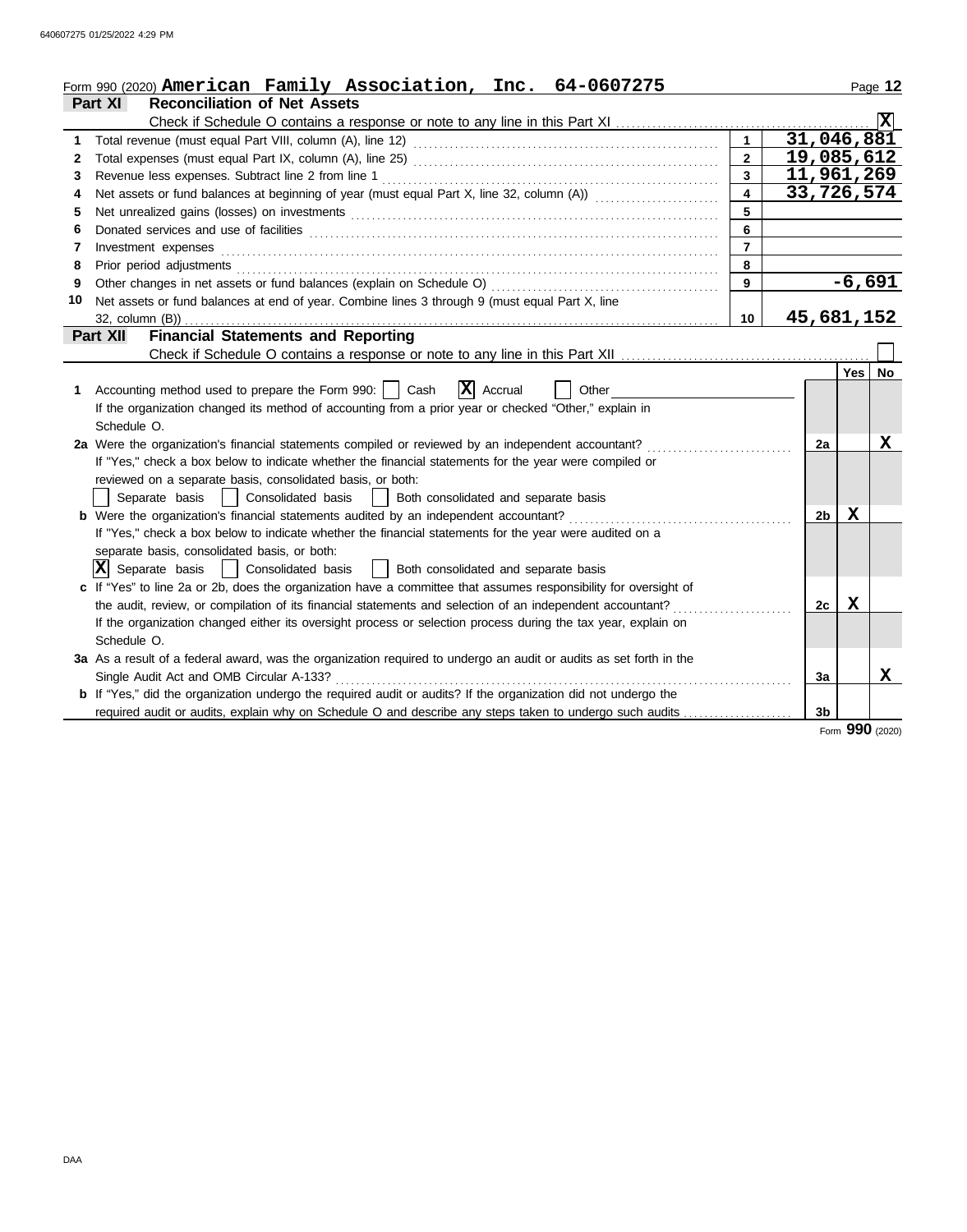| <b>SCHEDULE A</b>                                                                                                                                                                                                                                              | <b>Public Charity Status and Public Support</b>                                                                                |                                                      |    |                                        | OMB No. 1545-0047                    |  |  |  |  |  |  |  |  |
|----------------------------------------------------------------------------------------------------------------------------------------------------------------------------------------------------------------------------------------------------------------|--------------------------------------------------------------------------------------------------------------------------------|------------------------------------------------------|----|----------------------------------------|--------------------------------------|--|--|--|--|--|--|--|--|
| (Form 990 or 990-EZ)                                                                                                                                                                                                                                           | Complete if the organization is a section 501(c)(3) organization or a section $4947(a)(1)$ nonexempt charitable trust.         |                                                      |    |                                        |                                      |  |  |  |  |  |  |  |  |
| Department of the Treasury                                                                                                                                                                                                                                     | u Attach to Form 990 or Form 990-EZ.                                                                                           |                                                      |    |                                        | Open to Public                       |  |  |  |  |  |  |  |  |
| Internal Revenue Service                                                                                                                                                                                                                                       | u Go to www.irs.gov/Form990 for instructions and the latest information.                                                       |                                                      |    |                                        | Inspection                           |  |  |  |  |  |  |  |  |
| Name of the organization                                                                                                                                                                                                                                       |                                                                                                                                |                                                      |    |                                        | Employer identification number       |  |  |  |  |  |  |  |  |
| Part I<br>Reason for Public Charity Status. (All organizations must complete this part.) See instructions.                                                                                                                                                     | American Family Association,                                                                                                   | Inc.                                                 |    | 64-0607275                             |                                      |  |  |  |  |  |  |  |  |
| The organization is not a private foundation because it is: (For lines 1 through 12, check only one box.)                                                                                                                                                      |                                                                                                                                |                                                      |    |                                        |                                      |  |  |  |  |  |  |  |  |
| A church, convention of churches, or association of churches described in section 170(b)(1)(A)(i).<br>1                                                                                                                                                        |                                                                                                                                |                                                      |    |                                        |                                      |  |  |  |  |  |  |  |  |
| A school described in section 170(b)(1)(A)(ii). (Attach Schedule E (Form 990 or 990-EZ).)<br>2                                                                                                                                                                 |                                                                                                                                |                                                      |    |                                        |                                      |  |  |  |  |  |  |  |  |
| A hospital or a cooperative hospital service organization described in section 170(b)(1)(A)(iii).<br>3                                                                                                                                                         |                                                                                                                                |                                                      |    |                                        |                                      |  |  |  |  |  |  |  |  |
| A medical research organization operated in conjunction with a hospital described in section 170(b)(1)(A)(iii). Enter the hospital's name,<br>4                                                                                                                |                                                                                                                                |                                                      |    |                                        |                                      |  |  |  |  |  |  |  |  |
| city, and state:                                                                                                                                                                                                                                               |                                                                                                                                |                                                      |    |                                        |                                      |  |  |  |  |  |  |  |  |
| section 170(b)(1)(A)(iv). (Complete Part II.)                                                                                                                                                                                                                  | An organization operated for the benefit of a college or university owned or operated by a governmental unit described in<br>5 |                                                      |    |                                        |                                      |  |  |  |  |  |  |  |  |
| A federal, state, or local government or governmental unit described in section 170(b)(1)(A)(v).<br>6                                                                                                                                                          |                                                                                                                                |                                                      |    |                                        |                                      |  |  |  |  |  |  |  |  |
| X<br>An organization that normally receives a substantial part of its support from a governmental unit or from the general public<br>7                                                                                                                         |                                                                                                                                |                                                      |    |                                        |                                      |  |  |  |  |  |  |  |  |
| described in section 170(b)(1)(A)(vi). (Complete Part II.)                                                                                                                                                                                                     |                                                                                                                                |                                                      |    |                                        |                                      |  |  |  |  |  |  |  |  |
| A community trust described in section 170(b)(1)(A)(vi). (Complete Part II.)<br>8<br>9<br>An agricultural research organization described in section 170(b)(1)(A)(ix) operated in conjunction with a land-grant college                                        |                                                                                                                                |                                                      |    |                                        |                                      |  |  |  |  |  |  |  |  |
| or university or a non-land-grant college of agriculture (see instructions). Enter the name, city, and state of the college or<br>university:                                                                                                                  |                                                                                                                                |                                                      |    |                                        |                                      |  |  |  |  |  |  |  |  |
| 10<br>An organization that normally receives: (1) more than 33 1/3% of its support from contributions, membership fees, and gross                                                                                                                              |                                                                                                                                |                                                      |    |                                        |                                      |  |  |  |  |  |  |  |  |
| receipts from activities related to its exempt functions, subject to certain exceptions; and (2) no more than 331/3% of its<br>support from gross investment income and unrelated business taxable income (less section 511 tax) from businesses               |                                                                                                                                |                                                      |    |                                        |                                      |  |  |  |  |  |  |  |  |
| acquired by the organization after June 30, 1975. See section 509(a)(2). (Complete Part III.)                                                                                                                                                                  |                                                                                                                                |                                                      |    |                                        |                                      |  |  |  |  |  |  |  |  |
| 11<br>An organization organized and operated exclusively to test for public safety. See section 509(a)(4).                                                                                                                                                     |                                                                                                                                |                                                      |    |                                        |                                      |  |  |  |  |  |  |  |  |
| 12<br>An organization organized and operated exclusively for the benefit of, to perform the functions of, or to carry out the purposes                                                                                                                         |                                                                                                                                |                                                      |    |                                        |                                      |  |  |  |  |  |  |  |  |
| of one or more publicly supported organizations described in section 509(a)(1) or section 509(a)(2). See section 509(a)(3).<br>Check the box in lines 12a through 12d that describes the type of supporting organization and complete lines 12e, 12f, and 12g. |                                                                                                                                |                                                      |    |                                        |                                      |  |  |  |  |  |  |  |  |
| Type I. A supporting organization operated, supervised, or controlled by its supported organization(s), typically by giving<br>a                                                                                                                               |                                                                                                                                |                                                      |    |                                        |                                      |  |  |  |  |  |  |  |  |
| the supported organization(s) the power to regularly appoint or elect a majority of the directors or trustees of the                                                                                                                                           |                                                                                                                                |                                                      |    |                                        |                                      |  |  |  |  |  |  |  |  |
| supporting organization. You must complete Part IV, Sections A and B.<br>b<br>Type II. A supporting organization supervised or controlled in connection with its supported organization(s), by having                                                          |                                                                                                                                |                                                      |    |                                        |                                      |  |  |  |  |  |  |  |  |
| control or management of the supporting organization vested in the same persons that control or manage the supported                                                                                                                                           |                                                                                                                                |                                                      |    |                                        |                                      |  |  |  |  |  |  |  |  |
| organization(s). You must complete Part IV, Sections A and C.                                                                                                                                                                                                  |                                                                                                                                |                                                      |    |                                        |                                      |  |  |  |  |  |  |  |  |
| Type III functionally integrated. A supporting organization operated in connection with, and functionally integrated with,<br>c<br>its supported organization(s) (see instructions). You must complete Part IV, Sections A, D, and E.                          |                                                                                                                                |                                                      |    |                                        |                                      |  |  |  |  |  |  |  |  |
| Type III non-functionally integrated. A supporting organization operated in connection with its supported organization(s)<br>d                                                                                                                                 |                                                                                                                                |                                                      |    |                                        |                                      |  |  |  |  |  |  |  |  |
| that is not functionally integrated. The organization generally must satisfy a distribution requirement and an attentiveness                                                                                                                                   |                                                                                                                                |                                                      |    |                                        |                                      |  |  |  |  |  |  |  |  |
| requirement (see instructions). You must complete Part IV, Sections A and D, and Part V.                                                                                                                                                                       |                                                                                                                                |                                                      |    |                                        |                                      |  |  |  |  |  |  |  |  |
| Check this box if the organization received a written determination from the IRS that it is a Type I, Type II, Type III<br>е<br>functionally integrated, or Type III non-functionally integrated supporting organization.                                      |                                                                                                                                |                                                      |    |                                        |                                      |  |  |  |  |  |  |  |  |
| Enter the number of supported organizations<br>f                                                                                                                                                                                                               |                                                                                                                                |                                                      |    |                                        |                                      |  |  |  |  |  |  |  |  |
| Provide the following information about the supported organization(s).<br>g                                                                                                                                                                                    |                                                                                                                                |                                                      |    |                                        |                                      |  |  |  |  |  |  |  |  |
| (i) Name of supported<br>(ii) EIN<br>organization                                                                                                                                                                                                              | (iii) Type of organization<br>(described on lines 1-10                                                                         | (iv) Is the organization<br>listed in your governing |    | (v) Amount of monetary<br>support (see | (vi) Amount of<br>other support (see |  |  |  |  |  |  |  |  |
|                                                                                                                                                                                                                                                                | above (see instructions))                                                                                                      | document?                                            |    | instructions)                          | instructions)                        |  |  |  |  |  |  |  |  |
|                                                                                                                                                                                                                                                                |                                                                                                                                | Yes                                                  | No |                                        |                                      |  |  |  |  |  |  |  |  |
| (A)                                                                                                                                                                                                                                                            |                                                                                                                                |                                                      |    |                                        |                                      |  |  |  |  |  |  |  |  |
| (B)                                                                                                                                                                                                                                                            |                                                                                                                                |                                                      |    |                                        |                                      |  |  |  |  |  |  |  |  |
|                                                                                                                                                                                                                                                                |                                                                                                                                |                                                      |    |                                        |                                      |  |  |  |  |  |  |  |  |
| (C)                                                                                                                                                                                                                                                            |                                                                                                                                |                                                      |    |                                        |                                      |  |  |  |  |  |  |  |  |
|                                                                                                                                                                                                                                                                |                                                                                                                                |                                                      |    |                                        |                                      |  |  |  |  |  |  |  |  |
| (D)                                                                                                                                                                                                                                                            |                                                                                                                                |                                                      |    |                                        |                                      |  |  |  |  |  |  |  |  |
| (E)                                                                                                                                                                                                                                                            |                                                                                                                                |                                                      |    |                                        |                                      |  |  |  |  |  |  |  |  |
| Total                                                                                                                                                                                                                                                          |                                                                                                                                |                                                      |    |                                        |                                      |  |  |  |  |  |  |  |  |

**For Paperwork Reduction Act Notice, see the Instructions for Form 990 or 990-EZ.**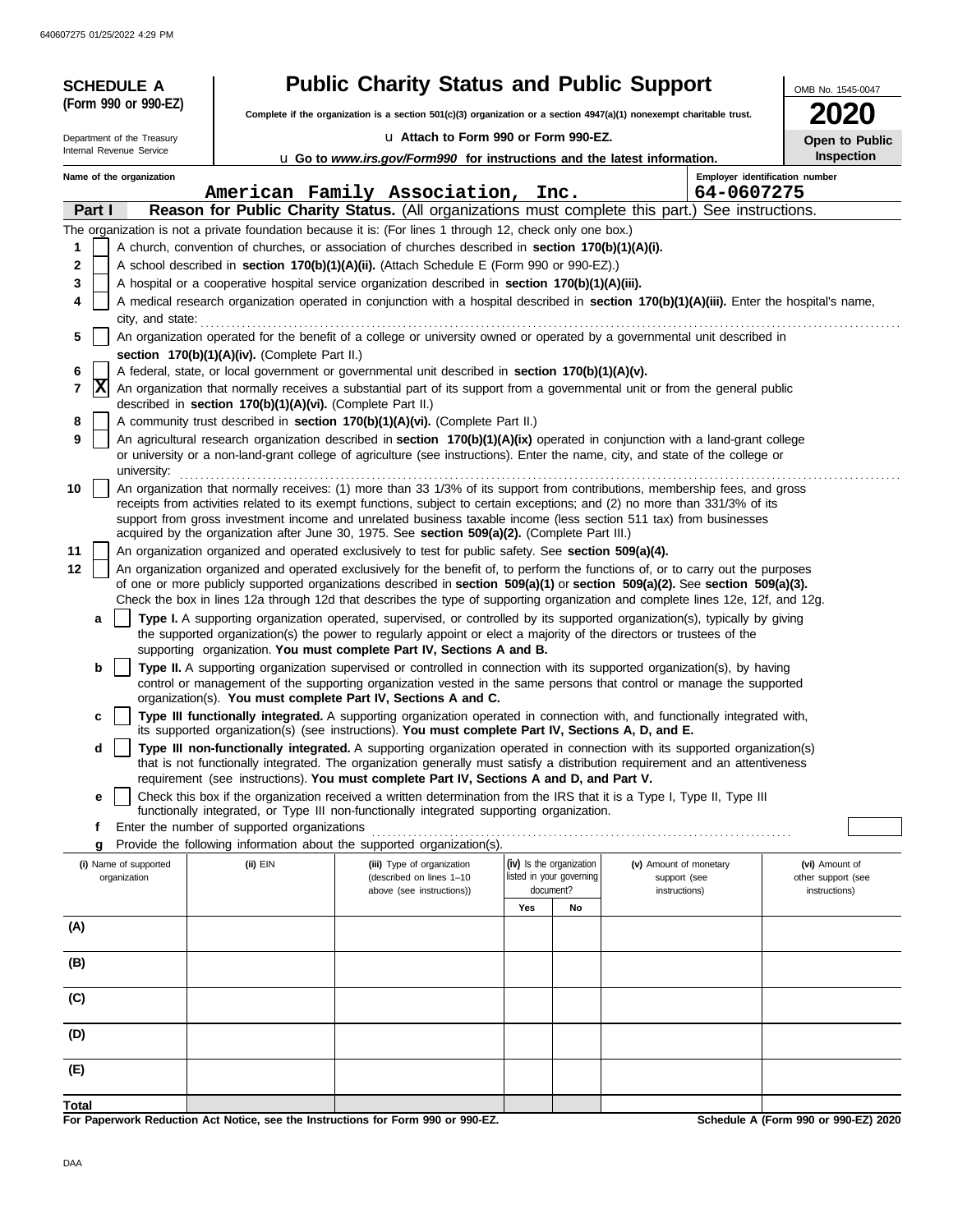(Explain in Part VI.) . . . . . . . . . . . . . . . . . . . governmental unit or publicly **Section A. Public Support Total support.** Add lines 7 through 10 loss from the sale of capital assets Other income. Do not include gain or is regularly carried on . . . . . . . . . . . . . . . activities, whether or not the business Net income from unrelated business rents, royalties, and income from payments received on securities loans, Gross income from interest, dividends, line 1 that exceeds 2% of the amount supported organization) included on each person (other than a The portion of total contributions by **Total.** Add lines 1 through 3 .......... The value of services or facilities to or expended on its behalf ......... organization's benefit and either paid Tax revenues levied for the First 5 years. If the Form 990 is for the organization's first, second, third, fourth, or fifth tax year as a section 501(c)(3) Gross receipts from related activities, etc. (see instructions) . . . . . . . . . . . . . . . . . . . . . . . . . . . . . . . . . . . . . . . . . . . . . . . . . . . . . . . . . . . . . . . Amounts from line 4 Public support. Subtract line 5 from line 4 include any "unusual grants.") . . . . . . . . membership fees received. (Do not Gifts, grants, contributions, and Schedule A (Form 990 or 990-EZ) 2020 Page **2 American Family Association, Inc. 64-0607275 13 12 11 9 8 6 4 3 2 1 (a)** 2016 **(b)** 2017 **(c)** 2018 **(d)** 2019 **(e)** 2020 (Complete only if you checked the box on line 5, 7, or 8 of Part I or if the organization failed to qualify under **Part II Support Schedule for Organizations Described in Sections 170(b)(1)(A)(iv) and 170(b)(1)(A)(vi)** Calendar year (or fiscal year beginning in) **u** | (a) 2016 | (b) 2017 | (c) 2018 | (d) 2019 | (e) 2020 | (f) Total furnished by a governmental unit to the organization without charge **5 Section B. Total Support 7** similar sources **10** organization, check this box and stop here **Section C. Computation of Public Support Percentage 12 14** Public support percentage for 2020 (line 6, column (f) divided by line 11, column (f)) . . . . . . . . . . . . . . . . . . . . . . . . . . . . . . . . . . . . . . Public support percentage from 2019 Schedule A, Part II, line 14 . . . . . . . . . . . . . . . . . . . . . . . . . . . . . . . . . . . . . . . . . . . . . . . . . . . . . . . . . . **15 16a 33 1/3% support test—2020.** If the organization did not check the box on line 13, and line 14 is 33 1/3% or more, check this box and stop here. The organization qualifies as a publicly supported organization ............... **b 33 1/3% support test—2019.** If the organization did not check a box on line 13 or 16a, and line 15 is 33 1/3% or more, check this box and **stop here.** The organization qualifies as a publicly supported organization . . . . . . . . . . . . . . . . . . . . . . . . . . . . . . . . . . . . . . . . . . . . . . . . . . . . . . **17a 10%-facts-and-circumstances test—2020.** If the organization did not check a box on line 13, 16a, or 16b, and line 14 is 10% or more, and if the organization meets the "facts-and-circumstances" test, check this box and **stop here.** Explain in Part VI how the organization meets the "facts-and-circumstances" test. The organization qualifies as a publicly supported **b 10%-facts-and-circumstances test—2019.** If the organization did not check a box on line 13, 16a, 16b, or 17a, and line in Part VI how the organization meets the "facts-and-circumstances" test. The organization qualifies as a publicly supported 15 is 10% or more, and if the organization meets the "facts-and-circumstances" test, check this box and **stop here.** Explain **18 Private foundation.** If the organization did not check a box on line 13, 16a, 16b, 17a, or 17b, check this box and see **14 15** % **99.35** % **99.70** Calendar year (or fiscal year beginning in)  $\bf{u}$  (a) 2016 (b) 2017 (c) 2018 (d) 2019 (e) 2020 (f) Total Part III. If the organization fails to qualify under the tests listed below, please complete Part III.) **(a)** 2016 shown on line 11, column (f)  $\ldots$ organization www.community.com/www.community.com/www.community.com/www.community.com/www.community.com/www.com organization and the contract of the contract of the contract of the contract of the contract of the contract of the contract of the contract of the contract of the contract of the contract of the contract of the contract **instructions** u **(b)** 2017 **(c)** 2018 **(d)** 2019 **(e)** 2020 **17,988,758 18,418,814 18,067,005 20,218,494 28,099,201 102,792,272 17,988,758 18,418,814 18,067,005 20,218,494 28,099,201 102,792,272 295,820 102,496,452 17,988,758 18,418,814 18,067,005 20,218,494 28,099,201 102,792,272 9,330 84,161 70,274 89,350 126,349 379,464 103,171,736 1,952,465 X**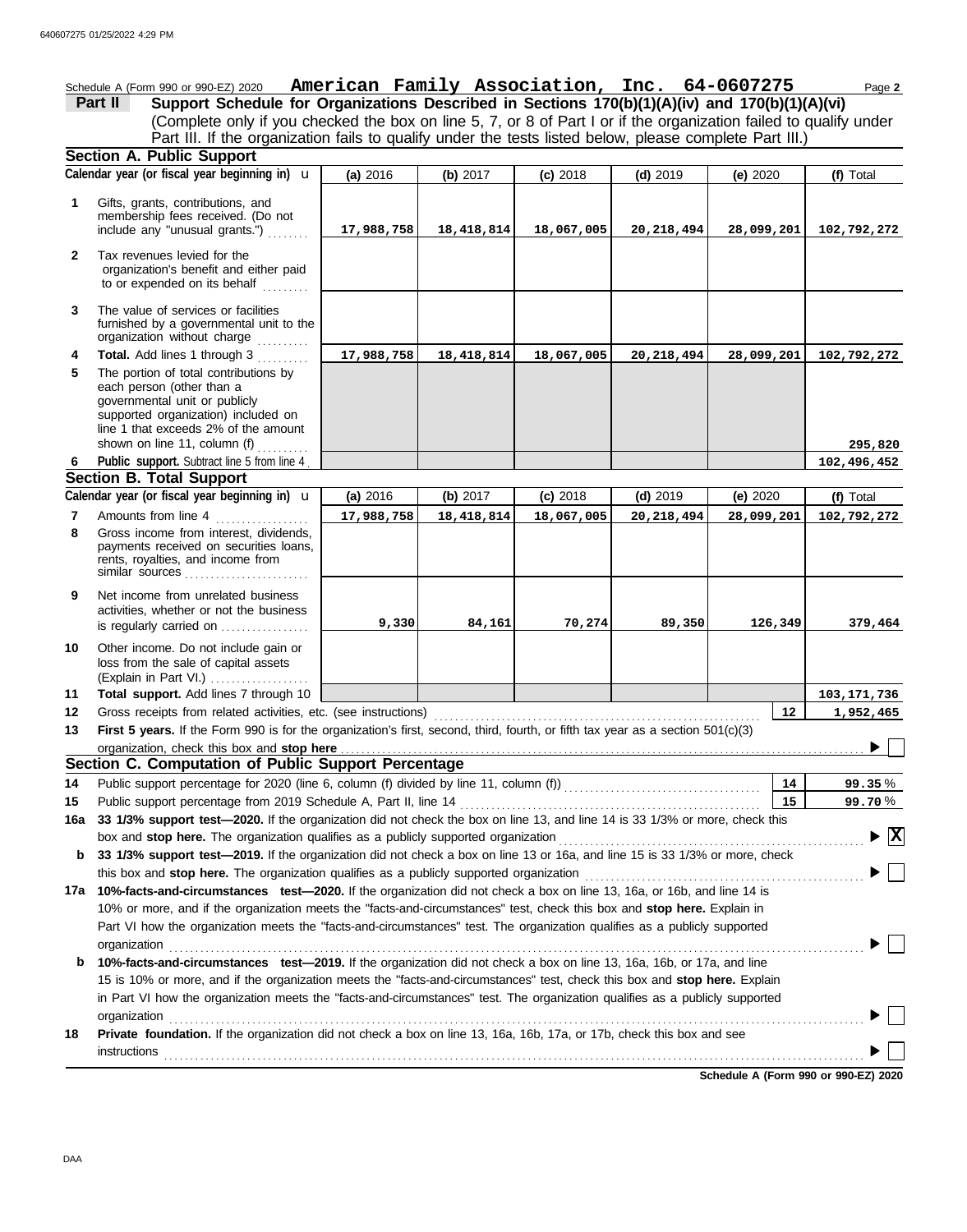|     | Schedule A (Form 990 or 990-EZ) 2020                                                                                                                                                                                                                            | American Family Association, Inc. 64-0607275 |            |            |            |          |    | Page 3    |
|-----|-----------------------------------------------------------------------------------------------------------------------------------------------------------------------------------------------------------------------------------------------------------------|----------------------------------------------|------------|------------|------------|----------|----|-----------|
|     | Support Schedule for Organizations Described in Section 509(a)(2)<br>Part III                                                                                                                                                                                   |                                              |            |            |            |          |    |           |
|     | (Complete only if you checked the box on line 10 of Part I or if the organization failed to qualify under Part II.                                                                                                                                              |                                              |            |            |            |          |    |           |
|     | If the organization fails to qualify under the tests listed below, please complete Part II.)                                                                                                                                                                    |                                              |            |            |            |          |    |           |
|     | <b>Section A. Public Support</b><br>Calendar year (or fiscal year beginning in) $\mathbf u$                                                                                                                                                                     |                                              |            |            |            |          |    |           |
|     | Gifts, grants, contributions, and membership fees                                                                                                                                                                                                               | (a) 2016                                     | (b) $2017$ | $(c)$ 2018 | $(d)$ 2019 | (e) 2020 |    | (f) Total |
|     | received. (Do not include any "unusual grants.")                                                                                                                                                                                                                |                                              |            |            |            |          |    |           |
| 2   | Gross receipts from admissions, merchandise<br>sold or services performed, or facilities<br>furnished in any activity that is related to the<br>organization's tax-exempt purpose                                                                               |                                              |            |            |            |          |    |           |
| 3   | Gross receipts from activities that are not an<br>unrelated trade or business under section 513                                                                                                                                                                 |                                              |            |            |            |          |    |           |
| 4   | Tax revenues levied for the<br>organization's benefit and either paid<br>to or expended on its behalf                                                                                                                                                           |                                              |            |            |            |          |    |           |
| 5   | The value of services or facilities<br>furnished by a governmental unit to the<br>organization without charge                                                                                                                                                   |                                              |            |            |            |          |    |           |
| 6   | Total. Add lines 1 through 5                                                                                                                                                                                                                                    |                                              |            |            |            |          |    |           |
|     | 7a Amounts included on lines 1, 2, and 3<br>received from disqualified persons                                                                                                                                                                                  |                                              |            |            |            |          |    |           |
| b   | Amounts included on lines 2 and 3<br>received from other than disqualified<br>persons that exceed the greater of \$5,000<br>or 1% of the amount on line 13 for the year                                                                                         |                                              |            |            |            |          |    |           |
| c   | Add lines 7a and 7b                                                                                                                                                                                                                                             |                                              |            |            |            |          |    |           |
| 8   | Public support. (Subtract line 7c from                                                                                                                                                                                                                          |                                              |            |            |            |          |    |           |
|     | line $6$ .)                                                                                                                                                                                                                                                     |                                              |            |            |            |          |    |           |
|     | <b>Section B. Total Support</b>                                                                                                                                                                                                                                 |                                              |            |            |            |          |    |           |
|     | Calendar year (or fiscal year beginning in) $\mathbf u$                                                                                                                                                                                                         | (a) 2016                                     | (b) $2017$ | $(c)$ 2018 | $(d)$ 2019 | (e) 2020 |    | (f) Total |
| 9   | Amounts from line 6                                                                                                                                                                                                                                             |                                              |            |            |            |          |    |           |
|     | <b>10a</b> Gross income from interest, dividends,<br>payments received on securities loans, rents,<br>royalties, and income from similar sources.                                                                                                               |                                              |            |            |            |          |    |           |
| b   | Unrelated business taxable income (less<br>section 511 taxes) from businesses<br>acquired after June 30, 1975                                                                                                                                                   |                                              |            |            |            |          |    |           |
| C   | Add lines 10a and 10b<br>.                                                                                                                                                                                                                                      |                                              |            |            |            |          |    |           |
| 11  | Net income from unrelated business<br>activities not included in line 10b, whether<br>or not the business is regularly carried on                                                                                                                               |                                              |            |            |            |          |    |           |
| 12  | Other income. Do not include gain or<br>loss from the sale of capital assets<br>(Explain in Part VI.)                                                                                                                                                           |                                              |            |            |            |          |    |           |
| 13  | Total support. (Add lines 9, 10c, 11,                                                                                                                                                                                                                           |                                              |            |            |            |          |    |           |
| 14  | and 12.) $\ldots$<br>First 5 years. If the Form 990 is for the organization's first, second, third, fourth, or fifth tax year as a section 501(c)(3)                                                                                                            |                                              |            |            |            |          |    |           |
|     | organization, check this box and stop here                                                                                                                                                                                                                      |                                              |            |            |            |          |    |           |
|     | Section C. Computation of Public Support Percentage                                                                                                                                                                                                             |                                              |            |            |            |          |    |           |
| 15  |                                                                                                                                                                                                                                                                 |                                              |            |            |            |          | 15 | ℅         |
| 16  |                                                                                                                                                                                                                                                                 |                                              |            |            |            |          | 16 | %         |
|     | Section D. Computation of Investment Income Percentage                                                                                                                                                                                                          |                                              |            |            |            |          |    |           |
| 17  |                                                                                                                                                                                                                                                                 |                                              |            |            |            |          | 17 | %         |
|     |                                                                                                                                                                                                                                                                 |                                              |            |            |            |          | 18 | %         |
| 19а | 33 1/3% support tests-2020. If the organization did not check the box on line 14, and line 15 is more than 33 1/3%, and line                                                                                                                                    |                                              |            |            |            |          |    |           |
| b   | 17 is not more than 33 1/3%, check this box and stop here. The organization qualifies as a publicly supported organization<br>33 1/3% support tests-2019. If the organization did not check a box on line 14 or line 19a, and line 16 is more than 33 1/3%, and |                                              |            |            |            |          |    |           |
|     | line 18 is not more than 33 1/3%, check this box and stop here. The organization qualifies as a publicly supported organization                                                                                                                                 |                                              |            |            |            |          |    |           |
| 20  |                                                                                                                                                                                                                                                                 |                                              |            |            |            |          |    |           |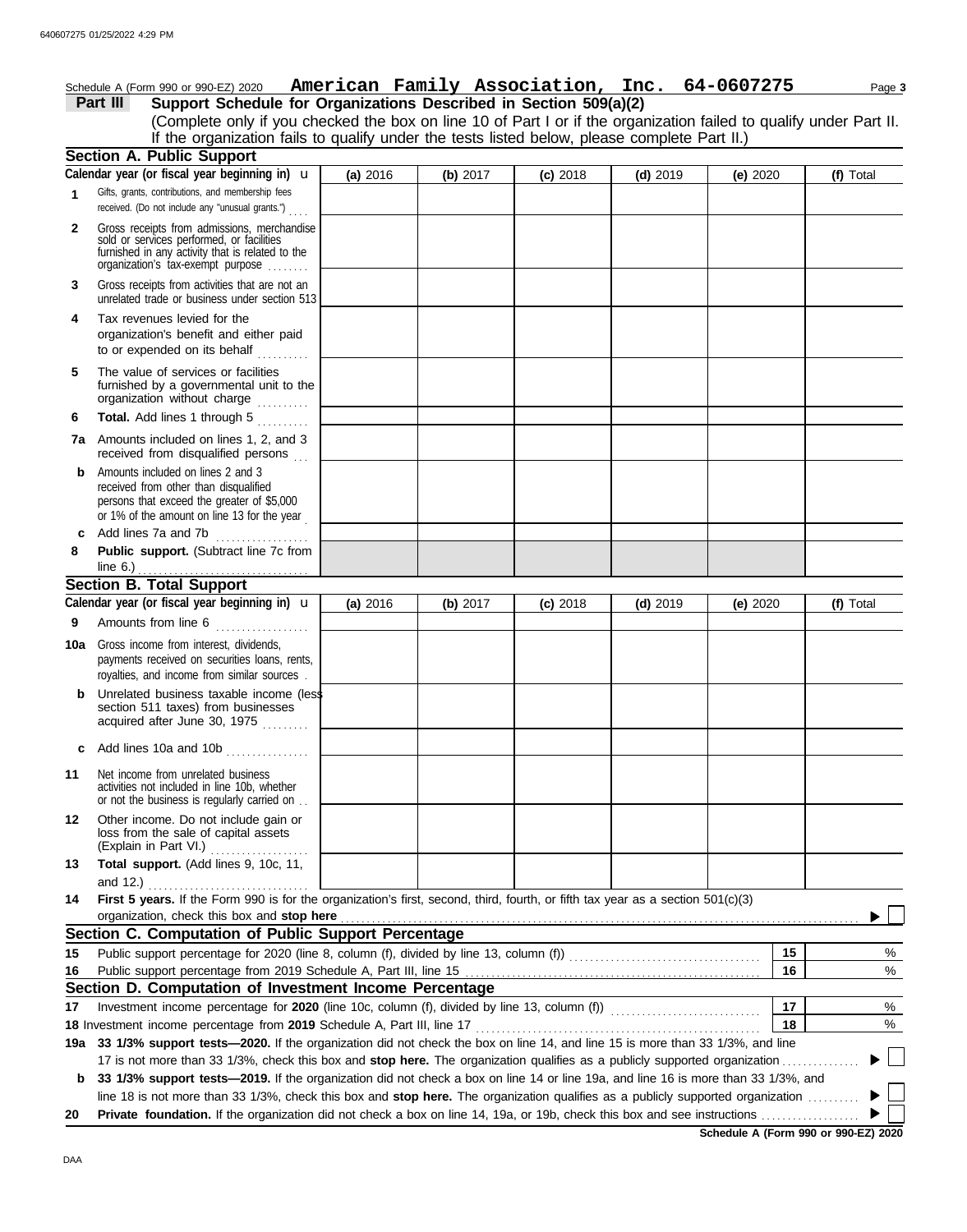|     | American Family Association, Inc. 64-0607275<br>Schedule A (Form 990 or 990-EZ) 2020                                |                 |     | Page 4 |
|-----|---------------------------------------------------------------------------------------------------------------------|-----------------|-----|--------|
|     | Part IV<br><b>Supporting Organizations</b>                                                                          |                 |     |        |
|     | (Complete only if you checked a box in line 12 on Part I. If you checked box 12a, Part I, complete Sections A       |                 |     |        |
|     | and B. If you checked box 12b, Part I, complete Sections A and C. If you checked box 12c, Part I, complete          |                 |     |        |
|     | Sections A, D, and E. If you checked box 12d, Part I, complete Sections A and D, and complete Part V.)              |                 |     |        |
|     | Section A. All Supporting Organizations                                                                             |                 |     |        |
|     |                                                                                                                     |                 | Yes | No     |
| 1   | Are all of the organization's supported organizations listed by name in the organization's governing                |                 |     |        |
|     | documents? If "No," describe in Part VI how the supported organizations are designated. If designated by            |                 |     |        |
|     | class or purpose, describe the designation. If historic and continuing relationship, explain.                       | 1               |     |        |
| 2   | Did the organization have any supported organization that does not have an IRS determination of status              |                 |     |        |
|     | under section 509(a)(1) or (2)? If "Yes," explain in Part VI how the organization determined that the supported     |                 |     |        |
|     | organization was described in section $509(a)(1)$ or (2).                                                           | $\mathbf{2}$    |     |        |
| За  | Did the organization have a supported organization described in section 501(c)(4), (5), or (6)? If "Yes," answer    |                 |     |        |
|     | lines 3b and 3c below.                                                                                              | За              |     |        |
| b   | Did the organization confirm that each supported organization qualified under section $501(c)(4)$ , (5), or (6) and |                 |     |        |
|     | satisfied the public support tests under section $509(a)(2)?$ If "Yes," describe in Part VI when and how the        |                 |     |        |
|     | organization made the determination.                                                                                | 3b              |     |        |
| c   | Did the organization ensure that all support to such organizations was used exclusively for section $170(c)(2)(B)$  |                 |     |        |
|     | purposes? If "Yes," explain in Part VI what controls the organization put in place to ensure such use.              | 3c              |     |        |
| 4a  | Was any supported organization not organized in the United States ("foreign supported organization")? If            |                 |     |        |
|     | "Yes," and if you checked 12a or 12b in Part I, answer (b) and (c) below.                                           | 4a              |     |        |
| b   | Did the organization have ultimate control and discretion in deciding whether to make grants to the foreign         |                 |     |        |
|     | supported organization? If "Yes," describe in Part VI how the organization had such control and discretion          |                 |     |        |
|     | despite being controlled or supervised by or in connection with its supported organizations.                        | 4b              |     |        |
| c   | Did the organization support any foreign supported organization that does not have an IRS determination             |                 |     |        |
|     | under sections $501(c)(3)$ and $509(a)(1)$ or (2)? If "Yes," explain in Part VI what controls the organization used |                 |     |        |
|     | to ensure that all support to the foreign supported organization was used exclusively for section 170(c)(2)(B)      |                 |     |        |
|     | purposes.                                                                                                           | 4c              |     |        |
| 5a  | Did the organization add, substitute, or remove any supported organizations during the tax year? If "Yes,"          |                 |     |        |
|     | answer lines 5b and 5c below (if applicable). Also, provide detail in Part VI, including (i) the names and EIN      |                 |     |        |
|     | numbers of the supported organizations added, substituted, or removed; (ii) the reasons for each such action;       |                 |     |        |
|     | (iii) the authority under the organization's organizing document authorizing such action; and (iv) how the action   |                 |     |        |
|     | was accomplished (such as by amendment to the organizing document).                                                 | 5a              |     |        |
| b   | Type I or Type II only. Was any added or substituted supported organization part of a class already                 |                 |     |        |
|     | designated in the organization's organizing document?                                                               | 5b              |     |        |
| c   | Substitutions only. Was the substitution the result of an event beyond the organization's control?                  | 5c              |     |        |
| 6   | Did the organization provide support (whether in the form of grants or the provision of services or facilities) to  |                 |     |        |
|     | anyone other than (i) its supported organizations, (ii) individuals that are part of the charitable class benefited |                 |     |        |
|     | by one or more of its supported organizations, or (iii) other supporting organizations that also support or         |                 |     |        |
|     | benefit one or more of the filing organization's supported organizations? If "Yes," provide detail in Part VI.      | 6               |     |        |
| 7   | Did the organization provide a grant, loan, compensation, or other similar payment to a substantial contributor     |                 |     |        |
|     | (as defined in section $4958(c)(3)(C)$ ), a family member of a substantial contributor, or a 35% controlled entity  |                 |     |        |
|     | with regard to a substantial contributor? If "Yes," complete Part I of Schedule L (Form 990 or 990-EZ).             | 7               |     |        |
| 8   | Did the organization make a loan to a disqualified person (as defined in section 4958) not described in line 7?     |                 |     |        |
|     | If "Yes," complete Part I of Schedule L (Form 990 or 990-EZ).                                                       | 8               |     |        |
| 9a  | Was the organization controlled directly or indirectly at any time during the tax year by one or more               |                 |     |        |
|     | disqualified persons, as defined in section 4946 (other than foundation managers and organizations                  |                 |     |        |
|     | described in section 509(a)(1) or (2))? If "Yes," provide detail in Part VI.                                        | 9а              |     |        |
| b   | Did one or more disqualified persons (as defined in line 9a) hold a controlling interest in any entity in which     |                 |     |        |
|     | the supporting organization had an interest? If "Yes," provide detail in Part VI.                                   | 9b              |     |        |
| c   | Did a disqualified person (as defined in line 9a) have an ownership interest in, or derive any personal benefit     |                 |     |        |
|     | from, assets in which the supporting organization also had an interest? If "Yes," provide detail in Part VI.        | 9c              |     |        |
| 10a | Was the organization subject to the excess business holdings rules of section 4943 because of section               |                 |     |        |
|     | 4943(f) (regarding certain Type II supporting organizations, and all Type III non-functionally integrated           |                 |     |        |
|     | supporting organizations)? If "Yes," answer line 10b below.                                                         | 10a             |     |        |
| b   | Did the organization have any excess business holdings in the tax year? (Use Schedule C, Form 4720, to              |                 |     |        |
|     | determine whether the organization had excess business holdings.)                                                   | 10 <sub>b</sub> |     |        |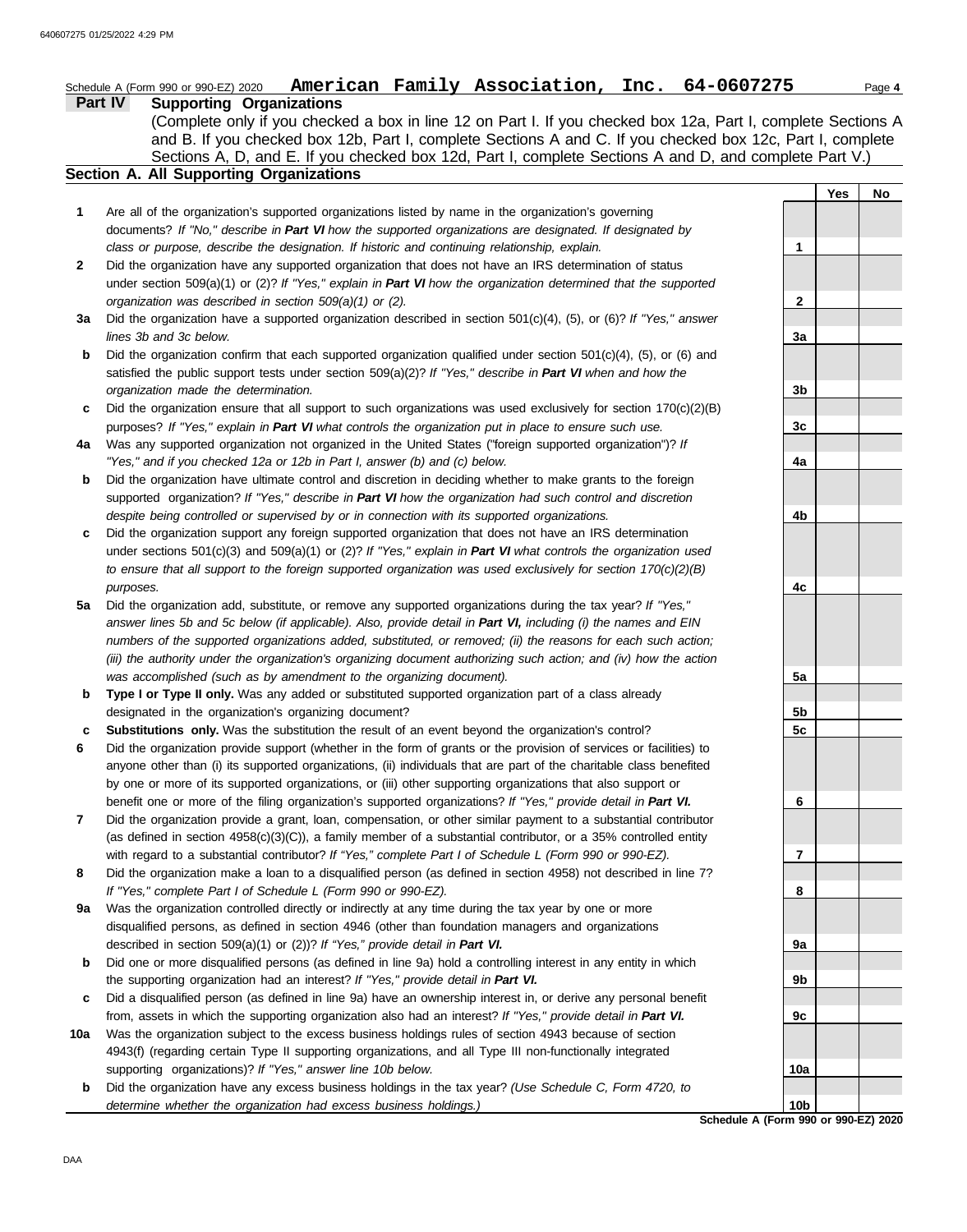# **Part IV Supporting Organizations** *(continued)* Schedule A (Form 990 or 990-EZ) 2020 Page **5 American Family Association, Inc. 64-0607275**

|    |                                                                                                                      |                 | Yes | No |
|----|----------------------------------------------------------------------------------------------------------------------|-----------------|-----|----|
| 11 | Has the organization accepted a gift or contribution from any of the following persons?                              |                 |     |    |
| a  | A person who directly or indirectly controls, either alone or together with persons described in lines 11b and       |                 |     |    |
|    | 11c below, the governing body of a supported organization?                                                           | 11a             |     |    |
| b  | A family member of a person described in line 11a above?                                                             | 11 <sub>b</sub> |     |    |
|    | c A 35% controlled entity of a person described in line 11a or 11b above? If "Yes" to line 11a, 11b, or 11c, provide |                 |     |    |
|    | detail in Part VI.                                                                                                   | 11c             |     |    |

### **Section B. Type I Supporting Organizations**

|              |                                                                                                                                |   | Yes | No |
|--------------|--------------------------------------------------------------------------------------------------------------------------------|---|-----|----|
|              | Did the governing body, members of the governing body, officers acting in their official capacity, or membership of one or     |   |     |    |
|              | more supported organizations have the power to regularly appoint or elect at least a majority of the organization's officers,  |   |     |    |
|              | directors, or trustees at all times during the tax year? If "No," describe in Part VI how the supported organization(s)        |   |     |    |
|              | effectively operated, supervised, or controlled the organization's activities. If the organization had more than one supported |   |     |    |
|              | organization, describe how the powers to appoint and/or remove officers, directors, or trustees were allocated among the       |   |     |    |
|              | supported organizations and what conditions or restrictions, if any, applied to such powers during the tax year.               |   |     |    |
| $\mathbf{2}$ | Did the organization operate for the benefit of any supported organization other than the supported                            |   |     |    |
|              | organization(s) that operated, supervised, or controlled the supporting organization? If "Yes," explain in Part                |   |     |    |
|              | VI how providing such benefit carried out the purposes of the supported organization(s) that operated,                         |   |     |    |
|              | supervised, or controlled the supporting organization.                                                                         | ◠ |     |    |
|              | Section C. Type II Supporting Organizations                                                                                    |   |     |    |

|                                                                                                                  | Yes | No |
|------------------------------------------------------------------------------------------------------------------|-----|----|
| Were a majority of the organization's directors or trustees during the tax year also a majority of the directors |     |    |
| or trustees of each of the organization's supported organization(s)? If "No," describe in Part VI how control    |     |    |
| or management of the supporting organization was vested in the same persons that controlled or managed           |     |    |
| the supported organization(s).                                                                                   |     |    |

### **Section D. All Type III Supporting Organizations**

|                |                                                                                                                        |   | Yes | No |
|----------------|------------------------------------------------------------------------------------------------------------------------|---|-----|----|
| 1              | Did the organization provide to each of its supported organizations, by the last day of the fifth month of the         |   |     |    |
|                | organization's tax year, (i) a written notice describing the type and amount of support provided during the prior tax  |   |     |    |
|                | year, (ii) a copy of the Form 990 that was most recently filed as of the date of notification, and (iii) copies of the |   |     |    |
|                | organization's governing documents in effect on the date of notification, to the extent not previously provided?       |   |     |    |
| $\overline{2}$ | Were any of the organization's officers, directors, or trustees either (i) appointed or elected by the supported       |   |     |    |
|                | organization(s) or (ii) serving on the governing body of a supported organization? If "No," explain in Part VI how     |   |     |    |
|                | the organization maintained a close and continuous working relationship with the supported organization(s).            | 2 |     |    |
| 3              | By reason of the relationship described in line 2, above, did the organization's supported organizations have          |   |     |    |
|                | a significant voice in the organization's investment policies and in directing the use of the organization's           |   |     |    |
|                | income or assets at all times during the tax year? If "Yes," describe in Part VI the role the organization's           |   |     |    |
|                | supported organizations played in this regard.                                                                         |   |     |    |

#### **Section E. Type III Functionally-Integrated Supporting Organizations**

- **1** *Check the box next to the method that the organization used to satisfy the Integral Part Test during the year (see instructions).*
	- The organization satisfied the Activities Test. *Complete line 2 below.* **a**
	- The organization is the parent of each of its supported organizations. *Complete line 3 below.* **b**
	- The organization supported a governmental entity. *Describe in Part VI how you supported a governmental entity (see instructions).* **c**
- **2** Activities Test. *Answer lines 2a and 2b below.*
- **a** Did substantially all of the organization's activities during the tax year directly further the exempt purposes of the supported organization(s) to which the organization was responsive? *If "Yes," then in Part VI identify those supported organizations and explain how these activities directly furthered their exempt purposes, how the organization was responsive to those supported organizations, and how the organization determined that these activities constituted substantially all of its activities.*
- **b** Did the activities described in line 2a, above, constitute activities that, but for the organization's involvement, one or more of the organization's supported organization(s) would have been engaged in? If "Yes," explain in *Part VI the reasons for the organization's position that its supported organization(s) would have engaged in these activities but for the organization's involvement.*
- **3** Parent of Supported Organizations. *Answer lines 3a and 3b below.*
	- **a** Did the organization have the power to regularly appoint or elect a majority of the officers, directors, or trustees of each of the supported organizations? *If "Yes" or "No," provide details in Part VI.*
- **b** Did the organization exercise a substantial degree of direction over the policies, programs, and activities of each of its supported organizations? *If "Yes," describe in Part VI the role played by the organization in this regard.*

**Yes No 2a 2b 3a 3b**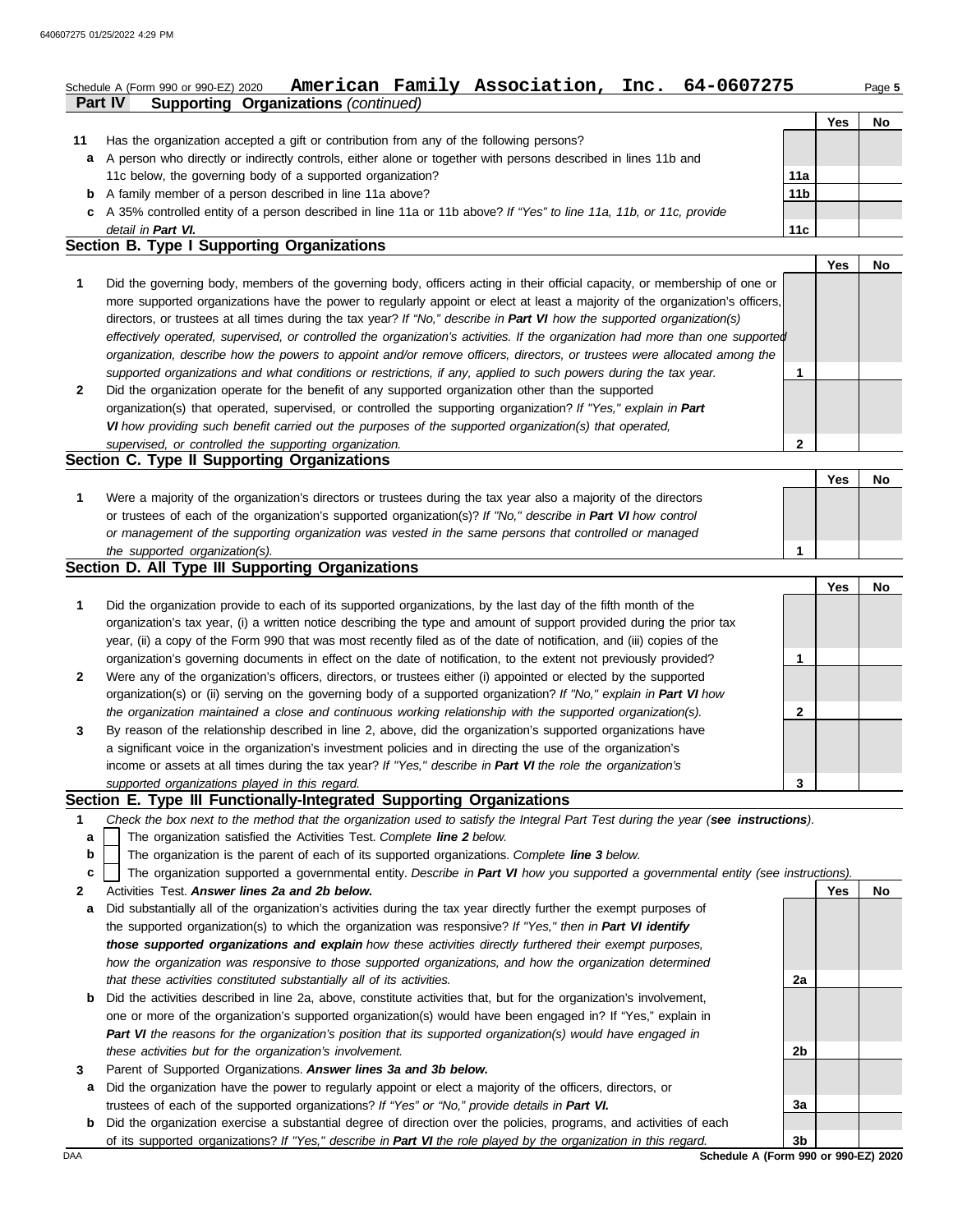|                | American Family Association, Inc. 64-0607275<br>Schedule A (Form 990 or 990-EZ) 2020                                             |              |                | Page 6                         |
|----------------|----------------------------------------------------------------------------------------------------------------------------------|--------------|----------------|--------------------------------|
| <b>Part V</b>  | Type III Non-Functionally Integrated 509(a)(3) Supporting Organizations                                                          |              |                |                                |
| 1              | Check here if the organization satisfied the Integral Part Test as a qualifying trust on Nov. 20, 1970 (explain in Part VI). See |              |                |                                |
|                | instructions. All other Type III non-functionally integrated supporting organizations must complete Sections A through E.        |              |                |                                |
|                | Section A – Adjusted Net Income                                                                                                  |              | (A) Prior Year | (B) Current Year<br>(optional) |
| 1.             | Net short-term capital gain                                                                                                      | 1            |                |                                |
| $\mathbf{2}$   | Recoveries of prior-year distributions                                                                                           | $\mathbf{2}$ |                |                                |
| 3              | Other gross income (see instructions)                                                                                            | 3            |                |                                |
| 4              | Add lines 1 through 3.                                                                                                           | 4            |                |                                |
| 5              | Depreciation and depletion                                                                                                       | 5            |                |                                |
| 6.             | Portion of operating expenses paid or incurred for production or collection of                                                   |              |                |                                |
|                | gross income or for management, conservation, or maintenance of property                                                         |              |                |                                |
|                | held for production of income (see instructions)                                                                                 | 6            |                |                                |
| $\mathbf{7}$   | Other expenses (see instructions)                                                                                                | 7            |                |                                |
| 8              | Adjusted Net Income (subtract lines 5, 6, and 7 from line 4)                                                                     | 8            |                |                                |
|                | Section B - Minimum Asset Amount                                                                                                 |              | (A) Prior Year | (B) Current Year<br>(optional) |
| 1.             | Aggregate fair market value of all non-exempt-use assets (see                                                                    |              |                |                                |
|                | instructions for short tax year or assets held for part of year):                                                                |              |                |                                |
|                | a Average monthly value of securities                                                                                            | 1a           |                |                                |
|                | <b>b</b> Average monthly cash balances                                                                                           | 1b           |                |                                |
|                | c Fair market value of other non-exempt-use assets                                                                               | 1c           |                |                                |
|                | d Total (add lines 1a, 1b, and 1c)                                                                                               | 1d           |                |                                |
|                | e Discount claimed for blockage or other factors                                                                                 |              |                |                                |
|                | (explain in detail in Part VI):                                                                                                  |              |                |                                |
|                | 2 Acquisition indebtedness applicable to non-exempt-use assets                                                                   | 2            |                |                                |
| 3              | Subtract line 2 from line 1d.                                                                                                    | 3            |                |                                |
| 4              | Cash deemed held for exempt use. Enter 0.015 of line 3 (for greater amount,                                                      |              |                |                                |
|                | see instructions).                                                                                                               | 4            |                |                                |
| 5.             | Net value of non-exempt-use assets (subtract line 4 from line 3)                                                                 | 5            |                |                                |
| 6              | Multiply line 5 by 0.035.                                                                                                        | 6            |                |                                |
| 7              | Recoveries of prior-year distributions                                                                                           | 7            |                |                                |
| 8              | Minimum Asset Amount (add line 7 to line 6)                                                                                      | 8            |                |                                |
|                | Section C - Distributable Amount                                                                                                 |              |                | <b>Current Year</b>            |
| $\mathbf{1}$   | Adjusted net income for prior year (from Section A, line 8, column A)                                                            | 1            |                |                                |
| $\mathbf{2}$   | Enter 0.85 of line 1.                                                                                                            | 2            |                |                                |
| 3              | Minimum asset amount for prior year (from Section B, line 8, column A)                                                           | 3            |                |                                |
| 4              | Enter greater of line 2 or line 3.                                                                                               | 4            |                |                                |
| 5              | Income tax imposed in prior year                                                                                                 | 5            |                |                                |
| 6              | Distributable Amount. Subtract line 5 from line 4, unless subject to                                                             |              |                |                                |
|                | emergency temporary reduction (see instructions).                                                                                | 6            |                |                                |
| $\overline{7}$ | Check here if the current year is the organization's first as a non-functionally integrated Type III supporting organization     |              |                |                                |

-<br>(see instructions).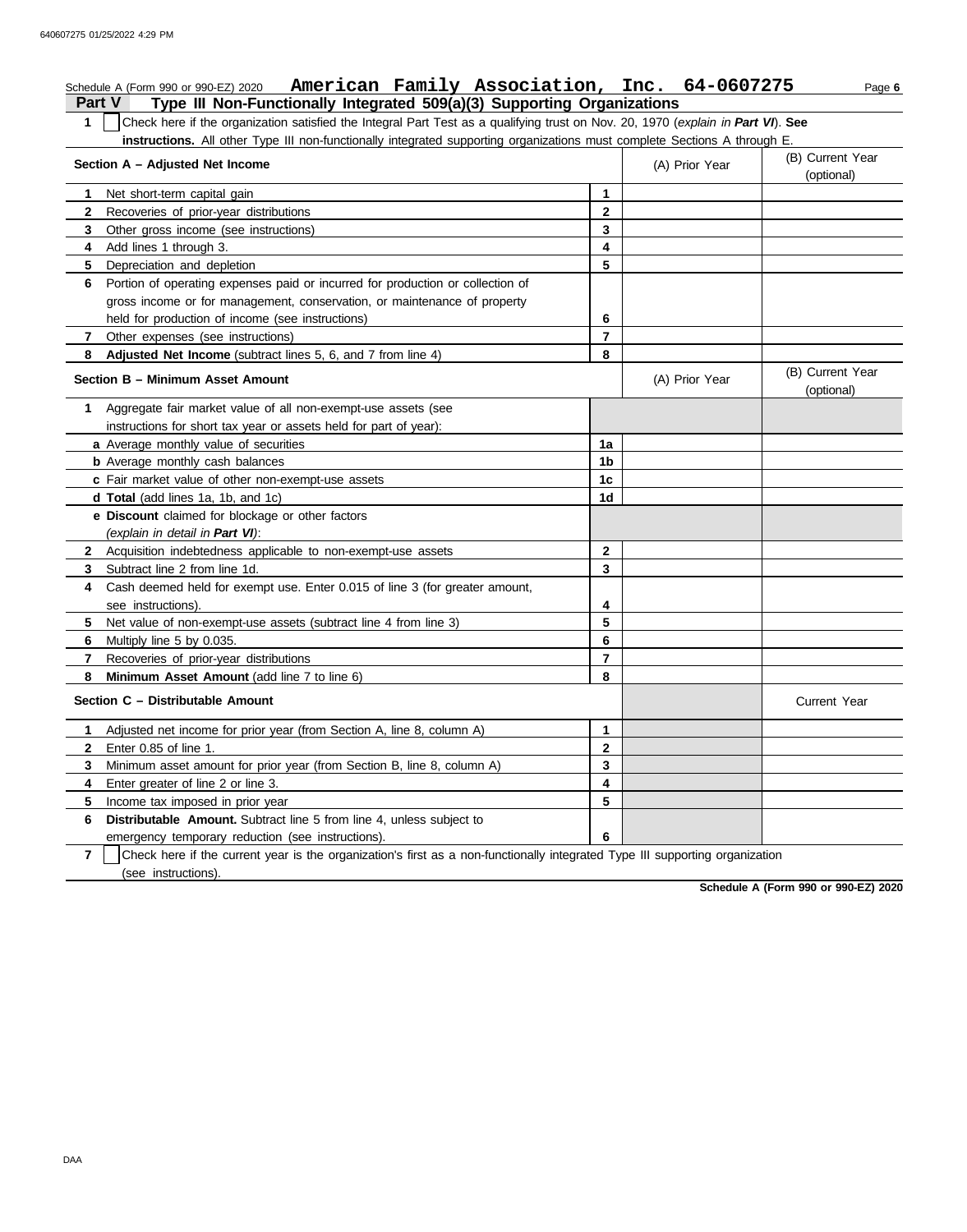# Schedule A (Form 990 or 990-EZ) 2020 Page **7 American Family Association, Inc. 64-0607275 Part V Type III Non-Functionally Integrated 509(a)(3) Supporting Organizations** *(continued)*

| Section D - Distributions | <b>Current Year</b>                                                                           |                                    |                                                      |                                                |  |  |
|---------------------------|-----------------------------------------------------------------------------------------------|------------------------------------|------------------------------------------------------|------------------------------------------------|--|--|
| 1                         |                                                                                               |                                    |                                                      |                                                |  |  |
| $\mathbf{2}$              | Amounts paid to perform activity that directly furthers exempt purposes of supported          |                                    |                                                      |                                                |  |  |
|                           | organizations, in excess of income from activity                                              |                                    |                                                      |                                                |  |  |
| 3                         | Administrative expenses paid to accomplish exempt purposes of supported organizations         |                                    |                                                      |                                                |  |  |
| 4                         | Amounts paid to acquire exempt-use assets                                                     |                                    |                                                      |                                                |  |  |
| 5                         | Qualified set-aside amounts (prior IRS approval required— <i>provide details in Part VI</i> ) |                                    |                                                      |                                                |  |  |
| 6                         | Other distributions (describe in Part VI). See instructions.                                  |                                    |                                                      |                                                |  |  |
| 7                         | Total annual distributions. Add lines 1 through 6.                                            |                                    |                                                      |                                                |  |  |
| 8                         | Distributions to attentive supported organizations to which the organization is responsive    |                                    |                                                      |                                                |  |  |
|                           | (provide details in Part VI). See instructions.                                               |                                    |                                                      |                                                |  |  |
| 9                         | Distributable amount for 2020 from Section C, line 6                                          |                                    |                                                      |                                                |  |  |
| 10                        | Line 8 amount divided by line 9 amount                                                        |                                    |                                                      |                                                |  |  |
|                           | <b>Section E – Distribution Allocations (see instructions)</b>                                | (i)<br><b>Excess Distributions</b> | (ii)<br><b>Underdistributions</b><br><b>Pre-2020</b> | (iii)<br><b>Distributable</b>                  |  |  |
|                           | Distributable amount for 2020 from Section C, line 6                                          |                                    |                                                      | Amount for 2020                                |  |  |
| 1<br>$\mathbf{2}$         | Underdistributions, if any, for years prior to 2020                                           |                                    |                                                      |                                                |  |  |
|                           | (reasonable cause required-explain in Part VI). See<br>instructions.                          |                                    |                                                      |                                                |  |  |
| 3                         | Excess distributions carryover, if any, to 2020                                               |                                    |                                                      |                                                |  |  |
|                           |                                                                                               |                                    |                                                      |                                                |  |  |
|                           |                                                                                               |                                    |                                                      |                                                |  |  |
|                           | <b>c</b> From 2017                                                                            |                                    |                                                      |                                                |  |  |
|                           |                                                                                               |                                    |                                                      |                                                |  |  |
|                           |                                                                                               |                                    |                                                      |                                                |  |  |
|                           | f Total of lines 3a through 3e                                                                |                                    |                                                      |                                                |  |  |
|                           | g Applied to underdistributions of prior years                                                |                                    |                                                      |                                                |  |  |
|                           | h Applied to 2020 distributable amount                                                        |                                    |                                                      |                                                |  |  |
|                           | <i>i</i> Carryover from 2015 not applied (see instructions)                                   |                                    |                                                      |                                                |  |  |
|                           | Remainder. Subtract lines 3g, 3h, and 3i from line 3f.                                        |                                    |                                                      |                                                |  |  |
| 4                         | Distributions for 2020 from                                                                   |                                    |                                                      |                                                |  |  |
|                           | Section D, line 7:<br>\$                                                                      |                                    |                                                      |                                                |  |  |
|                           | a Applied to underdistributions of prior years                                                |                                    |                                                      |                                                |  |  |
|                           | <b>b</b> Applied to 2020 distributable amount                                                 |                                    |                                                      |                                                |  |  |
|                           | c Remainder. Subtract lines 4a and 4b from line 4.                                            |                                    |                                                      |                                                |  |  |
| 5                         | Remaining underdistributions for years prior to 2020, if                                      |                                    |                                                      |                                                |  |  |
|                           | any. Subtract lines 3g and 4a from line 2. For result                                         |                                    |                                                      |                                                |  |  |
|                           | greater than zero, explain in Part VI. See instructions.                                      |                                    |                                                      |                                                |  |  |
| 6                         | Remaining underdistributions for 2020 Subtract lines 3h                                       |                                    |                                                      |                                                |  |  |
|                           | and 4b from line 1. For result greater than zero, explain in                                  |                                    |                                                      |                                                |  |  |
|                           | Part VI. See instructions.                                                                    |                                    |                                                      |                                                |  |  |
| $\mathbf{7}$              | Excess distributions carryover to 2021. Add lines 3j<br>and 4c.                               |                                    |                                                      |                                                |  |  |
| 8                         | Breakdown of line 7:                                                                          |                                    |                                                      |                                                |  |  |
|                           |                                                                                               |                                    |                                                      |                                                |  |  |
|                           |                                                                                               |                                    |                                                      |                                                |  |  |
|                           |                                                                                               |                                    |                                                      |                                                |  |  |
|                           |                                                                                               |                                    |                                                      |                                                |  |  |
|                           |                                                                                               |                                    |                                                      | <b>Calcadrile A (Ferma 000 ex 000 F7) 2020</b> |  |  |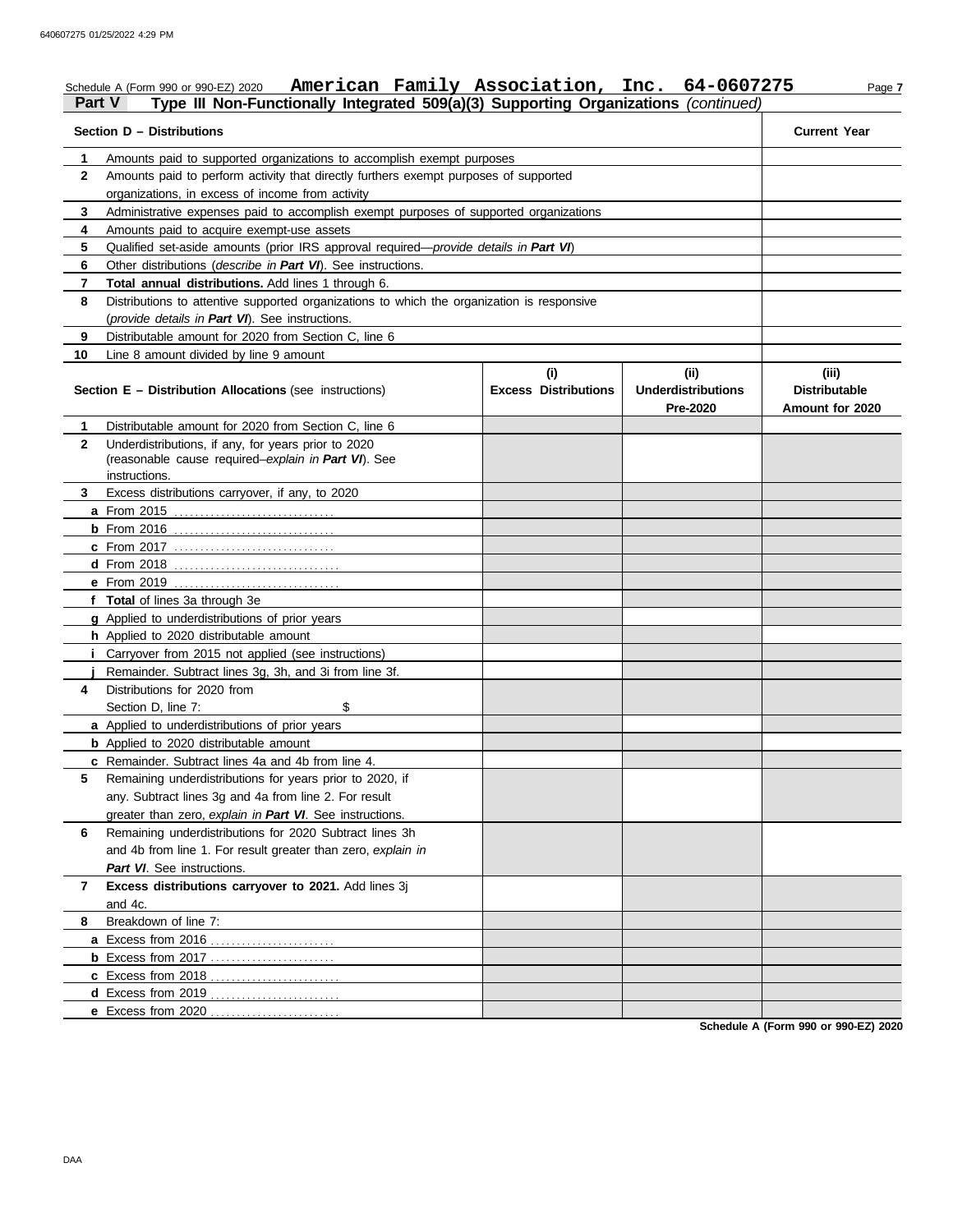| Supplemental Information. Provide the explanations required by Part II, line 10; Part II, line 17a or 17b; Part<br>Part VI<br>III, line 12; Part IV, Section A, lines 1, 2, 3b, 3c, 4b, 4c, 5a, 6, 9a, 9b, 9c, 11a, 11b, and 11c; Part IV, Section<br>B, lines 1 and 2; Part IV, Section C, line 1; Part IV, Section D, lines 2 and 3; Part IV, Section E, lines 1c, 2a, 2b,<br>3a, and 3b; Part V, line 1; Part V, Section B, line 1e; Part V, Section D, lines 5, 6, and 8; and Part V, Section E,<br>lines 2, 5, and 6. Also complete this part for any additional information. (See instructions.) | Schedule A (Form 990 or 990-EZ) 2020 |  |  | American Family Association, Inc. 64-0607275 | Page 8 |
|--------------------------------------------------------------------------------------------------------------------------------------------------------------------------------------------------------------------------------------------------------------------------------------------------------------------------------------------------------------------------------------------------------------------------------------------------------------------------------------------------------------------------------------------------------------------------------------------------------|--------------------------------------|--|--|----------------------------------------------|--------|
|                                                                                                                                                                                                                                                                                                                                                                                                                                                                                                                                                                                                        |                                      |  |  |                                              |        |
|                                                                                                                                                                                                                                                                                                                                                                                                                                                                                                                                                                                                        |                                      |  |  |                                              |        |
|                                                                                                                                                                                                                                                                                                                                                                                                                                                                                                                                                                                                        |                                      |  |  |                                              |        |
|                                                                                                                                                                                                                                                                                                                                                                                                                                                                                                                                                                                                        |                                      |  |  |                                              |        |
|                                                                                                                                                                                                                                                                                                                                                                                                                                                                                                                                                                                                        |                                      |  |  |                                              |        |
|                                                                                                                                                                                                                                                                                                                                                                                                                                                                                                                                                                                                        |                                      |  |  |                                              |        |
|                                                                                                                                                                                                                                                                                                                                                                                                                                                                                                                                                                                                        |                                      |  |  |                                              |        |
|                                                                                                                                                                                                                                                                                                                                                                                                                                                                                                                                                                                                        |                                      |  |  |                                              |        |
|                                                                                                                                                                                                                                                                                                                                                                                                                                                                                                                                                                                                        |                                      |  |  |                                              |        |
|                                                                                                                                                                                                                                                                                                                                                                                                                                                                                                                                                                                                        |                                      |  |  |                                              |        |
|                                                                                                                                                                                                                                                                                                                                                                                                                                                                                                                                                                                                        |                                      |  |  |                                              |        |
|                                                                                                                                                                                                                                                                                                                                                                                                                                                                                                                                                                                                        |                                      |  |  |                                              |        |
|                                                                                                                                                                                                                                                                                                                                                                                                                                                                                                                                                                                                        |                                      |  |  |                                              |        |
|                                                                                                                                                                                                                                                                                                                                                                                                                                                                                                                                                                                                        |                                      |  |  |                                              |        |
|                                                                                                                                                                                                                                                                                                                                                                                                                                                                                                                                                                                                        |                                      |  |  |                                              |        |
|                                                                                                                                                                                                                                                                                                                                                                                                                                                                                                                                                                                                        |                                      |  |  |                                              |        |
|                                                                                                                                                                                                                                                                                                                                                                                                                                                                                                                                                                                                        |                                      |  |  |                                              |        |
|                                                                                                                                                                                                                                                                                                                                                                                                                                                                                                                                                                                                        |                                      |  |  |                                              |        |
|                                                                                                                                                                                                                                                                                                                                                                                                                                                                                                                                                                                                        |                                      |  |  |                                              |        |
|                                                                                                                                                                                                                                                                                                                                                                                                                                                                                                                                                                                                        |                                      |  |  |                                              |        |
|                                                                                                                                                                                                                                                                                                                                                                                                                                                                                                                                                                                                        |                                      |  |  |                                              |        |
|                                                                                                                                                                                                                                                                                                                                                                                                                                                                                                                                                                                                        |                                      |  |  |                                              |        |
|                                                                                                                                                                                                                                                                                                                                                                                                                                                                                                                                                                                                        |                                      |  |  |                                              |        |
|                                                                                                                                                                                                                                                                                                                                                                                                                                                                                                                                                                                                        |                                      |  |  |                                              |        |
|                                                                                                                                                                                                                                                                                                                                                                                                                                                                                                                                                                                                        |                                      |  |  |                                              |        |
|                                                                                                                                                                                                                                                                                                                                                                                                                                                                                                                                                                                                        |                                      |  |  |                                              |        |
|                                                                                                                                                                                                                                                                                                                                                                                                                                                                                                                                                                                                        |                                      |  |  |                                              |        |
|                                                                                                                                                                                                                                                                                                                                                                                                                                                                                                                                                                                                        |                                      |  |  |                                              |        |
|                                                                                                                                                                                                                                                                                                                                                                                                                                                                                                                                                                                                        |                                      |  |  |                                              |        |
|                                                                                                                                                                                                                                                                                                                                                                                                                                                                                                                                                                                                        |                                      |  |  |                                              |        |
|                                                                                                                                                                                                                                                                                                                                                                                                                                                                                                                                                                                                        |                                      |  |  |                                              |        |
|                                                                                                                                                                                                                                                                                                                                                                                                                                                                                                                                                                                                        |                                      |  |  |                                              |        |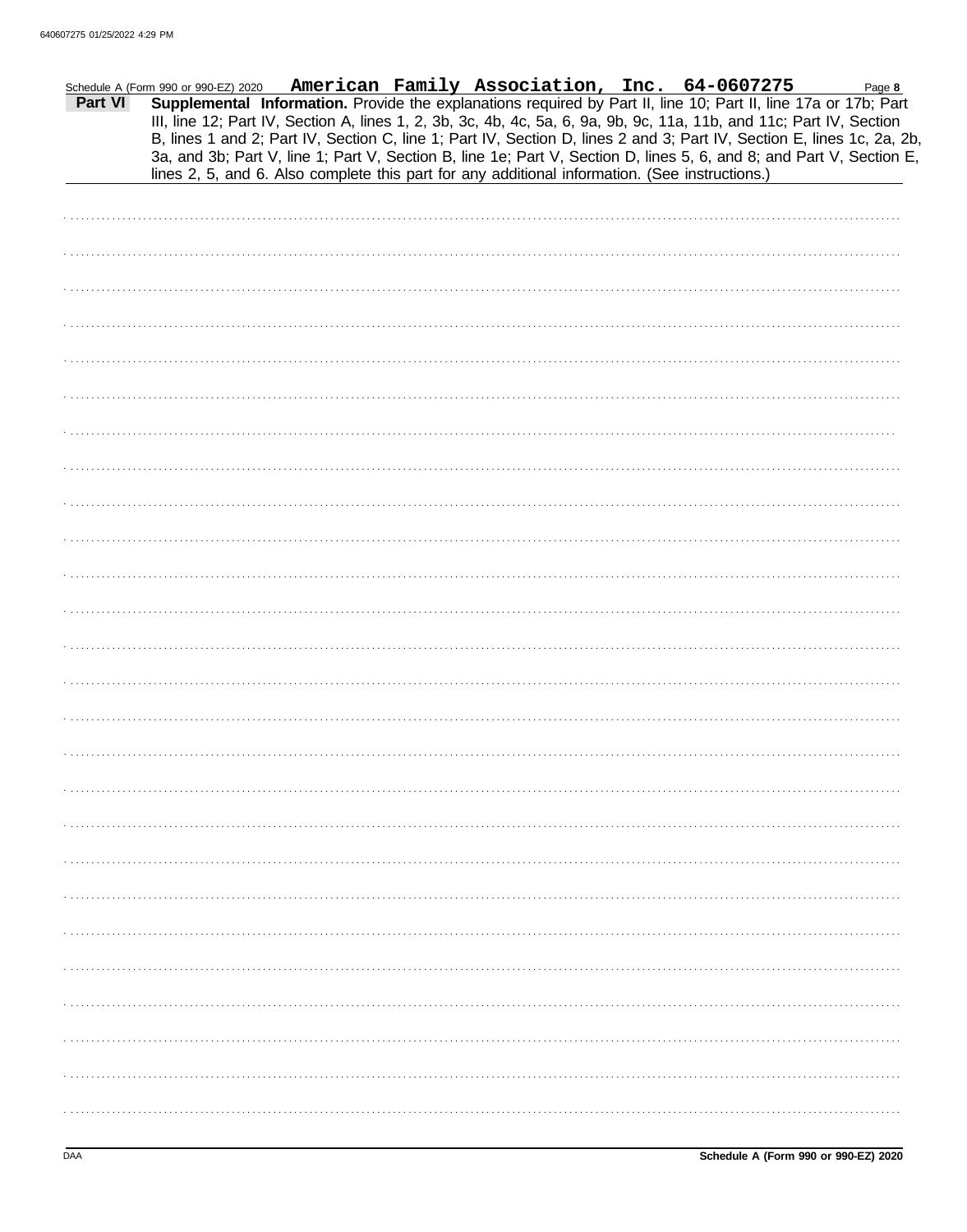| <b>Schedule B</b><br>(Form 990, 990-EZ,<br>or 990-PF)                      | <b>Schedule of Contributors</b><br>u Attach to Form 990, Form 990-EZ, or Form 990-PF. |  | OMB No. 1545-0047<br>2020      |
|----------------------------------------------------------------------------|---------------------------------------------------------------------------------------|--|--------------------------------|
| Department of the Treasury<br>Internal Revenue Service                     | u Go to www.irs.gov/Form990 for the latest information.                               |  |                                |
| Name of the organization                                                   |                                                                                       |  | Employer identification number |
| American Family Association, Inc.<br><b>Organization type (check one):</b> | 64-0607275                                                                            |  |                                |
| Filers of:                                                                 | Section:                                                                              |  |                                |
| Form 990 or 990-EZ                                                         | $ \mathbf{X} $ 501(c)(<br>) (enter number) organization<br>3.                         |  |                                |
|                                                                            | $4947(a)(1)$ nonexempt charitable trust <b>not</b> treated as a private foundation    |  |                                |
|                                                                            | 527 political organization                                                            |  |                                |

#### **General Rule**

instructions.

For an organization filing Form 990, 990-EZ, or 990-PF that received, during the year, contributions totaling \$5,000 or more (in money or property) from any one contributor. Complete Parts I and II. See instructions for determining a contributor's total contributions.

**Note:** Only a section 501(c)(7), (8), or (10) organization can check boxes for both the General Rule and a Special Rule. See

4947(a)(1) nonexempt charitable trust treated as a private foundation

501(c)(3) taxable private foundation

#### **Special Rules**

 $\overline{X}$  For an organization described in section 501(c)(3) filing Form 990 or 990-EZ that met the 33<sup>1</sup>/3% support test of the regulations under sections 509(a)(1) and 170(b)(1)(A)(vi), that checked Schedule A (Form 990 or 990-EZ), Part II, line 13, 16a, or 16b, and that received from any one contributor, during the year, total contributions of the greater of **(1)** \$5,000; or **(2)** 2% of the amount on (i) Form 990, Part VIII, line 1h; or (ii) Form 990-EZ, line 1. Complete Parts I and II.

literary, or educational purposes, or for the prevention of cruelty to children or animals. Complete Parts I (entering For an organization described in section 501(c)(7), (8), or (10) filing Form 990 or 990-EZ that received from any one contributor, during the year, total contributions of more than \$1,000 *exclusively* for religious, charitable, scientific, "N/A" in column (b) instead of the contributor name and address), II, and III.

For an organization described in section 501(c)(7), (8), or (10) filing Form 990 or 990-EZ that received from any one contributor, during the year, contributions *exclusively* for religious, charitable, etc., purposes, but no such contributions totaled more than \$1,000. If this box is checked, enter here the total contributions that were received during the year for an *exclusively* religious, charitable, etc., purpose. Don't complete any of the parts unless the **General Rule** applies to this organization because it received *nonexclusively* religious, charitable, etc., contributions totaling \$5,000 or more during the year . . . . . . . . . . . . . . . . . . . . . . . . . . . . . . . . . . . . . . . . . . . . . . . . . . . . . . . . . . . . . . . . . . . . . . . . . . . . \$ . . . . . . . . . . . . . . . . . . . . . . . . . . .

990-EZ, or 990-PF), but it **must** answer "No" on Part IV, line 2, of its Form 990; or check the box on line H of its Form 990-EZ or on its Form 990-PF, Part I, line 2, to certify that it doesn't meet the filing requirements of Schedule B (Form 990, 990-EZ, or 990-PF). **Caution:** An organization that isn't covered by the General Rule and/or the Special Rules doesn't file Schedule B (Form 990,

**For Paperwork Reduction Act Notice, see the instructions for Form 990, 990-EZ, or 990-PF.**

Form 990-PF  $\vert$   $\vert$  501(c)(3) exempt private foundation

Check if your organization is covered by the **General Rule** or a **Special Rule.**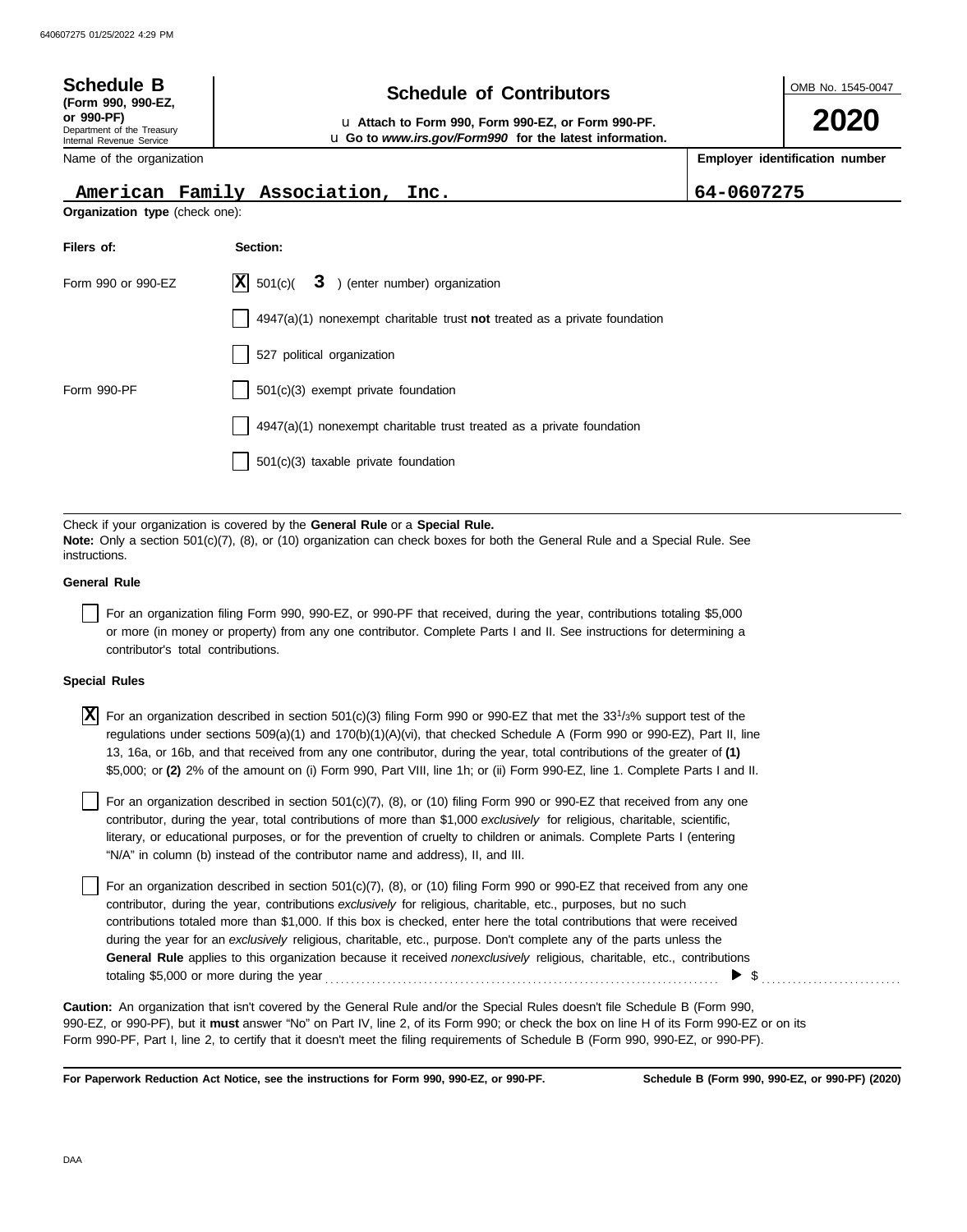|            | Schedule B (Form 990, 990-EZ, or 990-PF) (2020)<br>Name of organization<br>American Family Association, Inc. |                                   | Page 1 of 1<br>Page 2<br>Employer identification number<br>64-0607275                        |
|------------|--------------------------------------------------------------------------------------------------------------|-----------------------------------|----------------------------------------------------------------------------------------------|
| Part I     | <b>Contributors</b> (see instructions). Use duplicate copies of Part I if additional space is needed.        |                                   |                                                                                              |
| (a)<br>No. | (b)<br>Name, address, and ZIP + 4                                                                            | (c)<br><b>Total contributions</b> | (d)<br>Type of contribution                                                                  |
| $1$        | Joseph Robson Estate<br>2555 Ponce de Leon Blvd<br><b>Ste 300</b><br>Coral Gables<br>FL 33134-6033           | \$2,359,255                       | X<br>Person<br>Payroll<br><b>Noncash</b><br>(Complete Part II for<br>noncash contributions.) |
| (a)<br>No. | (b)<br>Name, address, and ZIP + 4                                                                            | (c)<br><b>Total contributions</b> | (d)<br>Type of contribution                                                                  |
|            |                                                                                                              | $\$\$                             | Person<br>Payroll<br><b>Noncash</b><br>(Complete Part II for<br>noncash contributions.)      |
| (a)<br>No. | (b)<br>Name, address, and ZIP + 4                                                                            | (c)<br><b>Total contributions</b> | (d)<br>Type of contribution                                                                  |
|            |                                                                                                              | $\$\$                             | Person<br>Payroll<br><b>Noncash</b><br>(Complete Part II for<br>noncash contributions.)      |
| (a)<br>No. | (b)<br>Name, address, and ZIP + 4                                                                            | (c)<br><b>Total contributions</b> | (d)<br>Type of contribution                                                                  |
|            |                                                                                                              | \$                                | Person<br>Payroll<br>Noncash<br>(Complete Part II for<br>noncash contributions.)             |
| (a)<br>No. | (b)<br>Name, address, and ZIP + 4                                                                            | (c)<br><b>Total contributions</b> | (d)<br>Type of contribution                                                                  |
|            |                                                                                                              | \$                                | Person<br>Payroll<br>Noncash<br>(Complete Part II for<br>noncash contributions.)             |
| (a)<br>No. | (b)<br>Name, address, and ZIP + 4                                                                            | (c)<br><b>Total contributions</b> | (d)<br>Type of contribution                                                                  |
|            |                                                                                                              | \$                                | Person<br>Payroll<br>Noncash<br>(Complete Part II for<br>noncash contributions.)             |

**Schedule B (Form 990, 990-EZ, or 990-PF) (2020)**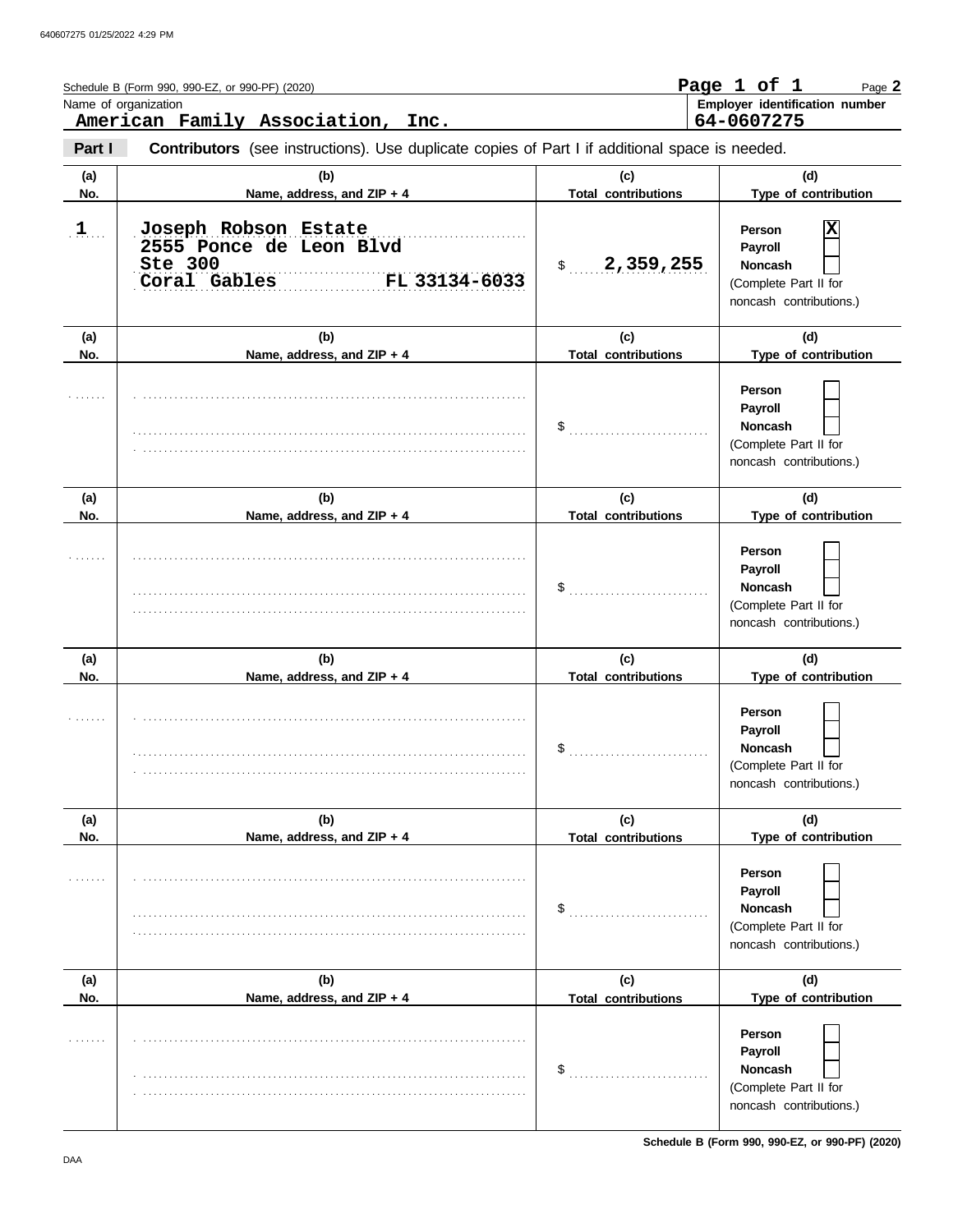| <b>SCHEDULE C</b>                                      |                                                                                                                                                  | <b>Political Campaign and Lobbying Activities</b>                               |                                       |                                                                             | OMB No. 1545-0047                                                              |
|--------------------------------------------------------|--------------------------------------------------------------------------------------------------------------------------------------------------|---------------------------------------------------------------------------------|---------------------------------------|-----------------------------------------------------------------------------|--------------------------------------------------------------------------------|
| (Form 990 or 990-EZ)                                   |                                                                                                                                                  | For Organizations Exempt From Income Tax Under section 501(c) and section 527   |                                       |                                                                             |                                                                                |
|                                                        | <b>u</b> Complete if the organization is described below.                                                                                        |                                                                                 | L1 Attach to Form 990 or Form 990-EZ. |                                                                             | <b>Open to Public</b>                                                          |
| Department of the Treasury<br>Internal Revenue Service |                                                                                                                                                  | <b>u</b> Go to www.irs.gov/Form990 for instructions and the latest information. |                                       |                                                                             | <b>Inspection</b>                                                              |
|                                                        | If the organization answered "Yes," on Form 990, Part IV, line 3, or Form 990-EZ, Part V, line 46 (Political Campaign Activities), then          |                                                                                 |                                       |                                                                             |                                                                                |
|                                                        | • Section 501(c)(3) organizations: Complete Parts I-A and B. Do not complete Part I-C.                                                           |                                                                                 |                                       |                                                                             |                                                                                |
|                                                        | • Section 501(c) (other than section 501(c)(3)) organizations: Complete Parts I-A and C below. Do not complete Part I-B.                         |                                                                                 |                                       |                                                                             |                                                                                |
|                                                        | • Section 527 organizations: Complete Part I-A only.                                                                                             |                                                                                 |                                       |                                                                             |                                                                                |
|                                                        | If the organization answered "Yes," on Form 990, Part IV, line 4, or Form 990-EZ, Part VI, line 47 (Lobbying Activities), then                   |                                                                                 |                                       |                                                                             |                                                                                |
|                                                        | • Section 501(c)(3) organizations that have filed Form 5768 (election under section 501(h)): Complete Part II-A. Do not complete Part II-B.      |                                                                                 |                                       |                                                                             |                                                                                |
|                                                        | • Section 501(c)(3) organizations that have NOT filed Form 5768 (election under section 501(h)): Complete Part II-B. Do not complete Part II-A.  |                                                                                 |                                       |                                                                             |                                                                                |
|                                                        | If the organization answered "Yes," on Form 990, Part IV, line 5 (Proxy Tax) (See separate instructions) or Form 990-EZ, Part V, line 35c (Proxy |                                                                                 |                                       |                                                                             |                                                                                |
| Tax) (See separate instructions), then                 |                                                                                                                                                  |                                                                                 |                                       |                                                                             |                                                                                |
|                                                        | • Section 501(c)(4), (5), or (6) organizations: Complete Part III.                                                                               |                                                                                 |                                       |                                                                             |                                                                                |
| Name of organization                                   |                                                                                                                                                  |                                                                                 |                                       |                                                                             | Employer identification number                                                 |
|                                                        | American Family Association, Inc.                                                                                                                |                                                                                 |                                       | 64-0607275                                                                  |                                                                                |
| Part I-A                                               | Complete if the organization is exempt under section 501(c) or is a section 527 organization.                                                    |                                                                                 |                                       |                                                                             |                                                                                |
| 1                                                      | Provide a description of the organization's direct and indirect political campaign activities in Part IV. (See instructions for                  |                                                                                 |                                       |                                                                             |                                                                                |
| definition of "political campaign activities")<br>2    | Political campaign activity expenditures (See instructions)                                                                                      |                                                                                 |                                       |                                                                             |                                                                                |
|                                                        |                                                                                                                                                  |                                                                                 |                                       |                                                                             | $\mathbf{u}$ \$                                                                |
| Part I-B                                               | Complete if the organization is exempt under section 501(c)(3).                                                                                  |                                                                                 |                                       |                                                                             |                                                                                |
| 1                                                      |                                                                                                                                                  |                                                                                 |                                       |                                                                             | $\mathbf{u}$ \$                                                                |
| 2                                                      | Enter the amount of any excise tax incurred by organization managers under section 4955                                                          |                                                                                 |                                       |                                                                             |                                                                                |
| 3                                                      |                                                                                                                                                  |                                                                                 |                                       |                                                                             | Yes<br>No                                                                      |
| 4a Was a correction made?                              |                                                                                                                                                  |                                                                                 |                                       |                                                                             | <b>Yes</b><br>No                                                               |
| <b>b</b> If "Yes," describe in Part IV.                |                                                                                                                                                  |                                                                                 |                                       |                                                                             |                                                                                |
| Part I-C                                               | Complete if the organization is exempt under section 501(c), except section 501(c)(3).                                                           |                                                                                 |                                       |                                                                             |                                                                                |
| 1.                                                     | Enter the amount directly expended by the filing organization for section 527 exempt function                                                    |                                                                                 |                                       |                                                                             |                                                                                |
| activities                                             |                                                                                                                                                  |                                                                                 |                                       |                                                                             | <b>u</b> \$                                                                    |
| 2                                                      | Enter the amount of the filing organization's funds contributed to other organizations for section                                               |                                                                                 |                                       |                                                                             |                                                                                |
| 527 exempt function activities                         |                                                                                                                                                  |                                                                                 |                                       |                                                                             | <b>u</b> \$                                                                    |
| 3                                                      | Total exempt function expenditures. Add lines 1 and 2. Enter here and on Form 1120-POL,                                                          |                                                                                 |                                       |                                                                             |                                                                                |
| line 17b                                               |                                                                                                                                                  |                                                                                 |                                       |                                                                             | $\mathbf{u}$ \$ $\mathbf{u}$                                                   |
|                                                        |                                                                                                                                                  |                                                                                 |                                       |                                                                             | Yes<br>No                                                                      |
| C.                                                     | Enter the names, addresses and employer identification number (EIN) of all section 527 political organizations to which the filing               |                                                                                 |                                       |                                                                             |                                                                                |
|                                                        | organization made payments. For each organization listed, enter the amount paid from the filing organization's funds. Also enter                 |                                                                                 |                                       |                                                                             |                                                                                |
|                                                        | the amount of political contributions received that were promptly and directly delivered to a separate political organization, such              |                                                                                 |                                       |                                                                             |                                                                                |
|                                                        | as a separate segregated fund or a political action committee (PAC). If additional space is needed, provide information in Part IV.              |                                                                                 |                                       |                                                                             |                                                                                |
|                                                        | (a) Name                                                                                                                                         | (b) Address                                                                     | $(c)$ EIN                             | (d) Amount paid from<br>filing organization's<br>funds. If none, enter -0-. | (e) Amount of political<br>contributions received and<br>promptly and directly |
|                                                        |                                                                                                                                                  |                                                                                 |                                       |                                                                             | delivered to a separate                                                        |
|                                                        |                                                                                                                                                  |                                                                                 |                                       |                                                                             | political organization.<br>If none, enter -0-.                                 |
| (1)                                                    |                                                                                                                                                  |                                                                                 |                                       |                                                                             |                                                                                |
| (2)                                                    |                                                                                                                                                  |                                                                                 |                                       |                                                                             |                                                                                |
| (3)                                                    |                                                                                                                                                  |                                                                                 |                                       |                                                                             |                                                                                |
| (4)                                                    |                                                                                                                                                  |                                                                                 |                                       |                                                                             |                                                                                |
| (5)                                                    |                                                                                                                                                  |                                                                                 |                                       |                                                                             |                                                                                |
| (6)                                                    |                                                                                                                                                  |                                                                                 |                                       |                                                                             |                                                                                |
|                                                        |                                                                                                                                                  |                                                                                 |                                       |                                                                             |                                                                                |
|                                                        | For Paperwork Reduction Act Notice, see the Instructions for Form 990 or 990-EZ.                                                                 |                                                                                 |                                       |                                                                             | Schedule C (Form 990 or 990-EZ) 2020                                           |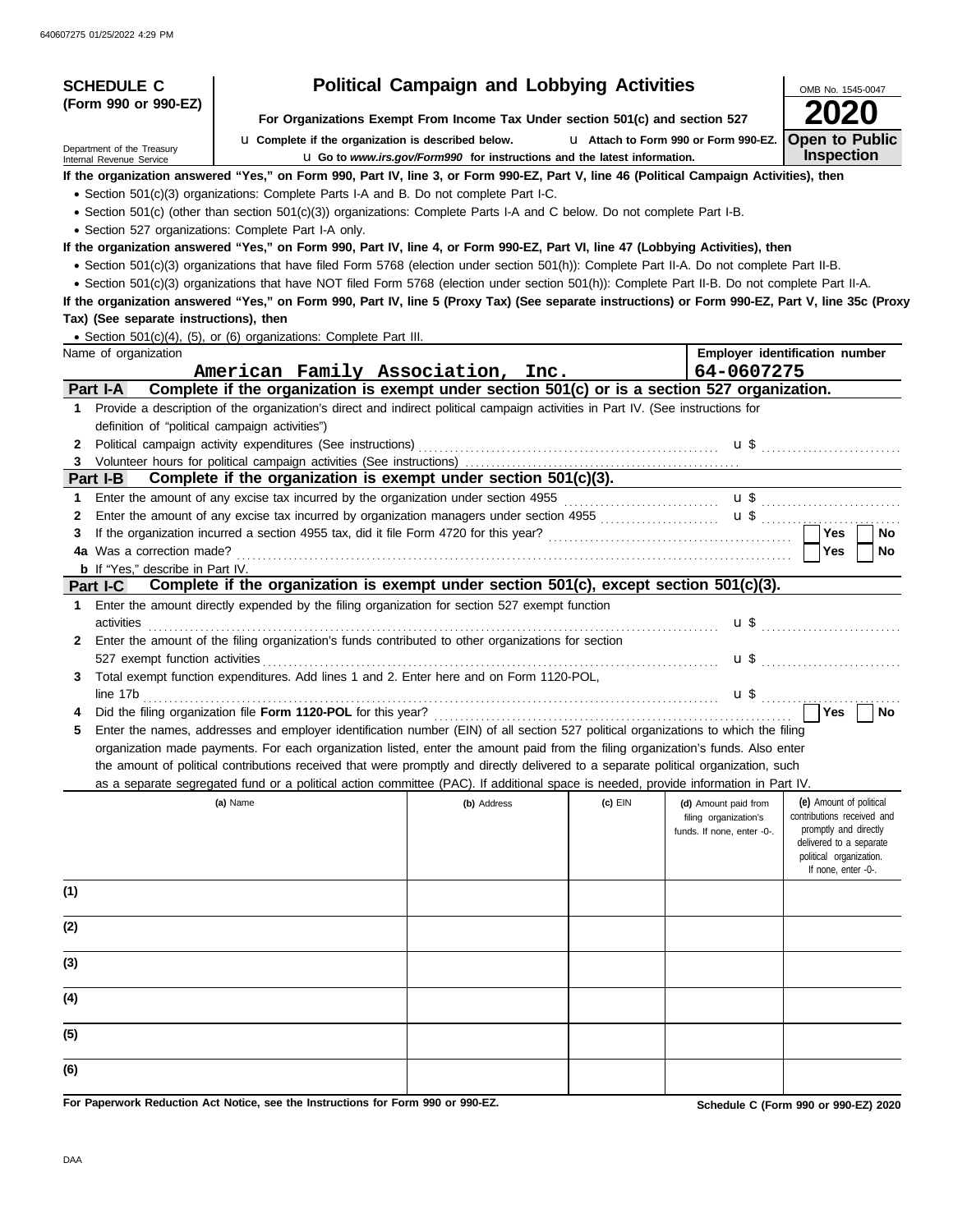|   |                                                                                 | Schedule C (Form 990 or 990-EZ) 2020 American Family Association, Inc. 64-0607275                                   |                                     | Page 2                         |
|---|---------------------------------------------------------------------------------|---------------------------------------------------------------------------------------------------------------------|-------------------------------------|--------------------------------|
|   | Part II-A                                                                       | Complete if the organization is exempt under section 501(c)(3) and filed Form 5768 (election under                  |                                     |                                |
|   | section $501(h)$ ).                                                             |                                                                                                                     |                                     |                                |
|   | A Check $\mathbf{u}$                                                            | if the filing organization belongs to an affiliated group (and list in Part IV each affiliated group member's name, |                                     |                                |
|   |                                                                                 | address, EIN, expenses, and share of excess lobbying expenditures).                                                 |                                     |                                |
| в | Check <b>u</b> l                                                                | if the filing organization checked box A and "limited control" provisions apply.                                    |                                     |                                |
|   |                                                                                 | <b>Limits on Lobbying Expenditures</b><br>(The term "expenditures" means amounts paid or incurred.)                 | (a) Filing<br>organization's totals | (b) Affiliated<br>group totals |
|   |                                                                                 | 1a Total lobbying expenditures to influence public opinion (grassroots lobbying)                                    | 218,509                             |                                |
|   |                                                                                 |                                                                                                                     |                                     |                                |
|   |                                                                                 |                                                                                                                     | 218,509                             |                                |
|   | Other exempt purpose expenditures                                               |                                                                                                                     | 18,867,103                          |                                |
|   |                                                                                 |                                                                                                                     | 19,085,612                          |                                |
|   | f Lobbying nontaxable amount. Enter the amount from the following table in both |                                                                                                                     |                                     |                                |
|   | columns.                                                                        |                                                                                                                     | 1,000,000                           |                                |
|   | If the amount on line 1e, column (a) or (b) is:                                 | The lobbying nontaxable amount is:                                                                                  |                                     |                                |
|   | Not over \$500,000                                                              | 20% of the amount on line 1e.                                                                                       |                                     |                                |
|   | Over \$500,000 but not over \$1,000,000                                         | \$100,000 plus 15% of the excess over \$500,000.                                                                    |                                     |                                |
|   | Over \$1,000,000 but not over \$1,500,000                                       | \$175,000 plus 10% of the excess over \$1,000,000.                                                                  |                                     |                                |
|   | Over \$1,500,000 but not over \$17,000,000                                      | \$225,000 plus 5% of the excess over \$1,500,000.                                                                   |                                     |                                |
|   | Over \$17,000,000                                                               | \$1,000,000.                                                                                                        |                                     |                                |
|   | a                                                                               |                                                                                                                     | 250,000                             |                                |
|   |                                                                                 |                                                                                                                     |                                     |                                |
|   | i Subtract line 1f from line 1c. If zero or less, enter -0-                     |                                                                                                                     | 0                                   |                                |
|   |                                                                                 | If there is an amount other than zero on either line 1h or line 1i, did the organization file Form 4720             |                                     |                                |
|   | reporting section 4911 tax for this year?                                       |                                                                                                                     |                                     | Yes<br>No                      |

**4-Year Averaging Period Under Section 501(h)**

# **(Some organizations that made a section 501(h) election do not have to complete all of the five columns below. See the separate instructions for lines 2a through 2f.)**

| Lobbying Expenditures During 4-Year Averaging Period                                   |           |           |            |            |           |  |
|----------------------------------------------------------------------------------------|-----------|-----------|------------|------------|-----------|--|
| Calendar year (or fiscal year<br>beginning in)                                         | (a) 2017  | (b) 2018  | $(c)$ 2019 | $(d)$ 2020 | (e) Total |  |
| 2a Lobbying nontaxable amount                                                          | 1,000,000 | 1,000,000 | 1,000,000  | 1,000,000  | 4,000,000 |  |
| <b>b</b> Lobbying ceiling amount<br>$(150\% \text{ of line } 2a, \text{ column } (e))$ |           |           |            |            | 6,000,000 |  |
| c Total lobbying expenditures                                                          | 208,931   | 212,367   | 222,762    | 218,509    | 862,569   |  |
| <b>d</b> Grassroots nontaxable amount                                                  | 250,000   | 250,000   | 250,000    | 250,000    | 1,000,000 |  |
| e Grassroots ceiling amount<br>$(150\% \text{ of line } 2d, \text{ column } (e))$      |           |           |            |            | 1,500,000 |  |
| f Grassroots lobbying expenditures                                                     | 208,931   | 212,367   | 222,762    | 218,509    | 862,569   |  |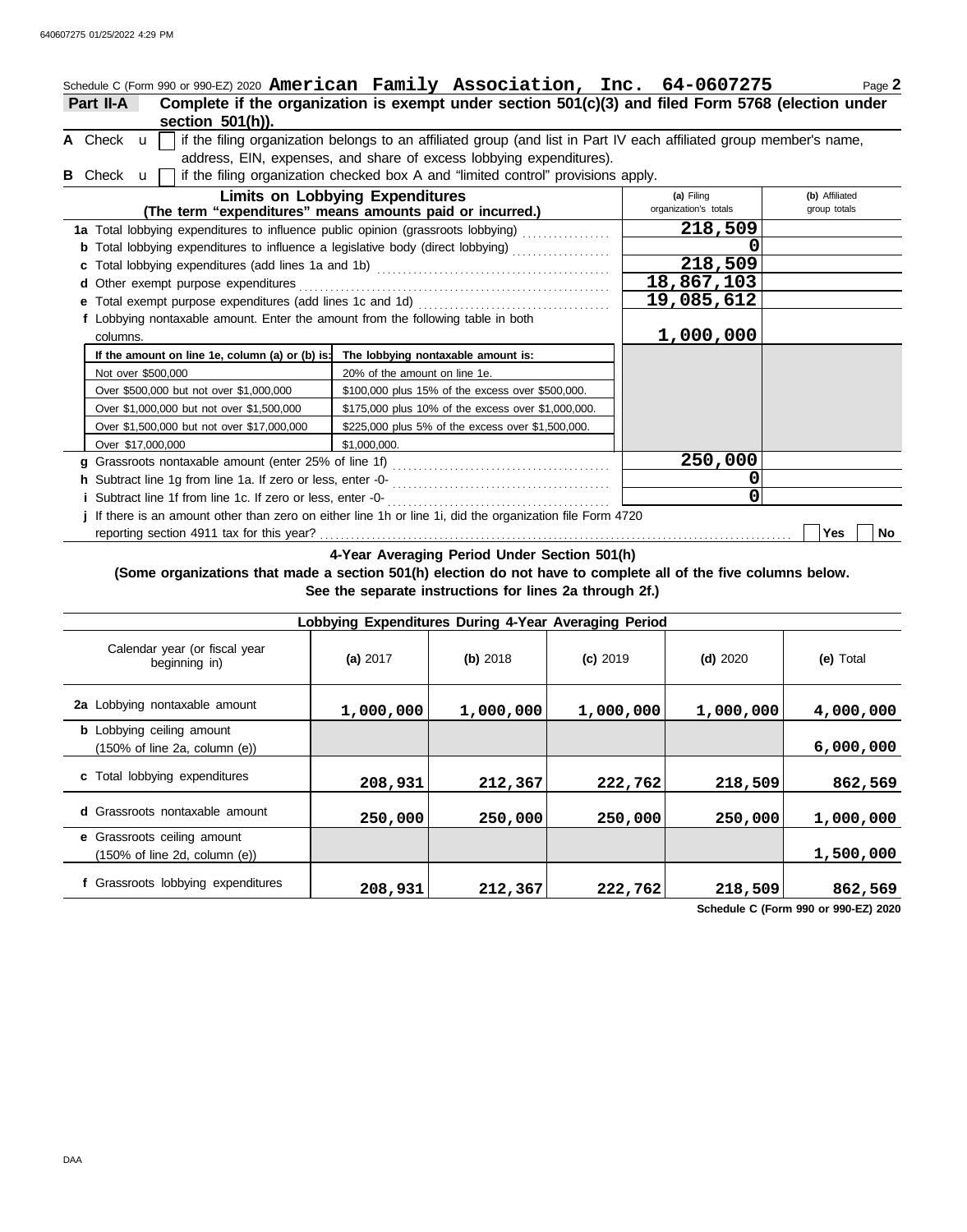# Schedule C (Form 990 or 990-EZ) 2020 **American Family Association, Inc. 64-0607275** Page 3

| Part II-B |                                  | Complete if the organization is exempt under section 501(c)(3) and has NOT filed Form 5768 |
|-----------|----------------------------------|--------------------------------------------------------------------------------------------|
|           | (election under section 501(h)). |                                                                                            |

|                                                                                                                                      |                                                                                                                                                                                                                                                                                                             | (a) |                |  | (b)                     |          |
|--------------------------------------------------------------------------------------------------------------------------------------|-------------------------------------------------------------------------------------------------------------------------------------------------------------------------------------------------------------------------------------------------------------------------------------------------------------|-----|----------------|--|-------------------------|----------|
| For each "Yes," response on lines 1a through 1i below, provide in Part IV a detailed<br>description of the lobbying activity.<br>Yes |                                                                                                                                                                                                                                                                                                             |     |                |  | Amount                  |          |
|                                                                                                                                      | 1 During the year, did the filing organization attempt to influence foreign, national, state, or local<br>legislation, including any attempt to influence public opinion on a legislative matter or<br>referendum, through the use of:<br>a Volunteers?                                                     |     |                |  |                         |          |
|                                                                                                                                      | <b>b</b> Paid staff or management (include compensation in expenses reported on lines 1c through 1i)?<br>c Media advertisements?                                                                                                                                                                            |     |                |  |                         |          |
|                                                                                                                                      |                                                                                                                                                                                                                                                                                                             |     |                |  |                         |          |
|                                                                                                                                      |                                                                                                                                                                                                                                                                                                             |     |                |  |                         |          |
|                                                                                                                                      |                                                                                                                                                                                                                                                                                                             |     |                |  |                         |          |
|                                                                                                                                      |                                                                                                                                                                                                                                                                                                             |     |                |  |                         |          |
|                                                                                                                                      | h Rallies, demonstrations, seminars, conventions, speeches, lectures, or any similar means?                                                                                                                                                                                                                 |     |                |  |                         |          |
|                                                                                                                                      | <i>i</i> Other activities?                                                                                                                                                                                                                                                                                  |     |                |  |                         |          |
|                                                                                                                                      |                                                                                                                                                                                                                                                                                                             |     |                |  |                         |          |
|                                                                                                                                      |                                                                                                                                                                                                                                                                                                             |     |                |  |                         |          |
|                                                                                                                                      | <b>b</b> If "Yes," enter the amount of any tax incurred under section 4912                                                                                                                                                                                                                                  |     |                |  |                         |          |
|                                                                                                                                      | c If "Yes," enter the amount of any tax incurred by organization managers under section 4912                                                                                                                                                                                                                |     |                |  |                         |          |
|                                                                                                                                      |                                                                                                                                                                                                                                                                                                             |     |                |  |                         |          |
|                                                                                                                                      | Complete if the organization is exempt under section 501(c)(4), section 501(c)(5), or section<br>Part III-A                                                                                                                                                                                                 |     |                |  |                         |          |
|                                                                                                                                      | $501(c)(6)$ .                                                                                                                                                                                                                                                                                               |     |                |  |                         |          |
|                                                                                                                                      |                                                                                                                                                                                                                                                                                                             |     |                |  |                         | Yes   No |
| 1                                                                                                                                    | Were substantially all (90% or more) dues received nondeductible by members?                                                                                                                                                                                                                                |     |                |  | $\mathbf{1}$            |          |
| 2                                                                                                                                    |                                                                                                                                                                                                                                                                                                             |     |                |  | $\mathbf{2}$            |          |
|                                                                                                                                      | Did the organization agree to carry over lobbying and political campaign activity expenditures from the prior year?                                                                                                                                                                                         |     |                |  | $\overline{\mathbf{3}}$ |          |
|                                                                                                                                      | Complete if the organization is exempt under section $501(c)(4)$ , section $501(c)(5)$ , or section<br>Part III-B<br>501(c)(6) and if either (a) BOTH Part III-A, lines 1 and 2, are answered "No" OR (b) Part III-A, line 3, is<br>answered "Yes."                                                         |     |                |  |                         |          |
|                                                                                                                                      | 1 Dues, assessments and similar amounts from members [[11, 11] [11] Dues, assessments and similar and similar                                                                                                                                                                                               |     | 1              |  |                         |          |
| 2                                                                                                                                    | Section 162(e) nondeductible lobbying and political expenditures (do not include amounts of                                                                                                                                                                                                                 |     |                |  |                         |          |
|                                                                                                                                      | political expenses for which the section 527(f) tax was paid).                                                                                                                                                                                                                                              |     |                |  |                         |          |
|                                                                                                                                      |                                                                                                                                                                                                                                                                                                             |     | 2a             |  |                         |          |
|                                                                                                                                      |                                                                                                                                                                                                                                                                                                             |     | 2 <sub>b</sub> |  |                         |          |
| c                                                                                                                                    |                                                                                                                                                                                                                                                                                                             |     | 2c             |  |                         |          |
|                                                                                                                                      | Aggregate amount reported in section 6033(e)(1)(A) notices of nondeductible section 162(e) dues                                                                                                                                                                                                             |     | 3              |  |                         |          |
|                                                                                                                                      | If notices were sent and the amount on line 2c exceeds the amount on line 3, what portion of the                                                                                                                                                                                                            |     |                |  |                         |          |
|                                                                                                                                      | excess does the organization agree to carryover to the reasonable estimate of nondeductible lobbying                                                                                                                                                                                                        |     |                |  |                         |          |
|                                                                                                                                      | and political expenditure next year?                                                                                                                                                                                                                                                                        |     | 4              |  |                         |          |
| 5.                                                                                                                                   |                                                                                                                                                                                                                                                                                                             |     | 5              |  |                         |          |
|                                                                                                                                      | Part IV Supplemental Information                                                                                                                                                                                                                                                                            |     |                |  |                         |          |
|                                                                                                                                      | $\mathbf{r}$ , $\mathbf{r}$ , $\mathbf{r}$ , $\mathbf{r}$ , $\mathbf{r}$ , $\mathbf{r}$ , $\mathbf{r}$ , $\mathbf{r}$ , $\mathbf{r}$ , $\mathbf{r}$ , $\mathbf{r}$ , $\mathbf{r}$ , $\mathbf{r}$ , $\mathbf{r}$ , $\mathbf{r}$ , $\mathbf{r}$ , $\mathbf{r}$ , $\mathbf{r}$ , $\mathbf{r}$ , $\mathbf{r}$ , |     |                |  |                         |          |

Provide the descriptions required for Part I-A, line 1; Part I-B, line 4; Part I-C, line 5; Part II-A (affiliated group list); Part II-A, lines 1 and 2 (See instructions); and Part II-B, line 1. Also, complete this part for any additional information.

. . . . . . . . . . . . . . . . . . . . . . . . . . . . . . . . . . . . . . . . . . . . . . . . . . . . . . . . . . . . . . . . . . . . . . . . . . . . . . . . . . . . . . . . . . . . . . . . . . . . . . . . . . . . . . . . . . . . . . . . . . . . . . . . . . . . . . . . . . . . . . . . . . . . . . . . . . . . . . . . . . . . . . . . . . . . . . . . . . . . . . . . . . . . . . . . . . . . . . . . . . . . . . . . . . . . . . . . . . . . . . . . . . . . . . . . . . . . . . . . . . . . . . . . . . . . . . . . . . . . . . . . . . . . . . . . . . . . . . . . . . . . . . . . . . . . . . . . . . . . . . . . . . . . . . . . . . . . . . . . . . . . . . . . . . . . . . . . . . . . . . . . . . . . . . . . . . . . . . . . . . . . . . . . . . . . . . . . . . . . . . . . . . . . . . . . . . . . . . . . . . . . . . . . . . . . . . . . . . . . . . . . . . . . . . . . . . . . . . . . . . . . . . . . . . . . . . . . . . . . . . . . . . . . . . . . . . . . . . . . . . . . . . . . . . . . . . . . . . . . . . . . . . . . . . . . . . . . . . . . . . . . . . . . . . . . . . . . . . . . . . . . . . . . . . . . . . . . . . . . . . . . . . . . . . . . . . . . . . . . . . . . . . . . . . . . . . . . . . . . . . . . . . . . . . . . . . . . . . . . . . . . . . . . . . . . . . . . . . . . . . . . . . . . . . . . . . . . . . . . . . . . . . . . . . . . . . . . . . . . . . . . . . . . . . . . . . . . . . . . . . . . . . . . . . . . . . . . . . . . . . . . . . . . . . . . . . . . . . . . . . . . . . . . . . . . . . . . . . . . . . . . . . . . . . . . . . . . . . . . . . . . . . . . . . . . . . . . . . . . . . . . . . . . . . . . . . . . . . . . . . . . . . . . . . . . . . . . . . . . . . . . . . . . . . . . . . . . . . . . . . . . . . . . . . . . . . . . . . . . . . . . . . . . . . . . . . . . . . . . . . . . . . . . . . . . . . . . . . . . . . . . . . . . . . . . . . . . . . . . . . . . . . . . . . . . . . . . . . . . . . . . . .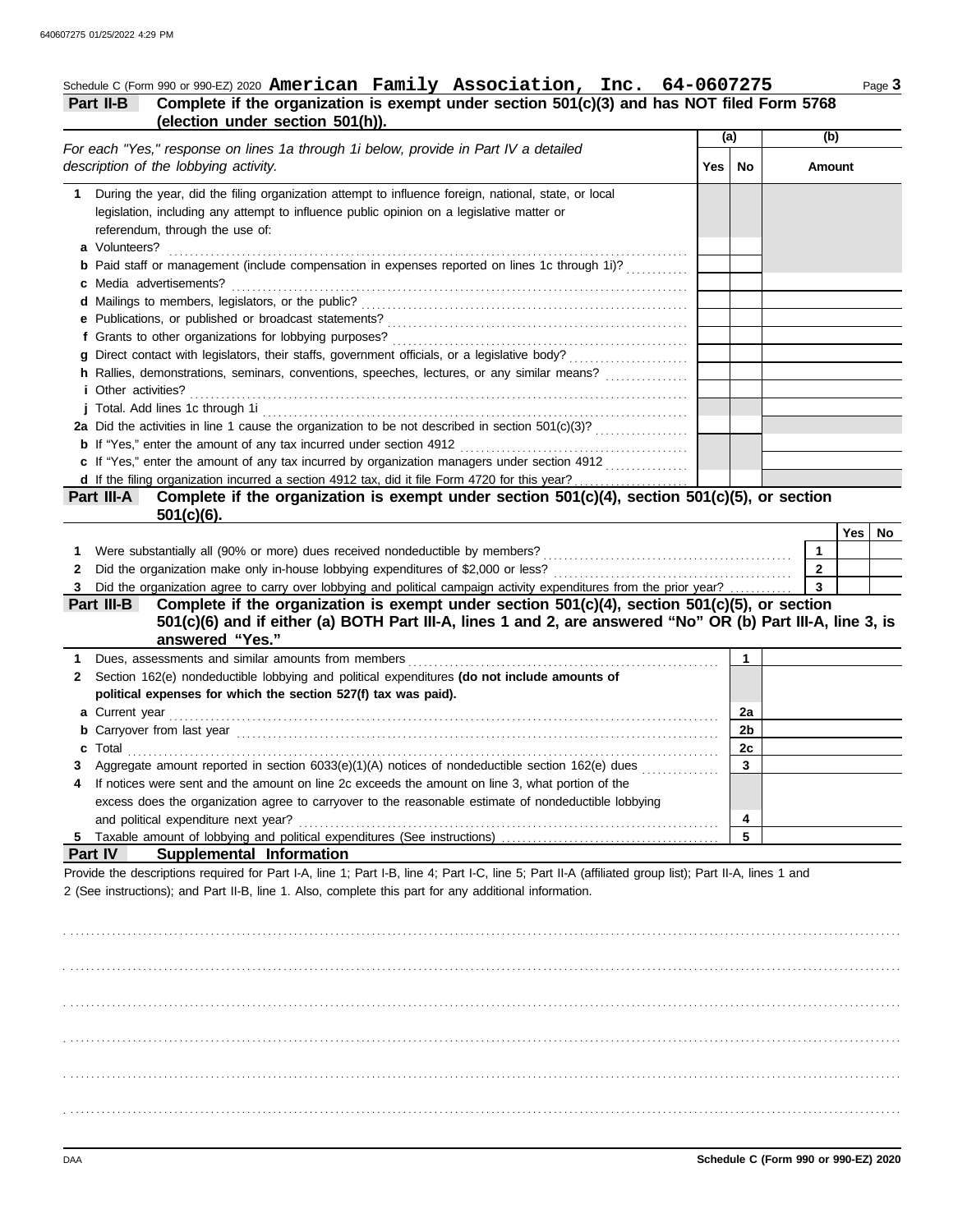| Schedule C (Form 990 or 990-EZ) 2020 American Family Association, Inc. 64-0607275<br>Part IV Supplemental Information (continued) |  |  | Page 4 |
|-----------------------------------------------------------------------------------------------------------------------------------|--|--|--------|
|                                                                                                                                   |  |  |        |
|                                                                                                                                   |  |  |        |
|                                                                                                                                   |  |  |        |
|                                                                                                                                   |  |  |        |
|                                                                                                                                   |  |  |        |
|                                                                                                                                   |  |  |        |
|                                                                                                                                   |  |  |        |
|                                                                                                                                   |  |  |        |
|                                                                                                                                   |  |  |        |
|                                                                                                                                   |  |  |        |
|                                                                                                                                   |  |  |        |
|                                                                                                                                   |  |  |        |
|                                                                                                                                   |  |  |        |
|                                                                                                                                   |  |  |        |
|                                                                                                                                   |  |  |        |
|                                                                                                                                   |  |  |        |
|                                                                                                                                   |  |  |        |
|                                                                                                                                   |  |  |        |
|                                                                                                                                   |  |  |        |
|                                                                                                                                   |  |  |        |
|                                                                                                                                   |  |  |        |
|                                                                                                                                   |  |  |        |
|                                                                                                                                   |  |  |        |
|                                                                                                                                   |  |  |        |
|                                                                                                                                   |  |  |        |
|                                                                                                                                   |  |  |        |
|                                                                                                                                   |  |  |        |
|                                                                                                                                   |  |  |        |
|                                                                                                                                   |  |  |        |
|                                                                                                                                   |  |  | .      |
|                                                                                                                                   |  |  |        |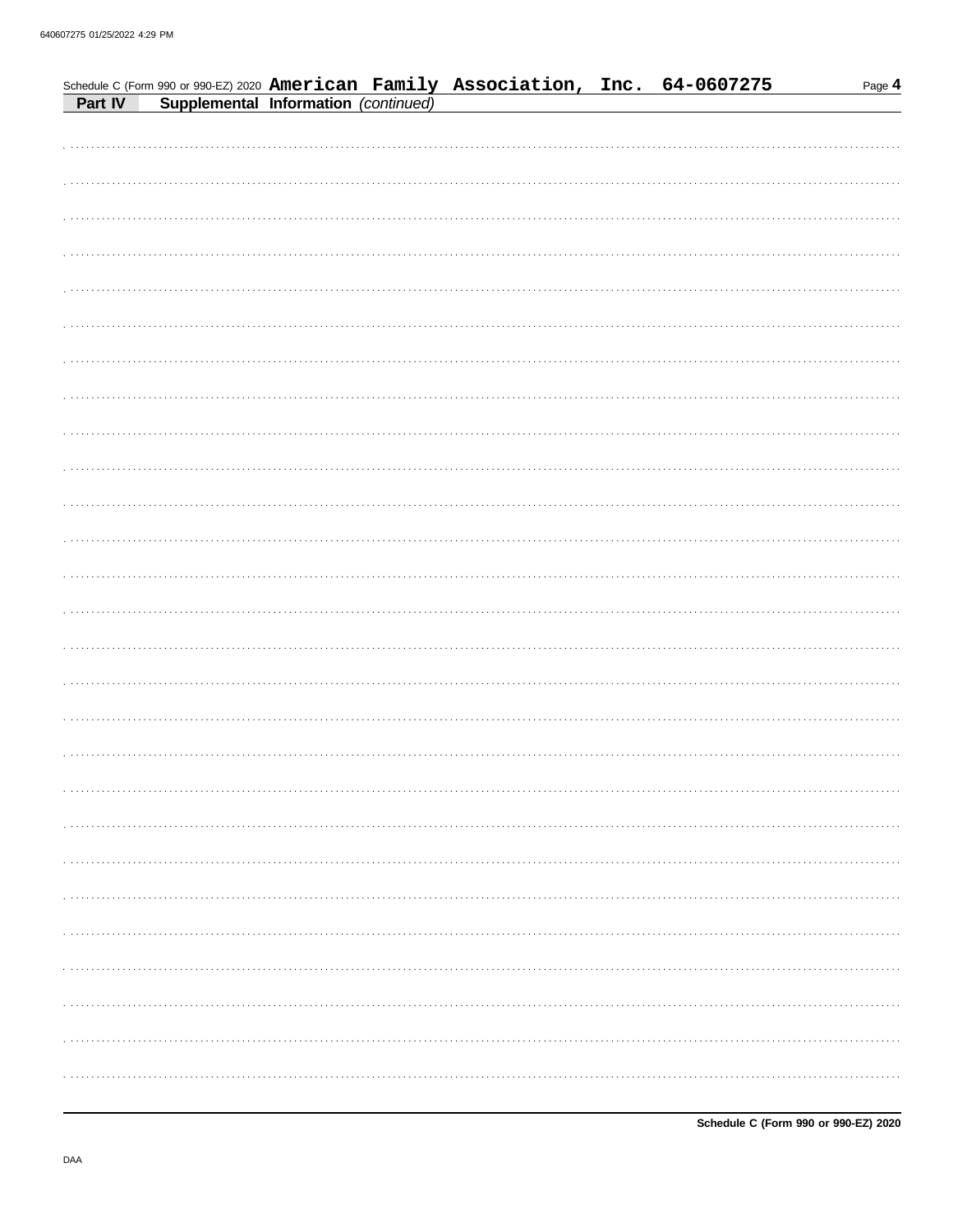| <b>SCHEDULE D</b>                                      |                                                                                                                                                                                                   | Supplemental Financial Statements                                                                    | OMB No. 1545-0047                          |
|--------------------------------------------------------|---------------------------------------------------------------------------------------------------------------------------------------------------------------------------------------------------|------------------------------------------------------------------------------------------------------|--------------------------------------------|
| (Form 990)                                             |                                                                                                                                                                                                   | u Complete if the organization answered "Yes" on Form 990,                                           |                                            |
|                                                        |                                                                                                                                                                                                   | Part IV, line 6, 7, 8, 9, 10, 11a, 11b, 11c, 11d, 11e, 11f, 12a, or 12b.                             |                                            |
| Department of the Treasury<br>Internal Revenue Service |                                                                                                                                                                                                   | u Attach to Form 990.<br>u Go to www.irs.gov/Form990 for instructions and the latest information.    | <b>Open to Public</b><br><b>Inspection</b> |
| Name of the organization                               |                                                                                                                                                                                                   |                                                                                                      | Employer identification number             |
|                                                        |                                                                                                                                                                                                   |                                                                                                      |                                            |
|                                                        | American Family Association, Inc.<br>Organizations Maintaining Donor Advised Funds or Other Similar Funds or Accounts.                                                                            |                                                                                                      | 64-0607275                                 |
| Part I                                                 | Complete if the organization answered "Yes" on Form 990, Part IV, line 6.                                                                                                                         |                                                                                                      |                                            |
|                                                        |                                                                                                                                                                                                   | (a) Donor advised funds                                                                              | (b) Funds and other accounts               |
| Total number at end of year<br>1                       |                                                                                                                                                                                                   |                                                                                                      |                                            |
| 2                                                      | Aggregate value of contributions to (during year)                                                                                                                                                 |                                                                                                      |                                            |
| 3                                                      |                                                                                                                                                                                                   |                                                                                                      |                                            |
| 4                                                      | Did the organization inform all donors and donor advisors in writing that the assets held in donor advised                                                                                        |                                                                                                      |                                            |
| 5                                                      |                                                                                                                                                                                                   |                                                                                                      | Yes<br>No                                  |
| 6                                                      | Did the organization inform all grantees, donors, and donor advisors in writing that grant funds can be used                                                                                      |                                                                                                      |                                            |
|                                                        | only for charitable purposes and not for the benefit of the donor or donor advisor, or for any other purpose                                                                                      |                                                                                                      |                                            |
|                                                        |                                                                                                                                                                                                   |                                                                                                      | <b>Yes</b><br>No.                          |
| Part II                                                | <b>Conservation Easements.</b>                                                                                                                                                                    |                                                                                                      |                                            |
|                                                        | Complete if the organization answered "Yes" on Form 990, Part IV, line 7.                                                                                                                         |                                                                                                      |                                            |
| 1.                                                     | Purpose(s) of conservation easements held by the organization (check all that apply).<br>Preservation of land for public use (for example, recreation or education                                |                                                                                                      |                                            |
| Protection of natural habitat                          |                                                                                                                                                                                                   | Preservation of a historically important land area<br>Preservation of a certified historic structure |                                            |
| Preservation of open space                             |                                                                                                                                                                                                   |                                                                                                      |                                            |
| 2                                                      | Complete lines 2a through 2d if the organization held a qualified conservation contribution in the form of a conservation                                                                         |                                                                                                      |                                            |
| easement on the last day of the tax year.              |                                                                                                                                                                                                   |                                                                                                      | Held at the End of the Tax Year            |
|                                                        |                                                                                                                                                                                                   |                                                                                                      | 2a                                         |
| b                                                      |                                                                                                                                                                                                   |                                                                                                      | 2 <sub>b</sub>                             |
|                                                        | Number of conservation easements on a certified historic structure included in (a)                                                                                                                |                                                                                                      | 2c                                         |
| d                                                      | Number of conservation easements included in (c) acquired after 7/25/06, and not on a                                                                                                             |                                                                                                      | 2d                                         |
| 3                                                      | historic structure listed in the National Register<br>Number of conservation easements modified, transferred, released, extinguished, or terminated by the organization during the                |                                                                                                      |                                            |
| tax year <b>u</b><br>.                                 |                                                                                                                                                                                                   |                                                                                                      |                                            |
|                                                        | Number of states where property subject to conservation easement is located u                                                                                                                     |                                                                                                      |                                            |
| 5                                                      | Does the organization have a written policy regarding the periodic monitoring, inspection, handling of                                                                                            |                                                                                                      |                                            |
|                                                        |                                                                                                                                                                                                   |                                                                                                      | Yes<br>No                                  |
| 6                                                      | Staff and volunteer hours devoted to monitoring, inspecting, handling of violations, and enforcing conservation easements during the year                                                         |                                                                                                      |                                            |
| $\mathbf{u}$                                           | Amount of expenses incurred in monitoring, inspecting, handling of violations, and enforcing conservation easements during the year                                                               |                                                                                                      |                                            |
| 7                                                      |                                                                                                                                                                                                   |                                                                                                      |                                            |
| 8                                                      | Does each conservation easement reported on line $2(d)$ above satisfy the requirements of section $170(h)(4)(B)(i)$                                                                               |                                                                                                      |                                            |
|                                                        |                                                                                                                                                                                                   |                                                                                                      | <b>Yes</b><br>No                           |
| 9                                                      | In Part XIII, describe how the organization reports conservation easements in its revenue and expense statement and                                                                               |                                                                                                      |                                            |
|                                                        | balance sheet, and include, if applicable, the text of the footnote to the organization's financial statements that describes the<br>organization's accounting for conservation easements.        |                                                                                                      |                                            |
| Part III                                               | Organizations Maintaining Collections of Art, Historical Treasures, or Other Similar Assets.                                                                                                      |                                                                                                      |                                            |
|                                                        | Complete if the organization answered "Yes" on Form 990, Part IV, line 8.                                                                                                                         |                                                                                                      |                                            |
|                                                        | 1a If the organization elected, as permitted under FASB ASC 958, not to report in its revenue statement and balance sheet works                                                                   |                                                                                                      |                                            |
|                                                        | of art, historical treasures, or other similar assets held for public exhibition, education, or research in furtherance of public                                                                 |                                                                                                      |                                            |
|                                                        | service, provide in Part XIII the text of the footnote to its financial statements that describes these items.                                                                                    |                                                                                                      |                                            |
|                                                        | <b>b</b> If the organization elected, as permitted under FASB ASC 958, to report in its revenue statement and balance sheet works of                                                              |                                                                                                      |                                            |
|                                                        | art, historical treasures, or other similar assets held for public exhibition, education, or research in furtherance of public service,<br>provide the following amounts relating to these items: |                                                                                                      |                                            |
|                                                        | (i) Revenue included on Form 990, Part VIII, line 1 $\ldots$ $\ldots$ $\ldots$ $\ldots$ $\ldots$ $\ldots$ $\ldots$ $\ldots$ $\ldots$ $\ldots$ $\ldots$                                            |                                                                                                      |                                            |
|                                                        |                                                                                                                                                                                                   |                                                                                                      |                                            |
| 2                                                      | If the organization received or held works of art, historical treasures, or other similar assets for financial gain, provide the                                                                  |                                                                                                      |                                            |
|                                                        | following amounts required to be reported under FASB ASC 958 relating to these items:                                                                                                             |                                                                                                      |                                            |
| a                                                      |                                                                                                                                                                                                   |                                                                                                      |                                            |
|                                                        |                                                                                                                                                                                                   |                                                                                                      |                                            |

**For Paperwork Reduction Act Notice, see the Instructions for Form 990.**<br><sub>DAA</sub>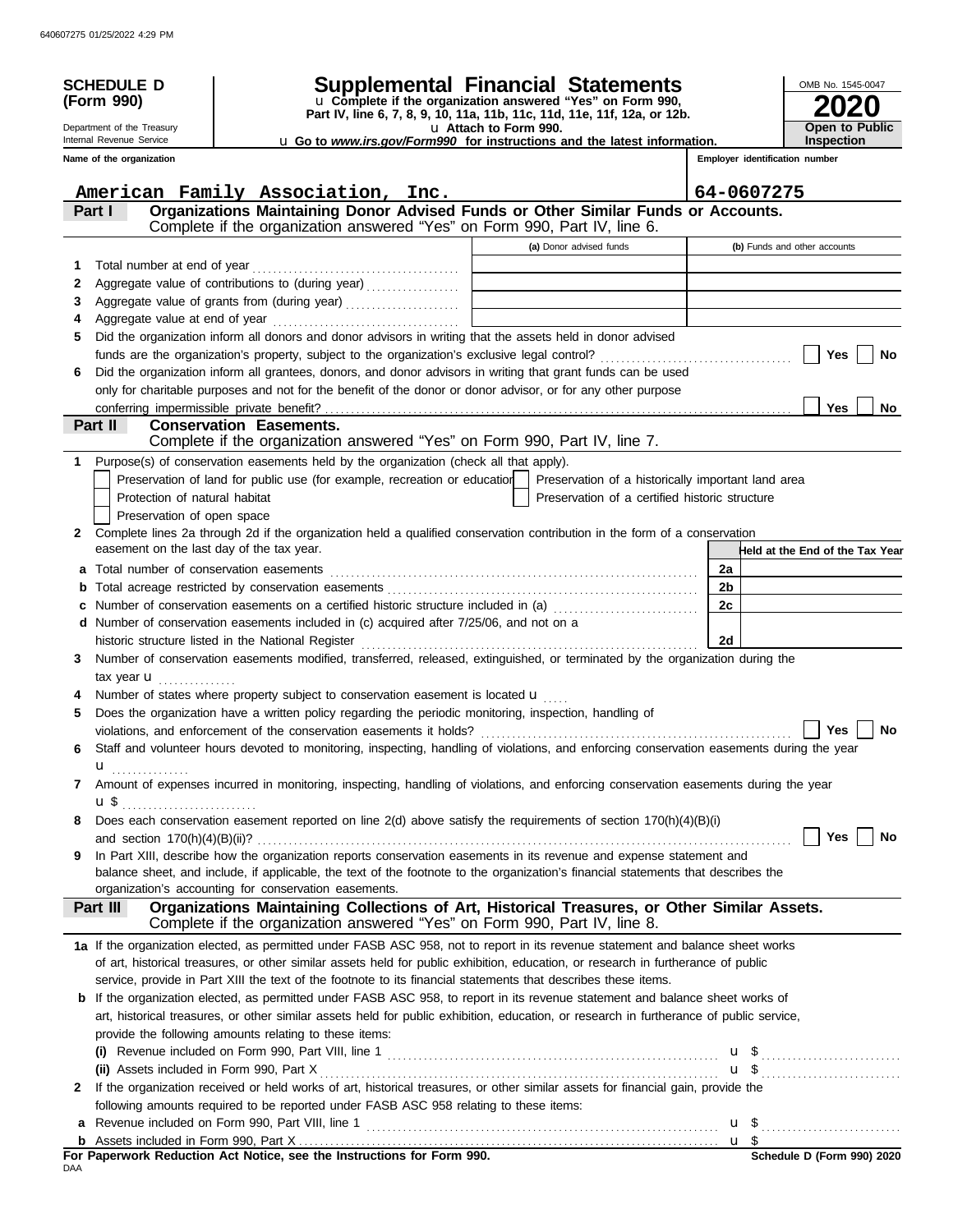| Organizations Maintaining Collections of Art, Historical Treasures, or Other Similar Assets (continued)<br>Using the organization's acquisition, accession, and other records, check any of the following that make significant use of its<br>3<br>collection items (check all that apply):<br>Public exhibition<br>Loan or exchange program<br>a<br>d<br>Scholarly research<br>b<br>е<br>Preservation for future generations<br>c<br>Provide a description of the organization's collections and explain how they further the organization's exempt purpose in Part<br>XIII.<br>During the year, did the organization solicit or receive donations of art, historical treasures, or other similar<br>5.<br>Yes<br>No<br>Part IV<br><b>Escrow and Custodial Arrangements.</b><br>Complete if the organization answered "Yes" on Form 990, Part IV, line 9, or reported an amount on Form<br>990, Part X, line 21.<br>1a Is the organization an agent, trustee, custodian or other intermediary for contributions or other assets not<br>included on Form 990, Part X?<br>Yes<br>No<br>b If "Yes," explain the arrangement in Part XIII and complete the following table:<br>Amount<br>c Beginning balance<br>1c<br>1 <sub>d</sub><br>1e<br>1f<br>2a Did the organization include an amount on Form 990, Part X, line 21, for escrow or custodial account liability?<br>Yes<br><b>No</b><br><b>Endowment Funds.</b><br>Part V<br>Complete if the organization answered "Yes" on Form 990, Part IV, line 10.<br>(a) Current year<br>(c) Two years back<br>(d) Three years back<br>(e) Four years back<br>(b) Prior year<br>1a Beginning of year balance<br><b>b</b> Contributions<br>c Net investment earnings, gains, and<br>d Grants or scholarships<br>e Other expenditures for facilities and<br>programs<br>f Administrative expenses<br>End of year balance <i>[[[[[[[[[[[[[[[[[[[[[[[[[[[[]]]</i> ]]]<br>g<br>Provide the estimated percentage of the current year end balance (line 1g, column (a)) held as:<br>2<br>a Board designated or quasi-endowment u<br><b>b</b> Permanent endowment <b>u</b> %<br><b>c</b> Term endowment $\mathbf{u}$<br>The percentages on lines 2a, 2b, and 2c should equal 100%.<br>3a Are there endowment funds not in the possession of the organization that are held and administered for the<br><b>Yes</b><br>No<br>organization by:<br>3a(i)<br>3a(ii)<br>3b<br>Describe in Part XIII the intended uses of the organization's endowment funds.<br>Land, Buildings, and Equipment.<br><b>Part VI</b><br>Complete if the organization answered "Yes" on Form 990, Part IV, line 11a. See Form 990, Part X, line 10.<br>Description of property<br>(a) Cost or other basis<br>(b) Cost or other basis<br>(c) Accumulated<br>(d) Book value<br>(investment)<br>(other)<br>depreciation<br>4,622,877<br>4,622,877<br><b>b</b> Buildings<br>c Leasehold improvements<br>40,821,773<br>46,854,490<br>6,032,717<br>d Equipment<br>10,655,594<br>$\mathbf{u}$ | Schedule D (Form 990) 2020 American Family Association, Inc. 64-0607275<br>Part III |  |  |  | Page 2 |
|-----------------------------------------------------------------------------------------------------------------------------------------------------------------------------------------------------------------------------------------------------------------------------------------------------------------------------------------------------------------------------------------------------------------------------------------------------------------------------------------------------------------------------------------------------------------------------------------------------------------------------------------------------------------------------------------------------------------------------------------------------------------------------------------------------------------------------------------------------------------------------------------------------------------------------------------------------------------------------------------------------------------------------------------------------------------------------------------------------------------------------------------------------------------------------------------------------------------------------------------------------------------------------------------------------------------------------------------------------------------------------------------------------------------------------------------------------------------------------------------------------------------------------------------------------------------------------------------------------------------------------------------------------------------------------------------------------------------------------------------------------------------------------------------------------------------------------------------------------------------------------------------------------------------------------------------------------------------------------------------------------------------------------------------------------------------------------------------------------------------------------------------------------------------------------------------------------------------------------------------------------------------------------------------------------------------------------------------------------------------------------------------------------------------------------------------------------------------------------------------------------------------------------------------------------------------------------------------------------------------------------------------------------------------------------------------------------------------------------------------------------------------------------------------------------------------------------------------------------------------------------------------------------------------------------------------------------------------------------------------------|-------------------------------------------------------------------------------------|--|--|--|--------|
|                                                                                                                                                                                                                                                                                                                                                                                                                                                                                                                                                                                                                                                                                                                                                                                                                                                                                                                                                                                                                                                                                                                                                                                                                                                                                                                                                                                                                                                                                                                                                                                                                                                                                                                                                                                                                                                                                                                                                                                                                                                                                                                                                                                                                                                                                                                                                                                                                                                                                                                                                                                                                                                                                                                                                                                                                                                                                                                                                                                               |                                                                                     |  |  |  |        |
|                                                                                                                                                                                                                                                                                                                                                                                                                                                                                                                                                                                                                                                                                                                                                                                                                                                                                                                                                                                                                                                                                                                                                                                                                                                                                                                                                                                                                                                                                                                                                                                                                                                                                                                                                                                                                                                                                                                                                                                                                                                                                                                                                                                                                                                                                                                                                                                                                                                                                                                                                                                                                                                                                                                                                                                                                                                                                                                                                                                               |                                                                                     |  |  |  |        |
|                                                                                                                                                                                                                                                                                                                                                                                                                                                                                                                                                                                                                                                                                                                                                                                                                                                                                                                                                                                                                                                                                                                                                                                                                                                                                                                                                                                                                                                                                                                                                                                                                                                                                                                                                                                                                                                                                                                                                                                                                                                                                                                                                                                                                                                                                                                                                                                                                                                                                                                                                                                                                                                                                                                                                                                                                                                                                                                                                                                               |                                                                                     |  |  |  |        |
|                                                                                                                                                                                                                                                                                                                                                                                                                                                                                                                                                                                                                                                                                                                                                                                                                                                                                                                                                                                                                                                                                                                                                                                                                                                                                                                                                                                                                                                                                                                                                                                                                                                                                                                                                                                                                                                                                                                                                                                                                                                                                                                                                                                                                                                                                                                                                                                                                                                                                                                                                                                                                                                                                                                                                                                                                                                                                                                                                                                               |                                                                                     |  |  |  |        |
|                                                                                                                                                                                                                                                                                                                                                                                                                                                                                                                                                                                                                                                                                                                                                                                                                                                                                                                                                                                                                                                                                                                                                                                                                                                                                                                                                                                                                                                                                                                                                                                                                                                                                                                                                                                                                                                                                                                                                                                                                                                                                                                                                                                                                                                                                                                                                                                                                                                                                                                                                                                                                                                                                                                                                                                                                                                                                                                                                                                               |                                                                                     |  |  |  |        |
|                                                                                                                                                                                                                                                                                                                                                                                                                                                                                                                                                                                                                                                                                                                                                                                                                                                                                                                                                                                                                                                                                                                                                                                                                                                                                                                                                                                                                                                                                                                                                                                                                                                                                                                                                                                                                                                                                                                                                                                                                                                                                                                                                                                                                                                                                                                                                                                                                                                                                                                                                                                                                                                                                                                                                                                                                                                                                                                                                                                               |                                                                                     |  |  |  |        |
|                                                                                                                                                                                                                                                                                                                                                                                                                                                                                                                                                                                                                                                                                                                                                                                                                                                                                                                                                                                                                                                                                                                                                                                                                                                                                                                                                                                                                                                                                                                                                                                                                                                                                                                                                                                                                                                                                                                                                                                                                                                                                                                                                                                                                                                                                                                                                                                                                                                                                                                                                                                                                                                                                                                                                                                                                                                                                                                                                                                               |                                                                                     |  |  |  |        |
|                                                                                                                                                                                                                                                                                                                                                                                                                                                                                                                                                                                                                                                                                                                                                                                                                                                                                                                                                                                                                                                                                                                                                                                                                                                                                                                                                                                                                                                                                                                                                                                                                                                                                                                                                                                                                                                                                                                                                                                                                                                                                                                                                                                                                                                                                                                                                                                                                                                                                                                                                                                                                                                                                                                                                                                                                                                                                                                                                                                               |                                                                                     |  |  |  |        |
|                                                                                                                                                                                                                                                                                                                                                                                                                                                                                                                                                                                                                                                                                                                                                                                                                                                                                                                                                                                                                                                                                                                                                                                                                                                                                                                                                                                                                                                                                                                                                                                                                                                                                                                                                                                                                                                                                                                                                                                                                                                                                                                                                                                                                                                                                                                                                                                                                                                                                                                                                                                                                                                                                                                                                                                                                                                                                                                                                                                               |                                                                                     |  |  |  |        |
|                                                                                                                                                                                                                                                                                                                                                                                                                                                                                                                                                                                                                                                                                                                                                                                                                                                                                                                                                                                                                                                                                                                                                                                                                                                                                                                                                                                                                                                                                                                                                                                                                                                                                                                                                                                                                                                                                                                                                                                                                                                                                                                                                                                                                                                                                                                                                                                                                                                                                                                                                                                                                                                                                                                                                                                                                                                                                                                                                                                               |                                                                                     |  |  |  |        |
|                                                                                                                                                                                                                                                                                                                                                                                                                                                                                                                                                                                                                                                                                                                                                                                                                                                                                                                                                                                                                                                                                                                                                                                                                                                                                                                                                                                                                                                                                                                                                                                                                                                                                                                                                                                                                                                                                                                                                                                                                                                                                                                                                                                                                                                                                                                                                                                                                                                                                                                                                                                                                                                                                                                                                                                                                                                                                                                                                                                               |                                                                                     |  |  |  |        |
|                                                                                                                                                                                                                                                                                                                                                                                                                                                                                                                                                                                                                                                                                                                                                                                                                                                                                                                                                                                                                                                                                                                                                                                                                                                                                                                                                                                                                                                                                                                                                                                                                                                                                                                                                                                                                                                                                                                                                                                                                                                                                                                                                                                                                                                                                                                                                                                                                                                                                                                                                                                                                                                                                                                                                                                                                                                                                                                                                                                               |                                                                                     |  |  |  |        |
|                                                                                                                                                                                                                                                                                                                                                                                                                                                                                                                                                                                                                                                                                                                                                                                                                                                                                                                                                                                                                                                                                                                                                                                                                                                                                                                                                                                                                                                                                                                                                                                                                                                                                                                                                                                                                                                                                                                                                                                                                                                                                                                                                                                                                                                                                                                                                                                                                                                                                                                                                                                                                                                                                                                                                                                                                                                                                                                                                                                               |                                                                                     |  |  |  |        |
|                                                                                                                                                                                                                                                                                                                                                                                                                                                                                                                                                                                                                                                                                                                                                                                                                                                                                                                                                                                                                                                                                                                                                                                                                                                                                                                                                                                                                                                                                                                                                                                                                                                                                                                                                                                                                                                                                                                                                                                                                                                                                                                                                                                                                                                                                                                                                                                                                                                                                                                                                                                                                                                                                                                                                                                                                                                                                                                                                                                               |                                                                                     |  |  |  |        |
|                                                                                                                                                                                                                                                                                                                                                                                                                                                                                                                                                                                                                                                                                                                                                                                                                                                                                                                                                                                                                                                                                                                                                                                                                                                                                                                                                                                                                                                                                                                                                                                                                                                                                                                                                                                                                                                                                                                                                                                                                                                                                                                                                                                                                                                                                                                                                                                                                                                                                                                                                                                                                                                                                                                                                                                                                                                                                                                                                                                               |                                                                                     |  |  |  |        |
|                                                                                                                                                                                                                                                                                                                                                                                                                                                                                                                                                                                                                                                                                                                                                                                                                                                                                                                                                                                                                                                                                                                                                                                                                                                                                                                                                                                                                                                                                                                                                                                                                                                                                                                                                                                                                                                                                                                                                                                                                                                                                                                                                                                                                                                                                                                                                                                                                                                                                                                                                                                                                                                                                                                                                                                                                                                                                                                                                                                               |                                                                                     |  |  |  |        |
|                                                                                                                                                                                                                                                                                                                                                                                                                                                                                                                                                                                                                                                                                                                                                                                                                                                                                                                                                                                                                                                                                                                                                                                                                                                                                                                                                                                                                                                                                                                                                                                                                                                                                                                                                                                                                                                                                                                                                                                                                                                                                                                                                                                                                                                                                                                                                                                                                                                                                                                                                                                                                                                                                                                                                                                                                                                                                                                                                                                               |                                                                                     |  |  |  |        |
|                                                                                                                                                                                                                                                                                                                                                                                                                                                                                                                                                                                                                                                                                                                                                                                                                                                                                                                                                                                                                                                                                                                                                                                                                                                                                                                                                                                                                                                                                                                                                                                                                                                                                                                                                                                                                                                                                                                                                                                                                                                                                                                                                                                                                                                                                                                                                                                                                                                                                                                                                                                                                                                                                                                                                                                                                                                                                                                                                                                               |                                                                                     |  |  |  |        |
|                                                                                                                                                                                                                                                                                                                                                                                                                                                                                                                                                                                                                                                                                                                                                                                                                                                                                                                                                                                                                                                                                                                                                                                                                                                                                                                                                                                                                                                                                                                                                                                                                                                                                                                                                                                                                                                                                                                                                                                                                                                                                                                                                                                                                                                                                                                                                                                                                                                                                                                                                                                                                                                                                                                                                                                                                                                                                                                                                                                               |                                                                                     |  |  |  |        |
|                                                                                                                                                                                                                                                                                                                                                                                                                                                                                                                                                                                                                                                                                                                                                                                                                                                                                                                                                                                                                                                                                                                                                                                                                                                                                                                                                                                                                                                                                                                                                                                                                                                                                                                                                                                                                                                                                                                                                                                                                                                                                                                                                                                                                                                                                                                                                                                                                                                                                                                                                                                                                                                                                                                                                                                                                                                                                                                                                                                               |                                                                                     |  |  |  |        |
|                                                                                                                                                                                                                                                                                                                                                                                                                                                                                                                                                                                                                                                                                                                                                                                                                                                                                                                                                                                                                                                                                                                                                                                                                                                                                                                                                                                                                                                                                                                                                                                                                                                                                                                                                                                                                                                                                                                                                                                                                                                                                                                                                                                                                                                                                                                                                                                                                                                                                                                                                                                                                                                                                                                                                                                                                                                                                                                                                                                               |                                                                                     |  |  |  |        |
|                                                                                                                                                                                                                                                                                                                                                                                                                                                                                                                                                                                                                                                                                                                                                                                                                                                                                                                                                                                                                                                                                                                                                                                                                                                                                                                                                                                                                                                                                                                                                                                                                                                                                                                                                                                                                                                                                                                                                                                                                                                                                                                                                                                                                                                                                                                                                                                                                                                                                                                                                                                                                                                                                                                                                                                                                                                                                                                                                                                               |                                                                                     |  |  |  |        |
|                                                                                                                                                                                                                                                                                                                                                                                                                                                                                                                                                                                                                                                                                                                                                                                                                                                                                                                                                                                                                                                                                                                                                                                                                                                                                                                                                                                                                                                                                                                                                                                                                                                                                                                                                                                                                                                                                                                                                                                                                                                                                                                                                                                                                                                                                                                                                                                                                                                                                                                                                                                                                                                                                                                                                                                                                                                                                                                                                                                               |                                                                                     |  |  |  |        |
|                                                                                                                                                                                                                                                                                                                                                                                                                                                                                                                                                                                                                                                                                                                                                                                                                                                                                                                                                                                                                                                                                                                                                                                                                                                                                                                                                                                                                                                                                                                                                                                                                                                                                                                                                                                                                                                                                                                                                                                                                                                                                                                                                                                                                                                                                                                                                                                                                                                                                                                                                                                                                                                                                                                                                                                                                                                                                                                                                                                               |                                                                                     |  |  |  |        |
|                                                                                                                                                                                                                                                                                                                                                                                                                                                                                                                                                                                                                                                                                                                                                                                                                                                                                                                                                                                                                                                                                                                                                                                                                                                                                                                                                                                                                                                                                                                                                                                                                                                                                                                                                                                                                                                                                                                                                                                                                                                                                                                                                                                                                                                                                                                                                                                                                                                                                                                                                                                                                                                                                                                                                                                                                                                                                                                                                                                               |                                                                                     |  |  |  |        |
|                                                                                                                                                                                                                                                                                                                                                                                                                                                                                                                                                                                                                                                                                                                                                                                                                                                                                                                                                                                                                                                                                                                                                                                                                                                                                                                                                                                                                                                                                                                                                                                                                                                                                                                                                                                                                                                                                                                                                                                                                                                                                                                                                                                                                                                                                                                                                                                                                                                                                                                                                                                                                                                                                                                                                                                                                                                                                                                                                                                               |                                                                                     |  |  |  |        |
|                                                                                                                                                                                                                                                                                                                                                                                                                                                                                                                                                                                                                                                                                                                                                                                                                                                                                                                                                                                                                                                                                                                                                                                                                                                                                                                                                                                                                                                                                                                                                                                                                                                                                                                                                                                                                                                                                                                                                                                                                                                                                                                                                                                                                                                                                                                                                                                                                                                                                                                                                                                                                                                                                                                                                                                                                                                                                                                                                                                               |                                                                                     |  |  |  |        |
|                                                                                                                                                                                                                                                                                                                                                                                                                                                                                                                                                                                                                                                                                                                                                                                                                                                                                                                                                                                                                                                                                                                                                                                                                                                                                                                                                                                                                                                                                                                                                                                                                                                                                                                                                                                                                                                                                                                                                                                                                                                                                                                                                                                                                                                                                                                                                                                                                                                                                                                                                                                                                                                                                                                                                                                                                                                                                                                                                                                               |                                                                                     |  |  |  |        |
|                                                                                                                                                                                                                                                                                                                                                                                                                                                                                                                                                                                                                                                                                                                                                                                                                                                                                                                                                                                                                                                                                                                                                                                                                                                                                                                                                                                                                                                                                                                                                                                                                                                                                                                                                                                                                                                                                                                                                                                                                                                                                                                                                                                                                                                                                                                                                                                                                                                                                                                                                                                                                                                                                                                                                                                                                                                                                                                                                                                               |                                                                                     |  |  |  |        |
|                                                                                                                                                                                                                                                                                                                                                                                                                                                                                                                                                                                                                                                                                                                                                                                                                                                                                                                                                                                                                                                                                                                                                                                                                                                                                                                                                                                                                                                                                                                                                                                                                                                                                                                                                                                                                                                                                                                                                                                                                                                                                                                                                                                                                                                                                                                                                                                                                                                                                                                                                                                                                                                                                                                                                                                                                                                                                                                                                                                               |                                                                                     |  |  |  |        |
|                                                                                                                                                                                                                                                                                                                                                                                                                                                                                                                                                                                                                                                                                                                                                                                                                                                                                                                                                                                                                                                                                                                                                                                                                                                                                                                                                                                                                                                                                                                                                                                                                                                                                                                                                                                                                                                                                                                                                                                                                                                                                                                                                                                                                                                                                                                                                                                                                                                                                                                                                                                                                                                                                                                                                                                                                                                                                                                                                                                               |                                                                                     |  |  |  |        |
|                                                                                                                                                                                                                                                                                                                                                                                                                                                                                                                                                                                                                                                                                                                                                                                                                                                                                                                                                                                                                                                                                                                                                                                                                                                                                                                                                                                                                                                                                                                                                                                                                                                                                                                                                                                                                                                                                                                                                                                                                                                                                                                                                                                                                                                                                                                                                                                                                                                                                                                                                                                                                                                                                                                                                                                                                                                                                                                                                                                               |                                                                                     |  |  |  |        |
|                                                                                                                                                                                                                                                                                                                                                                                                                                                                                                                                                                                                                                                                                                                                                                                                                                                                                                                                                                                                                                                                                                                                                                                                                                                                                                                                                                                                                                                                                                                                                                                                                                                                                                                                                                                                                                                                                                                                                                                                                                                                                                                                                                                                                                                                                                                                                                                                                                                                                                                                                                                                                                                                                                                                                                                                                                                                                                                                                                                               |                                                                                     |  |  |  |        |
|                                                                                                                                                                                                                                                                                                                                                                                                                                                                                                                                                                                                                                                                                                                                                                                                                                                                                                                                                                                                                                                                                                                                                                                                                                                                                                                                                                                                                                                                                                                                                                                                                                                                                                                                                                                                                                                                                                                                                                                                                                                                                                                                                                                                                                                                                                                                                                                                                                                                                                                                                                                                                                                                                                                                                                                                                                                                                                                                                                                               |                                                                                     |  |  |  |        |
|                                                                                                                                                                                                                                                                                                                                                                                                                                                                                                                                                                                                                                                                                                                                                                                                                                                                                                                                                                                                                                                                                                                                                                                                                                                                                                                                                                                                                                                                                                                                                                                                                                                                                                                                                                                                                                                                                                                                                                                                                                                                                                                                                                                                                                                                                                                                                                                                                                                                                                                                                                                                                                                                                                                                                                                                                                                                                                                                                                                               |                                                                                     |  |  |  |        |
|                                                                                                                                                                                                                                                                                                                                                                                                                                                                                                                                                                                                                                                                                                                                                                                                                                                                                                                                                                                                                                                                                                                                                                                                                                                                                                                                                                                                                                                                                                                                                                                                                                                                                                                                                                                                                                                                                                                                                                                                                                                                                                                                                                                                                                                                                                                                                                                                                                                                                                                                                                                                                                                                                                                                                                                                                                                                                                                                                                                               |                                                                                     |  |  |  |        |
|                                                                                                                                                                                                                                                                                                                                                                                                                                                                                                                                                                                                                                                                                                                                                                                                                                                                                                                                                                                                                                                                                                                                                                                                                                                                                                                                                                                                                                                                                                                                                                                                                                                                                                                                                                                                                                                                                                                                                                                                                                                                                                                                                                                                                                                                                                                                                                                                                                                                                                                                                                                                                                                                                                                                                                                                                                                                                                                                                                                               |                                                                                     |  |  |  |        |
|                                                                                                                                                                                                                                                                                                                                                                                                                                                                                                                                                                                                                                                                                                                                                                                                                                                                                                                                                                                                                                                                                                                                                                                                                                                                                                                                                                                                                                                                                                                                                                                                                                                                                                                                                                                                                                                                                                                                                                                                                                                                                                                                                                                                                                                                                                                                                                                                                                                                                                                                                                                                                                                                                                                                                                                                                                                                                                                                                                                               |                                                                                     |  |  |  |        |
|                                                                                                                                                                                                                                                                                                                                                                                                                                                                                                                                                                                                                                                                                                                                                                                                                                                                                                                                                                                                                                                                                                                                                                                                                                                                                                                                                                                                                                                                                                                                                                                                                                                                                                                                                                                                                                                                                                                                                                                                                                                                                                                                                                                                                                                                                                                                                                                                                                                                                                                                                                                                                                                                                                                                                                                                                                                                                                                                                                                               |                                                                                     |  |  |  |        |
|                                                                                                                                                                                                                                                                                                                                                                                                                                                                                                                                                                                                                                                                                                                                                                                                                                                                                                                                                                                                                                                                                                                                                                                                                                                                                                                                                                                                                                                                                                                                                                                                                                                                                                                                                                                                                                                                                                                                                                                                                                                                                                                                                                                                                                                                                                                                                                                                                                                                                                                                                                                                                                                                                                                                                                                                                                                                                                                                                                                               |                                                                                     |  |  |  |        |
|                                                                                                                                                                                                                                                                                                                                                                                                                                                                                                                                                                                                                                                                                                                                                                                                                                                                                                                                                                                                                                                                                                                                                                                                                                                                                                                                                                                                                                                                                                                                                                                                                                                                                                                                                                                                                                                                                                                                                                                                                                                                                                                                                                                                                                                                                                                                                                                                                                                                                                                                                                                                                                                                                                                                                                                                                                                                                                                                                                                               |                                                                                     |  |  |  |        |
|                                                                                                                                                                                                                                                                                                                                                                                                                                                                                                                                                                                                                                                                                                                                                                                                                                                                                                                                                                                                                                                                                                                                                                                                                                                                                                                                                                                                                                                                                                                                                                                                                                                                                                                                                                                                                                                                                                                                                                                                                                                                                                                                                                                                                                                                                                                                                                                                                                                                                                                                                                                                                                                                                                                                                                                                                                                                                                                                                                                               |                                                                                     |  |  |  |        |

**Schedule D (Form 990) 2020**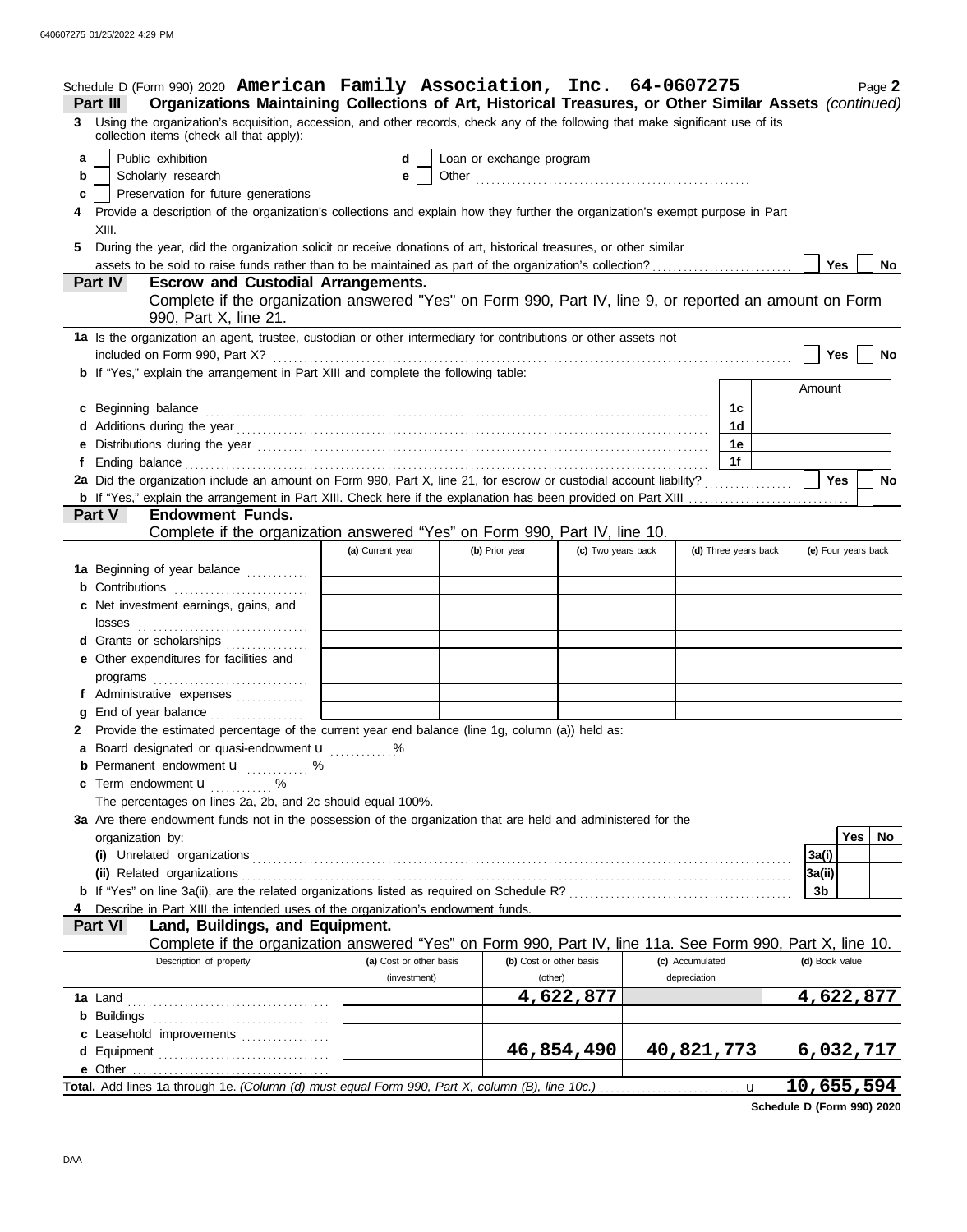| <b>Part VII</b>           | <b>Investments - Other Securities.</b><br>Complete if the organization answered "Yes" on Form 990, Part IV, line 11b. See Form 990, Part X, line 12. |                |                                  |                     |
|---------------------------|------------------------------------------------------------------------------------------------------------------------------------------------------|----------------|----------------------------------|---------------------|
|                           | (a) Description of security or category                                                                                                              | (b) Book value | (c) Method of valuation:         |                     |
|                           | (including name of security)                                                                                                                         |                | Cost or end-of-year market value |                     |
| (1) Financial derivatives |                                                                                                                                                      |                |                                  |                     |
|                           |                                                                                                                                                      |                |                                  |                     |
| $(3)$ Other               |                                                                                                                                                      |                |                                  |                     |
| $(A)$ .                   |                                                                                                                                                      |                |                                  |                     |
|                           |                                                                                                                                                      |                |                                  |                     |
| (C)                       |                                                                                                                                                      |                |                                  |                     |
|                           |                                                                                                                                                      |                |                                  |                     |
|                           |                                                                                                                                                      |                |                                  |                     |
| (G)                       |                                                                                                                                                      |                |                                  |                     |
| (H)                       |                                                                                                                                                      |                |                                  |                     |
|                           | Total. (Column (b) must equal Form 990, Part X, col. (B) line 12.)<br>u                                                                              |                |                                  |                     |
| <b>Part VIII</b>          | <b>Investments - Program Related.</b>                                                                                                                |                |                                  |                     |
|                           | Complete if the organization answered "Yes" on Form 990, Part IV, line 11c. See Form 990, Part X, line 13.                                           |                |                                  |                     |
|                           | (a) Description of investment                                                                                                                        | (b) Book value | (c) Method of valuation:         |                     |
|                           |                                                                                                                                                      |                | Cost or end-of-year market value |                     |
| (1)                       |                                                                                                                                                      |                |                                  |                     |
| (2)                       |                                                                                                                                                      |                |                                  |                     |
| (3)                       |                                                                                                                                                      |                |                                  |                     |
| (4)                       |                                                                                                                                                      |                |                                  |                     |
| (5)                       |                                                                                                                                                      |                |                                  |                     |
| (6)                       |                                                                                                                                                      |                |                                  |                     |
| (7)                       |                                                                                                                                                      |                |                                  |                     |
| (8)                       |                                                                                                                                                      |                |                                  |                     |
| (9)                       |                                                                                                                                                      |                |                                  |                     |
|                           | Total. (Column (b) must equal Form 990, Part X, col. (B) line 13.)<br>u                                                                              |                |                                  |                     |
| <b>Part IX</b>            | Other Assets.                                                                                                                                        |                |                                  |                     |
|                           | Complete if the organization answered "Yes" on Form 990, Part IV, line 11d. See Form 990, Part X, line 15.                                           |                |                                  |                     |
|                           | (a) Description                                                                                                                                      |                |                                  | (b) Book value      |
| (1)                       |                                                                                                                                                      |                |                                  |                     |
| (2)                       |                                                                                                                                                      |                |                                  |                     |
| (3)                       |                                                                                                                                                      |                |                                  |                     |
| (4)                       |                                                                                                                                                      |                |                                  |                     |
| (5)<br>(6)                |                                                                                                                                                      |                |                                  |                     |
| (7)                       |                                                                                                                                                      |                |                                  |                     |
| (8)                       |                                                                                                                                                      |                |                                  |                     |
| (9)                       |                                                                                                                                                      |                |                                  |                     |
|                           | Total. (Column (b) must equal Form 990, Part X, col. (B) line 15.)                                                                                   |                | u                                |                     |
| Part X                    | <b>Other Liabilities.</b>                                                                                                                            |                |                                  |                     |
|                           | Complete if the organization answered "Yes" on Form 990, Part IV, line 11e or 11f. See Form 990, Part X,                                             |                |                                  |                     |
|                           | line 25.<br>(a) Description of liability                                                                                                             |                |                                  | (b) Book value      |
| 1.                        | Federal income taxes                                                                                                                                 |                |                                  |                     |
| (1)<br>(2)                | Annuity Reserve                                                                                                                                      |                |                                  | 7,149,858           |
| (3)                       | Accrued Salaries                                                                                                                                     |                |                                  | 280,240             |
| (4)                       | Present Value of Interest Income                                                                                                                     |                |                                  | 207,030             |
| (5)                       | Accrued Leave                                                                                                                                        |                |                                  | 46,155              |
| (6)                       | Payroll Taxes Payable                                                                                                                                |                |                                  | $\overline{1}3,458$ |
| (7)                       |                                                                                                                                                      |                |                                  |                     |
| (8)                       |                                                                                                                                                      |                |                                  |                     |
| (9)                       |                                                                                                                                                      |                |                                  |                     |
|                           | Total. (Column (b) must equal Form 990, Part X, col. (B) line 25.)                                                                                   |                | u                                | 7,696,741           |
|                           | 2. Liability for uncertain tax positions. In Part XIII, provide the text of the footnote to the organization's financial statements that reports the |                |                                  |                     |

organization's liability for uncertain tax positions under FASB ASC 740. Check here if the text of the footnote has been provided in Part XIII . . .

 $\Box$ 

|  |                                                 | Schedule D (Form 990) 2020 American Family Association, Inc. 64-0607275 |  |  |
|--|-------------------------------------------------|-------------------------------------------------------------------------|--|--|
|  | <b>Part VII Investments - Other Securities.</b> |                                                                         |  |  |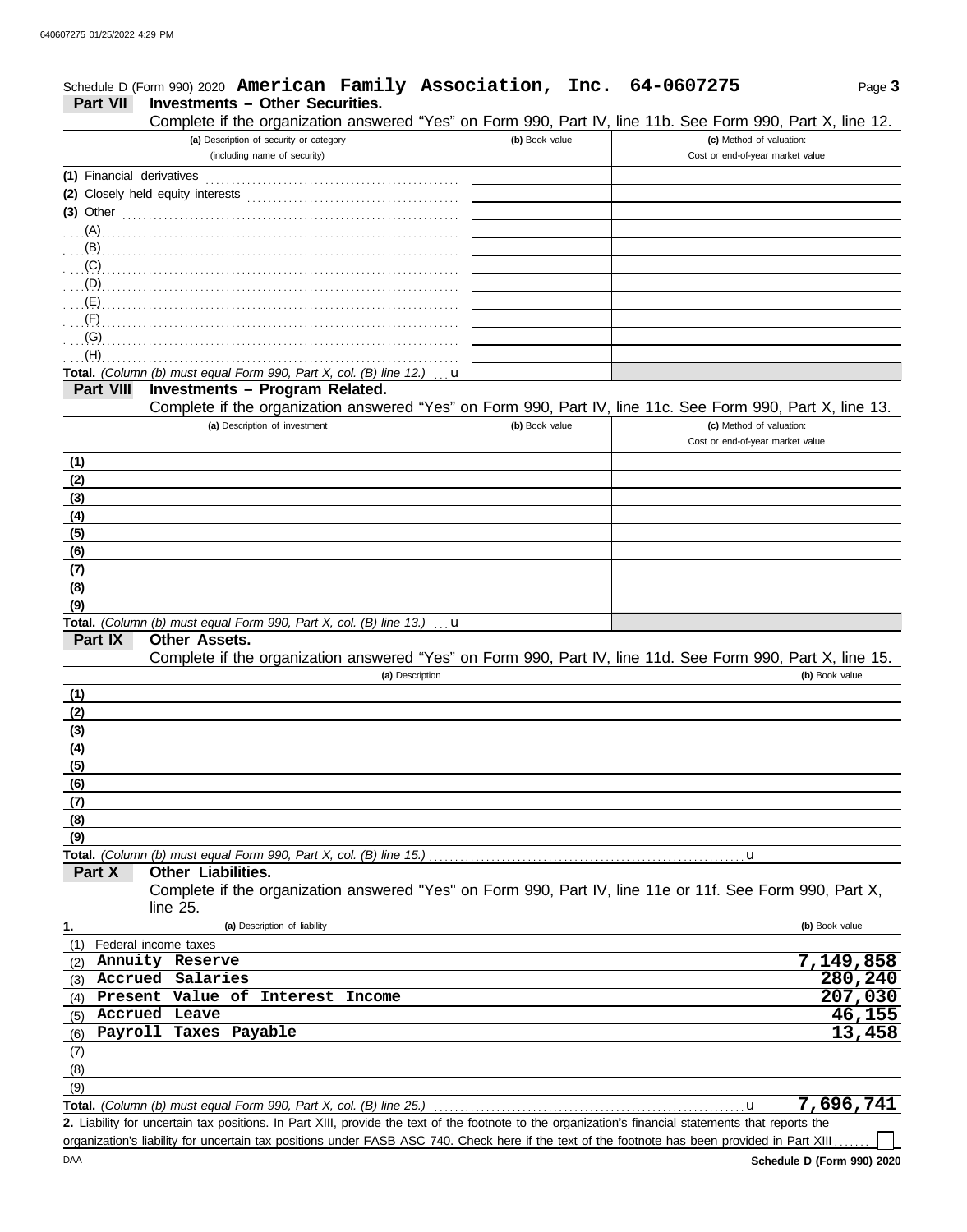|    | Schedule D (Form 990) 2020 American Family Association, Inc. 64-0607275<br>Reconciliation of Revenue per Audited Financial Statements With Revenue per Return.<br>Part XI                                                     |                |  |              | Page 4     |
|----|-------------------------------------------------------------------------------------------------------------------------------------------------------------------------------------------------------------------------------|----------------|--|--------------|------------|
|    | Complete if the organization answered "Yes" on Form 990, Part IV, line 12a.                                                                                                                                                   |                |  |              |            |
|    |                                                                                                                                                                                                                               |                |  | $\mathbf{1}$ | 31,046,881 |
| 2  | Amounts included on line 1 but not on Form 990, Part VIII, line 12:                                                                                                                                                           |                |  |              |            |
|    |                                                                                                                                                                                                                               | 2a             |  |              |            |
|    |                                                                                                                                                                                                                               | 2 <sub>b</sub> |  |              |            |
|    |                                                                                                                                                                                                                               | 2c             |  |              |            |
| d  |                                                                                                                                                                                                                               | 2d             |  |              |            |
|    |                                                                                                                                                                                                                               |                |  | 2e           |            |
| 3  |                                                                                                                                                                                                                               |                |  | 3            | 31,046,881 |
| 4  | Amounts included on Form 990, Part VIII, line 12, but not on line 1:                                                                                                                                                          |                |  |              |            |
|    |                                                                                                                                                                                                                               | 4a             |  |              |            |
|    |                                                                                                                                                                                                                               | 4 <sub>b</sub> |  |              |            |
|    | c Add lines 4a and 4b (a) and the contract of the contract of the contract of the contract of the contract of the contract of the contract of the contract of the contract of the contract of the contract of the contract of |                |  | 4c           |            |
|    |                                                                                                                                                                                                                               |                |  | 5            | 31,046,881 |
|    | Reconciliation of Expenses per Audited Financial Statements With Expenses per Return.<br><b>Part XII</b>                                                                                                                      |                |  |              |            |
|    | Complete if the organization answered "Yes" on Form 990, Part IV, line 12a.                                                                                                                                                   |                |  |              |            |
| 1. |                                                                                                                                                                                                                               |                |  | 1            | 19,085,612 |
| 2  | Amounts included on line 1 but not on Form 990, Part IX, line 25:                                                                                                                                                             |                |  |              |            |
| a  |                                                                                                                                                                                                                               | 2a             |  |              |            |
|    |                                                                                                                                                                                                                               | 2 <sub>b</sub> |  |              |            |
| c  |                                                                                                                                                                                                                               | 2c             |  |              |            |
| d  |                                                                                                                                                                                                                               | 2d             |  |              |            |
|    |                                                                                                                                                                                                                               |                |  | 2e           |            |
| 3  |                                                                                                                                                                                                                               |                |  | 3            | 19,085,612 |
|    | Amounts included on Form 990, Part IX, line 25, but not on line 1:                                                                                                                                                            |                |  |              |            |
|    |                                                                                                                                                                                                                               | 4a             |  |              |            |
|    |                                                                                                                                                                                                                               | 4 <sub>b</sub> |  |              |            |
|    |                                                                                                                                                                                                                               |                |  |              |            |
|    |                                                                                                                                                                                                                               |                |  | 4c           |            |
|    |                                                                                                                                                                                                                               |                |  | 5            | 19,085,612 |
|    | Part XIII Supplemental Information.                                                                                                                                                                                           |                |  |              |            |
|    | Provide the descriptions required for Part II, lines 3, 5, and 9; Part III, lines 1a and 4; Part IV, lines 1b and 2b; Part V, line 4; Part X, line                                                                            |                |  |              |            |
|    | 2; Part XI, lines 2d and 4b; and Part XII, lines 2d and 4b. Also complete this part to provide any additional information.                                                                                                    |                |  |              |            |
|    |                                                                                                                                                                                                                               |                |  |              |            |
|    |                                                                                                                                                                                                                               |                |  |              |            |
|    |                                                                                                                                                                                                                               |                |  |              |            |
|    |                                                                                                                                                                                                                               |                |  |              |            |
|    |                                                                                                                                                                                                                               |                |  |              |            |
|    |                                                                                                                                                                                                                               |                |  |              |            |
|    |                                                                                                                                                                                                                               |                |  |              |            |
|    |                                                                                                                                                                                                                               |                |  |              |            |
|    |                                                                                                                                                                                                                               |                |  |              |            |
|    |                                                                                                                                                                                                                               |                |  |              |            |
|    |                                                                                                                                                                                                                               |                |  |              |            |
|    |                                                                                                                                                                                                                               |                |  |              |            |
|    |                                                                                                                                                                                                                               |                |  |              |            |
|    |                                                                                                                                                                                                                               |                |  |              |            |
|    |                                                                                                                                                                                                                               |                |  |              |            |
|    |                                                                                                                                                                                                                               |                |  |              |            |
|    |                                                                                                                                                                                                                               |                |  |              |            |
|    |                                                                                                                                                                                                                               |                |  |              |            |
|    |                                                                                                                                                                                                                               |                |  |              |            |
|    |                                                                                                                                                                                                                               |                |  |              |            |
|    |                                                                                                                                                                                                                               |                |  |              |            |
|    |                                                                                                                                                                                                                               |                |  |              |            |
|    |                                                                                                                                                                                                                               |                |  |              |            |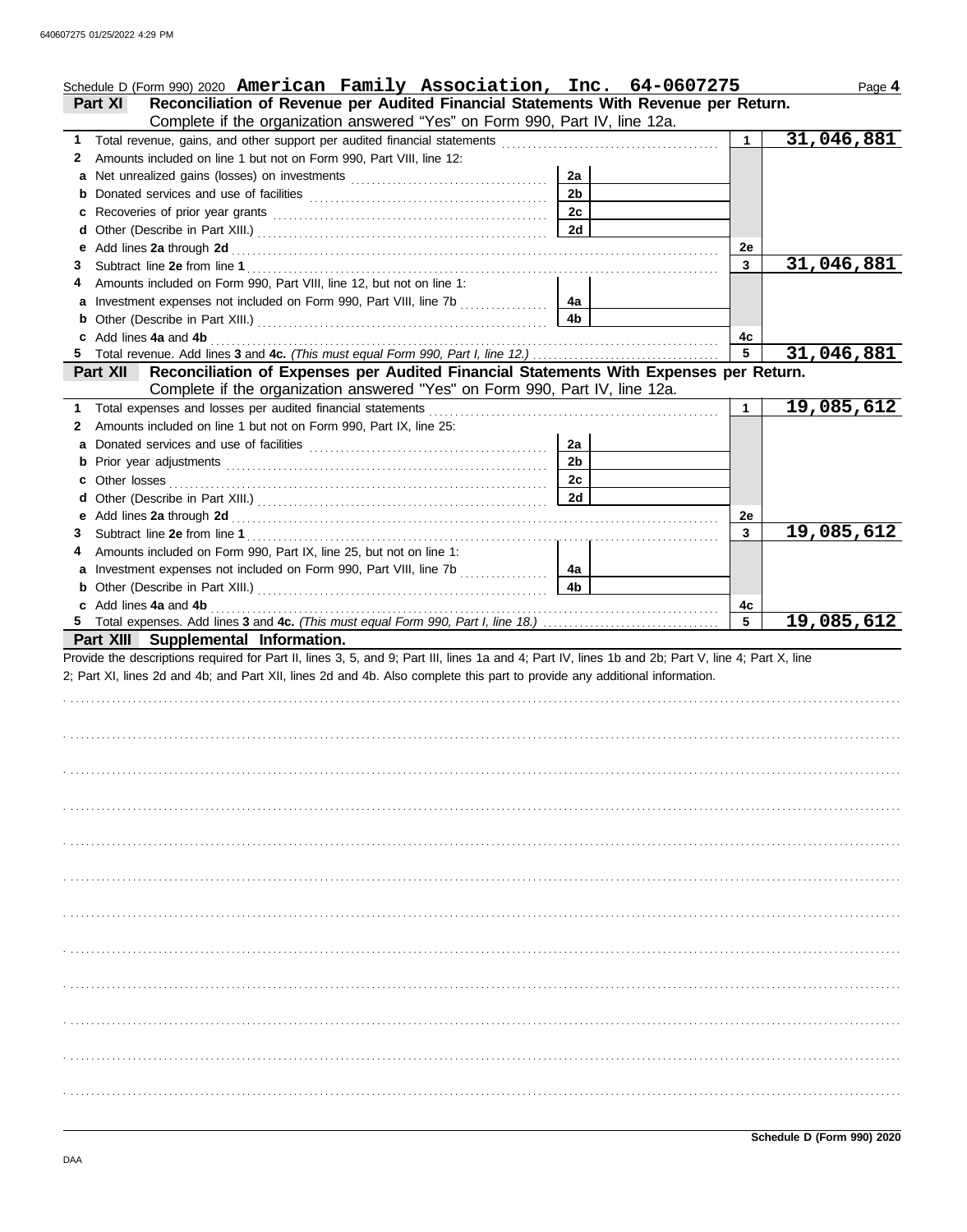|                             |  |  | Schedule D (Form 990) 2020 American Family Association, Inc. 64-0607275<br>Part XIII Supplemental Information (continued) | Page 5 |
|-----------------------------|--|--|---------------------------------------------------------------------------------------------------------------------------|--------|
|                             |  |  |                                                                                                                           |        |
|                             |  |  |                                                                                                                           |        |
|                             |  |  |                                                                                                                           |        |
|                             |  |  |                                                                                                                           |        |
|                             |  |  |                                                                                                                           |        |
|                             |  |  |                                                                                                                           |        |
|                             |  |  |                                                                                                                           |        |
|                             |  |  |                                                                                                                           |        |
|                             |  |  |                                                                                                                           |        |
|                             |  |  |                                                                                                                           |        |
|                             |  |  |                                                                                                                           |        |
|                             |  |  |                                                                                                                           |        |
|                             |  |  |                                                                                                                           |        |
|                             |  |  |                                                                                                                           |        |
|                             |  |  |                                                                                                                           |        |
|                             |  |  |                                                                                                                           |        |
|                             |  |  |                                                                                                                           |        |
|                             |  |  |                                                                                                                           |        |
|                             |  |  |                                                                                                                           |        |
|                             |  |  |                                                                                                                           |        |
| $\cdots$                    |  |  |                                                                                                                           | .      |
|                             |  |  |                                                                                                                           | .      |
|                             |  |  |                                                                                                                           | .      |
|                             |  |  |                                                                                                                           |        |
|                             |  |  |                                                                                                                           | .      |
|                             |  |  |                                                                                                                           | .      |
|                             |  |  |                                                                                                                           | .      |
| $\sim$ $\sim$ $\sim$ $\sim$ |  |  |                                                                                                                           |        |
|                             |  |  |                                                                                                                           |        |
|                             |  |  |                                                                                                                           |        |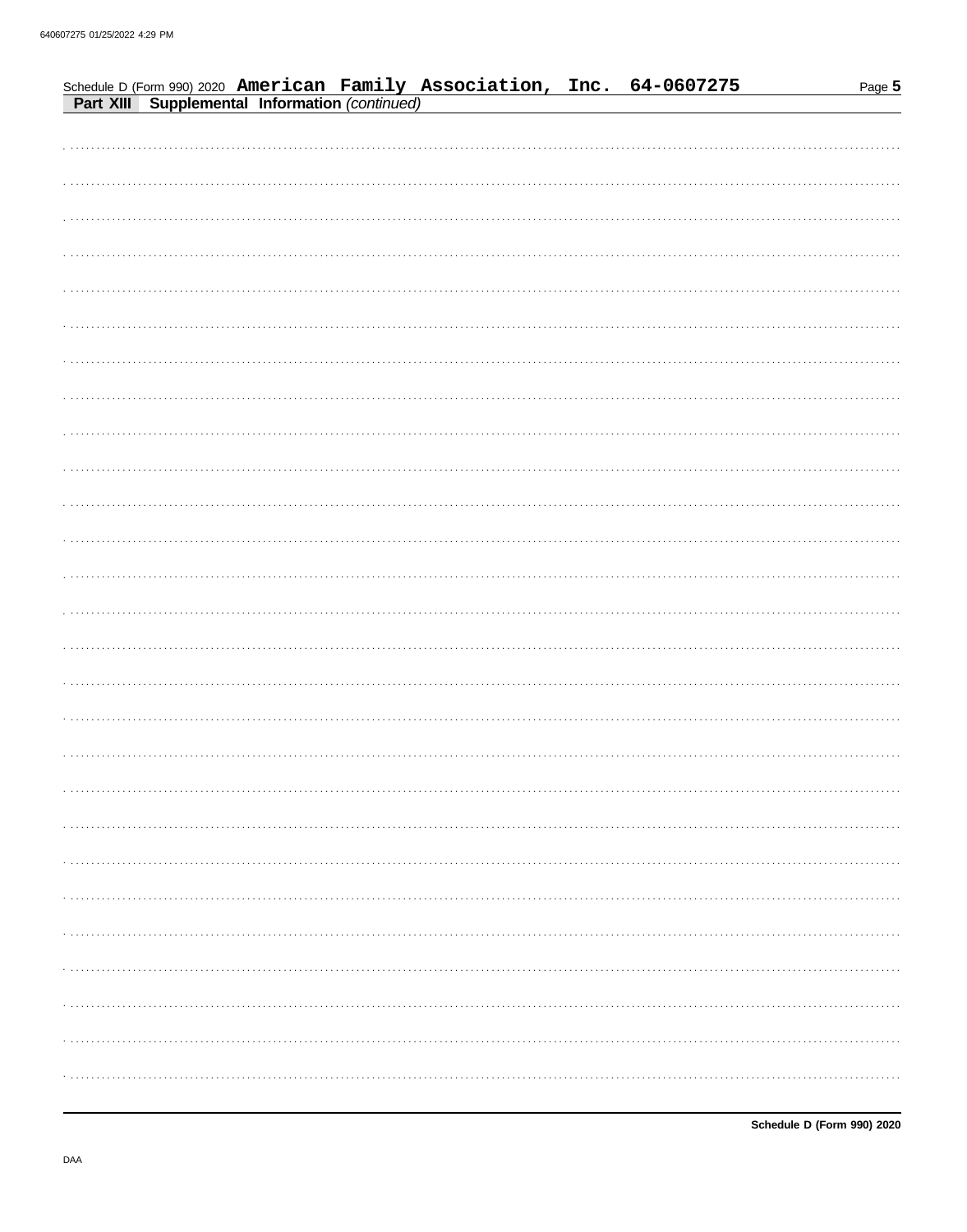| <b>SCHEDULE J</b><br>(Form 990)                        | For certain Officers, Directors, Trustees, Key Employees, and Highest                                                                                                            | OMB No. 1545-0047                                                                                                    |                                |                            |     |                                 |  |
|--------------------------------------------------------|----------------------------------------------------------------------------------------------------------------------------------------------------------------------------------|----------------------------------------------------------------------------------------------------------------------|--------------------------------|----------------------------|-----|---------------------------------|--|
|                                                        |                                                                                                                                                                                  | Open to Public                                                                                                       |                                |                            |     |                                 |  |
| Department of the Treasury<br>Internal Revenue Service | u Complete if the organization answered "Yes" on Form 990, Part IV, line 23.<br>u Attach to Form 990.<br>uGo to www.irs.gov/Form990 for instructions and the latest information. |                                                                                                                      |                                |                            |     |                                 |  |
| Name of the organization                               |                                                                                                                                                                                  |                                                                                                                      | Employer identification number |                            |     |                                 |  |
| Part I                                                 | American Family Association, Inc.<br><b>Questions Regarding Compensation</b>                                                                                                     |                                                                                                                      | 64-0607275                     |                            |     |                                 |  |
|                                                        |                                                                                                                                                                                  |                                                                                                                      |                                |                            | Yes | No                              |  |
|                                                        |                                                                                                                                                                                  | 1a Check the appropriate box(es) if the organization provided any of the following to or for a person listed on Form |                                |                            |     |                                 |  |
|                                                        |                                                                                                                                                                                  | 990, Part VII, Section A, line 1a. Complete Part III to provide any relevant information regarding these items.      |                                |                            |     |                                 |  |
| First-class or charter travel                          |                                                                                                                                                                                  | Housing allowance or residence for personal use                                                                      |                                |                            |     |                                 |  |
| Travel for companions                                  |                                                                                                                                                                                  | Payments for business use of personal residence                                                                      |                                |                            |     |                                 |  |
| Discretionary spending account                         | Tax indemnification and gross-up payments                                                                                                                                        | Health or social club dues or initiation fees<br>Personal services (such as maid, chauffeur, chef)                   |                                |                            |     |                                 |  |
|                                                        |                                                                                                                                                                                  |                                                                                                                      |                                |                            |     |                                 |  |
|                                                        |                                                                                                                                                                                  | <b>b</b> If any of the boxes on line 1a are checked, did the organization follow a written policy regarding payment  |                                |                            |     |                                 |  |
|                                                        | or reimbursement or provision of all of the expenses described above? If "No," complete Part III to                                                                              |                                                                                                                      |                                |                            |     |                                 |  |
| explain                                                |                                                                                                                                                                                  |                                                                                                                      |                                | 1b                         | X   |                                 |  |
| 2                                                      |                                                                                                                                                                                  | Did the organization require substantiation prior to reimbursing or allowing expenses incurred by all                |                                |                            |     |                                 |  |
|                                                        |                                                                                                                                                                                  | directors, trustees, and officers, including the CEO/Executive Director, regarding the items checked on line         |                                |                            |     |                                 |  |
| 1a?                                                    |                                                                                                                                                                                  |                                                                                                                      |                                | $\mathbf{2}$               | X   |                                 |  |
|                                                        |                                                                                                                                                                                  |                                                                                                                      |                                |                            |     |                                 |  |
| 3                                                      | Indicate which, if any, of the following the organization used to establish the compensation of the                                                                              |                                                                                                                      |                                |                            |     |                                 |  |
|                                                        |                                                                                                                                                                                  | organization's CEO/Executive Director. Check all that apply. Do not check any boxes for methods used by a            |                                |                            |     |                                 |  |
|                                                        |                                                                                                                                                                                  | related organization to establish compensation of the CEO/Executive Director, but explain in Part III.               |                                |                            |     |                                 |  |
| Compensation committee                                 | Independent compensation consultant                                                                                                                                              | Written employment contract<br>Compensation survey or study                                                          |                                |                            |     |                                 |  |
| Form 990 of other organizations                        |                                                                                                                                                                                  | x<br>Approval by the board or compensation committee                                                                 |                                |                            |     |                                 |  |
|                                                        |                                                                                                                                                                                  |                                                                                                                      |                                |                            |     |                                 |  |
| 4                                                      |                                                                                                                                                                                  | During the year, did any person listed on Form 990, Part VII, Section A, line 1a, with respect to the filing         |                                |                            |     |                                 |  |
| organization or a related organization:                |                                                                                                                                                                                  |                                                                                                                      |                                |                            |     |                                 |  |
|                                                        | a Receive a severance payment or change-of-control payment?                                                                                                                      |                                                                                                                      |                                | 4a                         |     | $\frac{\mathbf{x}}{\mathbf{x}}$ |  |
|                                                        |                                                                                                                                                                                  |                                                                                                                      |                                | 4b<br>4c                   |     | $\overline{\textbf{x}}$         |  |
|                                                        |                                                                                                                                                                                  | If "Yes" to any of lines 4a-c, list the persons and provide the applicable amounts for each item in Part III.        |                                |                            |     |                                 |  |
|                                                        | Only section 501(c)(3), 501(c)(4), and 501(c)(29) organizations must complete lines 5-9.                                                                                         |                                                                                                                      |                                |                            |     |                                 |  |
| 5                                                      | For persons listed on Form 990, Part VII, Section A, line 1a, did the organization pay or accrue any                                                                             |                                                                                                                      |                                |                            |     |                                 |  |
|                                                        | compensation contingent on the revenues of:                                                                                                                                      |                                                                                                                      |                                |                            |     |                                 |  |
| a The organization?                                    |                                                                                                                                                                                  |                                                                                                                      |                                | 5a                         |     | $\frac{\mathbf{X}}{\mathbf{X}}$ |  |
|                                                        |                                                                                                                                                                                  |                                                                                                                      |                                | 5 <sub>b</sub>             |     |                                 |  |
|                                                        | If "Yes" on line 5a or 5b, describe in Part III.                                                                                                                                 |                                                                                                                      |                                |                            |     |                                 |  |
| 6                                                      | For persons listed on Form 990, Part VII, Section A, line 1a, did the organization pay or accrue any                                                                             |                                                                                                                      |                                |                            |     |                                 |  |
|                                                        | compensation contingent on the net earnings of:                                                                                                                                  |                                                                                                                      |                                |                            |     |                                 |  |
| a The organization?                                    |                                                                                                                                                                                  |                                                                                                                      |                                | 6a                         |     | $\frac{\mathbf{x}}{\mathbf{x}}$ |  |
|                                                        |                                                                                                                                                                                  |                                                                                                                      |                                | 6b                         |     |                                 |  |
|                                                        | If "Yes" on line 6a or 6b, describe in Part III.                                                                                                                                 |                                                                                                                      |                                |                            |     |                                 |  |
| 7                                                      |                                                                                                                                                                                  | For persons listed on Form 990, Part VII, Section A, line 1a, did the organization provide any nonfixed              |                                |                            |     |                                 |  |
|                                                        |                                                                                                                                                                                  |                                                                                                                      |                                | $\overline{7}$             |     | X                               |  |
| 8                                                      |                                                                                                                                                                                  | Were any amounts reported on Form 990, Part VII, paid or accrued pursuant to a contract that was subject             |                                |                            |     |                                 |  |
|                                                        |                                                                                                                                                                                  | to the initial contract exception described in Regulations section 53.4958-4(a)(3)? If "Yes," describe               |                                |                            |     |                                 |  |
|                                                        |                                                                                                                                                                                  | $\overline{m}$ Part III                                                                                              |                                | 8                          |     | x                               |  |
| 9                                                      |                                                                                                                                                                                  | If "Yes" on line 8, did the organization also follow the rebuttable presumption procedure described in               |                                |                            |     |                                 |  |
| Regulations section 53.4958-6(c)?                      |                                                                                                                                                                                  |                                                                                                                      |                                | 9                          |     |                                 |  |
|                                                        | For Paperwork Reduction Act Notice, see the Instructions for Form 990.                                                                                                           |                                                                                                                      |                                | Schedule J (Form 990) 2020 |     |                                 |  |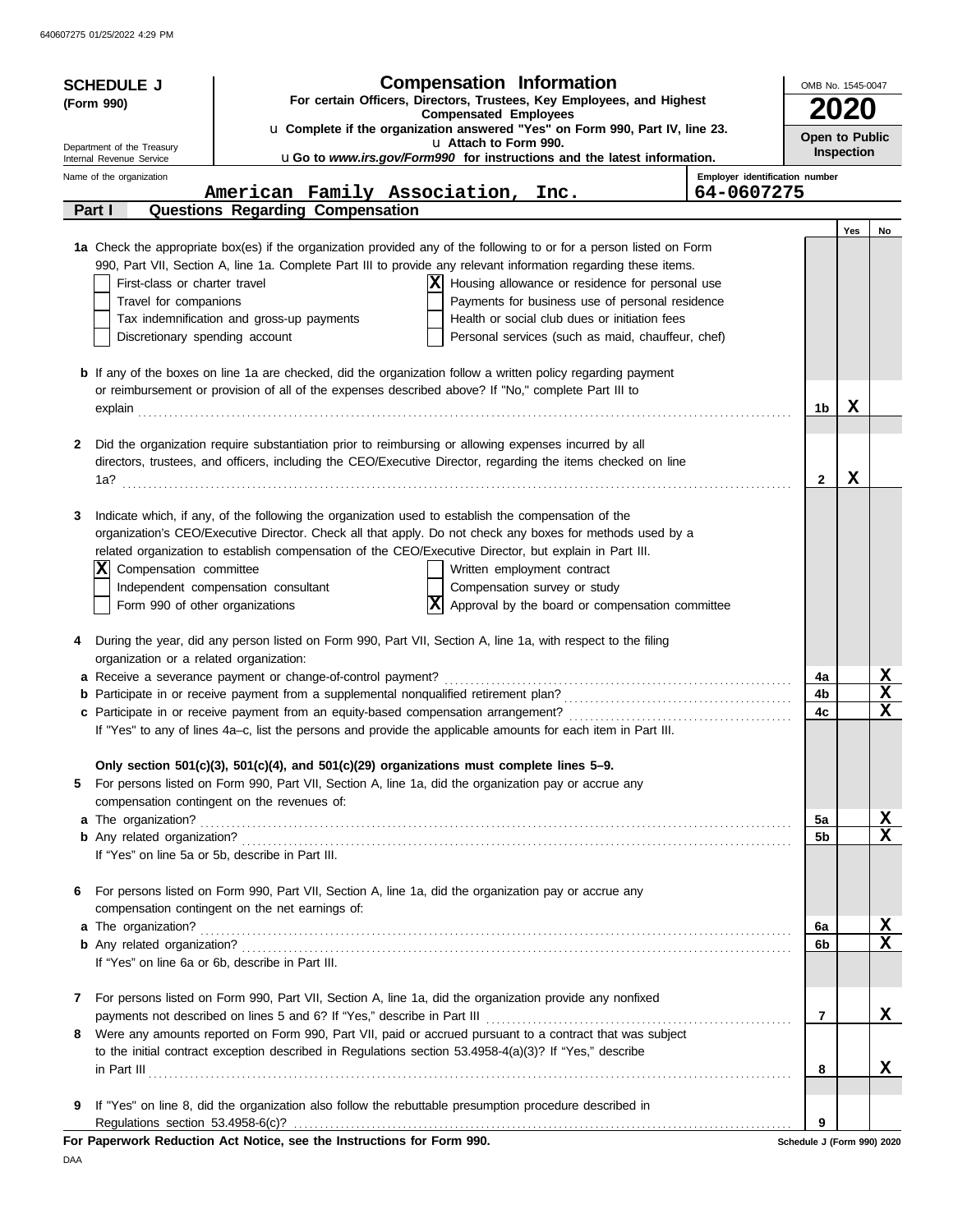### American Family Association, Inc. 64-0607275 Schedule J (Form 990) 2020

Officers, Directors, Trustees, Key Employees, and Highest Compensated Employees. Use duplicate copies if additional space is needed. Part II

For each individual whose compensation must be reported on Schedule J, report compensation from the organization on row (i) and from related organizations, described in the instructions, on row (ii). Do not list any individuals that aren't listed on Form 990, Part VII.

Note: The sum of columns (B)(i)-(iii) for each listed individual must equal the total amount of Form 990, Part VII, Section A, line 1a, applicable column (D) and (E) amounts for that individual.

|                             | (B) Breakdown of W-2 and/or 1099-MISC compensation |                                        |                                           | (C) Retirement and             | (D) Nontaxable | (E) Total of columns | (F) Compensation                                           |
|-----------------------------|----------------------------------------------------|----------------------------------------|-------------------------------------------|--------------------------------|----------------|----------------------|------------------------------------------------------------|
| (A) Name and Title          | (i) Base<br>compensation                           | (ii) Bonus & incentive<br>compensation | (iii) Other<br>reportable<br>compensation | other deferred<br>compensation | benefits       | $(B)(i)$ - $(D)$     | in column (B) reported<br>as deferred on prior<br>Form 990 |
| Timothy B. Wildmon<br>(i)   | 198,565                                            |                                        |                                           | O                              | 17,500         | 216,065              | n                                                          |
| 1 President<br>(ii)         | 0                                                  |                                        |                                           | O                              |                | ი                    |                                                            |
| Abraham Hamilton III<br>(i) | 160,668                                            |                                        |                                           | 0                              | 13,069         | 173,737              |                                                            |
| 2 General Counsel           | 0                                                  |                                        |                                           | 0                              |                | 0                    | 0                                                          |
|                             |                                                    |                                        |                                           |                                |                |                      |                                                            |
|                             |                                                    |                                        |                                           |                                |                |                      |                                                            |
|                             |                                                    |                                        |                                           |                                |                |                      |                                                            |
| (i)                         |                                                    |                                        |                                           |                                |                |                      |                                                            |
| (i)<br>$\overline{7}$       |                                                    |                                        |                                           |                                |                |                      |                                                            |
| (i)<br>8                    |                                                    |                                        |                                           |                                |                |                      |                                                            |
|                             |                                                    |                                        |                                           |                                |                |                      |                                                            |
| 10                          |                                                    |                                        |                                           |                                |                |                      |                                                            |
| (i)<br>11                   |                                                    |                                        |                                           |                                |                |                      |                                                            |
| 12                          |                                                    |                                        |                                           |                                |                |                      |                                                            |
| 13                          |                                                    |                                        |                                           |                                |                |                      |                                                            |
| 14                          |                                                    |                                        |                                           |                                |                |                      |                                                            |
| 15                          |                                                    |                                        |                                           |                                |                |                      |                                                            |
| (i)<br>16                   |                                                    |                                        |                                           |                                |                |                      |                                                            |

Schedule J (Form 990) 2020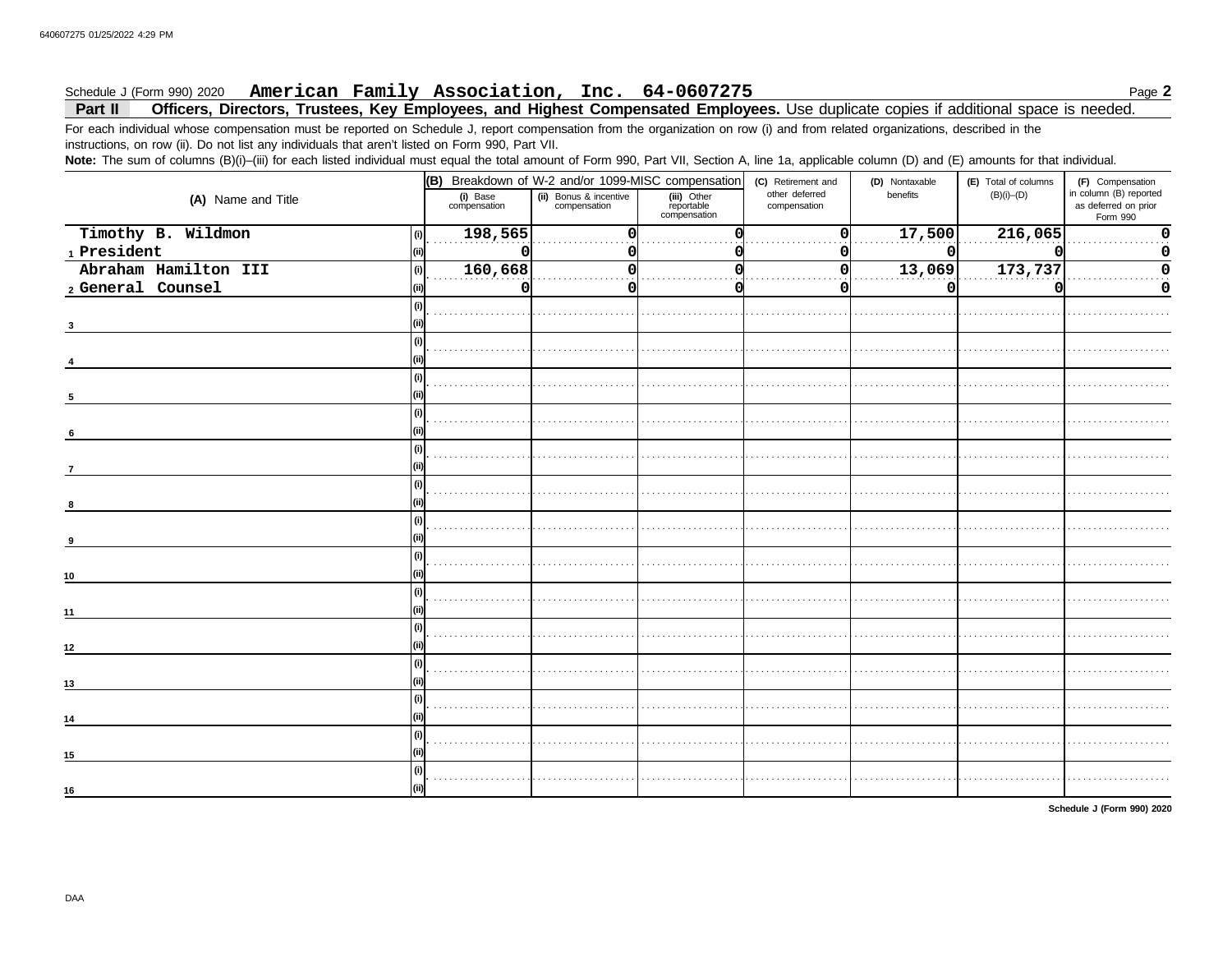| Schedule J (Form 990) 2020 American Family Association, Inc. 64-0607275                                                                                                                                                                                      | Page 3                     |
|--------------------------------------------------------------------------------------------------------------------------------------------------------------------------------------------------------------------------------------------------------------|----------------------------|
| <b>Supplemental Information</b><br>Part III<br>Provide the information, explanation, or descriptions required for Part I, lines 1a, 1b, 3, 4a, 4b, 4c, 5a, 5b, 6a, 6b, 7, and 8, and for Part II. Also complete this part<br>for any additional information. |                            |
|                                                                                                                                                                                                                                                              |                            |
|                                                                                                                                                                                                                                                              |                            |
|                                                                                                                                                                                                                                                              |                            |
|                                                                                                                                                                                                                                                              |                            |
|                                                                                                                                                                                                                                                              |                            |
|                                                                                                                                                                                                                                                              |                            |
|                                                                                                                                                                                                                                                              |                            |
|                                                                                                                                                                                                                                                              |                            |
|                                                                                                                                                                                                                                                              |                            |
|                                                                                                                                                                                                                                                              |                            |
|                                                                                                                                                                                                                                                              |                            |
|                                                                                                                                                                                                                                                              |                            |
|                                                                                                                                                                                                                                                              |                            |
|                                                                                                                                                                                                                                                              |                            |
|                                                                                                                                                                                                                                                              |                            |
|                                                                                                                                                                                                                                                              |                            |
|                                                                                                                                                                                                                                                              |                            |
|                                                                                                                                                                                                                                                              |                            |
|                                                                                                                                                                                                                                                              |                            |
|                                                                                                                                                                                                                                                              | Schedule J (Form 990) 2020 |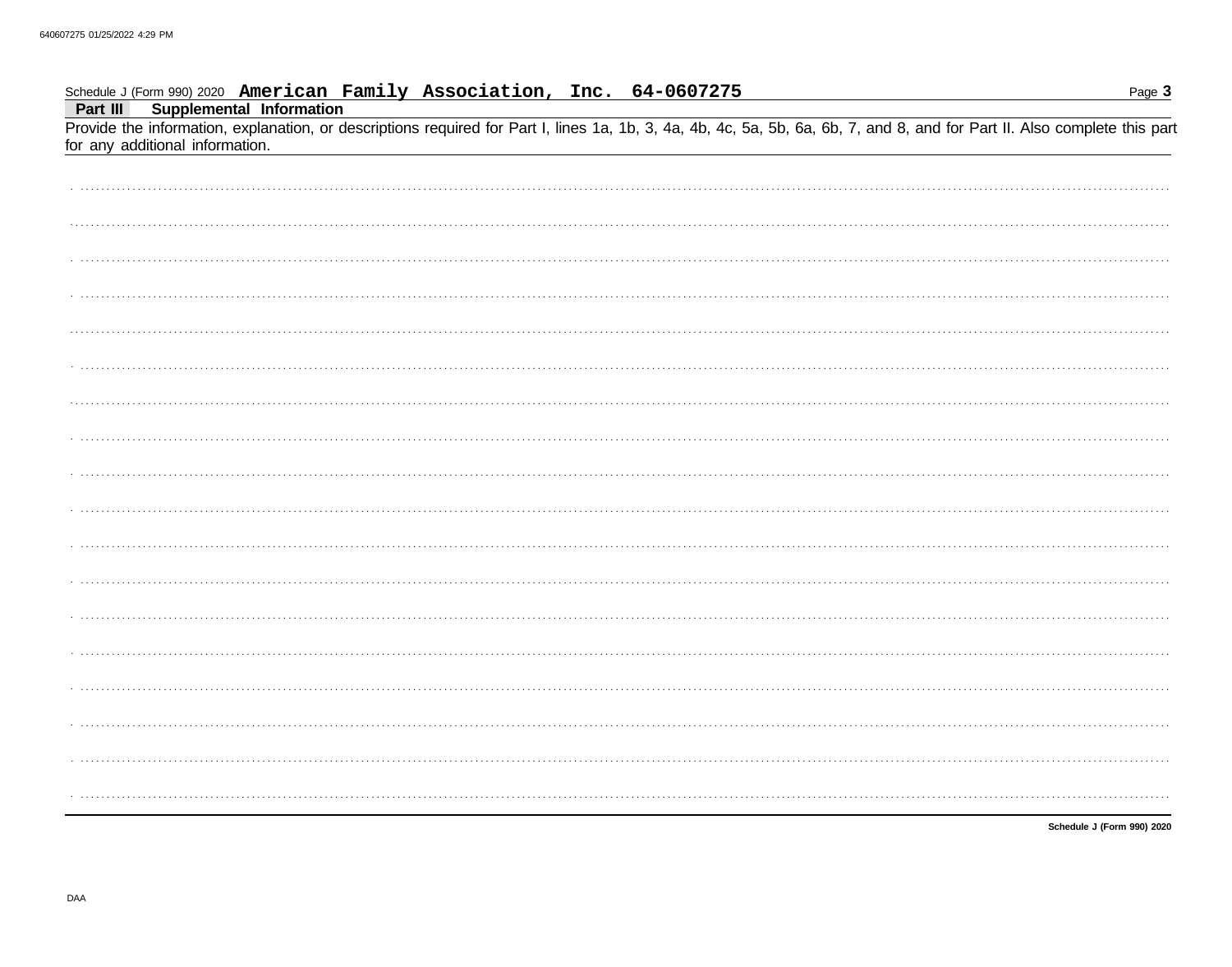Department of the Treasury Internal Revenue Service

# **SCHEDULE L Transactions With Interested Persons**

**28b, or 28c, or Form 990, Part IV, line 25a, 25b, 26, 27, 28a,**<br>28b, or 28c, or Form 990-EZ, Part V, line 38a or 40b.<br>**2020 (Form 990 or 990-EZ)** u **Complete if the organization answered "Yes" on Form 990, Part IV, line 25a, 25b, 26, 27, 28a,**

u **Attach to Form 990 or Form 990-EZ.**

u **Go to** *www.irs.gov/Form990* **for instructions and the latest information.**

| OMB No. 1545-0047 |
|-------------------|
| 020               |
| Open To Public    |
| Inspection        |

| Name of the organization |                                                                                                                       |                      |                                                  |            |                          |                                          | Employer identification number |                              |     |                           |                |    |
|--------------------------|-----------------------------------------------------------------------------------------------------------------------|----------------------|--------------------------------------------------|------------|--------------------------|------------------------------------------|--------------------------------|------------------------------|-----|---------------------------|----------------|----|
|                          | American Family Association, Inc.                                                                                     |                      |                                                  |            |                          |                                          | 64-0607275                     |                              |     |                           |                |    |
| Part I                   | <b>Excess Benefit Transactions</b> (section 501(c)(3), section 501(c)(4), and 501(c)(29) organizations only).         |                      |                                                  |            |                          |                                          |                                |                              |     |                           |                |    |
|                          | Complete if the organization answered "Yes" on Form 990, Part IV, line 25a or 25b, or Form 990-EZ, Part V, line 40b.  |                      |                                                  |            |                          |                                          |                                |                              |     |                           |                |    |
| -1                       | (a) Name of disqualified person                                                                                       |                      | (b) Relationship between disqualified person and |            |                          | (c) Description of transaction           |                                |                              |     |                           | (d) Corrected? |    |
|                          |                                                                                                                       |                      | organization                                     |            |                          |                                          |                                |                              |     | Yes                       |                | No |
| (1)                      |                                                                                                                       |                      |                                                  |            |                          |                                          |                                |                              |     |                           |                |    |
| (2)                      |                                                                                                                       |                      |                                                  |            |                          |                                          |                                |                              |     |                           |                |    |
| (3)                      |                                                                                                                       |                      |                                                  |            |                          |                                          |                                |                              |     |                           |                |    |
| (4)                      |                                                                                                                       |                      |                                                  |            |                          |                                          |                                |                              |     |                           |                |    |
|                          |                                                                                                                       |                      |                                                  |            |                          |                                          |                                |                              |     |                           |                |    |
| (5)                      |                                                                                                                       |                      |                                                  |            |                          |                                          |                                |                              |     |                           |                |    |
| (6)                      |                                                                                                                       |                      |                                                  |            |                          |                                          |                                |                              |     |                           |                |    |
| $\mathbf{2}$             | Enter the amount of tax incurred by the organization managers or disqualified persons during the year                 |                      |                                                  |            |                          |                                          |                                |                              |     |                           |                |    |
|                          |                                                                                                                       |                      |                                                  |            |                          |                                          |                                |                              |     |                           |                |    |
| 3                        |                                                                                                                       |                      |                                                  |            |                          |                                          |                                | $\mathbf{u}$ \$              |     |                           |                |    |
|                          |                                                                                                                       |                      |                                                  |            |                          |                                          |                                |                              |     |                           |                |    |
| Part II                  | Loans to and/or From Interested Persons.                                                                              |                      |                                                  |            |                          |                                          |                                |                              |     |                           |                |    |
|                          | Complete if the organization answered "Yes" on Form 990-EZ, Part V, line 38a or Form 990, Part IV, line 26; or if the |                      |                                                  |            |                          |                                          |                                |                              |     |                           |                |    |
|                          | organization reported an amount on Form 990, Part X, line 5, 6, or 22.                                                |                      |                                                  |            |                          |                                          |                                |                              |     |                           |                |    |
|                          | (a) Name of interested person                                                                                         | (b) Relationship     | (c) Purpose of                                   | (d) Loan   | (e) Original             | (f) Balance due                          |                                | (g) In default? (h) Approved |     |                           | (i) Written    |    |
|                          |                                                                                                                       | with organization    | loan                                             | to or from | principal amount         |                                          |                                |                              |     | by board or               | agreement?     |    |
|                          |                                                                                                                       |                      |                                                  | the org.?  |                          |                                          |                                |                              |     | committee?                |                |    |
|                          |                                                                                                                       |                      |                                                  | To From    |                          |                                          | Yes                            | <b>No</b>                    | Yes | No                        | Yes            | No |
|                          |                                                                                                                       |                      |                                                  |            |                          |                                          |                                |                              |     |                           |                |    |
| (1)                      |                                                                                                                       |                      |                                                  |            |                          |                                          |                                |                              |     |                           |                |    |
|                          |                                                                                                                       |                      |                                                  |            |                          |                                          |                                |                              |     |                           |                |    |
|                          |                                                                                                                       |                      |                                                  |            |                          |                                          |                                |                              |     |                           |                |    |
|                          |                                                                                                                       |                      |                                                  |            |                          |                                          |                                |                              |     |                           |                |    |
| (3)                      |                                                                                                                       |                      |                                                  |            |                          |                                          |                                |                              |     |                           |                |    |
|                          |                                                                                                                       |                      |                                                  |            |                          |                                          |                                |                              |     |                           |                |    |
|                          |                                                                                                                       |                      |                                                  |            |                          |                                          |                                |                              |     |                           |                |    |
| (4)                      |                                                                                                                       |                      |                                                  |            |                          |                                          |                                |                              |     |                           |                |    |
|                          |                                                                                                                       |                      |                                                  |            |                          |                                          |                                |                              |     |                           |                |    |
| (5)                      |                                                                                                                       |                      |                                                  |            |                          |                                          |                                |                              |     |                           |                |    |
|                          |                                                                                                                       |                      |                                                  |            |                          |                                          |                                |                              |     |                           |                |    |
| (6)                      |                                                                                                                       |                      |                                                  |            |                          |                                          |                                |                              |     |                           |                |    |
|                          |                                                                                                                       |                      |                                                  |            |                          |                                          |                                |                              |     |                           |                |    |
| (7)                      |                                                                                                                       |                      |                                                  |            |                          |                                          |                                |                              |     |                           |                |    |
|                          |                                                                                                                       |                      |                                                  |            |                          |                                          |                                |                              |     |                           |                |    |
|                          |                                                                                                                       |                      |                                                  |            |                          |                                          |                                |                              |     |                           |                |    |
| (8)                      |                                                                                                                       |                      |                                                  |            |                          |                                          |                                |                              |     |                           |                |    |
|                          |                                                                                                                       |                      |                                                  |            |                          |                                          |                                |                              |     |                           |                |    |
| (9)                      |                                                                                                                       |                      |                                                  |            |                          |                                          |                                |                              |     |                           |                |    |
|                          |                                                                                                                       |                      |                                                  |            |                          |                                          |                                |                              |     |                           |                |    |
| (10)                     |                                                                                                                       |                      |                                                  |            |                          |                                          |                                |                              |     |                           |                |    |
| Total                    |                                                                                                                       |                      |                                                  |            | $\mathbf{u}$             |                                          |                                |                              |     |                           |                |    |
| Part III                 | <b>Grants or Assistance Benefiting Interested Persons.</b>                                                            |                      |                                                  |            |                          |                                          |                                |                              |     |                           |                |    |
|                          | Complete if the organization answered "Yes" on Form 990, Part IV, line 27.                                            |                      |                                                  |            |                          |                                          |                                |                              |     |                           |                |    |
|                          |                                                                                                                       |                      | (b) Relationship between interested              |            |                          |                                          |                                |                              |     |                           |                |    |
|                          | (a) Name of interested person                                                                                         |                      | person and the organization                      |            | (c) Amount of assistance | (d) Type of assistance                   |                                |                              |     | (e) Purpose of assistance |                |    |
|                          |                                                                                                                       |                      |                                                  |            |                          |                                          |                                |                              |     |                           |                |    |
| (1)                      |                                                                                                                       |                      |                                                  |            |                          |                                          |                                |                              |     |                           |                |    |
| (2)                      |                                                                                                                       |                      |                                                  |            |                          |                                          |                                |                              |     |                           |                |    |
| (3)                      |                                                                                                                       |                      |                                                  |            |                          |                                          |                                |                              |     |                           |                |    |
| (4)                      |                                                                                                                       |                      |                                                  |            |                          |                                          |                                |                              |     |                           |                |    |
| (5)                      |                                                                                                                       |                      |                                                  |            |                          |                                          |                                |                              |     |                           |                |    |
| (6)                      |                                                                                                                       |                      |                                                  |            |                          |                                          |                                |                              |     |                           |                |    |
| (7)                      |                                                                                                                       |                      |                                                  |            |                          |                                          |                                |                              |     |                           |                |    |
| (8)                      |                                                                                                                       |                      |                                                  |            |                          |                                          |                                |                              |     |                           |                |    |
|                          |                                                                                                                       |                      |                                                  |            |                          |                                          |                                |                              |     |                           |                |    |
| (9)                      |                                                                                                                       |                      |                                                  |            |                          |                                          |                                |                              |     |                           |                |    |
| (10)                     |                                                                                                                       | tha Ingtruationa for | $E_{\text{atm}}$ , 000 $\approx$ 000 $E7$        |            |                          | Cahadule L. (Ferm. 000 er. 000 EZ). 2020 |                                |                              |     |                           |                |    |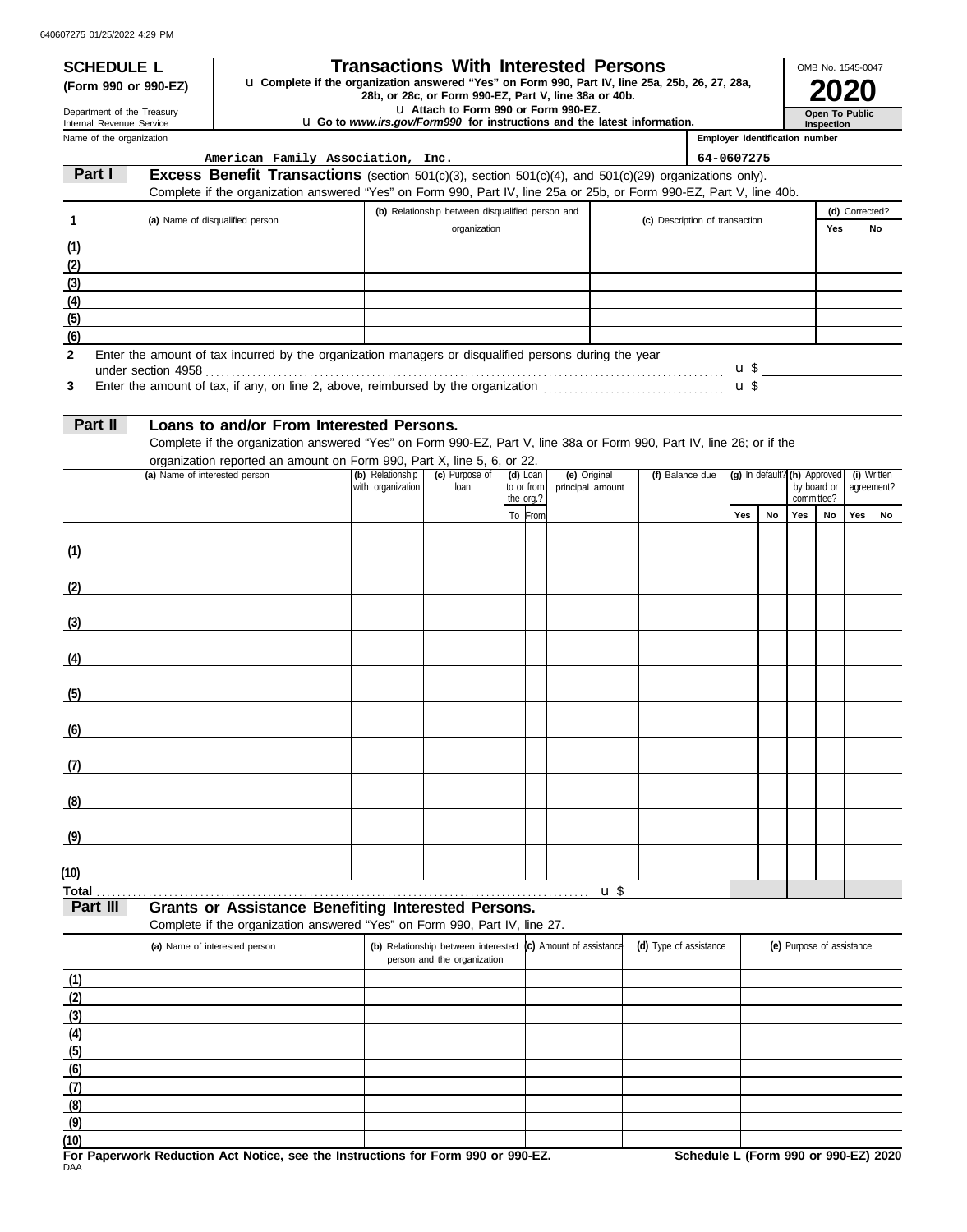## Part IV Business Transactions Involving Interested Persons. Schedule L (Form 990 or 990-EZ) 2020 **American Family Association, Inc. 64-0607275** Page 2

Complete if the organization answered "Yes" on Form 990, Part IV, line 28a, 28b, or 28c.

| (a) Name of interested person                                          | (b) Relationship between<br>interested person and the | (c) Amount of<br>transaction | (d) Description of transaction |     | (e) Sharing<br>of org.<br>revenues? |
|------------------------------------------------------------------------|-------------------------------------------------------|------------------------------|--------------------------------|-----|-------------------------------------|
|                                                                        | organization                                          |                              |                                | Yes | No                                  |
| $(1)$ Dan Celia                                                        | Board<br>Member                                       | 209,085                      | Financial<br>Consulting        |     | x                                   |
| $(2)$ Alison<br>Wildmon                                                | Wife of Pres                                          | 38,000                       | Tour Coordinator               |     | X                                   |
| (3)                                                                    |                                                       |                              |                                |     |                                     |
| (4)                                                                    |                                                       |                              |                                |     |                                     |
| (5)                                                                    |                                                       |                              |                                |     |                                     |
| (6)                                                                    |                                                       |                              |                                |     |                                     |
| (7)                                                                    |                                                       |                              |                                |     |                                     |
| (8)                                                                    |                                                       |                              |                                |     |                                     |
| (9)                                                                    |                                                       |                              |                                |     |                                     |
| (10)<br>$\overline{\phantom{0}}$<br>.<br>$\overline{\phantom{0}}$<br>. |                                                       |                              |                                |     |                                     |

### **Part V** Supplemental Information.

Provide additional information for responses to questions on Schedule L (see instructions).

**Schedule L, Part V - Additional Information**

**Schedule L (Form 990 or 990-EZ) 2020 A financial consulting agreement with Board Member, Dan Celia, exists to assist the AFA Foundation for financial planning. He assists donors with long term financial planning, speaks at planned giving events organized by AFA, and hosts a daily radio program on the subject for American Family Radio, the broadcast ministry of American Family Association, Inc. A donor relations agreement with the wife of the President of American Family Association, Inc., Alison Wildmon, exists to provide an opportunity for interested supporters to take part in religious heritage based tours during the year. During the current year, there were three tour opportunities. The tours are educational in nature and focus on the history of our Christian heritage. Interested donors pay a fee for the tour beginning in a centralized location. The traveler is responsible for their expenses in arriving at the departure location and home again. The fee includes travel while on the tour, multiple meals per day, hotel fees, admission to the various venues on the tour, and nationally known speakers who act as tour guides while traveling and at the venues. Alison Wildmon acts as organizer, coordinator, donor support agent, and hostess for the tours. During the current year, a total of 342 supporters took part in the tours. Tour organization and donor support take place throughout the year.**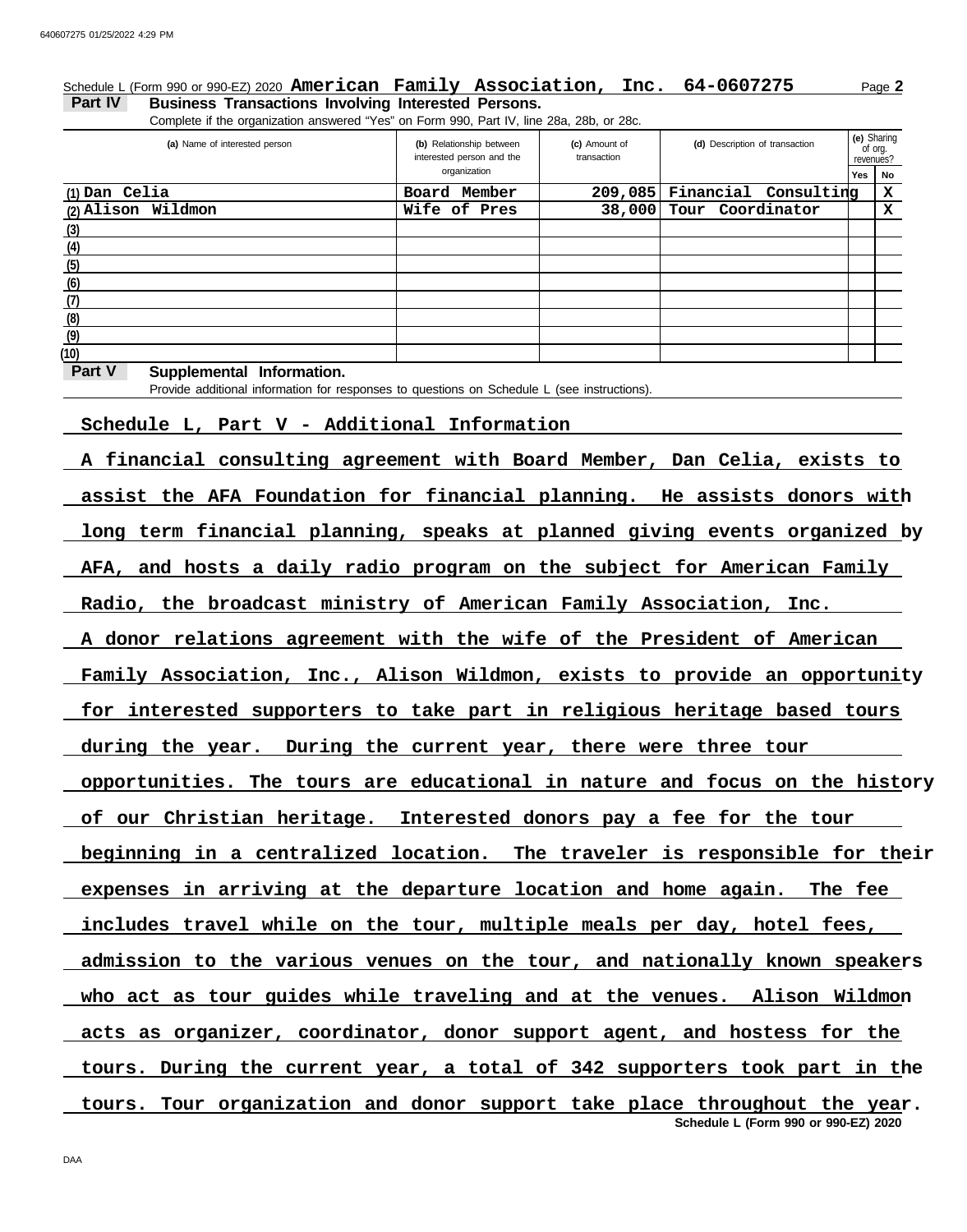| <b>SCHEDULE O</b>                                      | Supplemental Information to Form 990 or 990-EZ                                                                                                                                                           |                                                                                            |            | OMB No. 1545-0047                          |
|--------------------------------------------------------|----------------------------------------------------------------------------------------------------------------------------------------------------------------------------------------------------------|--------------------------------------------------------------------------------------------|------------|--------------------------------------------|
| (Form 990 or 990-EZ)                                   | Complete to provide information for responses to specific questions on                                                                                                                                   | Form 990 or 990-EZ or to provide any additional information.                               |            | 2020                                       |
| Department of the Treasury<br>Internal Revenue Service |                                                                                                                                                                                                          | u Attach to Form 990 or 990-EZ.<br>u Go to www.irs.gov/Form990 for the latest information. |            | <b>Open to Public</b><br><b>Inspection</b> |
| Name of the organization                               |                                                                                                                                                                                                          |                                                                                            |            | Employer identification number             |
|                                                        | American Family Association, Inc.                                                                                                                                                                        |                                                                                            | 64-0607275 |                                            |
| Form 990, Part I, Line 6                               | Volunteers are used to process call in pledges during the telethon<br>fundraiser held twice annually.                                                                                                    |                                                                                            |            |                                            |
|                                                        | Form 990, Part III, Line 4d - All Other Accomplishments<br>AFA's internet operations assist with notifying interested parties and<br>supporters regarding current events of interest. Suggested possible |                                                                                            |            |                                            |
|                                                        |                                                                                                                                                                                                          |                                                                                            |            |                                            |
|                                                        | courses of action are offered through action alerts and websites including                                                                                                                               |                                                                                            |            |                                            |
|                                                        | afa.net, afr.net, onemillionmoms.com, onemilliondads.com and                                                                                                                                             |                                                                                            |            |                                            |
| onemillionyouth.com.                                   |                                                                                                                                                                                                          |                                                                                            |            |                                            |
|                                                        | The American Family Association Foundation assists supporters with managing                                                                                                                              |                                                                                            |            |                                            |
|                                                        | investments on a long term basis.                                                                                                                                                                        |                                                                                            |            |                                            |
|                                                        |                                                                                                                                                                                                          |                                                                                            |            |                                            |
|                                                        | Form 990, Part VI, Line 2 - Related Party Information Among Officers                                                                                                                                     |                                                                                            |            |                                            |
| Timothy B. Wildmon                                     |                                                                                                                                                                                                          | Donald E. Wildmon                                                                          |            |                                            |
| President                                              | <b>Ch Emeritus</b>                                                                                                                                                                                       |                                                                                            |            |                                            |
| Son                                                    |                                                                                                                                                                                                          |                                                                                            |            |                                            |
|                                                        |                                                                                                                                                                                                          |                                                                                            |            |                                            |
|                                                        | Form 990, Part VI, Line 11b - Organization's Process to Review Form 990                                                                                                                                  |                                                                                            |            |                                            |
|                                                        | A copy of the Form 990 is provided to all of the Board Members.                                                                                                                                          |                                                                                            |            |                                            |
|                                                        |                                                                                                                                                                                                          |                                                                                            |            |                                            |
|                                                        | Form 990, Part VI, Line 12c - Enforcement of Conflicts Policy                                                                                                                                            |                                                                                            |            |                                            |
|                                                        | Annual reports of all sources of revenue and related party transactions for                                                                                                                              |                                                                                            |            |                                            |
|                                                        |                                                                                                                                                                                                          |                                                                                            |            |                                            |
|                                                        | officers, directors, trustees, and key employees are completed and                                                                                                                                       |                                                                                            |            |                                            |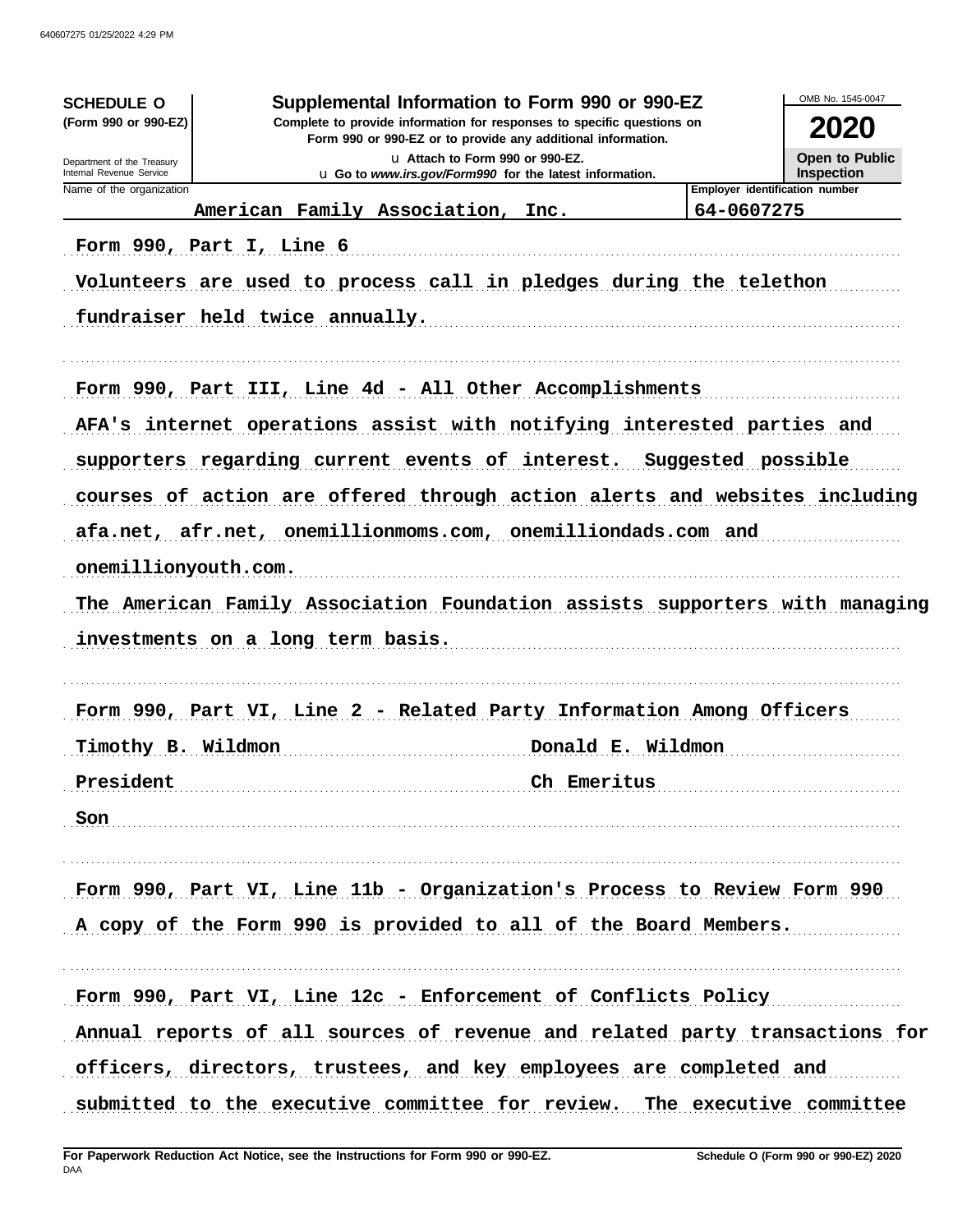| Schedule O (Form 990 or 990-EZ) 2020<br>Name of the organization                                                                                                                                                                                                                                                                                                     | Page 2<br><b>Employer identification number</b> |
|----------------------------------------------------------------------------------------------------------------------------------------------------------------------------------------------------------------------------------------------------------------------------------------------------------------------------------------------------------------------|-------------------------------------------------|
| American Family Association, Inc.                                                                                                                                                                                                                                                                                                                                    | 64-0607275                                      |
| then reports findings to the full board at the next scheduled regular<br>meeting.                                                                                                                                                                                                                                                                                    |                                                 |
| Form 990, Part VI, Line 15a - Compensation Process for Top Official<br>AFA'S CEO, Executive Director and top management officials' compensation is<br>determined by The Board of Directors after a thorough and deliberate<br>discussion and an independent analysis and comparison of similar nonprofit<br>entities located in the same geographic location as AFA. |                                                 |
| Form 990, Part VI, Line 15b - Compensation Process for Officers<br>The compensation of officers and key employees is determined by The Board<br>of Directors after a thorough review of compariable and similar nonprofits<br>located within the geographical area of AFA.                                                                                           |                                                 |
| Form 990, Part VI, Line 19 - Governing Documents Disclosure Explanation<br>Documents are made available on the website www.afa.net. They may also be<br>obtained through the mail by contacting American Family Association, Inc.<br>at PO DWR 2440, Tupelo MS 38803-2440 or calling 662-326-4543.                                                                   |                                                 |
| Form 990, Part IX, Line 24e - Other Expenses<br>Description                                                                                                                                                                                                                                                                                                          |                                                 |
| Tot/Prog Service Mgt & General Fundraising                                                                                                                                                                                                                                                                                                                           |                                                 |
| Internet Broadcast Fees                                                                                                                                                                                                                                                                                                                                              |                                                 |
| $\frac{12,400}{9}$ $\frac{446,400}{9}$ $\frac{12,400}{9}$                                                                                                                                                                                                                                                                                                            |                                                 |
| Annuity Payments                                                                                                                                                                                                                                                                                                                                                     |                                                 |
| $\frac{1}{5}$ 0 $\frac{1}{5}$ 0 $\frac{1}{5}$ 169,697<br>Products and Premiums                                                                                                                                                                                                                                                                                       |                                                 |
|                                                                                                                                                                                                                                                                                                                                                                      | Page $1$ of $4$                                 |

Schedule O (Form 990 or 990-EZ) 2020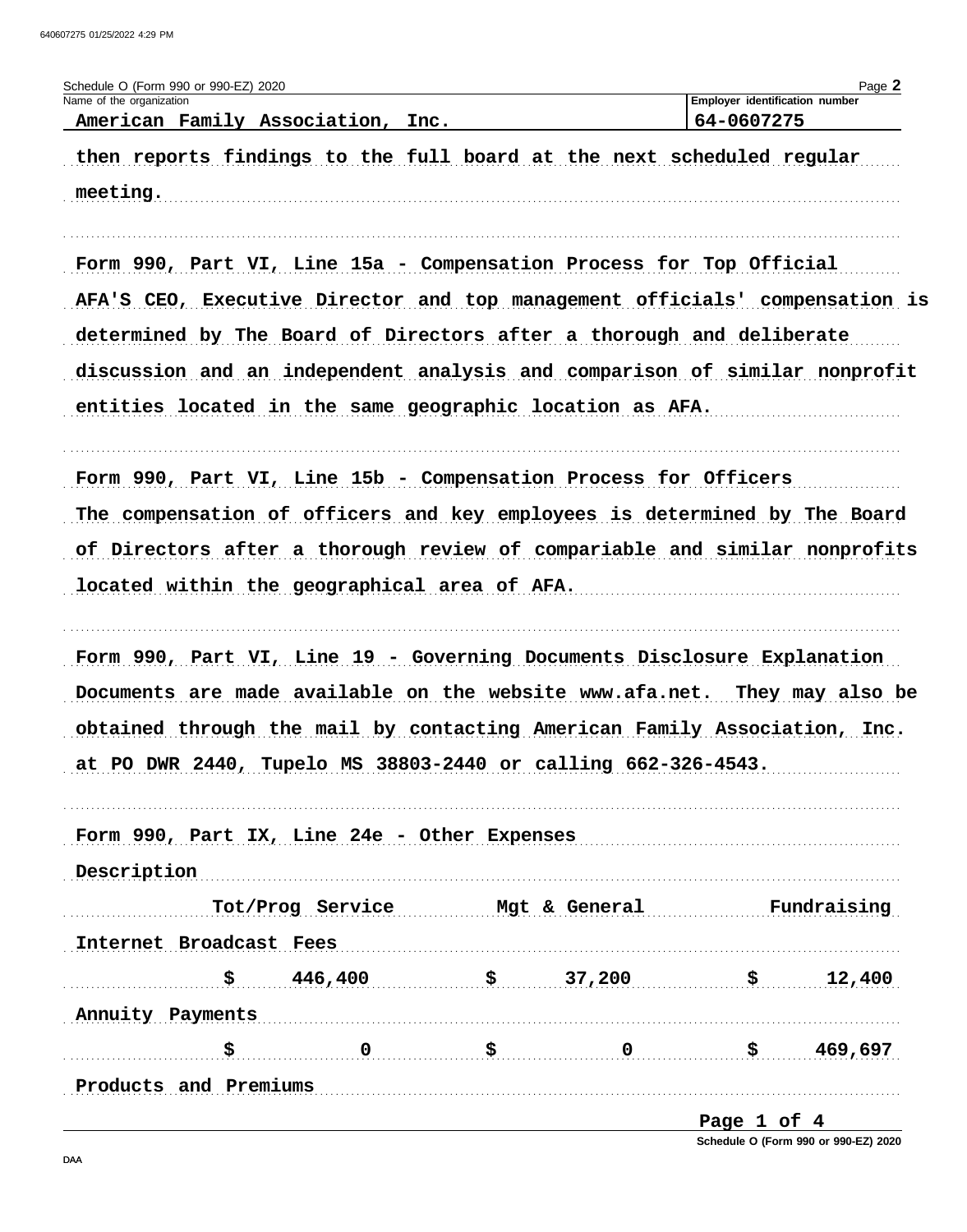| Schedule O (Form 990 or 990-EZ) 2020<br>Name of the organization |                                                                      |                         |                  |                           |                     | Employer identification number                                       | Page 2  |
|------------------------------------------------------------------|----------------------------------------------------------------------|-------------------------|------------------|---------------------------|---------------------|----------------------------------------------------------------------|---------|
| American Family Association, Inc.                                |                                                                      |                         |                  |                           |                     | 64-0607275                                                           |         |
|                                                                  | \$                                                                   | 355,077                 |                  | \$                        | 29,590              |                                                                      | 9,863   |
|                                                                  |                                                                      |                         |                  |                           |                     |                                                                      |         |
| Professional Fees                                                |                                                                      |                         |                  |                           |                     |                                                                      |         |
|                                                                  |                                                                      | \$ 157,953              |                  |                           | 5.78,137.           | $\frac{1}{5}$ 80,496                                                 |         |
| Computer Expense                                                 |                                                                      |                         |                  |                           |                     |                                                                      |         |
|                                                                  |                                                                      | \$267,893               |                  |                           | $\frac{22,324}{ }$  | $\boldsymbol{\mathsf{S}}$ . The company of $\boldsymbol{\mathsf{S}}$ | 7,441   |
| Credit Fees and Collectio                                        |                                                                      |                         |                  |                           |                     |                                                                      |         |
|                                                                  | \$                                                                   | 198,817                 |                  | $\boldsymbol{\mathsf{S}}$ | 16,568              | \$                                                                   | 5,523   |
|                                                                  |                                                                      |                         |                  |                           |                     |                                                                      |         |
| Licenses and Permits                                             |                                                                      |                         |                  |                           |                     |                                                                      |         |
|                                                                  | \$                                                                   | 183,906                 |                  |                           | \$15,326            | $\ddot{\mathbf{s}}$ , and the set of $\ddot{\mathbf{s}}$             | 5,109   |
| Program Services                                                 |                                                                      |                         |                  |                           |                     |                                                                      |         |
|                                                                  | $\ddot{\mathbf{s}}$                                                  | 166,973                 |                  |                           | \$13,914            | $\ddot{\mathbf{s}}$ , and the set of $\ddot{\mathbf{s}}$             | 4,638   |
| Share-a-thon Expense                                             |                                                                      |                         |                  |                           |                     |                                                                      |         |
|                                                                  |                                                                      |                         |                  |                           |                     |                                                                      |         |
|                                                                  | \$                                                                   | $\mathbf 0$             |                  | \$                        | $\mathbf 0$         | \$                                                                   | 119,392 |
| Satellite Service                                                |                                                                      |                         |                  |                           |                     |                                                                      |         |
|                                                                  | \$                                                                   | 95,836                  |                  | \$                        | 7,986               | $\ddot{\mathbf{s}}$ , where $\ddot{\mathbf{s}}$                      | 2,662   |
| Housing Allowance                                                |                                                                      |                         |                  |                           |                     |                                                                      |         |
|                                                                  | \$                                                                   | 94,112                  |                  | $\ddot{\mathbf{s}}$       | 7,843               | $\boldsymbol{\mathsf{S}}$                                            | 2,614   |
|                                                                  |                                                                      |                         |                  |                           |                     |                                                                      |         |
| Production                                                       |                                                                      |                         |                  |                           |                     |                                                                      |         |
|                                                                  | $\boldsymbol{\mathsf{S}}$                                            | $90,848$ \$             |                  |                           | 7,571               |                                                                      | 2,524   |
| Telephone                                                        |                                                                      |                         |                  |                           |                     |                                                                      |         |
|                                                                  |                                                                      | \$2,975                 |                  |                           | $\frac{1}{5}$ 6,915 | <u>. 이 후 이 이 후</u>                                                   | 2,305   |
| Grounds and Maintenance                                          |                                                                      |                         |                  |                           |                     |                                                                      |         |
|                                                                  |                                                                      |                         |                  |                           |                     |                                                                      |         |
|                                                                  | $\boldsymbol{\mathsf{S}}$ , and the set of $\boldsymbol{\mathsf{S}}$ | 70,544                  | <u>. 이 후 이 후</u> |                           | 5,879               |                                                                      | 1,960   |
| Scholarships                                                     |                                                                      |                         |                  |                           |                     |                                                                      |         |
|                                                                  |                                                                      | $\frac{1}{2}$ 60,300 \$ |                  |                           | 5,025               |                                                                      | 1,675   |
| <b>Bank Charges</b>                                              |                                                                      |                         |                  |                           |                     |                                                                      |         |
|                                                                  |                                                                      | $\frac{1}{5}$ 60,256 \$ |                  |                           | 5,021               | $\ddot{\mathbf{s}}$                                                  | 1,674   |
|                                                                  |                                                                      |                         |                  |                           |                     |                                                                      |         |
|                                                                  |                                                                      |                         |                  |                           |                     | Page 2 of 4                                                          |         |

Schedule O (Form 990 or 990-EZ) 2020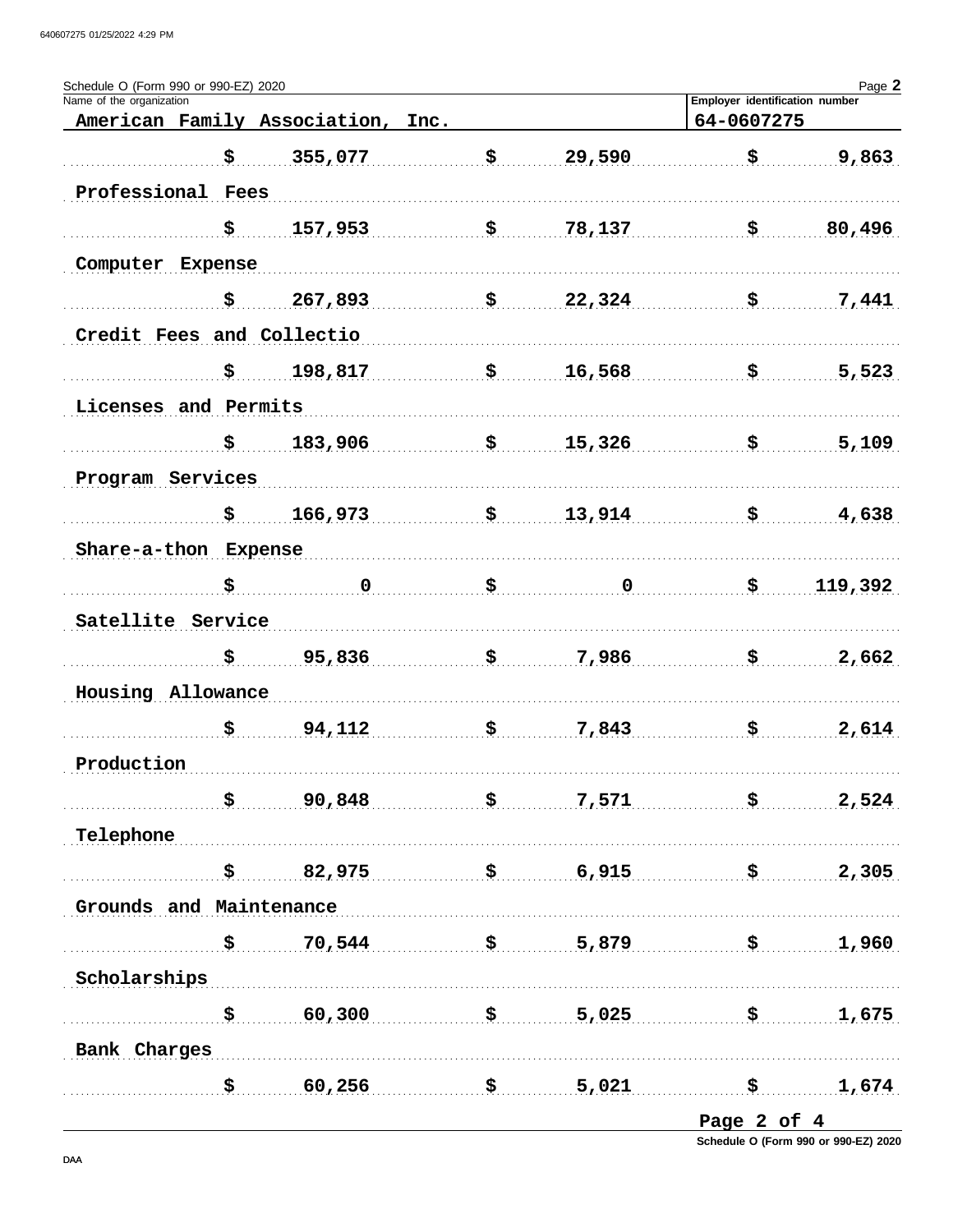| Schedule O (Form 990 or 990-EZ) 2020 |     |                                                                                                 |             |                                | Page 2          |
|--------------------------------------|-----|-------------------------------------------------------------------------------------------------|-------------|--------------------------------|-----------------|
| Name of the organization             |     |                                                                                                 |             | Employer identification number |                 |
|                                      |     | American Family Association, Inc.                                                               |             | 64-0607275                     |                 |
| Taxes and Licenses                   |     |                                                                                                 |             |                                |                 |
|                                      | \$  | 44,260                                                                                          | \$<br>3,688 | \$                             | 1,229           |
| Subscriptions                        |     |                                                                                                 |             |                                |                 |
|                                      | \$. | 40,384                                                                                          | \$<br>3,365 | \$                             | 1,122           |
| Public Education                     |     |                                                                                                 |             |                                |                 |
|                                      | \$  | 38,903                                                                                          | \$<br>3,242 | \$                             | 1,081           |
| Use Tax                              |     |                                                                                                 |             |                                |                 |
|                                      | \$  | 36,968                                                                                          | \$<br>3,081 | \$                             | 1,027           |
|                                      |     |                                                                                                 |             |                                |                 |
| Registration Fees                    |     |                                                                                                 |             |                                |                 |
|                                      | \$  | 34,812                                                                                          | \$<br>2,901 | \$                             | 967             |
| Honorariums                          |     |                                                                                                 |             |                                |                 |
|                                      | \$  | 25,200                                                                                          | \$<br>2,100 | \$                             | 700             |
| Janitorial Expenses                  |     |                                                                                                 |             |                                |                 |
|                                      | \$  | 24,729                                                                                          | \$<br>2,061 | \$                             | 687             |
| Equipment Rental                     |     |                                                                                                 |             |                                |                 |
|                                      | \$  | 23,038                                                                                          | \$<br>1,920 | \$                             | 640             |
| Dues                                 |     |                                                                                                 |             |                                |                 |
|                                      |     | $\frac{16,243}{5}$ \$ $\frac{1,354}{5}$ \$ 451                                                  |             |                                |                 |
| Security Security                    |     |                                                                                                 |             |                                |                 |
|                                      |     | $\frac{15,028}{15,028}$ $\frac{1,252}{1,252}$ $\frac{1}{1,252}$ $\frac{417}{1,252}$             |             |                                |                 |
|                                      |     |                                                                                                 |             |                                |                 |
| Trash                                |     |                                                                                                 |             |                                |                 |
|                                      |     | $\frac{12,165}{9}$ \$ 338                                                                       |             |                                |                 |
|                                      |     | Floral and Gifts                                                                                |             |                                |                 |
|                                      |     | $\begin{array}{ccccccccccccc} \texttt{S} & & & 10,988 & & & & 916 & & & \texttt{S} \end{array}$ |             |                                | $\frac{305}{2}$ |
| Auto Usage                           |     |                                                                                                 |             |                                |                 |
|                                      |     | $\sim$ \$ $\sim$ 10,639 \$ 887 \$                                                               |             |                                | 296             |
| Kitchen Expenses                     |     |                                                                                                 |             |                                |                 |
|                                      |     |                                                                                                 |             |                                |                 |

Page 3 of 4 Schedule O (Form 990 or 990-EZ) 2020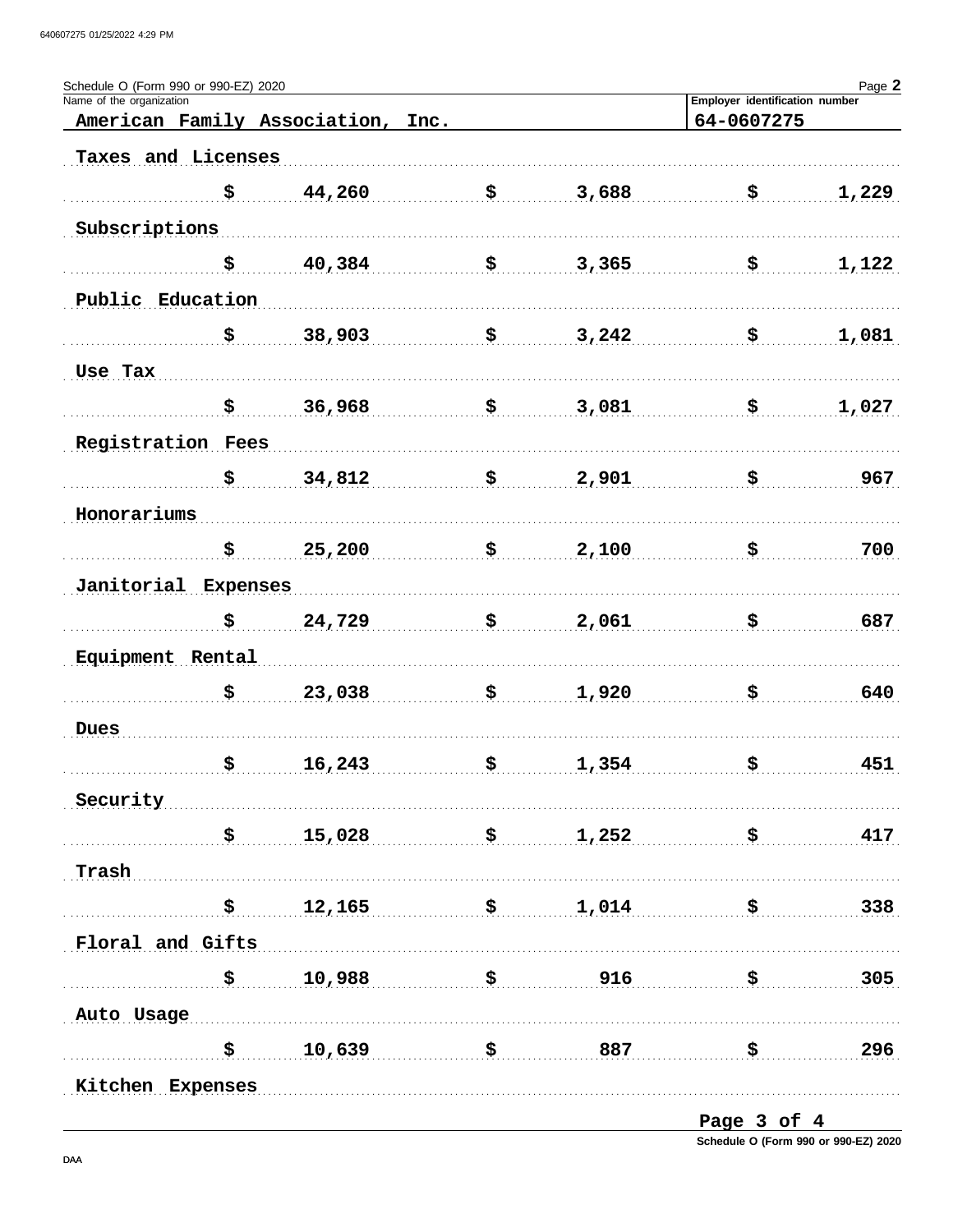| Schedule O (Form 990 or 990-EZ) 2020<br>Name of the organization |                                                                     |                             |         | Employer identification number | Page 2    |
|------------------------------------------------------------------|---------------------------------------------------------------------|-----------------------------|---------|--------------------------------|-----------|
|                                                                  | American Family Association, Inc.                                   |                             |         | 64-0607275                     |           |
|                                                                  | \$<br>9,754                                                         | \$                          | 813     | \$                             | 271       |
| Resource Material                                                |                                                                     |                             |         |                                |           |
|                                                                  |                                                                     |                             |         |                                |           |
|                                                                  | \$ 9,650                                                            | \$                          | 804     | \$                             | 268       |
| Commissions                                                      |                                                                     |                             |         |                                |           |
|                                                                  | $\boldsymbol{\mathsf{S}}$<br>3,794                                  | $\boldsymbol{\mathsf{S}}$ . | 316     | \$.                            | 105.      |
| Special Events/Projects                                          |                                                                     |                             |         |                                |           |
|                                                                  | \$<br>3,678                                                         | \$                          | 307     | \$                             | 102       |
| Pest Control                                                     |                                                                     |                             |         |                                |           |
|                                                                  | \$<br>2,766                                                         | \$                          | 230     | \$                             | 77.       |
|                                                                  |                                                                     |                             |         |                                |           |
| Miscellaneous                                                    |                                                                     |                             |         |                                |           |
|                                                                  | \$<br>2,549                                                         | \$                          | 212     | \$                             | 71        |
| Total                                                            |                                                                     |                             |         |                                |           |
|                                                                  | \$<br>2,697,438                                                     | $\boldsymbol{\mathsf{S}}$   | 289,762 |                                | \$740,127 |
|                                                                  |                                                                     |                             |         |                                |           |
|                                                                  | Form 990, Part XI, Line 9 - Other Changes in Net Assets Explanation |                             |         |                                |           |
|                                                                  | Dec in Value - Split-Int-Agreements                                 |                             |         | \$                             | $-6,691$  |
|                                                                  |                                                                     |                             |         |                                |           |
|                                                                  |                                                                     |                             |         |                                |           |
|                                                                  |                                                                     |                             |         |                                |           |
|                                                                  |                                                                     |                             |         |                                |           |
|                                                                  |                                                                     |                             |         |                                |           |
|                                                                  |                                                                     |                             |         |                                |           |
|                                                                  |                                                                     |                             |         |                                |           |
|                                                                  |                                                                     |                             |         |                                |           |
|                                                                  |                                                                     |                             |         |                                |           |
|                                                                  |                                                                     |                             |         |                                |           |
|                                                                  |                                                                     |                             |         |                                |           |
|                                                                  |                                                                     |                             |         |                                |           |
|                                                                  |                                                                     |                             |         | Page 4 of 4                    |           |

Schedule O (Form 990 or 990-EZ) 2020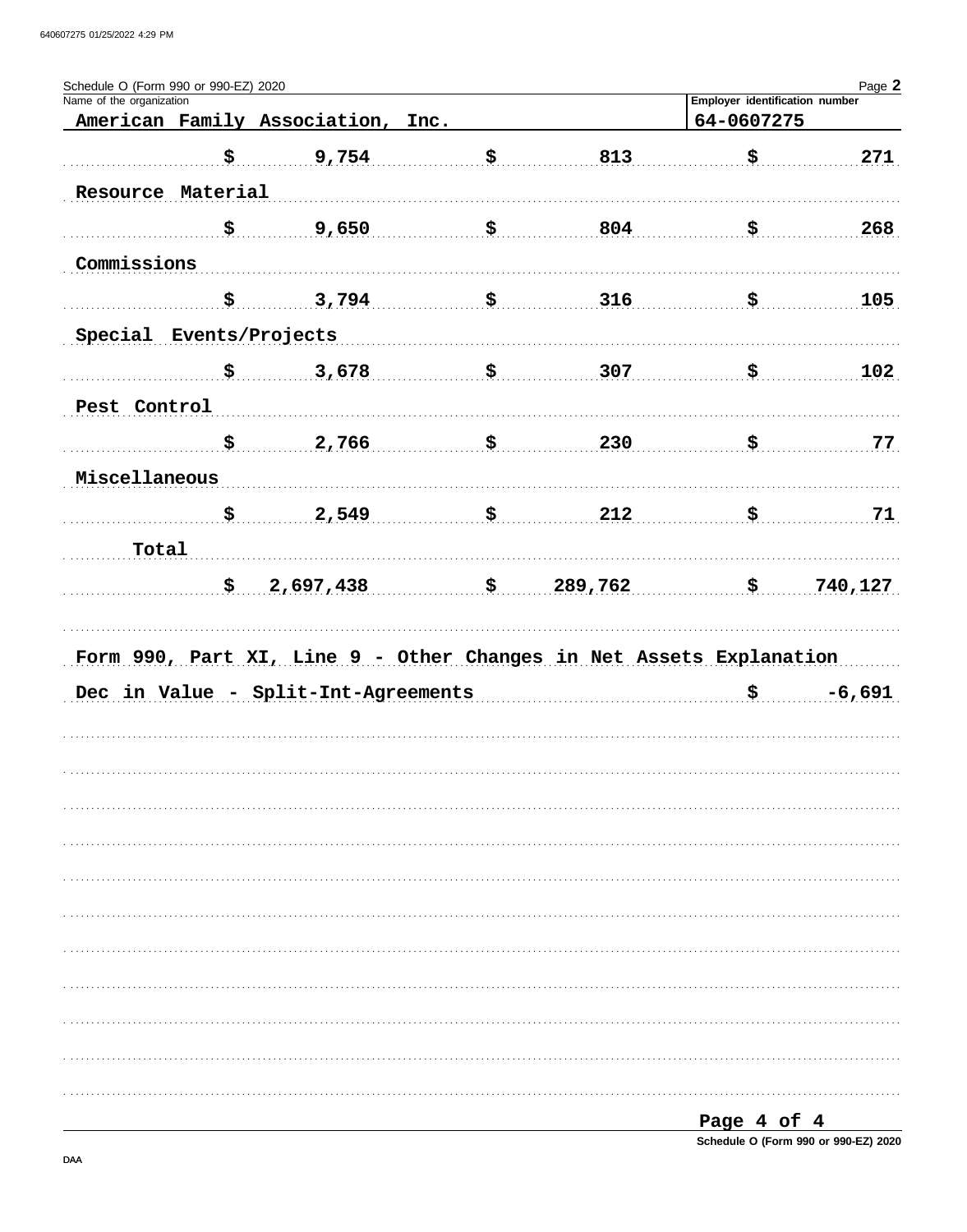| <b>SCHEDULE R</b>                                      |                      | <b>Related Organizations and Unrelated Partnerships</b>                                                                                                                                                            |                         |                                                     |                            |                                                        |     |                                     | OMB No. 1545-0047                          |                                                 |
|--------------------------------------------------------|----------------------|--------------------------------------------------------------------------------------------------------------------------------------------------------------------------------------------------------------------|-------------------------|-----------------------------------------------------|----------------------------|--------------------------------------------------------|-----|-------------------------------------|--------------------------------------------|-------------------------------------------------|
| (Form 990)                                             |                      | u Complete if the organization answered "Yes" on Form 990, Part IV, line 33, 34, 35b, 36, or 37.                                                                                                                   |                         |                                                     |                            |                                                        |     |                                     |                                            |                                                 |
| Department of the Treasury<br>Internal Revenue Service |                      | u Go to www.irs.gov/Form990 for instructions and the latest information.                                                                                                                                           | u Attach to Form 990.   |                                                     |                            |                                                        |     |                                     | <b>Open to Public</b><br><b>Inspection</b> |                                                 |
| Name of the organization                               |                      |                                                                                                                                                                                                                    |                         |                                                     |                            |                                                        |     | Employer identification number      |                                            |                                                 |
|                                                        |                      | American Family Association, Inc.                                                                                                                                                                                  |                         |                                                     |                            |                                                        |     | 64-0607275                          |                                            |                                                 |
| Part I                                                 |                      | Identification of Disregarded Entities. Complete if the organization answered "Yes" on Form 990, Part IV, line 33.                                                                                                 |                         |                                                     |                            |                                                        |     |                                     |                                            |                                                 |
|                                                        |                      | (a)<br>Name, address, and EIN (if applicable) of disregarded entity                                                                                                                                                | (b)<br>Primary activity | (c)<br>Legal domicile (state<br>or foreign country) |                            | (d)<br>Total income                                    |     | (e)<br>End-of-year assets           | (f)<br>Direct controlling<br>entity        |                                                 |
| (1)                                                    |                      |                                                                                                                                                                                                                    |                         |                                                     |                            |                                                        |     |                                     |                                            |                                                 |
|                                                        |                      |                                                                                                                                                                                                                    |                         |                                                     |                            |                                                        |     |                                     |                                            |                                                 |
| (2)                                                    |                      |                                                                                                                                                                                                                    |                         |                                                     |                            |                                                        |     |                                     |                                            |                                                 |
|                                                        |                      |                                                                                                                                                                                                                    |                         |                                                     |                            |                                                        |     |                                     |                                            |                                                 |
| (3)                                                    |                      |                                                                                                                                                                                                                    |                         |                                                     |                            |                                                        |     |                                     |                                            |                                                 |
|                                                        |                      |                                                                                                                                                                                                                    |                         |                                                     |                            |                                                        |     |                                     |                                            |                                                 |
| (4)                                                    |                      |                                                                                                                                                                                                                    |                         |                                                     |                            |                                                        |     |                                     |                                            |                                                 |
|                                                        |                      |                                                                                                                                                                                                                    |                         |                                                     |                            |                                                        |     |                                     |                                            |                                                 |
| (5)                                                    |                      |                                                                                                                                                                                                                    |                         |                                                     |                            |                                                        |     |                                     |                                            |                                                 |
|                                                        |                      |                                                                                                                                                                                                                    |                         |                                                     |                            |                                                        |     |                                     |                                            |                                                 |
| Part II                                                |                      | Identification of Related Tax-Exempt Organizations. Complete if the organization answered "Yes" on Form 990, Part IV, line 34, because it had<br>one or more related tax-exempt organizations during the tax year. |                         |                                                     |                            |                                                        |     |                                     |                                            |                                                 |
|                                                        |                      | (a)<br>Name, address, and EIN of related organization                                                                                                                                                              | (b)<br>Primary activity | (c)<br>Legal domicile (state<br>or foreign country) | (d)<br>Exempt Code section | (e)<br>Public charity status<br>(if section 501(c)(3)) |     | (f)<br>Direct controlling<br>entity |                                            | (g)<br>Section 512(b)(13)<br>controlled entity? |
|                                                        | (1) AFA Action, Inc. |                                                                                                                                                                                                                    |                         |                                                     |                            |                                                        |     |                                     | Yes                                        | No                                              |
|                                                        | PO Drawer 3925       | 20-4511516                                                                                                                                                                                                         |                         |                                                     |                            |                                                        |     |                                     |                                            |                                                 |
| Tupelo<br>(2)                                          |                      | 38803<br>MS                                                                                                                                                                                                        | Public Ed               | MS                                                  | 501c4                      |                                                        | N/A |                                     |                                            | х                                               |
|                                                        |                      |                                                                                                                                                                                                                    |                         |                                                     |                            |                                                        |     |                                     |                                            |                                                 |
| (3)                                                    |                      |                                                                                                                                                                                                                    |                         |                                                     |                            |                                                        |     |                                     |                                            |                                                 |
|                                                        |                      |                                                                                                                                                                                                                    |                         |                                                     |                            |                                                        |     |                                     |                                            |                                                 |
| (4)                                                    |                      |                                                                                                                                                                                                                    |                         |                                                     |                            |                                                        |     |                                     |                                            |                                                 |
|                                                        |                      |                                                                                                                                                                                                                    |                         |                                                     |                            |                                                        |     |                                     |                                            |                                                 |
| (5)                                                    |                      |                                                                                                                                                                                                                    |                         |                                                     |                            |                                                        |     |                                     |                                            |                                                 |
|                                                        |                      |                                                                                                                                                                                                                    |                         |                                                     |                            |                                                        |     |                                     |                                            |                                                 |
|                                                        |                      | For Paperwork Reduction Act Notice, see the Instructions for Form 990.                                                                                                                                             |                         |                                                     |                            |                                                        |     |                                     | Schedule R (Form 990) 2020                 |                                                 |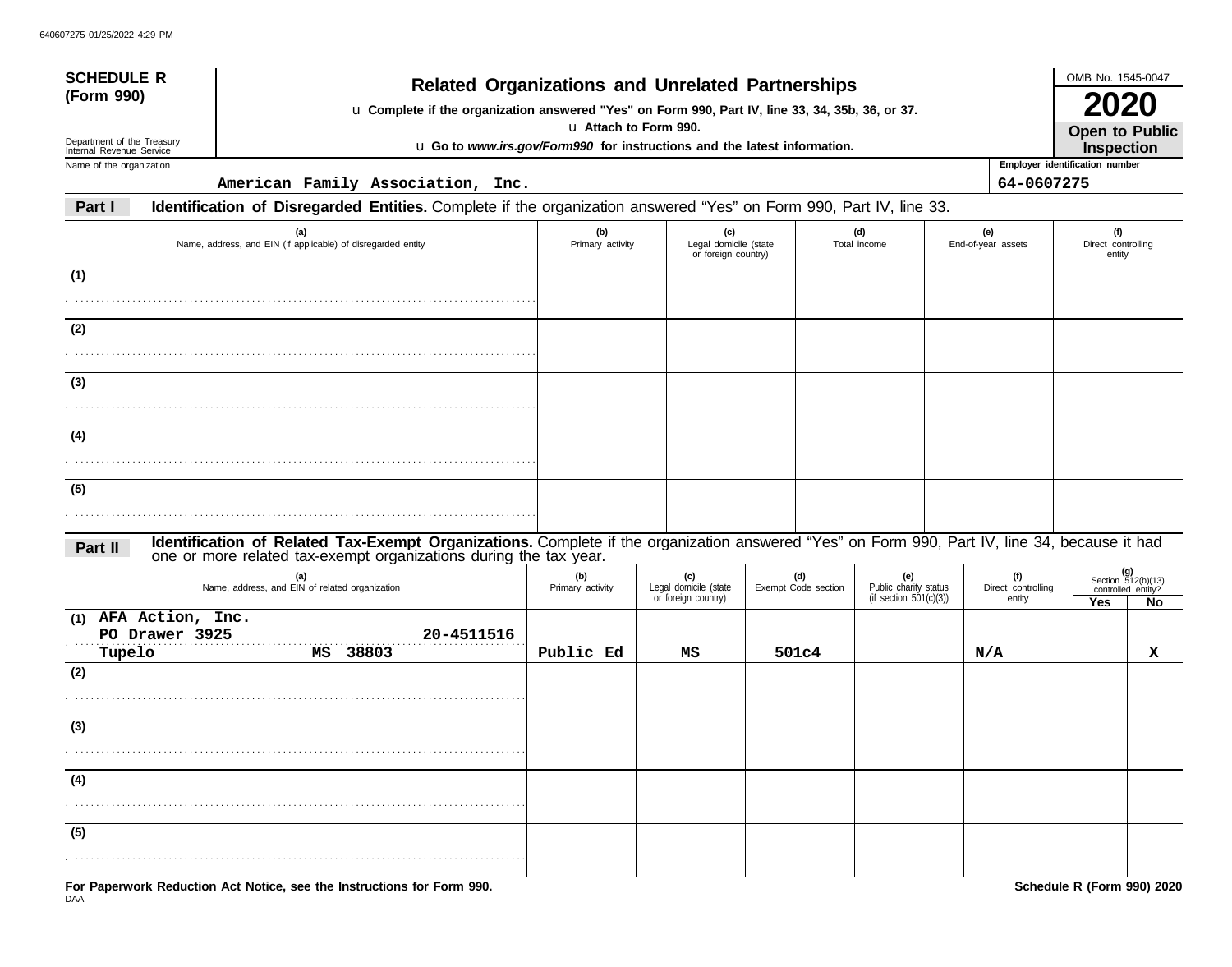## Schedule R (Form 990) 2020 Page **2 American Family Association, Inc. 64-0607275**

**Part III Identification of Related Organizations Taxable as a Partnership.** Complete if the organization answered "Yes" on Form 990, Part IV, line 34, because it had one or more related organizations treated as a partnership during the tax year.

| (a)<br>Name, address, and EIN of<br>related organization                                                                                                                                                                                                                    | (b)<br>Primary activity | (c)<br>Legal<br>domicile<br>state or<br>foreign | (d)<br>Direct controlling<br>entity                    | (e)<br>Predominant<br>income (related,<br>unrelated,<br>excluded from<br>tax under | (f)<br>Share of total<br>income           | (g)<br>Share of end-of-<br>year assets | (h)<br>Dispro-<br>portionate<br>alloc.? | (i)<br>Code V-UBI<br>amount in box 20<br>of Schedule K-1<br>(Form 1065) | (j)<br>General or<br>managing<br>partner? | (k)<br>Percentage<br>ownership                        |
|-----------------------------------------------------------------------------------------------------------------------------------------------------------------------------------------------------------------------------------------------------------------------------|-------------------------|-------------------------------------------------|--------------------------------------------------------|------------------------------------------------------------------------------------|-------------------------------------------|----------------------------------------|-----------------------------------------|-------------------------------------------------------------------------|-------------------------------------------|-------------------------------------------------------|
|                                                                                                                                                                                                                                                                             |                         | country)                                        |                                                        | sections 512-514)                                                                  |                                           |                                        | Yes No                                  |                                                                         | Yes No                                    |                                                       |
| (1)                                                                                                                                                                                                                                                                         |                         |                                                 |                                                        |                                                                                    |                                           |                                        |                                         |                                                                         |                                           |                                                       |
|                                                                                                                                                                                                                                                                             |                         |                                                 |                                                        |                                                                                    |                                           |                                        |                                         |                                                                         |                                           |                                                       |
| (2)                                                                                                                                                                                                                                                                         |                         |                                                 |                                                        |                                                                                    |                                           |                                        |                                         |                                                                         |                                           |                                                       |
|                                                                                                                                                                                                                                                                             |                         |                                                 |                                                        |                                                                                    |                                           |                                        |                                         |                                                                         |                                           |                                                       |
| (3)                                                                                                                                                                                                                                                                         |                         |                                                 |                                                        |                                                                                    |                                           |                                        |                                         |                                                                         |                                           |                                                       |
|                                                                                                                                                                                                                                                                             |                         |                                                 |                                                        |                                                                                    |                                           |                                        |                                         |                                                                         |                                           |                                                       |
| (4)                                                                                                                                                                                                                                                                         |                         |                                                 |                                                        |                                                                                    |                                           |                                        |                                         |                                                                         |                                           |                                                       |
|                                                                                                                                                                                                                                                                             |                         |                                                 |                                                        |                                                                                    |                                           |                                        |                                         |                                                                         |                                           |                                                       |
| Identification of Related Organizations Taxable as a Corporation or Trust. Complete if the organization answered "Yes" on Form 990, Part IV,<br>Part IV<br>line 34, because it had one or more related organizations treated as a corporation or trust during the tax year. |                         |                                                 |                                                        |                                                                                    |                                           |                                        |                                         |                                                                         |                                           |                                                       |
| (a)<br>Name, address, and EIN of related organization                                                                                                                                                                                                                       | (b)<br>Primary activity |                                                 | (c)<br>Legal domicile<br>(state or<br>foreign country) | (d)<br>Direct controlling<br>entity                                                | (e)<br>Type of entity<br>(C corp, S corp, | (f)<br>Share of total<br>income        | (g)<br>Share of<br>end-of-year assets   | (h)<br>Percentage<br>ownership                                          |                                           | (i)<br>Section<br>512(b)(13)<br>controlled<br>entity? |
|                                                                                                                                                                                                                                                                             |                         |                                                 |                                                        |                                                                                    |                                           |                                        |                                         |                                                                         |                                           | $Yes \mid No$                                         |
| (1)                                                                                                                                                                                                                                                                         |                         |                                                 |                                                        |                                                                                    | or trust)                                 |                                        |                                         |                                                                         |                                           |                                                       |
|                                                                                                                                                                                                                                                                             |                         |                                                 |                                                        |                                                                                    |                                           |                                        |                                         |                                                                         |                                           |                                                       |
|                                                                                                                                                                                                                                                                             |                         |                                                 |                                                        |                                                                                    |                                           |                                        |                                         |                                                                         |                                           |                                                       |
| (2)                                                                                                                                                                                                                                                                         |                         |                                                 |                                                        |                                                                                    |                                           |                                        |                                         |                                                                         |                                           |                                                       |
|                                                                                                                                                                                                                                                                             |                         |                                                 |                                                        |                                                                                    |                                           |                                        |                                         |                                                                         |                                           |                                                       |
|                                                                                                                                                                                                                                                                             |                         |                                                 |                                                        |                                                                                    |                                           |                                        |                                         |                                                                         |                                           |                                                       |
| (3)                                                                                                                                                                                                                                                                         |                         |                                                 |                                                        |                                                                                    |                                           |                                        |                                         |                                                                         |                                           |                                                       |
|                                                                                                                                                                                                                                                                             |                         |                                                 |                                                        |                                                                                    |                                           |                                        |                                         |                                                                         |                                           |                                                       |
| (4)                                                                                                                                                                                                                                                                         |                         |                                                 |                                                        |                                                                                    |                                           |                                        |                                         |                                                                         |                                           |                                                       |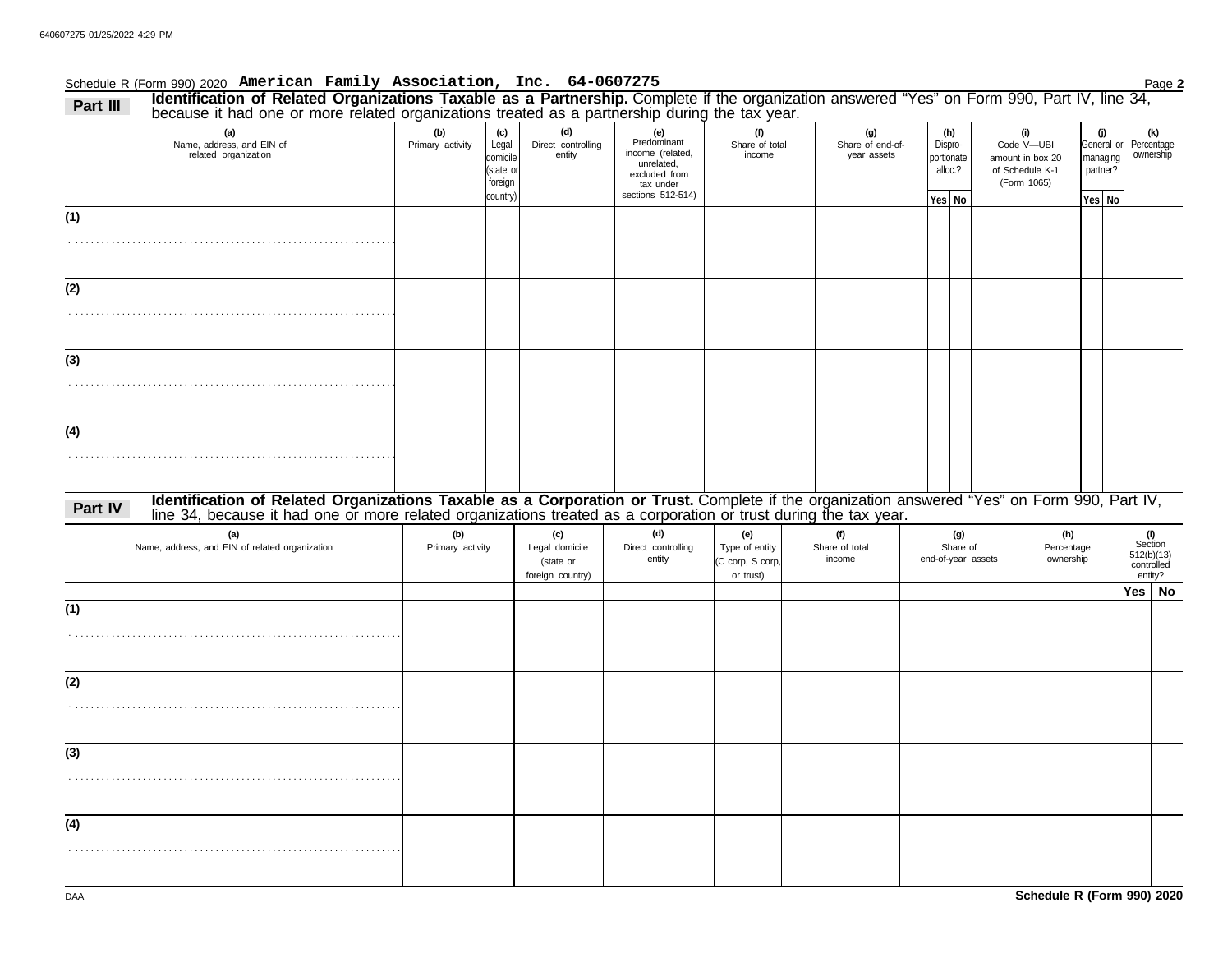## Schedule R (Form 990) 2020 Page **3 American Family Association, Inc. 64-0607275**

# **Part V Transactions With Related Organizations.** Complete if the organization answered "Yes" on Form 990, Part IV, line 34, 35b, or 36.

|                                                                                                                                                                                                                                | Note: Complete line 1 if any entity is listed in Parts II, III, or IV of this schedule.                                                                                                                                        |                             |                 |                                       |                | Yes | No           |  |
|--------------------------------------------------------------------------------------------------------------------------------------------------------------------------------------------------------------------------------|--------------------------------------------------------------------------------------------------------------------------------------------------------------------------------------------------------------------------------|-----------------------------|-----------------|---------------------------------------|----------------|-----|--------------|--|
|                                                                                                                                                                                                                                | 1 During the tax year, did the organization engage in any of the following transactions with one or more related organizations listed in Parts II–IV?                                                                          |                             |                 |                                       |                |     |              |  |
|                                                                                                                                                                                                                                |                                                                                                                                                                                                                                |                             |                 |                                       | 1a             |     | $\mathbf{x}$ |  |
|                                                                                                                                                                                                                                |                                                                                                                                                                                                                                |                             |                 |                                       | 1 <sub>b</sub> |     | $\mathbf{x}$ |  |
| c Gift, grant, or capital contribution from related organization(s) expression contains an expression contribution from related organization(s) expression contains and contribution from related organization(s) expression c |                                                                                                                                                                                                                                |                             |                 |                                       |                |     |              |  |
|                                                                                                                                                                                                                                |                                                                                                                                                                                                                                |                             |                 |                                       |                |     |              |  |
|                                                                                                                                                                                                                                | e Loans or loan guarantees by related organization(s) encourance contract the contract of contract or loan guarantees by related organization(s)                                                                               |                             |                 |                                       | 1e             |     | $\mathbf{x}$ |  |
|                                                                                                                                                                                                                                |                                                                                                                                                                                                                                |                             |                 |                                       |                |     |              |  |
|                                                                                                                                                                                                                                | f Dividends from related organization(s)                                                                                                                                                                                       |                             |                 |                                       | 1f             |     | x            |  |
|                                                                                                                                                                                                                                | g Sale of assets to related organization(s) encourance and contact the control of the set of assets to related organization(s)                                                                                                 |                             |                 |                                       | 1 <sub>q</sub> |     | X            |  |
|                                                                                                                                                                                                                                |                                                                                                                                                                                                                                |                             |                 |                                       | 1h             |     | $\mathbf{x}$ |  |
|                                                                                                                                                                                                                                |                                                                                                                                                                                                                                |                             |                 |                                       | <u>1i</u>      |     | $\mathbf{x}$ |  |
|                                                                                                                                                                                                                                |                                                                                                                                                                                                                                |                             |                 |                                       | 1j             |     | $\mathbf{x}$ |  |
|                                                                                                                                                                                                                                |                                                                                                                                                                                                                                |                             |                 |                                       |                |     |              |  |
|                                                                                                                                                                                                                                |                                                                                                                                                                                                                                |                             |                 |                                       | 1k             |     | x            |  |
|                                                                                                                                                                                                                                |                                                                                                                                                                                                                                |                             |                 |                                       | 11             |     | $\mathbf{x}$ |  |
|                                                                                                                                                                                                                                |                                                                                                                                                                                                                                |                             |                 |                                       | 1 <sub>m</sub> |     | X            |  |
|                                                                                                                                                                                                                                |                                                                                                                                                                                                                                |                             |                 |                                       | 1n             |     | $\mathbf{x}$ |  |
|                                                                                                                                                                                                                                | o Sharing of paid employees with related organization(s) encourance contains an account of the state of paid employees with related organization(s) encourance contains a state of Sharing of paid employees with related orga |                             |                 |                                       | 1о             |     | x            |  |
|                                                                                                                                                                                                                                |                                                                                                                                                                                                                                |                             |                 |                                       |                |     |              |  |
|                                                                                                                                                                                                                                |                                                                                                                                                                                                                                |                             |                 |                                       | -1p            |     | x            |  |
|                                                                                                                                                                                                                                |                                                                                                                                                                                                                                |                             |                 |                                       | 1α             |     | $\mathbf{x}$ |  |
|                                                                                                                                                                                                                                |                                                                                                                                                                                                                                |                             |                 |                                       |                |     |              |  |
|                                                                                                                                                                                                                                |                                                                                                                                                                                                                                |                             |                 |                                       | 1r             |     | x            |  |
|                                                                                                                                                                                                                                |                                                                                                                                                                                                                                |                             |                 |                                       | 1s             |     | $\mathbf{x}$ |  |
|                                                                                                                                                                                                                                | 2 If the answer to any of the above is "Yes," see the instructions for information on who must complete this line, including covered relationships and transaction thresholds.                                                 |                             |                 |                                       |                |     |              |  |
|                                                                                                                                                                                                                                | (a)                                                                                                                                                                                                                            | (b)                         | (c)             | (d)                                   |                |     |              |  |
|                                                                                                                                                                                                                                | Name of related organization                                                                                                                                                                                                   | Transaction<br>type $(a-s)$ | Amount involved | Method of determining amount involved |                |     |              |  |
|                                                                                                                                                                                                                                |                                                                                                                                                                                                                                |                             |                 |                                       |                |     |              |  |
|                                                                                                                                                                                                                                |                                                                                                                                                                                                                                |                             |                 |                                       |                |     |              |  |
| (1)                                                                                                                                                                                                                            |                                                                                                                                                                                                                                |                             |                 |                                       |                |     |              |  |
|                                                                                                                                                                                                                                |                                                                                                                                                                                                                                |                             |                 |                                       |                |     |              |  |

**(2)**

**(3)**

**(4)**

**(5)**

**(6)**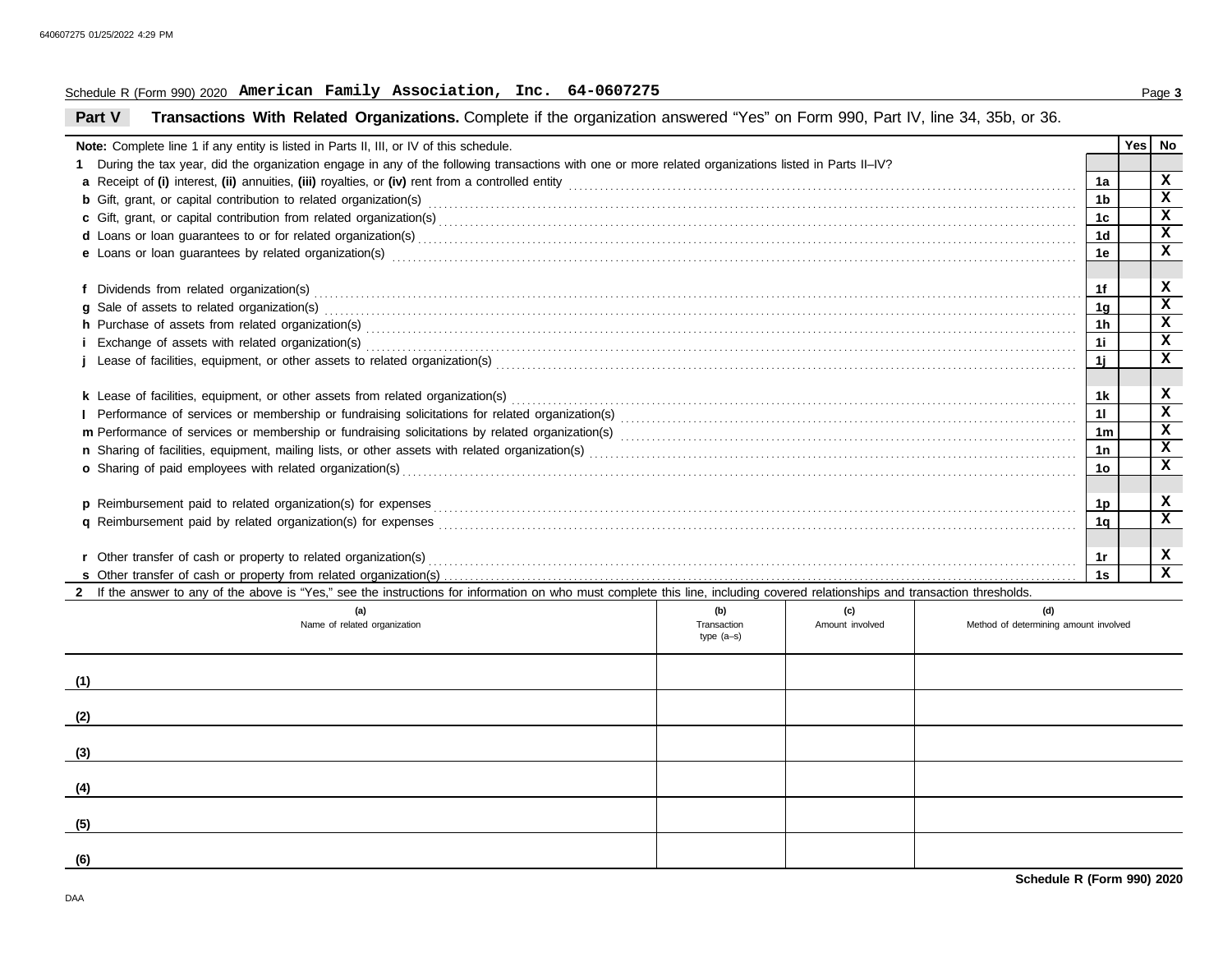### Schedule R (Form 990) 2020 Page **4 American Family Association, Inc. 64-0607275**

# **Part VI** Unrelated Organizations Taxable as a Partnership. Complete if the organization answered "Yes" on Form 990, Part IV, line 37.

Provide the following information for each entity taxed as a partnership through which the organization conducted more than five percent of its activities (measured by total assets or gross revenue) that was not a related organization. See instructions regarding exclusion for certain investment partnerships.

| (a)<br>Name, address, and EIN of entity                                                                                                                                                              | . <del>.</del><br>∵ອ<br>(b)<br>Primary activity | (c)<br>Legal<br>domicile<br>foreign | (d)<br>Predominant<br>income (related,<br>(state or unrelated, excluded<br>from tax under | (e)<br>Are all partners<br>section<br>501(c)(3)<br>organizations? | (f)<br>Share of<br>total income | (g)<br>Share of<br>end-of-year<br>assets | Disproportionate<br>allocations? | (h) | (i)<br>Code V-UBI<br>amount in box 20<br>of Schedule K-1<br>(Form 1065) | (j)<br>General or<br>managing<br>partner? | (k)<br>Percentage<br>ownership |
|------------------------------------------------------------------------------------------------------------------------------------------------------------------------------------------------------|-------------------------------------------------|-------------------------------------|-------------------------------------------------------------------------------------------|-------------------------------------------------------------------|---------------------------------|------------------------------------------|----------------------------------|-----|-------------------------------------------------------------------------|-------------------------------------------|--------------------------------|
|                                                                                                                                                                                                      |                                                 | country)                            | sections 512-514)                                                                         | Yes   No                                                          |                                 |                                          | Yes No                           |     |                                                                         | Yes   No                                  |                                |
| (1)                                                                                                                                                                                                  |                                                 |                                     |                                                                                           |                                                                   |                                 |                                          |                                  |     |                                                                         |                                           |                                |
|                                                                                                                                                                                                      |                                                 |                                     |                                                                                           |                                                                   |                                 |                                          |                                  |     |                                                                         |                                           |                                |
| (2)                                                                                                                                                                                                  |                                                 |                                     |                                                                                           |                                                                   |                                 |                                          |                                  |     |                                                                         |                                           |                                |
|                                                                                                                                                                                                      |                                                 |                                     |                                                                                           |                                                                   |                                 |                                          |                                  |     |                                                                         |                                           |                                |
| (3)                                                                                                                                                                                                  |                                                 |                                     |                                                                                           |                                                                   |                                 |                                          |                                  |     |                                                                         |                                           |                                |
| .                                                                                                                                                                                                    |                                                 |                                     |                                                                                           |                                                                   |                                 |                                          |                                  |     |                                                                         |                                           |                                |
| (4)                                                                                                                                                                                                  |                                                 |                                     |                                                                                           |                                                                   |                                 |                                          |                                  |     |                                                                         |                                           |                                |
| $\mathcal{L}^{\mathcal{A}}\left( \mathcal{A}^{\mathcal{A}}\right) \mathcal{A}^{\mathcal{A}}\left( \mathcal{A}^{\mathcal{A}}\right) \mathcal{A}^{\mathcal{A}}\left( \mathcal{A}^{\mathcal{A}}\right)$ |                                                 |                                     |                                                                                           |                                                                   |                                 |                                          |                                  |     |                                                                         |                                           |                                |
| (5)                                                                                                                                                                                                  |                                                 |                                     |                                                                                           |                                                                   |                                 |                                          |                                  |     |                                                                         |                                           |                                |
|                                                                                                                                                                                                      |                                                 |                                     |                                                                                           |                                                                   |                                 |                                          |                                  |     |                                                                         |                                           |                                |
| (6)                                                                                                                                                                                                  |                                                 |                                     |                                                                                           |                                                                   |                                 |                                          |                                  |     |                                                                         |                                           |                                |
| .                                                                                                                                                                                                    |                                                 |                                     |                                                                                           |                                                                   |                                 |                                          |                                  |     |                                                                         |                                           |                                |
| (7)                                                                                                                                                                                                  |                                                 |                                     |                                                                                           |                                                                   |                                 |                                          |                                  |     |                                                                         |                                           |                                |
|                                                                                                                                                                                                      |                                                 |                                     |                                                                                           |                                                                   |                                 |                                          |                                  |     |                                                                         |                                           |                                |
| (8)                                                                                                                                                                                                  |                                                 |                                     |                                                                                           |                                                                   |                                 |                                          |                                  |     |                                                                         |                                           |                                |
|                                                                                                                                                                                                      |                                                 |                                     |                                                                                           |                                                                   |                                 |                                          |                                  |     |                                                                         |                                           |                                |
| (9)                                                                                                                                                                                                  |                                                 |                                     |                                                                                           |                                                                   |                                 |                                          |                                  |     |                                                                         |                                           |                                |
|                                                                                                                                                                                                      |                                                 |                                     |                                                                                           |                                                                   |                                 |                                          |                                  |     |                                                                         |                                           |                                |
| (10)                                                                                                                                                                                                 |                                                 |                                     |                                                                                           |                                                                   |                                 |                                          |                                  |     |                                                                         |                                           |                                |
|                                                                                                                                                                                                      |                                                 |                                     |                                                                                           |                                                                   |                                 |                                          |                                  |     |                                                                         |                                           |                                |
| (11)                                                                                                                                                                                                 |                                                 |                                     |                                                                                           |                                                                   |                                 |                                          |                                  |     |                                                                         |                                           |                                |
|                                                                                                                                                                                                      |                                                 |                                     |                                                                                           |                                                                   |                                 |                                          |                                  |     |                                                                         |                                           |                                |

**Schedule R (Form 990) 2020**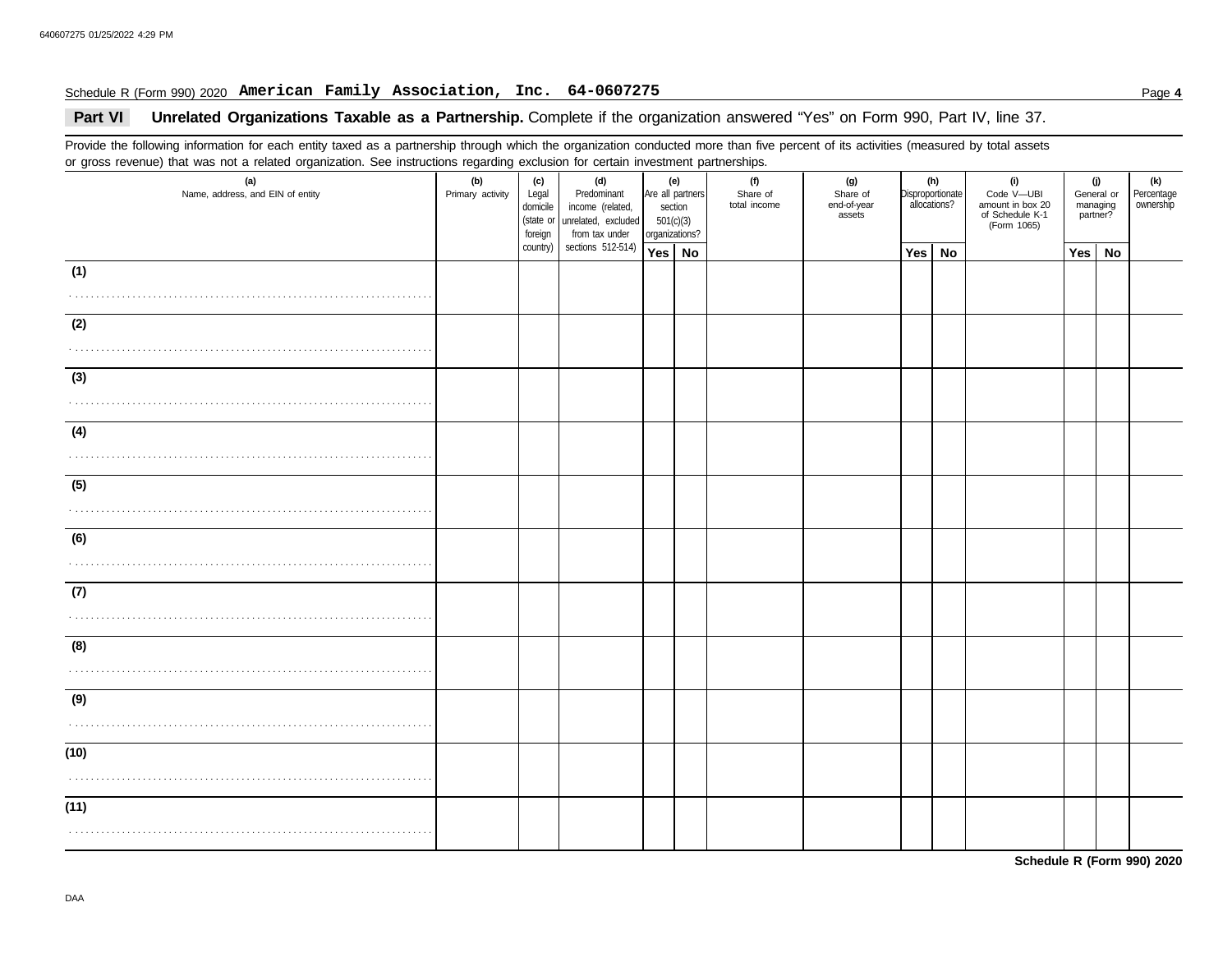| Schedule R (Form 990) 2020 American Family Association, Inc. 64-0607275<br>Part VII Supplemental Information.<br>Provide additional information for responses to questions on Schedule R. See instructions. |  |  |  | Page 5 |
|-------------------------------------------------------------------------------------------------------------------------------------------------------------------------------------------------------------|--|--|--|--------|
|                                                                                                                                                                                                             |  |  |  |        |
|                                                                                                                                                                                                             |  |  |  |        |
|                                                                                                                                                                                                             |  |  |  |        |
|                                                                                                                                                                                                             |  |  |  |        |
|                                                                                                                                                                                                             |  |  |  |        |
|                                                                                                                                                                                                             |  |  |  |        |
|                                                                                                                                                                                                             |  |  |  |        |
|                                                                                                                                                                                                             |  |  |  |        |
|                                                                                                                                                                                                             |  |  |  |        |
|                                                                                                                                                                                                             |  |  |  |        |
|                                                                                                                                                                                                             |  |  |  |        |
|                                                                                                                                                                                                             |  |  |  |        |
|                                                                                                                                                                                                             |  |  |  |        |
|                                                                                                                                                                                                             |  |  |  |        |
|                                                                                                                                                                                                             |  |  |  |        |
|                                                                                                                                                                                                             |  |  |  |        |
|                                                                                                                                                                                                             |  |  |  |        |
|                                                                                                                                                                                                             |  |  |  |        |
|                                                                                                                                                                                                             |  |  |  |        |
|                                                                                                                                                                                                             |  |  |  |        |
|                                                                                                                                                                                                             |  |  |  |        |
|                                                                                                                                                                                                             |  |  |  |        |
|                                                                                                                                                                                                             |  |  |  |        |
|                                                                                                                                                                                                             |  |  |  |        |
|                                                                                                                                                                                                             |  |  |  |        |
|                                                                                                                                                                                                             |  |  |  |        |
|                                                                                                                                                                                                             |  |  |  |        |
|                                                                                                                                                                                                             |  |  |  |        |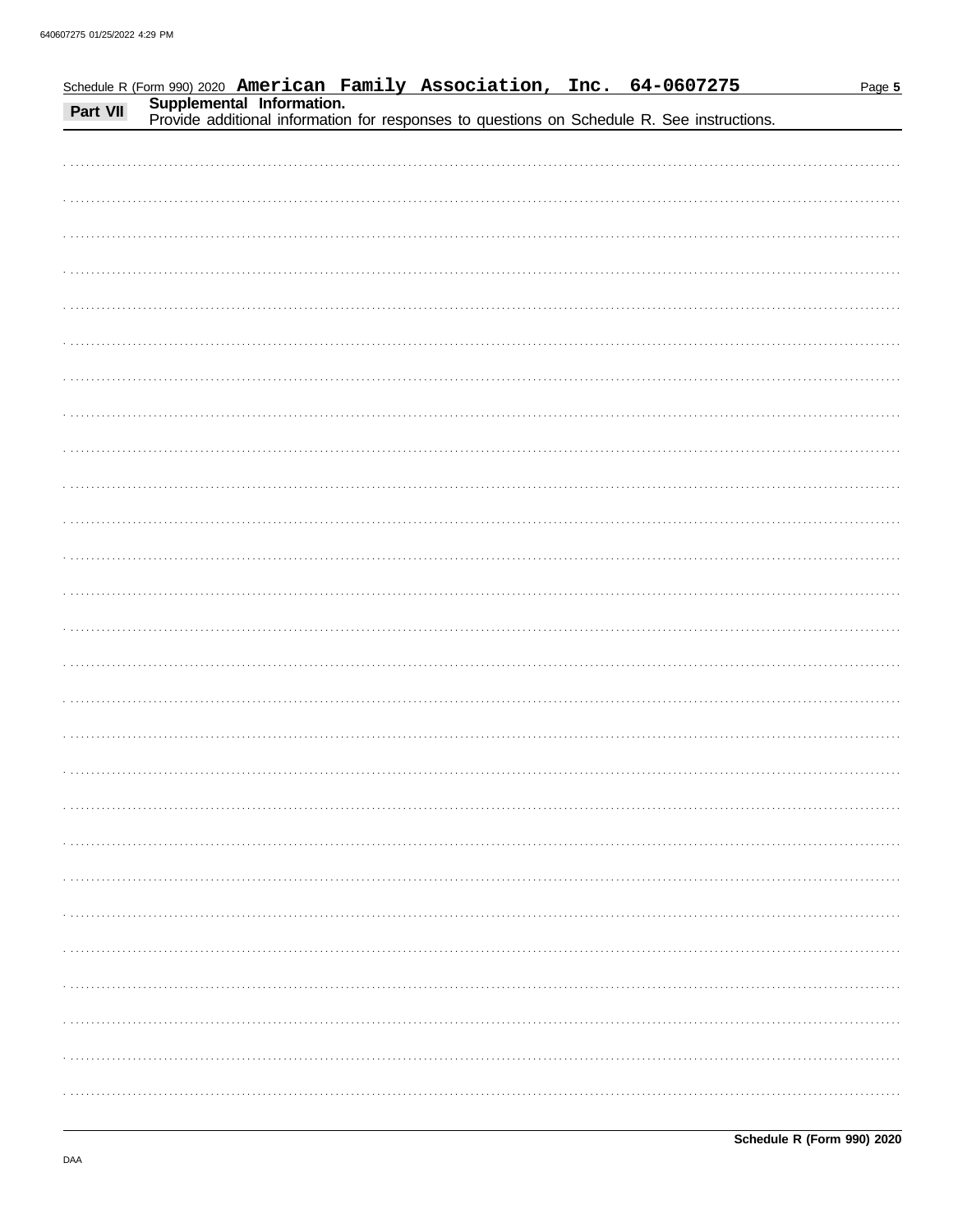|              |                                                    |              |                                                                                                                                      |    |                         | OMB No. 1545-0047                            |
|--------------|----------------------------------------------------|--------------|--------------------------------------------------------------------------------------------------------------------------------------|----|-------------------------|----------------------------------------------|
|              | Form $990 - T$                                     |              | <b>Exempt Organization Business Income Tax Return</b><br>(and proxy tax under section 6033(e))                                       |    |                         |                                              |
|              |                                                    |              | For calendar year 2020 or other tax year beginning $07/01/20$ , and ending $06/30/21$                                                |    |                         |                                              |
|              | Department of the Treasury                         |              | <b>uGo</b> to www.irs.gov/Form990T for instructions and the latest information.                                                      |    |                         | Open to Public Inspection<br>for $501(c)(3)$ |
|              | Internal Revenue Service                           |              | u Do not enter SSN numbers on this form as it may be made public if your organization is a 501(c)(3).                                |    |                         | Organizations Only                           |
|              | Check box if<br>address changed.                   |              | Name of organization<br>Check box if name changed and see instructions.)                                                             |    |                         | D Employer identification number             |
| в            | Exempt under section                               | <b>Print</b> | American Family Association, Inc.                                                                                                    |    | 64-0607275              |                                              |
|              | $501($ C $)($ 3 $)$                                | or           | Number, street, and room or suite no. If a P.O. box, see instructions.                                                               |    |                         | E Group exemption number                     |
|              | 220(e)<br>408(e)                                   | <b>Type</b>  | PO Drawer 2440                                                                                                                       |    | (see instructions)      |                                              |
|              |                                                    |              | City or town, state or province, country, and ZIP or foreign postal code                                                             |    |                         |                                              |
|              | 408A<br>530(a)                                     |              | MS 38803-2440<br>Tupelo                                                                                                              | F. | Check box if            |                                              |
|              | 529(a)<br>529A                                     |              | 53,666,287<br>C Book value of all assets at end of year  u                                                                           |    |                         | an amended return.                           |
| G            | Check organization type u                          |              | $ \mathbf{X} $ 501(c) corporation<br>$401(a)$ trust<br>Other trust<br>$501(c)$ trust                                                 |    |                         | Applicable reinsurance entity                |
| н            | Check if filing only to $\mathbf u$                |              | Claim credit from Form 8941<br>Claim a refund shown on Form 2439                                                                     |    |                         |                                              |
|              |                                                    |              |                                                                                                                                      |    |                         |                                              |
|              |                                                    |              |                                                                                                                                      |    |                         |                                              |
|              |                                                    |              | K During the tax year, was the corporation a subsidiary in an affiliated group or a parent-subsidiary controlled group? $\mathbf{u}$ |    |                         | Yes $ X $ No                                 |
|              |                                                    |              | If "Yes," enter the name and identifying number of the parent corporation                                                            |    |                         |                                              |
|              | u                                                  |              |                                                                                                                                      |    |                         |                                              |
|              |                                                    |              | The books are in care of <b>u</b> American Family Associati                                                                          |    |                         | Telephone number u 662-844-5036              |
|              | Part I                                             |              | <b>Total Unrelated Business Taxable income</b>                                                                                       |    |                         |                                              |
| 1            |                                                    |              | Total of unrelated business taxable income computed from all unrelated trades or businesses (see                                     |    |                         |                                              |
|              | instructions)                                      |              |                                                                                                                                      |    | 1                       | 127,349                                      |
| 2            | Reserved                                           |              |                                                                                                                                      |    | $\overline{2}$<br>3     |                                              |
| 3            | Add lines 1 and 2                                  |              |                                                                                                                                      |    | $\overline{\mathbf{4}}$ | 127,349                                      |
| 4            |                                                    |              |                                                                                                                                      |    | 5                       |                                              |
| 5            | Deduction for net operating loss. See instructions |              | Total unrelated business taxable income before net operating losses. Subtract line 4 from line 3                                     |    | 6                       | 127,349                                      |
| 6<br>7       |                                                    |              | Total of unrelated business taxable income before specific deduction and section 199A deduction.                                     |    |                         |                                              |
|              | Subtract line 6 from line 5                        |              |                                                                                                                                      |    | $\overline{7}$          | <u>127,349</u>                               |
| 8            |                                                    |              |                                                                                                                                      |    | 8                       | 1,000                                        |
| 9            |                                                    |              |                                                                                                                                      |    | $\overline{9}$          |                                              |
| 10           |                                                    |              |                                                                                                                                      |    | 10                      | 1,000                                        |
| 11           |                                                    |              | Unrelated business taxable income. Subtract line 10 from line 7. If line 10 is greater than line 7,                                  |    |                         |                                              |
|              |                                                    |              |                                                                                                                                      |    | 11                      | 126,349                                      |
|              | <b>Tax Computation</b><br>Part II                  |              |                                                                                                                                      |    |                         |                                              |
| 1            |                                                    |              | Organizations taxable as corporations. Multiply Part I, line 11 by 21% (0.21)                                                        |    | 1                       | 26,533                                       |
| $\mathbf{2}$ |                                                    |              | Trusts taxable at trust rates. See instructions for tax computation. Income tax on the amount on                                     |    |                         |                                              |
|              | Part I, line 11 from:                              |              | Tax rate schedule or                                                                                                                 |    | 2                       | 0                                            |
| 3            | Proxy tax. See instructions                        |              |                                                                                                                                      |    | 3                       |                                              |
| 4            | Other tax amounts. See instructions                |              |                                                                                                                                      |    | 4                       |                                              |
| 5            | Alternative minimum tax (trusts only)              |              |                                                                                                                                      |    | 5                       |                                              |
| 6            |                                                    |              | Tax on noncompliant facility income. See instructions                                                                                |    | 6                       |                                              |
|              |                                                    |              |                                                                                                                                      |    | $\overline{7}$          | <u>26,533</u>                                |
|              |                                                    |              |                                                                                                                                      |    |                         |                                              |

**For Paperwork Reduction Act Notice, see instructions.**

Form **990-T** (2020)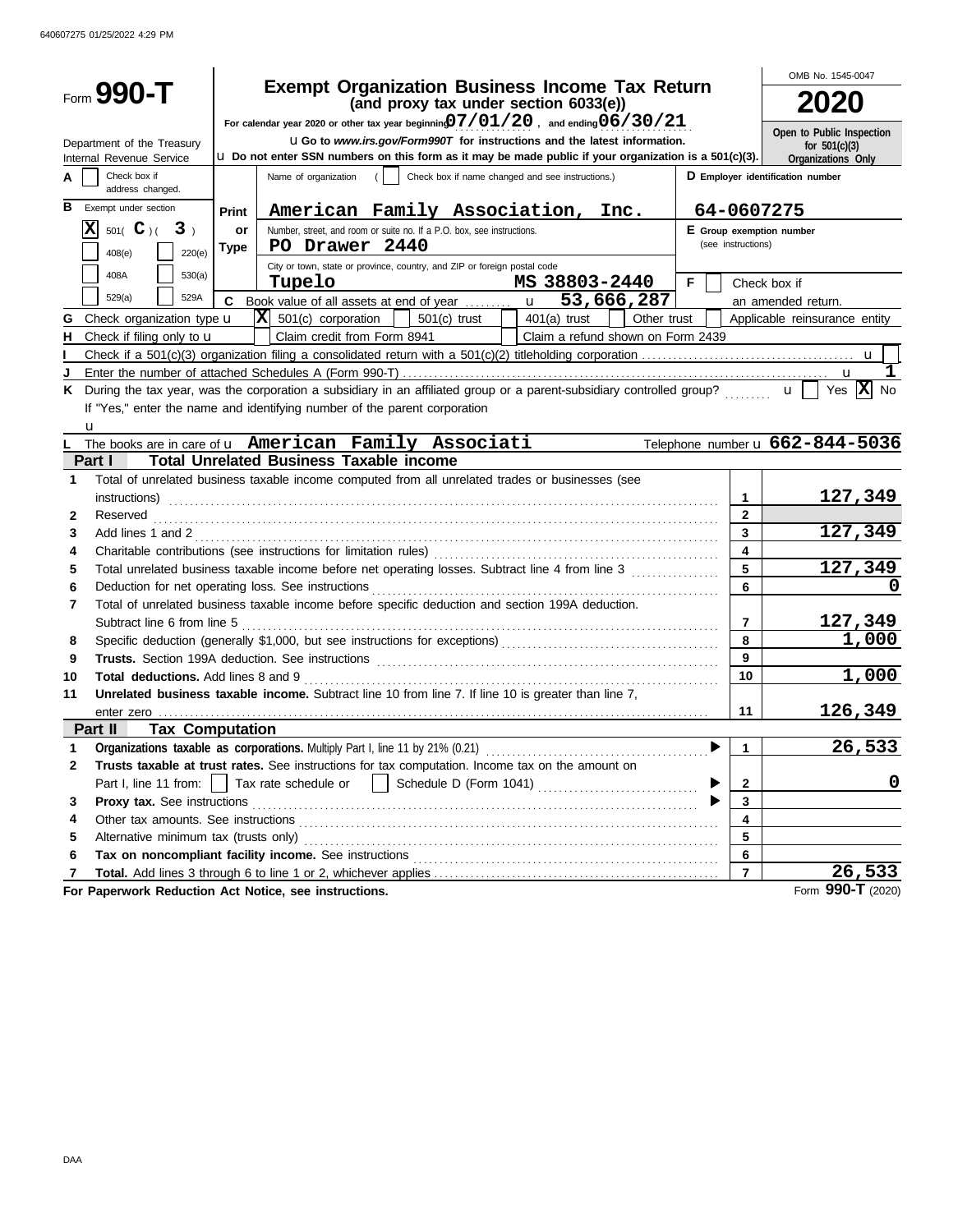|              | Form 990-T (2020) American Family Association, Inc. 64-0607275                                                                                                                                                                                                                     |                |                                                                                        |        | Page 2 |
|--------------|------------------------------------------------------------------------------------------------------------------------------------------------------------------------------------------------------------------------------------------------------------------------------------|----------------|----------------------------------------------------------------------------------------|--------|--------|
|              | <b>Tax and Payments</b><br>Part III                                                                                                                                                                                                                                                |                |                                                                                        |        |        |
| 1a           | Foreign tax credit (corporations attach Form 1118; trusts attach Form 1116)<br>1a                                                                                                                                                                                                  |                |                                                                                        |        |        |
| b            | Other credits (see instructions)<br>1b                                                                                                                                                                                                                                             |                |                                                                                        |        |        |
| c            | General business credit. Attach Form 3800 (see instructions) [[[[[[[[[[[[[[[[[[[[[[]]]]]]]]]<br>1 <sub>c</sub>                                                                                                                                                                     |                |                                                                                        |        |        |
| d            | 1 <sub>d</sub><br>Credit for prior year minimum tax (attach Form 8801 or 8827)                                                                                                                                                                                                     |                |                                                                                        |        |        |
| е            | Total credits. Add lines 1a through 1d                                                                                                                                                                                                                                             | 1e             |                                                                                        |        |        |
| 2            | Subtract line 1e from Part II, line 7                                                                                                                                                                                                                                              | $\mathbf{2}$   |                                                                                        | 26,533 |        |
| 3            | Form 8611   Form 8697<br>Form 8866<br>Form 4255<br>Other taxes. Check if from:                                                                                                                                                                                                     | 3              |                                                                                        |        |        |
| 4            | Total tax. Add lines 2 and 3 (see instructions)   Check if includes tax previously deferred under                                                                                                                                                                                  |                |                                                                                        |        |        |
|              | u                                                                                                                                                                                                                                                                                  | 4              |                                                                                        | 26,533 |        |
| 5            | 2020 net 965 tax liability paid from Form 965-A or Form 965-B, Part II, column (k), line 4                                                                                                                                                                                         | 5              |                                                                                        |        |        |
| 6a           | Payments: A 2019 overpayment credited to 2020<br>6а                                                                                                                                                                                                                                |                |                                                                                        |        |        |
| b            | 2020 estimated tax payments. Check if section 643(g) election applies $\mathbf{u}$    <br>6b                                                                                                                                                                                       |                |                                                                                        |        |        |
| c            | Tax deposited with Form 8868<br>6с                                                                                                                                                                                                                                                 |                |                                                                                        |        |        |
| d            | Foreign organizations: Tax paid or withheld at source (see instructions)<br>6d                                                                                                                                                                                                     |                |                                                                                        |        |        |
| е            | Backup withholding (see instructions)<br>6е                                                                                                                                                                                                                                        |                |                                                                                        |        |        |
| f            | Credit for small employer health insurance premiums (attach Form 8941)<br>6f                                                                                                                                                                                                       |                |                                                                                        |        |        |
| g            | Other credits, adjustments, and payments:   Form 2439 _ _ _ _ _ _ _ _ _ _ _ _ _ _                                                                                                                                                                                                  |                |                                                                                        |        |        |
|              | $\overline{\text{Total}}$ <b>u</b><br>Other<br>Form 4136 and the state of the state of the state of the state of the state of the state of the state of the state of the state of the state of the state of the state of the state of the state of the state of the state of<br>6g |                |                                                                                        |        |        |
| 7            | Total payments. Add lines 6a through 6g                                                                                                                                                                                                                                            | $\overline{7}$ |                                                                                        |        |        |
| 8            | $\mathbf{u} \mathbf{X}$<br>Estimated tax penalty (see instructions). Check if Form 2220 is attached [                                                                                                                                                                              | 8              |                                                                                        |        | 435    |
| 9            | Tax due. If line 7 is smaller than the total of lines 4, 5, and 8, enter amount owed<br>u                                                                                                                                                                                          | 9              |                                                                                        | 26,968 |        |
| 10           | u                                                                                                                                                                                                                                                                                  | 10             |                                                                                        |        |        |
| 11           | Enter the amount of line 10 you want: Credited to 2021 estimated tax u<br>Refunded u                                                                                                                                                                                               | 11             |                                                                                        |        |        |
|              | Statements Regarding Certain Activities and Other Information (see instructions)<br><b>Part IV</b>                                                                                                                                                                                 |                |                                                                                        |        |        |
|              |                                                                                                                                                                                                                                                                                    |                |                                                                                        | Yes    | No     |
| 1            | At any time during the 2020 calendar year, did the organization have an interest in or a signature or other authority                                                                                                                                                              |                |                                                                                        |        |        |
|              | over a financial account (bank, securities, or other) in a foreign country? If "Yes," the organization may have to file                                                                                                                                                            |                |                                                                                        |        |        |
|              | FinCEN Form 114, Report of Foreign Bank and Financial Accounts. If "Yes," enter the name of the foreign country                                                                                                                                                                    |                |                                                                                        |        |        |
|              | here <b>u</b>                                                                                                                                                                                                                                                                      |                |                                                                                        |        | X      |
| $\mathbf{2}$ | During the tax year, did the organization receive a distribution from, or was it the grantor of, or transferor to, a                                                                                                                                                               |                |                                                                                        |        |        |
|              | foreign trust?                                                                                                                                                                                                                                                                     |                |                                                                                        |        | X      |
|              | If "Yes," see instructions for other forms the organization may have to file.                                                                                                                                                                                                      |                |                                                                                        |        |        |
| 3            | u \$                                                                                                                                                                                                                                                                               |                |                                                                                        |        |        |
| 4a           | Did the organization change its method of accounting? (see instructions)                                                                                                                                                                                                           |                |                                                                                        |        | X      |
|              | b If 4a is "Yes," has the organization described the change on Form 990, 990-EZ, 990-PF, or Form 1128? If "No,"                                                                                                                                                                    |                |                                                                                        |        |        |
|              | explain in Part V                                                                                                                                                                                                                                                                  |                |                                                                                        |        |        |
|              | Supplemental Information<br>Part V                                                                                                                                                                                                                                                 |                |                                                                                        |        |        |
|              | Provide the explanation required by Part IV, line 4b. Also, provide any other additional information. See instructions.                                                                                                                                                            |                |                                                                                        |        |        |
|              | Under penalties of perjury, I declare that I have examined this return, including accompanying schedules and statements, and to the best of my knowledge and belief, it                                                                                                            |                |                                                                                        |        |        |
| Sign         | true, correct, and complete. Declaration of preparer (other than taxpayer) is based on all information of which preparer has any knowledge.<br>Haral 11<br>$11 -$<br><b>A</b> 5                                                                                                    |                | May the IRS discuss this retur<br>with the preparer shown below<br>(see instructions)? |        |        |

| Here u   |                            |             |                      |      | U President          |             |      |                            | with the preparer shown persi<br>(see instructions)?<br>$\mathbf{x}$<br>Yes | No |
|----------|----------------------------|-------------|----------------------|------|----------------------|-------------|------|----------------------------|-----------------------------------------------------------------------------|----|
|          | Signature of officer       |             |                      | Date | Title                |             |      |                            |                                                                             |    |
|          | Print/Type preparer's name |             |                      |      | Preparer's signature |             | Date | Check                      | $_{\rm if}$   PTIN                                                          |    |
| Paid     | DICKY H.                   | SPARKS, CPA |                      |      | DICKY H.             | SPARKS, CPA |      | $ 01/25/22 $ self-employed | P01248197                                                                   |    |
| Preparer | Firm's name                |             | The Sparks CPA Firm, |      | P.C.                 |             |      | Firm's EIN                 | 63-1208839                                                                  |    |
| Use Only |                            |             | PO Box 1366          |      |                      |             |      |                            |                                                                             |    |
|          | Firm's address             |             | Red Bay, AL          |      | 35582-1366           |             |      | Phone no.                  | 256-356-9375                                                                |    |
|          |                            |             |                      |      |                      |             |      |                            | ----                                                                        |    |

Form **990-T** (2020)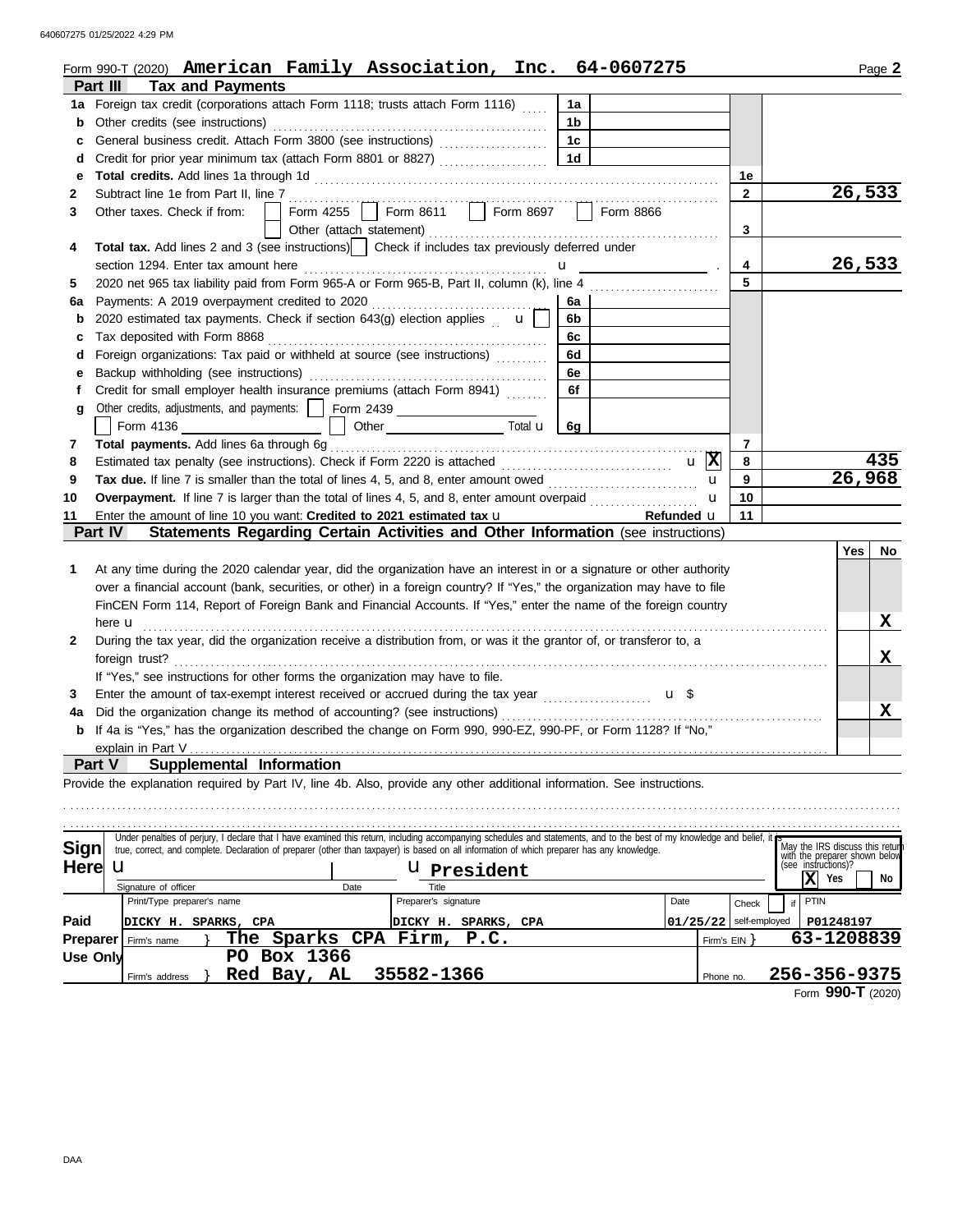**(Form 990-T)**

# **SCHEDULE A**  $\begin{array}{|c|c|c|c|c|c|}\n\hline\n\textbf{Unrelated Business Taxable Income} & \textbf{Income} & \textbf{on}_{\textbf{B No. 1545-0047}}\n\hline\n\end{array}$ **From an Unrelated Trade or Business**

| <b>2020</b> |
|-------------|
|-------------|

u**Go to** *www.irs.gov/Form990T* **for instructions and the latest information.**

u **Do not enter SSN numbers on this form as it may be made public if your organization is a 501(c)(3). 501(c)(3) Organizations Only** Department of the Treasury Internal Revenue Service **Open to Public Inspection for**

A Name of the organization

Name of the organization **Employer identification number Employer identification number Employer identification number American Family Association, Inc. 64-0607275**

Unrelated Business Activity Code (see instructions) u **C b** Sequence: 1 of 1

# Describe the unrelated trade or business u **E Unrelated Business Activity**

| Part I                                 | <b>Unrelated Trade or Business Income</b>                                                                                                                                                                                                                                                                                                                                                                                                                                                                    |                | (A) Income |         | (B) Expenses |             | (C) Net |
|----------------------------------------|--------------------------------------------------------------------------------------------------------------------------------------------------------------------------------------------------------------------------------------------------------------------------------------------------------------------------------------------------------------------------------------------------------------------------------------------------------------------------------------------------------------|----------------|------------|---------|--------------|-------------|---------|
| 1a Gross receipts or sales             |                                                                                                                                                                                                                                                                                                                                                                                                                                                                                                              |                |            |         |              |             |         |
| b                                      |                                                                                                                                                                                                                                                                                                                                                                                                                                                                                                              | 1c             |            |         |              |             |         |
| $\mathbf{2}$                           |                                                                                                                                                                                                                                                                                                                                                                                                                                                                                                              | $\overline{2}$ |            |         |              |             |         |
| 3                                      |                                                                                                                                                                                                                                                                                                                                                                                                                                                                                                              | $\mathbf{3}$   |            |         |              |             |         |
|                                        | 4a Capital gain net income (attach Sch D (Form 1041 or Form                                                                                                                                                                                                                                                                                                                                                                                                                                                  |                |            |         |              |             |         |
|                                        |                                                                                                                                                                                                                                                                                                                                                                                                                                                                                                              | 4a             |            |         |              |             |         |
| b                                      | Net gain (loss) (Form 4797) (attach Form 4797) (see instructions)                                                                                                                                                                                                                                                                                                                                                                                                                                            | 4b             |            |         |              |             |         |
| C                                      |                                                                                                                                                                                                                                                                                                                                                                                                                                                                                                              | 4c             |            |         |              |             |         |
| 5                                      | Income (loss) from partnership and S corporation (attach                                                                                                                                                                                                                                                                                                                                                                                                                                                     |                |            |         |              |             |         |
|                                        |                                                                                                                                                                                                                                                                                                                                                                                                                                                                                                              | 5              |            |         |              |             |         |
| 6                                      |                                                                                                                                                                                                                                                                                                                                                                                                                                                                                                              | 6              |            |         |              |             |         |
| $\overline{7}$                         |                                                                                                                                                                                                                                                                                                                                                                                                                                                                                                              | $\overline{7}$ |            |         |              |             |         |
| 8                                      | Interest, annuities, royalties, and rents from a controlled                                                                                                                                                                                                                                                                                                                                                                                                                                                  |                |            |         |              |             |         |
|                                        |                                                                                                                                                                                                                                                                                                                                                                                                                                                                                                              | 8              |            |         |              |             |         |
| 9                                      | Investment income of section $501(c)(7)$ , (9), or (17)                                                                                                                                                                                                                                                                                                                                                                                                                                                      |                |            |         |              |             |         |
|                                        |                                                                                                                                                                                                                                                                                                                                                                                                                                                                                                              | 9              |            |         |              |             |         |
|                                        |                                                                                                                                                                                                                                                                                                                                                                                                                                                                                                              | 10             |            |         |              |             |         |
|                                        |                                                                                                                                                                                                                                                                                                                                                                                                                                                                                                              |                |            |         |              |             |         |
|                                        |                                                                                                                                                                                                                                                                                                                                                                                                                                                                                                              | 11             |            |         |              |             |         |
|                                        | Other income (see instructions; attach statement See Stmt 1                                                                                                                                                                                                                                                                                                                                                                                                                                                  | 12             |            | 393,791 |              |             | 393,791 |
| 10<br>11<br>12<br>13<br>Part II        | Deductions Not Taken Elsewhere (See instructions for limitations on deductions) Deductions must be directly                                                                                                                                                                                                                                                                                                                                                                                                  | 13             |            | 393,791 |              |             | 393,791 |
| $\mathbf{1}$                           | connected with the unrelated business income                                                                                                                                                                                                                                                                                                                                                                                                                                                                 |                |            |         |              | $\mathbf 1$ |         |
| $\mathbf{2}$                           |                                                                                                                                                                                                                                                                                                                                                                                                                                                                                                              |                |            |         |              | $\mathbf 2$ | 155,159 |
| 3                                      |                                                                                                                                                                                                                                                                                                                                                                                                                                                                                                              |                |            |         |              | 3           |         |
| 4                                      | Repairs and maintenance <i>communication</i> and maintenance and maintenance and maintenance and maintenance and maintenance                                                                                                                                                                                                                                                                                                                                                                                 |                |            |         |              | 4           |         |
| 5                                      | Bad debts <b>contract to the contract of the contract of the contract of the contract of the contract of the contract of the contract of the contract of the contract of the contract of the contract of the contract of the con</b>                                                                                                                                                                                                                                                                         |                |            |         |              | 5           |         |
| 6<br>Taxes and licenses                |                                                                                                                                                                                                                                                                                                                                                                                                                                                                                                              |                |            |         |              | 6           |         |
| 7                                      |                                                                                                                                                                                                                                                                                                                                                                                                                                                                                                              |                |            |         | 27,097       |             |         |
| 8                                      |                                                                                                                                                                                                                                                                                                                                                                                                                                                                                                              |                |            |         |              | 8b          | 27,097  |
| 9                                      |                                                                                                                                                                                                                                                                                                                                                                                                                                                                                                              |                |            |         |              | 9           |         |
|                                        | Depletion <b>construction in the construction of the construction of the construction of the construction</b> of the construction of the construction of the construction of the construction of the construction of the constructi                                                                                                                                                                                                                                                                          |                |            |         |              | 10          |         |
|                                        | Contributions to deferred compensation plans [11] contracts are contributions to deferred compensation plans [11] contracts are contract and contracts are contract and contracts are contracted and contracts are contracted                                                                                                                                                                                                                                                                                |                |            |         |              | 11          |         |
|                                        |                                                                                                                                                                                                                                                                                                                                                                                                                                                                                                              |                |            |         |              | $12 \,$     |         |
|                                        |                                                                                                                                                                                                                                                                                                                                                                                                                                                                                                              |                |            |         |              | 13          |         |
|                                        | Excess readership costs (Part IX) Mathematical Contract Contract Contract Contract Contract Contract Contract Contract Contract Contract Contract Contract Contract Contract Contract Contract Contract Contract Contract Cont                                                                                                                                                                                                                                                                               |                |            |         |              | 14          | 84,186  |
|                                        |                                                                                                                                                                                                                                                                                                                                                                                                                                                                                                              |                |            |         |              | 15          | 266,442 |
| 10<br>11<br>12<br>13<br>14<br>15<br>16 | Unrelated business income before net operating loss deduction. Subtract line 15 from Part I, line 13,                                                                                                                                                                                                                                                                                                                                                                                                        |                |            |         |              |             |         |
|                                        | $\begin{minipage}[c]{0.5\textwidth} \centering \begin{tabular}[c]{@{}l@{}} \textbf{column (C)} \end{tabular} & \begin{tabular}[c]{@{}l@{}} \textbf{column (D)} \end{tabular} & \begin{tabular}[c]{@{}l@{}} \textbf{column (D)} \end{tabular} & \begin{tabular}[c]{@{}l@{}} \textbf{column (D)} \end{tabular} & \begin{tabular}[c]{@{}l@{}} \textbf{column (D)} \end{tabular} & \begin{tabular}[c]{@{}l@{}} \textbf{column (D)} \end{tabular} & \begin{tabular}[c]{@{}l@{}} \textbf{column (D)} \end{tabular$ |                |            |         |              | 16          | 127,349 |
| 17                                     |                                                                                                                                                                                                                                                                                                                                                                                                                                                                                                              |                |            |         |              | 17<br>18    | 127,349 |

**For Paperwork Reduction Act Notice, see instructions. Schedule A (Form 990-T) 2020**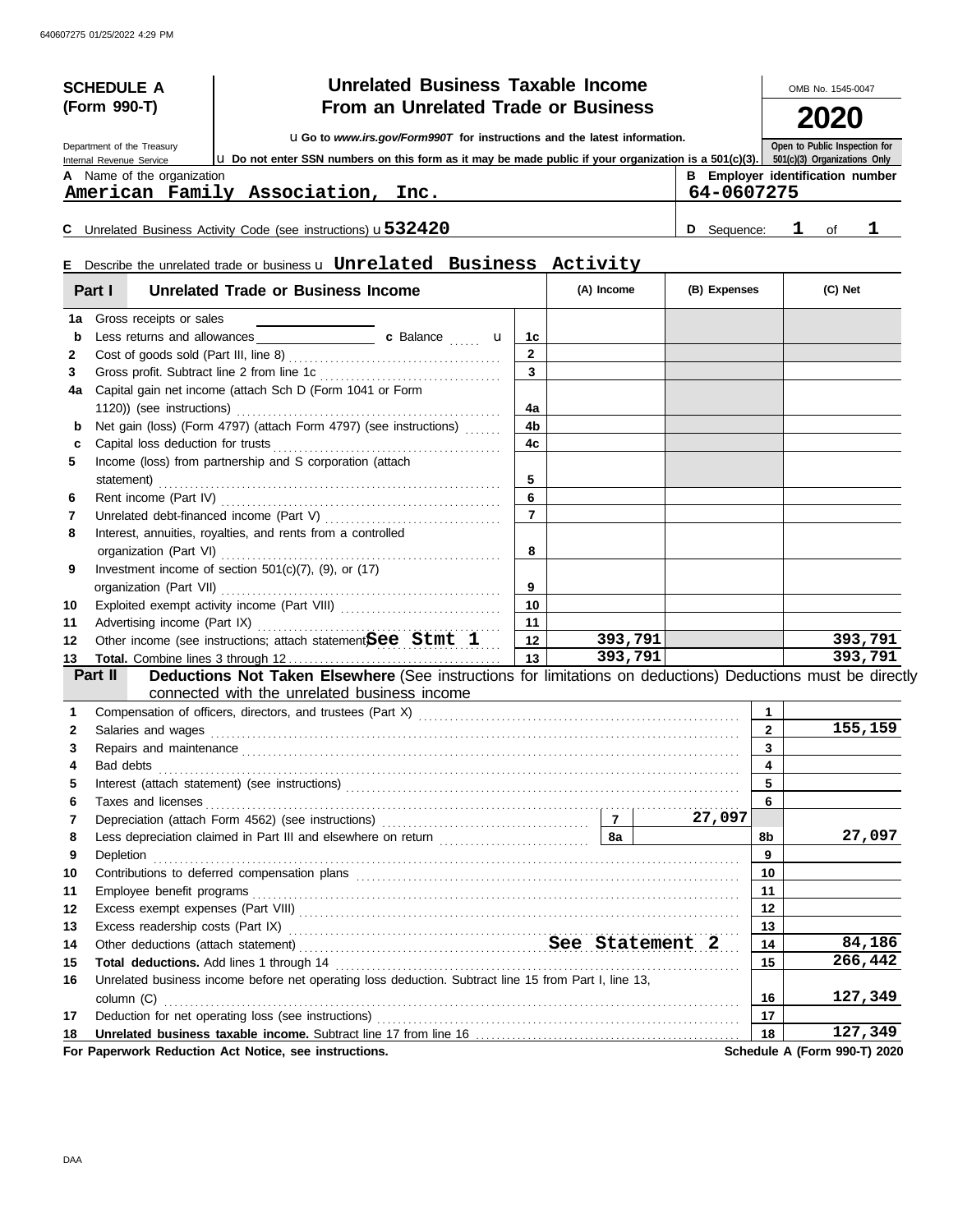|              |           | Schedule A (Form 990-T) 2020 American Family Association, Inc. 64-0607275                                                                                                                                                      |                                              |                                       |               |   |                   |                                                                                                                                                                                                                                                                                                                                 | Page 2 |
|--------------|-----------|--------------------------------------------------------------------------------------------------------------------------------------------------------------------------------------------------------------------------------|----------------------------------------------|---------------------------------------|---------------|---|-------------------|---------------------------------------------------------------------------------------------------------------------------------------------------------------------------------------------------------------------------------------------------------------------------------------------------------------------------------|--------|
|              | Part III  | <b>Cost of Goods Sold</b>                                                                                                                                                                                                      |                                              | Enter method of inventory valuation u |               |   |                   |                                                                                                                                                                                                                                                                                                                                 |        |
| 1            |           | Inventory at beginning of year contact the contact of the contact of the contact of the contact of the contact of the contact of the contact of the contact of the contact of the contact of the contact of the contact of the |                                              |                                       |               |   | 1                 |                                                                                                                                                                                                                                                                                                                                 |        |
| 2            | Purchases |                                                                                                                                                                                                                                |                                              |                                       |               |   | $\overline{2}$    |                                                                                                                                                                                                                                                                                                                                 |        |
| 3            |           |                                                                                                                                                                                                                                |                                              |                                       |               |   | $\mathbf{3}$<br>4 |                                                                                                                                                                                                                                                                                                                                 |        |
| 4<br>5       |           |                                                                                                                                                                                                                                |                                              |                                       |               |   | $5\overline{5}$   |                                                                                                                                                                                                                                                                                                                                 |        |
| 6            |           |                                                                                                                                                                                                                                |                                              |                                       |               |   | 6                 |                                                                                                                                                                                                                                                                                                                                 |        |
| 7            |           | Inventory at end of year                                                                                                                                                                                                       |                                              |                                       |               |   | $\overline{7}$    |                                                                                                                                                                                                                                                                                                                                 |        |
| 8            |           |                                                                                                                                                                                                                                |                                              |                                       |               |   | 8                 |                                                                                                                                                                                                                                                                                                                                 |        |
| 9            |           | Do the rules of section 263A (with respect to property produced or acquired for resale) apply to the organization?                                                                                                             |                                              |                                       |               |   |                   | <b>Yes</b>                                                                                                                                                                                                                                                                                                                      | No     |
|              | Part IV   | Rent Income (From Real Property and Personal Property Leased with Real Property)                                                                                                                                               |                                              |                                       |               |   |                   |                                                                                                                                                                                                                                                                                                                                 |        |
| 1            |           | Description of property (property street address, city, state, ZIP code). Check if a dual-use (see instructions)                                                                                                               |                                              |                                       |               |   |                   |                                                                                                                                                                                                                                                                                                                                 |        |
|              | А         |                                                                                                                                                                                                                                |                                              |                                       |               |   |                   |                                                                                                                                                                                                                                                                                                                                 |        |
|              | в<br>C    |                                                                                                                                                                                                                                |                                              |                                       |               |   |                   |                                                                                                                                                                                                                                                                                                                                 |        |
|              | D         |                                                                                                                                                                                                                                |                                              |                                       |               |   |                   |                                                                                                                                                                                                                                                                                                                                 |        |
|              |           |                                                                                                                                                                                                                                | A                                            | в                                     |               | C |                   | D                                                                                                                                                                                                                                                                                                                               |        |
| 2            |           | Rent received or accrued                                                                                                                                                                                                       |                                              |                                       |               |   |                   |                                                                                                                                                                                                                                                                                                                                 |        |
| a            |           | From personal property (if the percentage of                                                                                                                                                                                   |                                              |                                       |               |   |                   |                                                                                                                                                                                                                                                                                                                                 |        |
|              |           | rent for personal property is more than 10%                                                                                                                                                                                    |                                              |                                       |               |   |                   |                                                                                                                                                                                                                                                                                                                                 |        |
|              |           | but not more than 50%)<br>.                                                                                                                                                                                                    |                                              |                                       |               |   |                   |                                                                                                                                                                                                                                                                                                                                 |        |
|              |           | <b>b</b> From real and personal property (if the                                                                                                                                                                               |                                              |                                       |               |   |                   |                                                                                                                                                                                                                                                                                                                                 |        |
|              |           | percentage of rent for personal property exceeds                                                                                                                                                                               |                                              |                                       |               |   |                   |                                                                                                                                                                                                                                                                                                                                 |        |
|              |           | 50% or if the rent is based on profit or income).<br>c Total rents received or accrued by property.                                                                                                                            |                                              |                                       |               |   |                   |                                                                                                                                                                                                                                                                                                                                 |        |
|              |           | Add lines 2a and 2b, columns A through D                                                                                                                                                                                       |                                              |                                       |               |   |                   |                                                                                                                                                                                                                                                                                                                                 |        |
|              |           |                                                                                                                                                                                                                                |                                              |                                       |               |   |                   |                                                                                                                                                                                                                                                                                                                                 |        |
| 3            |           | Total rents received or accrued. Add line 2c columns A through D. Enter here and on Part I, line 6, column (A)                                                                                                                 |                                              |                                       |               |   |                   | $\mathbf u$ and $\mathbf u$ and $\mathbf u$ and $\mathbf u$ and $\mathbf u$ and $\mathbf u$ and $\mathbf u$ and $\mathbf u$ and $\mathbf u$ and $\mathbf u$ and $\mathbf u$ and $\mathbf u$ and $\mathbf u$ and $\mathbf u$ and $\mathbf u$ and $\mathbf u$ and $\mathbf u$ and $\mathbf u$ and $\mathbf u$ and $\mathbf u$ and |        |
| 4            |           | Deductions directly connected with the income                                                                                                                                                                                  |                                              |                                       |               |   |                   |                                                                                                                                                                                                                                                                                                                                 |        |
|              |           | in lines 2(a) and 2(b) (attach statement)                                                                                                                                                                                      |                                              |                                       |               |   |                   |                                                                                                                                                                                                                                                                                                                                 |        |
| 5            |           | Total deductions. Add line 4 columns A through D. Enter here and on Part I, line 6, column (B)                                                                                                                                 |                                              |                                       |               |   |                   | $\mathbf{u}$ $\sim$                                                                                                                                                                                                                                                                                                             |        |
| Part V       |           | <b>Unrelated Debt-Financed Income (see instructions)</b>                                                                                                                                                                       |                                              |                                       |               |   |                   |                                                                                                                                                                                                                                                                                                                                 |        |
| 1            |           | Description of debt-financed property (street address, city, state, ZIP code). Check if a dual-use (see instructions)                                                                                                          |                                              |                                       |               |   |                   |                                                                                                                                                                                                                                                                                                                                 |        |
|              | А         |                                                                                                                                                                                                                                |                                              |                                       |               |   |                   |                                                                                                                                                                                                                                                                                                                                 |        |
|              | в         |                                                                                                                                                                                                                                |                                              |                                       |               |   |                   |                                                                                                                                                                                                                                                                                                                                 |        |
|              | C         |                                                                                                                                                                                                                                |                                              |                                       |               |   |                   |                                                                                                                                                                                                                                                                                                                                 |        |
|              | D         |                                                                                                                                                                                                                                | A                                            | в                                     |               | C |                   | D                                                                                                                                                                                                                                                                                                                               |        |
| $\mathbf{2}$ |           | Gross income from or allocable to debt-financed                                                                                                                                                                                |                                              |                                       |               |   |                   |                                                                                                                                                                                                                                                                                                                                 |        |
|              | property  |                                                                                                                                                                                                                                |                                              |                                       |               |   |                   |                                                                                                                                                                                                                                                                                                                                 |        |
| 3            |           | Deductions directly connected with or allocable                                                                                                                                                                                |                                              |                                       |               |   |                   |                                                                                                                                                                                                                                                                                                                                 |        |
|              |           | to debt-financed property                                                                                                                                                                                                      |                                              |                                       |               |   |                   |                                                                                                                                                                                                                                                                                                                                 |        |
|              |           | a Straight line depreciation (attach statement)                                                                                                                                                                                |                                              |                                       |               |   |                   |                                                                                                                                                                                                                                                                                                                                 |        |
|              |           | <b>b</b> Other deductions (attach statement)                                                                                                                                                                                   |                                              |                                       |               |   |                   |                                                                                                                                                                                                                                                                                                                                 |        |
|              |           | c Total deductions (add lines 3a and 3b,                                                                                                                                                                                       |                                              |                                       |               |   |                   |                                                                                                                                                                                                                                                                                                                                 |        |
|              |           | columns A through D)                                                                                                                                                                                                           |                                              |                                       |               |   |                   |                                                                                                                                                                                                                                                                                                                                 |        |
| 4            |           | Amount of average acquisition debt on or allocable<br>to debt-financed property (attach statement)                                                                                                                             |                                              |                                       |               |   |                   |                                                                                                                                                                                                                                                                                                                                 |        |
| 5            |           | Average adjusted basis of or allocable to debt-                                                                                                                                                                                | the control of the control of the control of |                                       |               |   |                   |                                                                                                                                                                                                                                                                                                                                 |        |
|              |           | financed property (attach statement)                                                                                                                                                                                           |                                              |                                       |               |   |                   |                                                                                                                                                                                                                                                                                                                                 |        |
| 6            |           | Divide line 4 by line 5                                                                                                                                                                                                        | <u> El component de la componenta</u>        | $\overline{\mathcal{A}}$              | $\frac{9}{6}$ |   | $\frac{9}{6}$     |                                                                                                                                                                                                                                                                                                                                 | $\%$   |
| 7            |           | Gross income reportable. Multiply line 2 by line 6                                                                                                                                                                             |                                              |                                       |               |   |                   |                                                                                                                                                                                                                                                                                                                                 |        |
| 8            |           |                                                                                                                                                                                                                                |                                              |                                       |               |   |                   |                                                                                                                                                                                                                                                                                                                                 |        |
| 9            |           | Allocable deductions. Multiply line 3c by line 6                                                                                                                                                                               |                                              |                                       |               |   |                   |                                                                                                                                                                                                                                                                                                                                 |        |
|              |           |                                                                                                                                                                                                                                |                                              |                                       |               |   |                   |                                                                                                                                                                                                                                                                                                                                 |        |
| 10           |           |                                                                                                                                                                                                                                |                                              |                                       |               |   |                   |                                                                                                                                                                                                                                                                                                                                 |        |
| 11           |           |                                                                                                                                                                                                                                |                                              |                                       |               |   |                   | $\mathbf u$ and $\mathbf u$ and $\mathbf u$ and $\mathbf u$ and $\mathbf v$ and $\mathbf v$ and $\mathbf v$ and $\mathbf v$ and $\mathbf v$ and $\mathbf v$ and $\mathbf v$ and $\mathbf v$ and $\mathbf v$ and $\mathbf v$ and $\mathbf v$ and $\mathbf v$ and $\mathbf v$ and $\mathbf v$ and $\mathbf v$ and $\mathbf v$ and |        |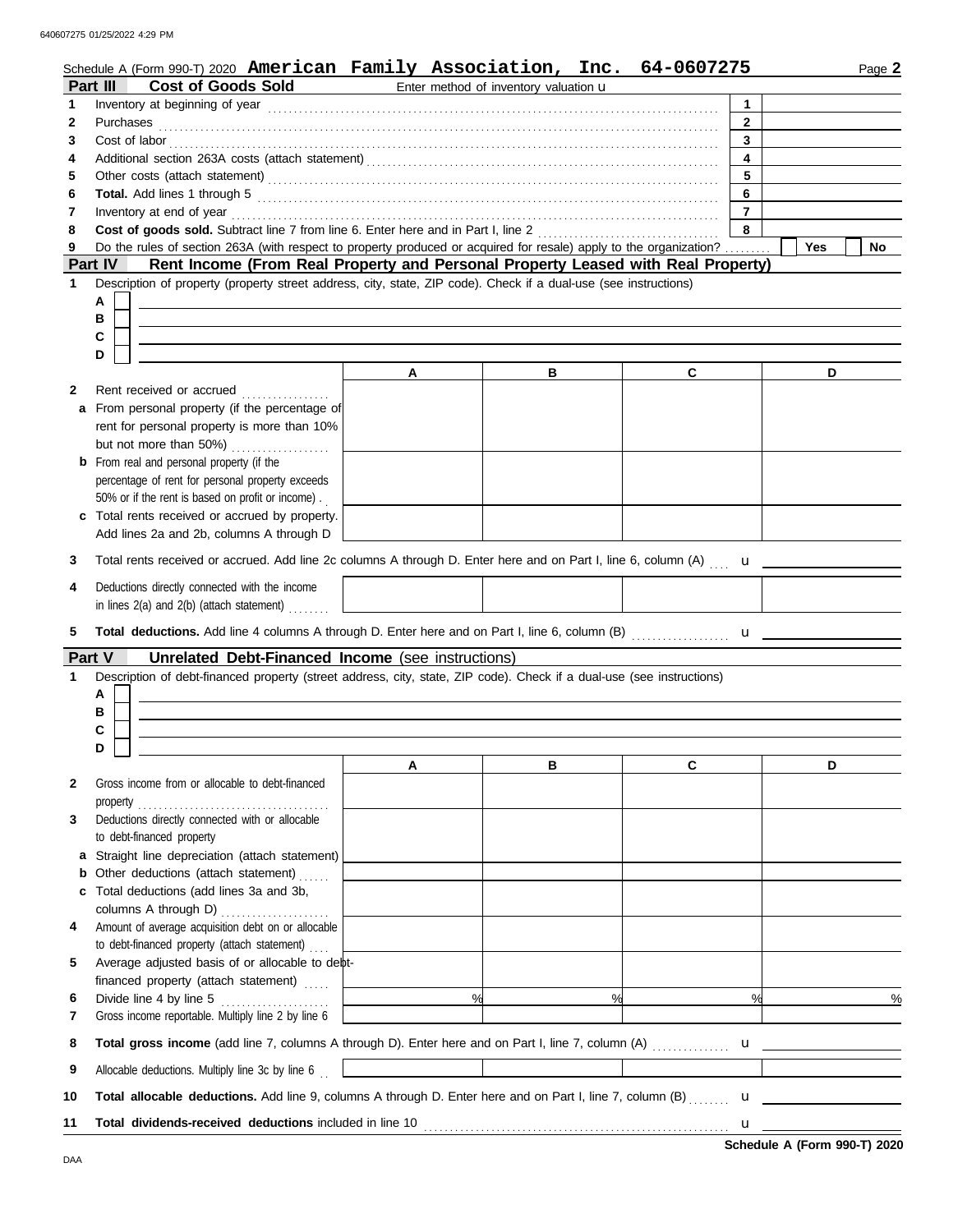|                           |                                       | Schedule A (Form 990-T) 2020American Family Association, Inc.                                         |                                         |                                                                             |                                                         |                                                                                                          |                                                                                               | 64-0607275                                                                                   |                | Page 3                                                                      |
|---------------------------|---------------------------------------|-------------------------------------------------------------------------------------------------------|-----------------------------------------|-----------------------------------------------------------------------------|---------------------------------------------------------|----------------------------------------------------------------------------------------------------------|-----------------------------------------------------------------------------------------------|----------------------------------------------------------------------------------------------|----------------|-----------------------------------------------------------------------------|
| Part VI                   |                                       | Interest, Annuities, Royalties, and Rents from Controlled Organizations (see instructions)            |                                         |                                                                             |                                                         |                                                                                                          |                                                                                               |                                                                                              |                |                                                                             |
|                           |                                       |                                                                                                       |                                         |                                                                             |                                                         | Exempt/Nonexempt Controlled Organization                                                                 |                                                                                               |                                                                                              |                |                                                                             |
|                           | 1. Name of controlled<br>organization |                                                                                                       | 2. Employer<br>identification<br>number |                                                                             | 3. Net unrelated<br>income (loss)<br>(see instructions) | 4. Total of specified<br>payments made                                                                   |                                                                                               | 5. Part of column 4<br>that is included in the<br>controlling organization's<br>gross income |                | 6. Deductions directly<br>connected with<br>income in column 5              |
| (1)                       |                                       |                                                                                                       |                                         |                                                                             |                                                         |                                                                                                          |                                                                                               |                                                                                              |                |                                                                             |
| (2)                       |                                       |                                                                                                       |                                         |                                                                             |                                                         |                                                                                                          |                                                                                               |                                                                                              |                |                                                                             |
| (3)                       |                                       |                                                                                                       |                                         |                                                                             |                                                         |                                                                                                          |                                                                                               |                                                                                              |                |                                                                             |
| (4)                       |                                       |                                                                                                       |                                         |                                                                             |                                                         |                                                                                                          |                                                                                               |                                                                                              |                |                                                                             |
|                           |                                       |                                                                                                       |                                         | Nonexempt Controlled Organizations                                          |                                                         |                                                                                                          |                                                                                               |                                                                                              |                |                                                                             |
|                           | 7. Taxable income                     | 8. Net unrelated<br>income (loss)<br>(see instructions)                                               |                                         | 9. Total of specified                                                       | payments made                                           |                                                                                                          | 10. Part of column 9<br>that is included in the<br>controlling organization's<br>gross income |                                                                                              |                | 11. Deductions directly<br>connected with<br>income in column 10            |
| (1)                       |                                       |                                                                                                       |                                         |                                                                             |                                                         |                                                                                                          |                                                                                               |                                                                                              |                |                                                                             |
| (2)                       |                                       |                                                                                                       |                                         |                                                                             |                                                         |                                                                                                          |                                                                                               |                                                                                              |                |                                                                             |
| (3)                       |                                       |                                                                                                       |                                         |                                                                             |                                                         |                                                                                                          |                                                                                               |                                                                                              |                |                                                                             |
| (4)                       |                                       |                                                                                                       |                                         |                                                                             |                                                         |                                                                                                          |                                                                                               |                                                                                              |                |                                                                             |
| Totals<br><b>Part VII</b> | 1. Description of income              | Investment Income of a Section $501(c)(7)$ , (9), or (17)                                             |                                         | 2. Amount of income                                                         |                                                         | u<br><b>Organization</b> (see instructions)<br>3. Deductions<br>directly connected<br>(attach statement) |                                                                                               | 4. Set-asides<br>(attach statement)                                                          |                | 5. Total deductions<br>and set-asides<br>(add columns 3 and 4)              |
|                           |                                       |                                                                                                       |                                         |                                                                             |                                                         |                                                                                                          |                                                                                               |                                                                                              |                |                                                                             |
| (1)<br>(2)                |                                       |                                                                                                       |                                         |                                                                             |                                                         |                                                                                                          |                                                                                               |                                                                                              |                |                                                                             |
| (3)                       |                                       |                                                                                                       |                                         |                                                                             |                                                         |                                                                                                          |                                                                                               |                                                                                              |                |                                                                             |
| (4)                       |                                       |                                                                                                       |                                         |                                                                             |                                                         |                                                                                                          |                                                                                               |                                                                                              |                |                                                                             |
| Totals                    |                                       | u                                                                                                     |                                         | Add amounts in column 2.<br>Enter here and on Part I,<br>line 9, column (A) |                                                         |                                                                                                          |                                                                                               |                                                                                              |                | Add amounts in column 5.<br>Enter here and on Part I,<br>line 9, column (B) |
| Part VIII                 |                                       | Exploited Exempt Activity Income, Other Than Advertising Income (see instructions)                    |                                         |                                                                             |                                                         |                                                                                                          |                                                                                               |                                                                                              |                |                                                                             |
| 1                         | Description of exploited activity:    |                                                                                                       |                                         |                                                                             |                                                         |                                                                                                          |                                                                                               |                                                                                              |                |                                                                             |
| 2                         |                                       | Gross unrelated business income from trade or business. Enter here and on Part I, line 10, column (A) |                                         |                                                                             |                                                         |                                                                                                          |                                                                                               |                                                                                              | $\mathbf{2}$   |                                                                             |
| 3                         |                                       | Expenses directly connected with production of unrelated business income. Enter here and on Part I,   |                                         |                                                                             |                                                         |                                                                                                          |                                                                                               |                                                                                              |                |                                                                             |
|                           | line $10$ , column $(B)$              |                                                                                                       |                                         |                                                                             |                                                         |                                                                                                          |                                                                                               |                                                                                              | 3              |                                                                             |
| 4                         |                                       | Net income (loss) from unrelated trade or business. Subtract line 3 from line 2. If a gain, complete  |                                         |                                                                             |                                                         |                                                                                                          |                                                                                               |                                                                                              |                |                                                                             |
|                           | lines 5 through 7                     |                                                                                                       |                                         |                                                                             |                                                         |                                                                                                          |                                                                                               |                                                                                              | 4              |                                                                             |
| 5                         |                                       |                                                                                                       |                                         |                                                                             |                                                         |                                                                                                          |                                                                                               |                                                                                              | 5              |                                                                             |
| 6                         |                                       | Expenses attributable to income entered on line 5                                                     |                                         |                                                                             |                                                         |                                                                                                          |                                                                                               |                                                                                              | 6              |                                                                             |
| 7                         |                                       | Excess exempt expenses. Subtract line 5 from line 6, but do not enter more than the amount on line    |                                         |                                                                             |                                                         |                                                                                                          |                                                                                               |                                                                                              |                |                                                                             |
|                           |                                       |                                                                                                       |                                         |                                                                             |                                                         |                                                                                                          |                                                                                               |                                                                                              | $\overline{7}$ |                                                                             |

**Schedule A (Form 990-T) 2020**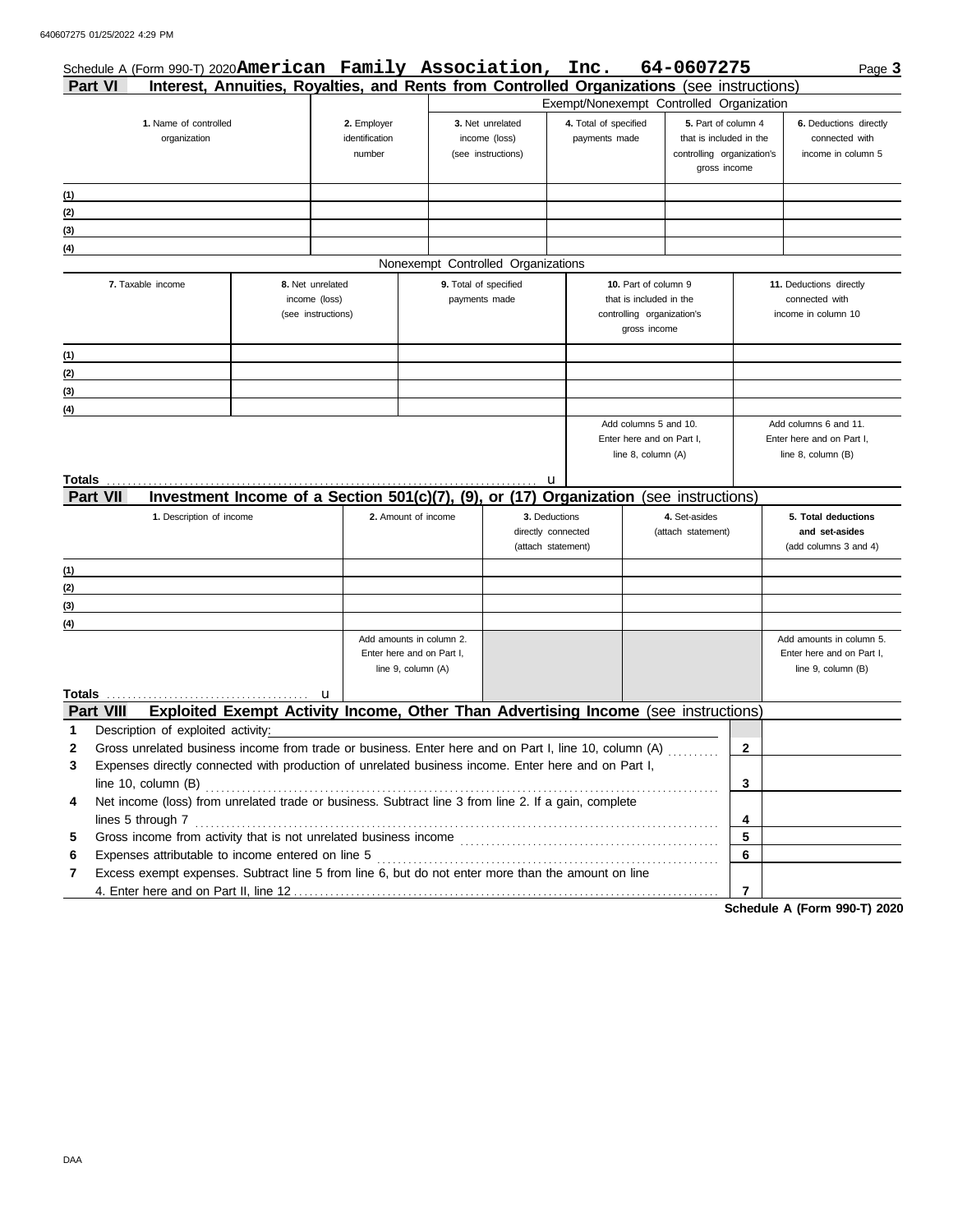|              | Schedule A (Form 990-T) 2020American Family Association, Inc.                                          |          |   | 64-0607275                     | Page 4                                                          |
|--------------|--------------------------------------------------------------------------------------------------------|----------|---|--------------------------------|-----------------------------------------------------------------|
|              | Part IX<br><b>Advertising Income</b>                                                                   |          |   |                                |                                                                 |
| 1            | Name(s) of periodical(s). Check box if reporting two or more periodicals on a consolidated basis.      |          |   |                                |                                                                 |
|              | Α<br>в                                                                                                 |          |   |                                |                                                                 |
|              | $\mathbf C$                                                                                            |          |   |                                |                                                                 |
|              | D                                                                                                      |          |   |                                |                                                                 |
|              | Enter amounts for each periodical listed above in the corresponding column.                            |          |   |                                |                                                                 |
|              |                                                                                                        |          | В | C                              | D                                                               |
| $\mathbf{2}$ | Gross advertising income                                                                               |          |   |                                |                                                                 |
| a            |                                                                                                        |          |   |                                |                                                                 |
|              |                                                                                                        |          |   |                                |                                                                 |
| 3            | Direct advertising costs by periodical                                                                 |          |   |                                |                                                                 |
|              |                                                                                                        |          |   |                                |                                                                 |
| 4            | Advertising gain (loss). Subtract line 3 from line                                                     |          |   |                                |                                                                 |
|              | 2. For any column in line 4 showing a gain,                                                            |          |   |                                |                                                                 |
|              | complete lines 5 through 8. For any column in                                                          |          |   |                                |                                                                 |
|              | line 4 showing a loss or zero, do not complete                                                         |          |   |                                |                                                                 |
|              | lines 5 through 7, and enter zero on line 8 $\ldots$                                                   |          |   |                                |                                                                 |
| 5            |                                                                                                        |          |   |                                |                                                                 |
| 6<br>7       | Excess readership costs. If line 6 is less than                                                        |          |   |                                |                                                                 |
|              | line 5, subtract line 6 from line 5. If line 5 is less                                                 |          |   |                                |                                                                 |
|              | than line 6, enter zero                                                                                |          |   |                                |                                                                 |
| 8            | Excess readership costs allowed as a                                                                   |          |   |                                |                                                                 |
|              | deduction. For each column showing a gain on                                                           |          |   |                                |                                                                 |
|              | line 4, enter the lesser of line 4 or line 7 $\ldots$                                                  |          |   |                                |                                                                 |
|              | a Add line 8, columns A through D. Enter the greater of the line 8a, columns total or zero here and on |          |   |                                |                                                                 |
|              |                                                                                                        |          |   |                                |                                                                 |
|              | Part II, line 13                                                                                       |          |   |                                | $\mathbf{u}$ and $\mathbf{u}$ and $\mathbf{u}$ and $\mathbf{u}$ |
|              | Compensation of Officers, Directors, and Trustees (see instructions)<br>Part X                         |          |   |                                |                                                                 |
|              |                                                                                                        |          |   | 3. Percentage                  | 4. Compensation                                                 |
|              | 1. Name                                                                                                | 2. Title |   | of time devoted<br>to business | attributable to<br>unrelated business                           |
|              |                                                                                                        |          |   |                                |                                                                 |
| (1)<br>(2)   |                                                                                                        |          |   |                                | %<br>$\%$                                                       |
| (3)          |                                                                                                        |          |   |                                | %                                                               |
| (4)          |                                                                                                        |          |   |                                | %                                                               |
|              |                                                                                                        |          |   |                                |                                                                 |
|              | Total. Enter here and on Part II, line 1                                                               |          |   | u                              |                                                                 |
|              | Supplemental Information (see instructions)<br>Part XI                                                 |          |   |                                |                                                                 |
|              |                                                                                                        |          |   |                                |                                                                 |
|              |                                                                                                        |          |   |                                |                                                                 |
|              |                                                                                                        |          |   |                                |                                                                 |
|              |                                                                                                        |          |   |                                |                                                                 |
|              |                                                                                                        |          |   |                                |                                                                 |
|              |                                                                                                        |          |   |                                |                                                                 |
|              |                                                                                                        |          |   |                                |                                                                 |
|              |                                                                                                        |          |   |                                |                                                                 |
|              |                                                                                                        |          |   |                                |                                                                 |
|              |                                                                                                        |          |   |                                |                                                                 |
|              |                                                                                                        |          |   |                                |                                                                 |
|              |                                                                                                        |          |   |                                |                                                                 |
|              |                                                                                                        |          |   |                                |                                                                 |
|              |                                                                                                        |          |   |                                |                                                                 |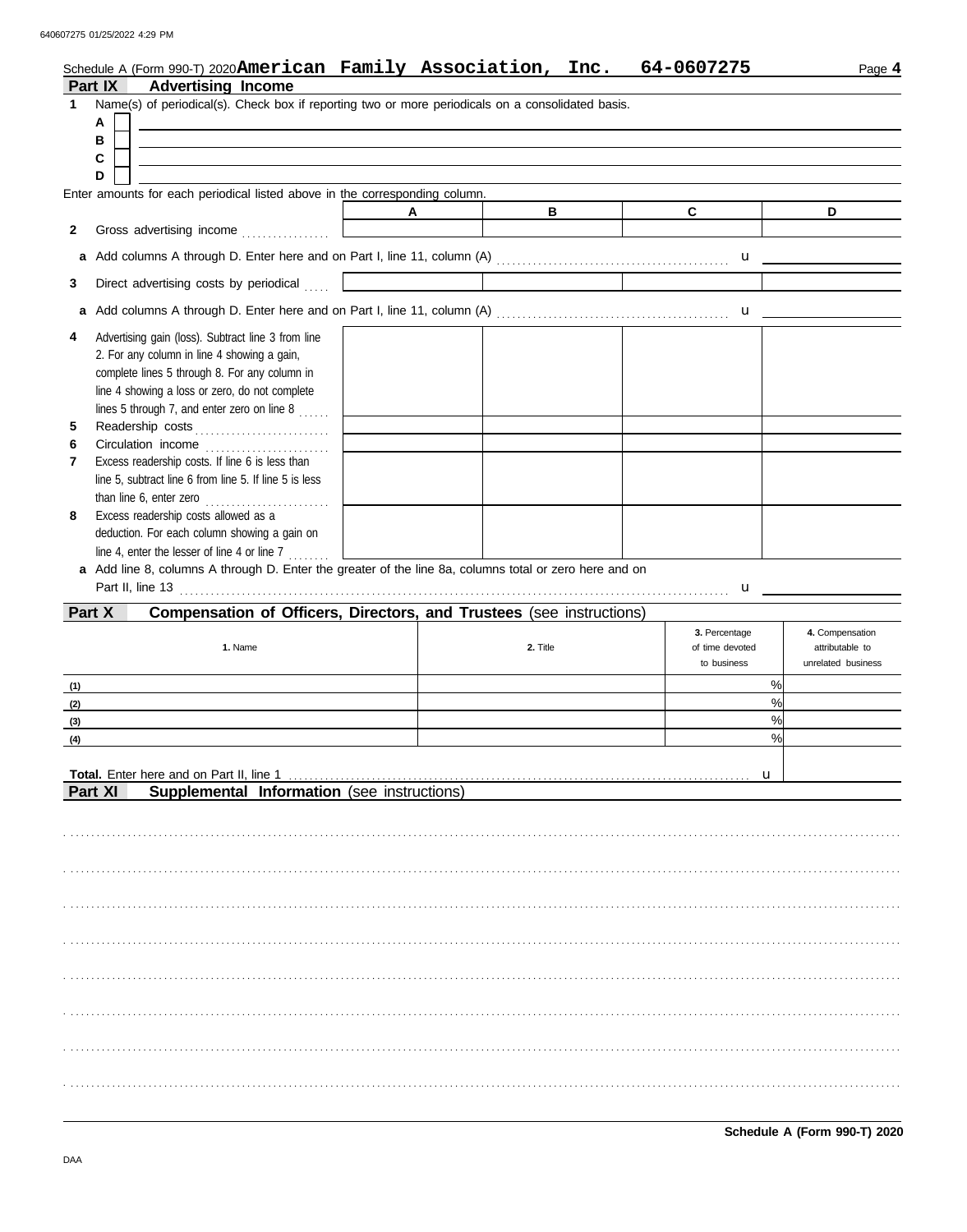# **Unrelated Business Activity Statement 1 - Schedule A (990T), Part I, Line 12 - Other Income**

| <b>Description</b>           | Amount  |
|------------------------------|---------|
| Rental of Tower Space        | 172,945 |
| Rental of Office Space       | 15,935  |
| Advertising                  | 58,120  |
| Products Sold - Online Store | 146,791 |
| Total                        | 393,791 |

# **Unrelated Business Activity Statement 2 - Schedule A (990T), Part II, Line 14 - Other Deductions**

| <b>Description</b>                                                    | Amount                              |
|-----------------------------------------------------------------------|-------------------------------------|
| Internet Broadcast Fees<br>Online Store Costs<br>Postage<br>Utilities | 31,989<br>17,844<br>5,466<br>28,887 |
| Total                                                                 | 84,186                              |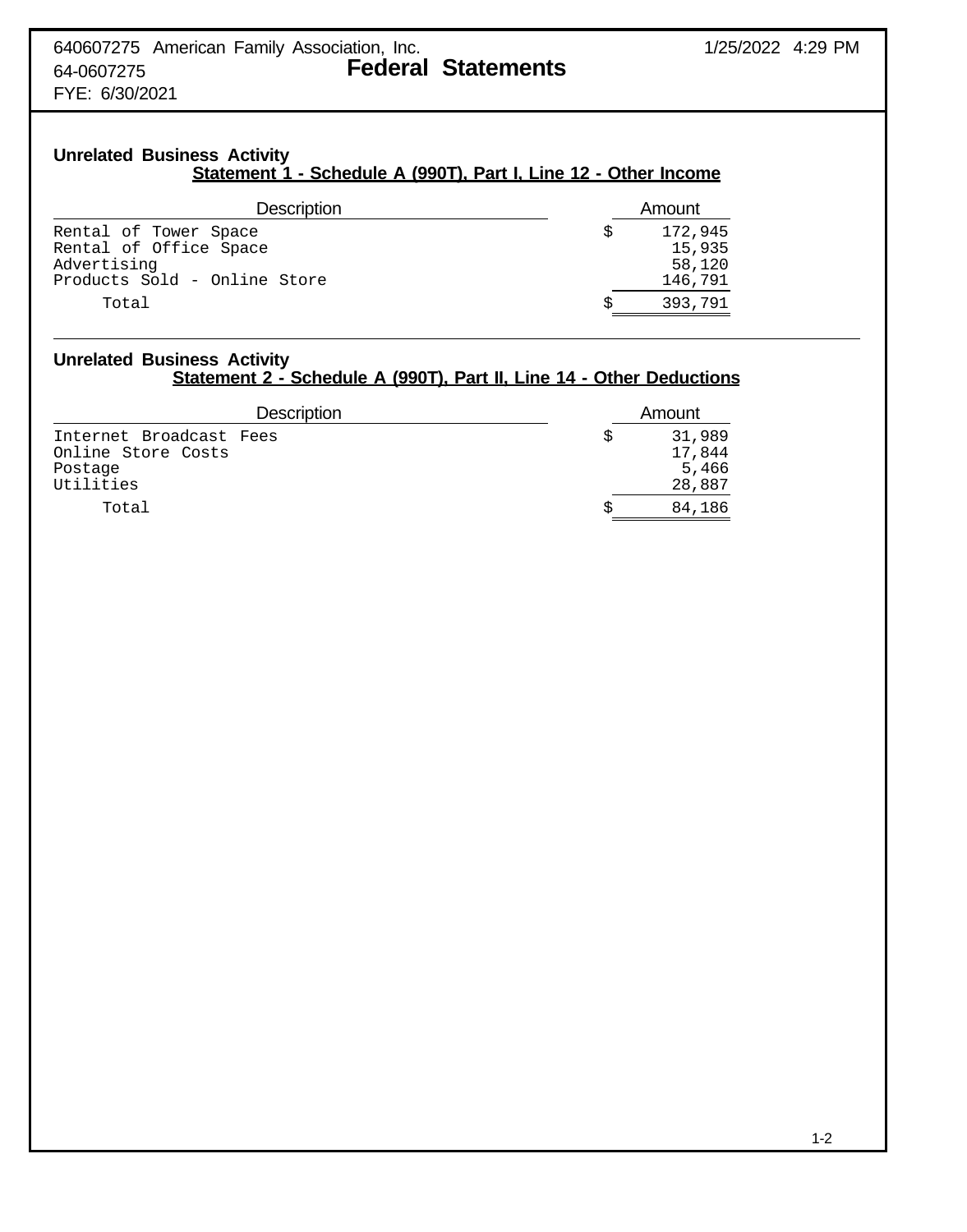# **Underpayment of Estimated Tax by Corporations Form 990-T**

OMB No. 1545-0123

Estimated tax paid or credited for each period. For column (a) only, **11** line 8 (but not 6 or 7) is checked, see instructions for the amounts to **b** Look-back interest included on line 1 under section 460(b)(2) for completed long-term 38, on the estimated tax penalty line of the corporation's income tax return, but **do not** attach Form 2220. **2220** Form **2020 Part II Reasons for Filing—Check the boxes below that apply. If any boxes are checked, the corporation must file Part III Figuring the Underpayment** u **Attach to the corporation's tax return.** u**Go to** *www.irs.gov/Form2220* **for instructions and the latest information. Employer identification number Note:** Generally, the corporation is not required to file Form 2220 (see Part II below for exceptions) because the IRS will figure any penalty **6 7 8 1 1** Total tax (see instructions) . . . . . . . . . . . . . . . . . . . . . . . . . . . . . . . . . . . . . . . . . . . . . . . . . . . . . . . . . . . . . . . . . . . . . . . . . . . . . . . . . . . . . . . . . . . **2a 2a** Personal holding company tax (Schedule PH (Form 1120), line 26) included on line 1 **2b c 2c** Credit for federal tax paid on fuels (see instructions) . . . . . . . . . . . . . . . . . . . . . . . . . . . . . . . **d Total.** Add lines 2a through 2c **2d 3 3 4 4 5 5 (a) (b) (c) (d) 9** Installment due dates. Enter in columns (a) through (d) the 15th day **9 10 Required installments.** If the box on line 6 and/or line 7 above is **10 11** owed and bill the corporation. However, the corporation may still use Form 2220 to figure the penalty. If so, enter the amount from page 2, line The corporation is using the adjusted seasonal installment method. The corporation is using the annualized income installment method. The corporation is a "large corporation" figuring its first required installment based on the prior year's tax. contracts or section  $167(q)$  for depreciation under the income forecast method Subtract line 2d from line 1. If the result is less than \$500, **do not** complete or file this form. The corporation does not owe the penalty Department of the Treasury Internal Revenue Service Name Enter the tax shown on the corporation's 2019 income tax return. See instructions. **Caution:** If the tax is zero or of the 4th (*Form 990-PF filers:* Use 5th month), 6th, 9th, and 12th months of the corporation's tax year. **Filers with installments due on** checked, enter the amounts from Schedule A, line 38. If the box on enter. If none of these boxes are checked, enter 25% (0.25) of line 5 above in each column . . . . . . . . . . . . . . . . . . . . . . . . . . . . . . . . . . . . . . enter the amount from line 11 on line 15. See instructions the tax year was for less than 12 months, skip this line and enter the amount from line 3 on line 5 **Part I Required Annual Payment Required annual payment.** Enter the **smaller** of line 3 or line 4. If the corporation is required to skip line 4, enter the amount from line 3 Form 2220 even if it does not owe a penalty. See instructions. **or after April 1, 2020, and before July 15, 2020, see instructions** . **American Family Association, Inc. 64-0607275 26,533 26,533 18,764 18,764 10/15/20 12/15/20 03/15/21 06/15/21 4,691 4,691 4,691 4,691**

*Go to Part IV on page 2 to figure the penalty. Do not go to Part IV if there are no entries on line 17—no penalty is owed.* **Overpayment.** If line 10 is less than line 15, subtract line 10 from line **18 17** Underpayment. If line 15 is less than or equal to line 10, subtract line Add amounts on lines 16 and 17 of the preceding column . . . . . . . . . . **14 14** *Complete lines 12 through 18 of one column before going to the* **12 Enter amount, if any, from line 18 of the preceding column . . . . . . . . . | 12 13 13** Add lines 11 and 12 . . . . . . . . . . . . . . . . . . . . . . . . . . . . . . . . . . . . . . . **15** Subtract line 14 from line 13. If zero or less, enter -0- . . . . . . . . . . . . 15 **16** If the amount on line 15 is zero, subtract line 13 from line 14. **16 17 18** Otherwise, enter -0- . . . . . . . . . . . . . . . . . . . . . . . . . . . . . . . . . . . . . . . 15 from line 10. Then go to line 12 of the next column. Otherwise, go to line 18 . . . . . . . . . . . . . . . . . . . . . . . . . . . . . . . . . . . . . . . . . . . . . . . . 15. Then go to line 12 of the next column . . . . . . . . . . . . . . . . *next column.* **4,691 9,382 14,073 0 0 0 0 4,691 9,382 4,691 4,691 4,691 4,691**

**For Paperwork Reduction Act Notice, see separate instructions.**

Form **2220** (2020)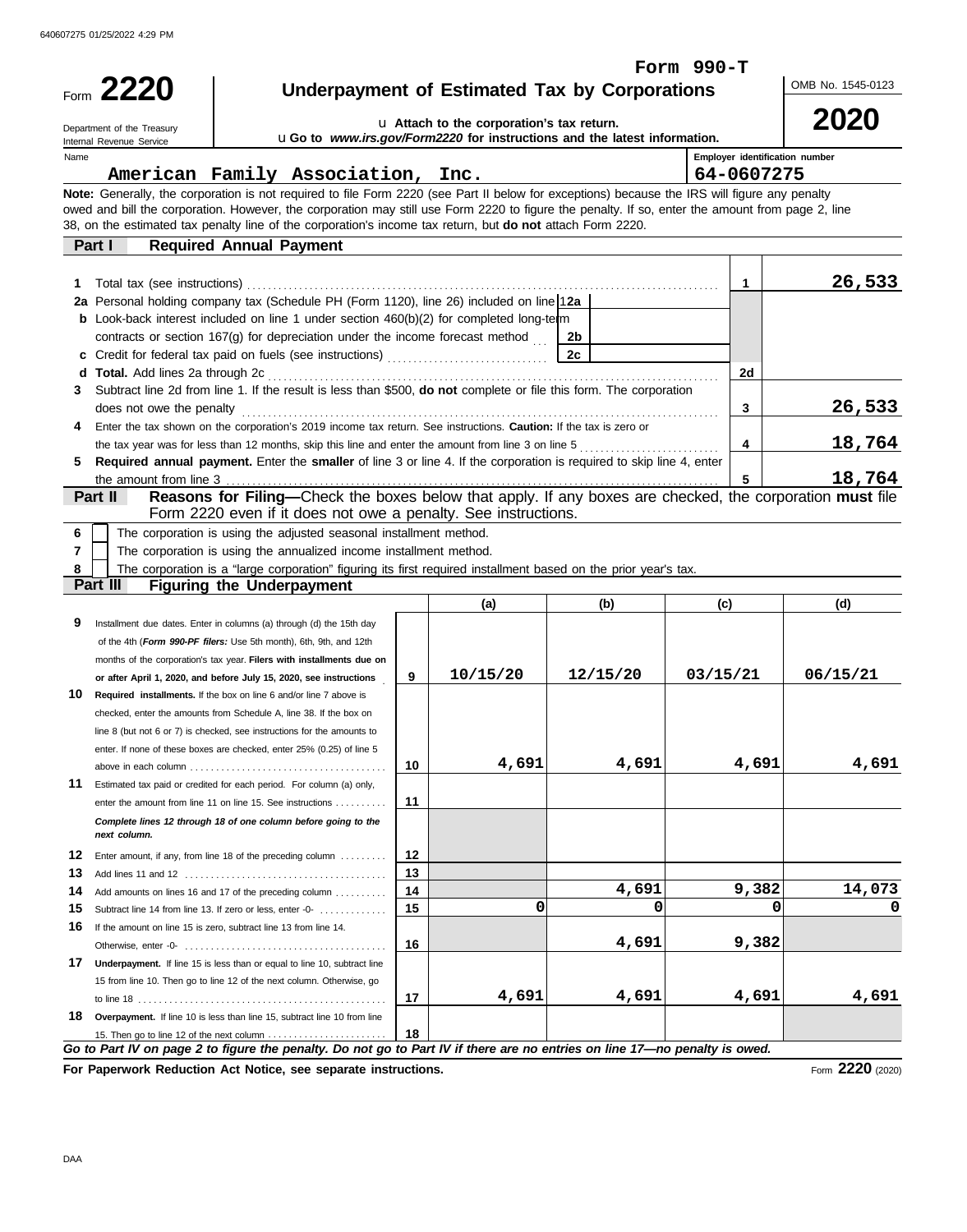### **21** Number of days on line 20 after 4/15/2020 and before 7/1/2020 **Part IV Figuring the Penalty (a) (b) (c) (d) 19** Enter the date of payment or the 15th day of the 4th month after **19 20** Number of days from due date of installment on line 9 to the date **20 21 22** Underpayment on line 17 x 366 x 5% (0.05) **22 23 23** Number of days on line 20 after 6/30/2020 and before 10/1/2020 **24** Underpayment on line 17 x  $366$  x  $3\%$  (0.03) **24**  $\frac{1}{9}$ **25 25** Number of days on line 20 after 9/30/2020 and before 1/1/2021 Form 2220 (2020) Page **2 American Family Association, Inc. 64-0607275** the close of the tax year, whichever is earlier. *(C corporations with tax years ending June 30 and S corporations:* Use 3rd month instead of 4th month. *Form 990-PF and Form 990-T filers:* Use 5th shown on line 19 . . . . . . . . . . . . . . . . . . . . . . . . . . . . . . . . . . . . . . . . Number of days on line 21 366 x 5% (0.05) 366 x 3% (0.03) Number of days on line 23 \$  $\sim$   $\sim$   $\sim$   $\sim$ \$ \$ \$ month instead of 4th month.) See instructions .................. **See Worksheet**

## Number of days on line 20 after 6/30/2021 and before 10/1/2021 **31 31 26** Underpayment on line 17 x 366 x 3% (0.03) **26 27 27** Number of days on line 20 after 12/31/2020 and before 4/1/2021 **28** Underpayment on line 17 x 365 x 3% (0.03) **28 29 29** Number of days on line 20 after 3/31/2021 and before 7/1/2021 **30** Underpayment on line 17 x 365 x  $*$ % | **30 32** Underpayment on line 17 x 365 x  $*$ % | **32 33 33** Number of days on line 20 after 9/30/2021 and before 1/1/2022 Number of days on line 25 366 x 3% (0.03) Number of days on line 27 365  $\times$  3% (0.03) 28 \$ Number of days on line 29 365 x \*% **30 \$** Number of days on line 31 365 x \*% **32 \$**  $365$  x  $*$ % Number of days on line 33 **34** Underpayment on line 17 x **34**

| <b>IV</b> Enter the date of payment of the Toth day of the Hill month after                |                 |     |               |          |    |
|--------------------------------------------------------------------------------------------|-----------------|-----|---------------|----------|----|
| the close of the tax year, whichever is earlier. (C corporations with                      |                 |     |               |          |    |
| tax years ending June 30 and S corporations: Use 3rd month                                 |                 |     |               |          |    |
| instead of 4th month. Form 990-PF and Form 990-T filers: Use 5th                           |                 |     |               |          |    |
| month instead of 4th month.) See instructions                                              | 19              |     | See Worksheet |          |    |
| 20 Number of days from due date of installment on line 9 to the date                       |                 |     |               |          |    |
|                                                                                            | 20              |     |               |          |    |
|                                                                                            |                 |     |               |          |    |
| 21 Number of days on line 20 after $4/15/2020$ and before $7/1/2020$                       | 21              |     |               |          |    |
| Number of days on line 21                                                                  |                 |     |               |          |    |
| 22 Underpayment on line 17 x<br>366<br>$x 5\% (0.05)$                                      | 22              | 1\$ |               | \$<br>\$ | \$ |
|                                                                                            |                 |     |               |          |    |
| 23 Number of days on line 20 after 6/30/2020 and before 10/1/2020                          | 23              |     |               |          |    |
| Number of days on line 23                                                                  |                 |     |               |          |    |
| 24 Underpayment on line 17 x<br>366<br>$x \frac{3\%}{0.03}$                                | 24   \$         |     |               | \$<br>\$ | \$ |
|                                                                                            |                 |     |               |          |    |
| 25 Number of days on line 20 after 9/30/2020 and before 1/1/2021                           | 25              |     |               |          |    |
|                                                                                            |                 |     |               |          |    |
| Number of days on line 25<br><b>26</b> Underpayment on line 17 x<br>366<br>x 3% (0.03)     | 26              | I\$ |               | \$<br>\$ | \$ |
|                                                                                            |                 |     |               |          |    |
| 27 Number of days on line 20 after 12/31/2020 and before $4/1/2021$                        | 27              |     |               |          |    |
|                                                                                            |                 |     |               |          |    |
| Number of days on line 27<br>28 Underpayment on line 17 $x$<br>365<br>$\times$ 3% (0.03)   | 28              | 1\$ |               | \$<br>\$ | \$ |
|                                                                                            |                 |     |               |          |    |
| 29 Number of days on line 20 after $3/31/2021$ and before $7/1/2021$                       | 29              |     |               |          |    |
|                                                                                            |                 |     |               |          |    |
| Number of days on line 29<br><b>30</b> Underpayment on line 17 $\times$<br>365<br>$x * \%$ | 30              | 1\$ |               | \$<br>\$ | \$ |
|                                                                                            |                 |     |               |          |    |
| 31 Number of days on line 20 after 6/30/2021 and before 10/1/2021                          | 31              |     |               |          |    |
|                                                                                            |                 |     |               |          |    |
| Number of days on line 31<br>32 Underpayment on line 17 $x$                                | $32 \,   \, \$$ |     |               | \$<br>\$ | \$ |
| 365<br>$x * \%$                                                                            |                 |     |               |          |    |
|                                                                                            |                 |     |               |          |    |
| 33 Number of days on line 20 after $9/30/2021$ and before $1/1/2022$                       | 33              |     |               |          |    |
| Number of days on line 33                                                                  |                 |     |               |          |    |
| 34 Underpayment on line 17 $x$<br>$x * 9/6$<br>365                                         | 34              | 1\$ |               | \$<br>\$ | \$ |
|                                                                                            |                 |     |               |          |    |
| 35 Number of days on line 20 after 12/31/2021 and before 3/16/2022                         | 35              |     |               |          |    |
| Number of days on line 35                                                                  |                 |     |               |          |    |
| 36 Underpayment on line 17 x<br>365<br>$x * 9/6$                                           | 36              | 1\$ |               | \$<br>\$ | \$ |
|                                                                                            |                 |     |               |          |    |
| 37 Add lines 22, 24, 26, 28, 30, 32, 34, and 36                                            | 37              | 1\$ |               | \$<br>\$ | \$ |

# **38 Penalty.** Add columns (a) through (d) of line 37. Enter the total here and on Form 1120, line 34; or the comparable line for other income tax returns . . . . . . . . . . . . . . . . . . . . . . . . . . . . . . . . . . . . . . . . . . . . . . . . . . . . . . . . . . . . . . . . . . . . . . . . . . . . . . . . . . . . . . . . . . . . . . \$

\*Use the penalty interest rate for each calendar quarter, which the IRS will determine during the first month in the preceding quarter. These rates are published quarterly in an IRS News Release and in a revenue ruling in the Internal Revenue Bulletin. To obtain this information on the Internet, access the IRS website at *www.irs.gov.* You can also call 1-800-829-4933 to get interest rate information.

**38**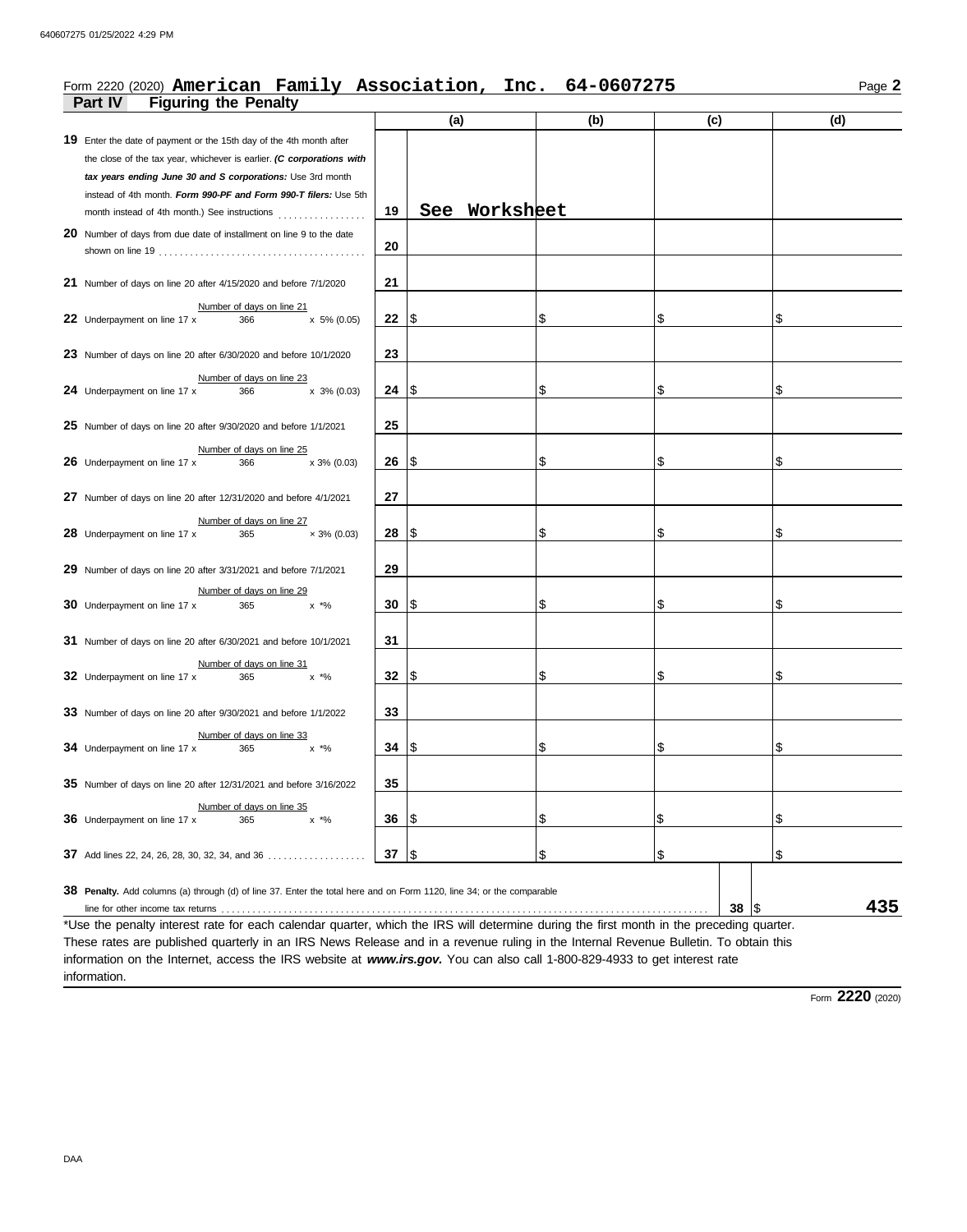| Form 2220                            |                                |                                               | Form 2220 Worksheet              |              |                                  | 2020                             |
|--------------------------------------|--------------------------------|-----------------------------------------------|----------------------------------|--------------|----------------------------------|----------------------------------|
|                                      |                                | For calendar year 2020, or tax year beginning | 07/01/20                         | , and ending | 06/30/21                         |                                  |
| Name                                 |                                |                                               |                                  |              |                                  | Employer Identification Number   |
|                                      |                                | American Family Association,                  | Inc.                             |              |                                  | 64-0607275                       |
| Amount of underpayment               | Due date of estimated payment  | 1st Quarter<br>10/15/20<br>4,691              | 2nd Quarter<br>12/15/20<br>4,691 |              | 3rd Quarter<br>03/15/21<br>4,691 | 4th Quarter<br>06/15/21<br>4,691 |
|                                      | Prior year overpayment applied |                                               |                                  |              |                                  |                                  |
|                                      |                                | 1st Payment<br>2nd Payment                    | 3rd Payment                      |              | 4th Payment                      | 5th Payment                      |
| Date of payment<br>Amount of payment |                                |                                               |                                  |              |                                  |                                  |
| Qtr                                  | From                           | To                                            | Underpayment                     | #Days        | Rate                             | Penalty                          |
| 1                                    | 10/15/20                       | 11/15/21                                      | 4,691                            | 396          | 3.00                             | 153                              |
| $\overline{\mathbf{2}}$              | 12/15/20                       | 11/15/21                                      | 4,691                            | 335          | 3.00                             | 129                              |
| 3                                    | 3/15/21                        | 11/15/21                                      | 4,691                            | 245          | 3.00                             | 94                               |
| 4                                    | 6/15/21                        | 11/15/21                                      | 4,691                            | 153          | 3.00                             | 59                               |
|                                      | Total                          | Penalty                                       |                                  |              |                                  | 435                              |
|                                      |                                |                                               |                                  |              |                                  |                                  |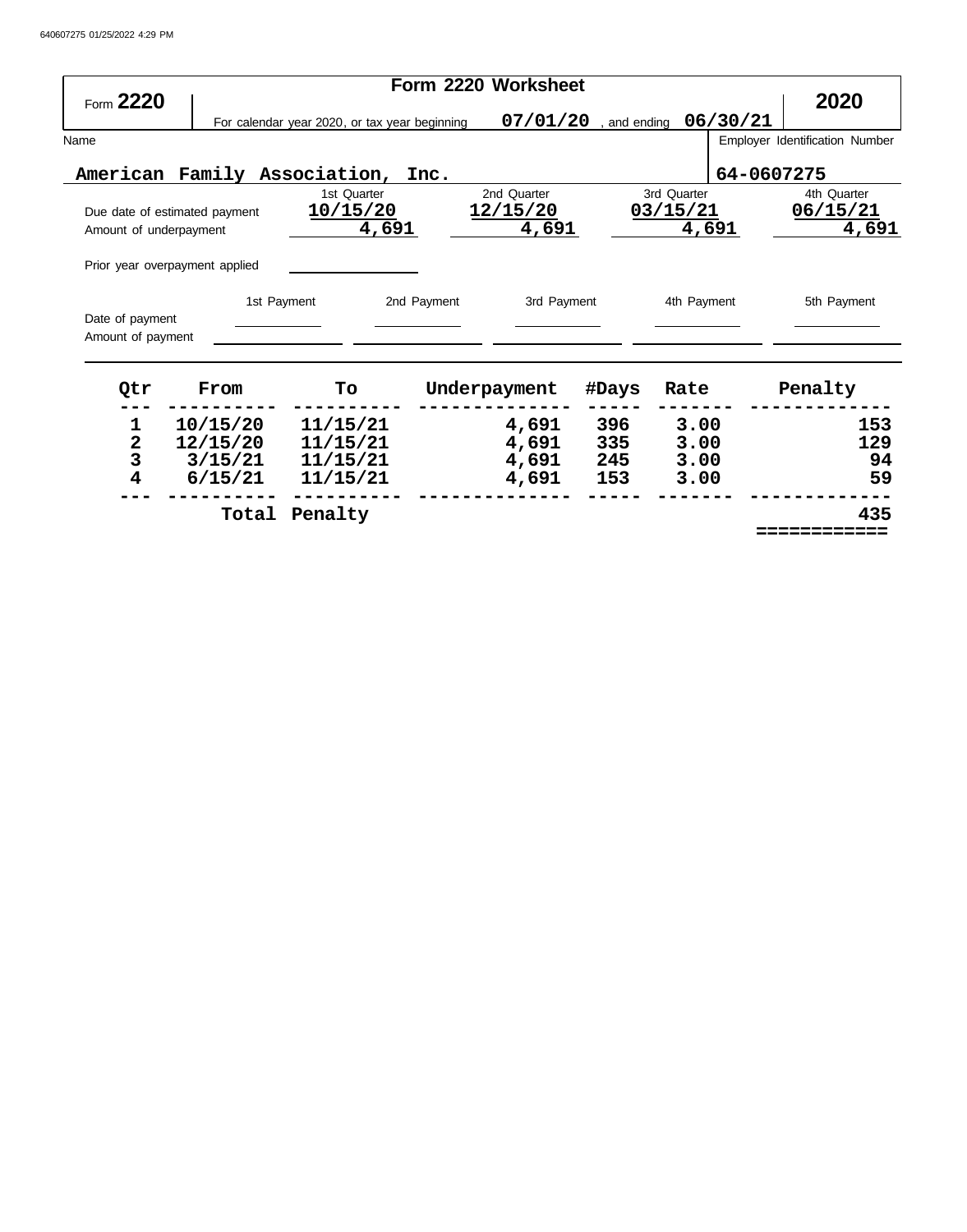|              | American Family Association, Inc. 64-0607275 Form 990-T Estimates                                                                                                                                                                                                                                                                                                                                                                              |    |                                                                                                                                                    |                                                    |                 |                   |
|--------------|------------------------------------------------------------------------------------------------------------------------------------------------------------------------------------------------------------------------------------------------------------------------------------------------------------------------------------------------------------------------------------------------------------------------------------------------|----|----------------------------------------------------------------------------------------------------------------------------------------------------|----------------------------------------------------|-----------------|-------------------|
|              | Form 990-W                                                                                                                                                                                                                                                                                                                                                                                                                                     |    | <b>Estimated Tax on Unrelated Business Taxable</b><br>Income for Tax-Exempt Organizations                                                          |                                                    |                 | OMB No. 1545-0047 |
|              | (Worksheet)<br>Department of the Treasury<br>Internal Revenue Service                                                                                                                                                                                                                                                                                                                                                                          |    | u Go to www.irs.gov/Form990W for instructions and the latest information.<br>u Keep for your records. Do not send to the Internal Revenue Service. | (and on Investment Income for Private Foundations) |                 | 2021              |
| 1            |                                                                                                                                                                                                                                                                                                                                                                                                                                                |    |                                                                                                                                                    |                                                    | -1              |                   |
| $\mathbf{2}$ |                                                                                                                                                                                                                                                                                                                                                                                                                                                |    |                                                                                                                                                    |                                                    | $\mathbf{2}$    |                   |
| 3            |                                                                                                                                                                                                                                                                                                                                                                                                                                                |    |                                                                                                                                                    |                                                    | 3               |                   |
| 4            |                                                                                                                                                                                                                                                                                                                                                                                                                                                |    |                                                                                                                                                    |                                                    | 4               |                   |
| 5            |                                                                                                                                                                                                                                                                                                                                                                                                                                                |    |                                                                                                                                                    |                                                    | 5               |                   |
| 6            |                                                                                                                                                                                                                                                                                                                                                                                                                                                |    |                                                                                                                                                    |                                                    | 6               |                   |
| 7            |                                                                                                                                                                                                                                                                                                                                                                                                                                                |    |                                                                                                                                                    |                                                    | 7               |                   |
| 8            |                                                                                                                                                                                                                                                                                                                                                                                                                                                |    |                                                                                                                                                    |                                                    | 8               |                   |
| 9            |                                                                                                                                                                                                                                                                                                                                                                                                                                                |    |                                                                                                                                                    |                                                    | 9               |                   |
| b.<br>C.     | 10a Subtract line 9 from line 8. Note: If less than \$500, the organization is not<br>required to make estimated tax payments. Private foundations, see<br>instructions<br>Enter the tax shown on the 2020 return. See instructions. Caution: If zero or<br>the tax year was for less than 12 months, skip this line and enter the amount<br>2021 Estimated Tax. Enter the smaller of line 10a or line 10b. If the organization is required to |    |                                                                                                                                                    | 10a<br>10b                                         | 27,000          |                   |
|              |                                                                                                                                                                                                                                                                                                                                                                                                                                                |    |                                                                                                                                                    |                                                    | 10 <sub>c</sub> | 27,000            |
|              |                                                                                                                                                                                                                                                                                                                                                                                                                                                |    | (a)                                                                                                                                                | (b)                                                | (c)             | (d)               |
| 11           | Installment due dates, See<br>instructions                                                                                                                                                                                                                                                                                                                                                                                                     | 11 | 10/15/21                                                                                                                                           | 12/15/21                                           | 03/15/22        | 06/15/22          |
| 12           | Required installments. Enter<br>25% of line 10c in columns (a)<br>through (d). But see instructions<br>if the organization uses the<br>annualized income installment<br>method, the adjusted seasonal<br>installment method, or is a "large<br>organization."                                                                                                                                                                                  | 12 |                                                                                                                                                    |                                                    | 13,500          | 13,500            |
| 13           | 2020 Overpayment. See                                                                                                                                                                                                                                                                                                                                                                                                                          | 13 |                                                                                                                                                    |                                                    |                 |                   |
| 14           | Payment due (Subtract line 13<br>from line 12)                                                                                                                                                                                                                                                                                                                                                                                                 | 14 |                                                                                                                                                    |                                                    | 13,500          | 13,500            |

**For Paperwork Reduction Act Notice, see instructions.**

Form **990-W** (2021)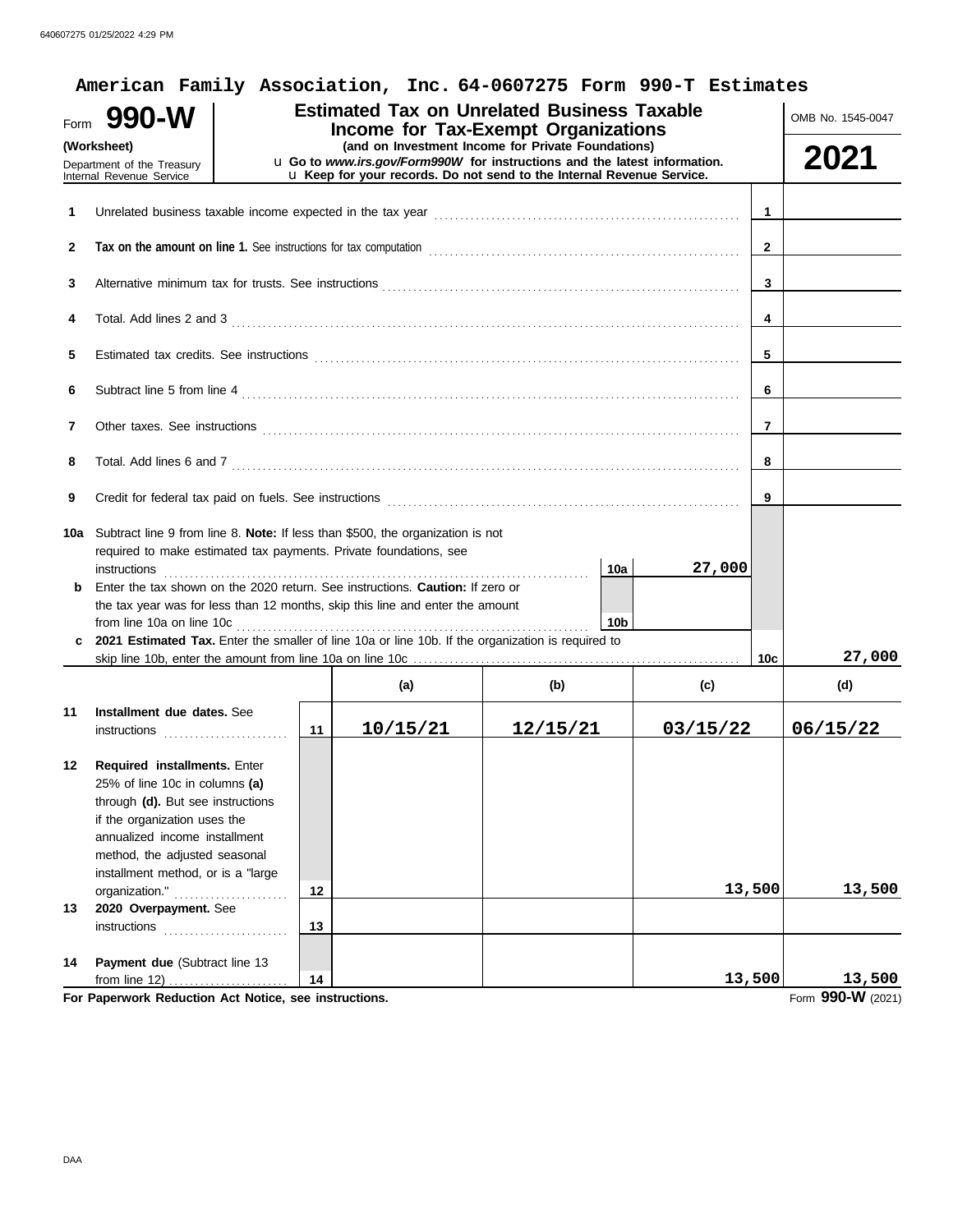| Form $990 - T$ | <b>Business Income Activity Summary</b>                     | 2020                                         |
|----------------|-------------------------------------------------------------|----------------------------------------------|
| Name           | American Family Association, Inc.                           | Taxpayer Identification Number<br>64-0607275 |
|                | Business Activity Income (and allocation of Prior-2018 NOL) |                                              |

| N/A A.<br>A. Total Pre-2018 Net Operating Losses Carried Forward          |  |
|---------------------------------------------------------------------------|--|
| <b>B.</b> Total Pre-2018 Net Operating Loss allocated to Sch A activities |  |
| C. Total Pre-2018 Net Operating Loss allocated to Form 990-T, Line 6      |  |
|                                                                           |  |
| E. Pre-2018 Remaining (Line A minus Line D)                               |  |
| F. Pre-2018 Net Operating Losses Expiring this Year                       |  |
| G. Pre-2018 Net Operating Losses Carried Forward                          |  |

|     | Unrelated Business Income Activity with Income | Code   |             | Net Income | <b>Allocated Pre2018 NOL</b> |
|-----|------------------------------------------------|--------|-------------|------------|------------------------------|
|     | 1. Unrelated Business Activity                 | 532420 | $\mathbf 1$ | 127,349    |                              |
| 2.  |                                                |        | 2.          |            |                              |
| 3.  |                                                |        | 3.          |            |                              |
| 4.  |                                                |        | 4.          |            |                              |
| 5.  |                                                |        | 5.          |            |                              |
|     |                                                |        | 6.          |            |                              |
|     |                                                |        |             |            |                              |
|     |                                                |        | 8.          |            |                              |
| 9.  |                                                |        | 9.          |            |                              |
| 10. |                                                |        | 10.         |            |                              |
| 11. |                                                |        | 11.         |            |                              |
| 12. |                                                |        | 12.         |            |                              |
| 13. |                                                |        | 13.         |            |                              |
| 14. |                                                |        | 14.         |            |                              |
| 15. | All other revenue                              |        | 15.         |            |                              |
| 16. | Total taxable income                           |        | 16.         | 127,349    |                              |

# **Business Activity Losses**

|         | Unrelated Business Income Activity with Losses | Code | <b>Current Year Loss</b> |
|---------|------------------------------------------------|------|--------------------------|
|         |                                                |      |                          |
| 7<br>Ζ. |                                                |      |                          |
| -3.     |                                                |      |                          |
| 4.      |                                                |      |                          |
|         | <b>5.</b> All other activities                 |      |                          |
| 6.      | Totals<br>.                                    |      |                          |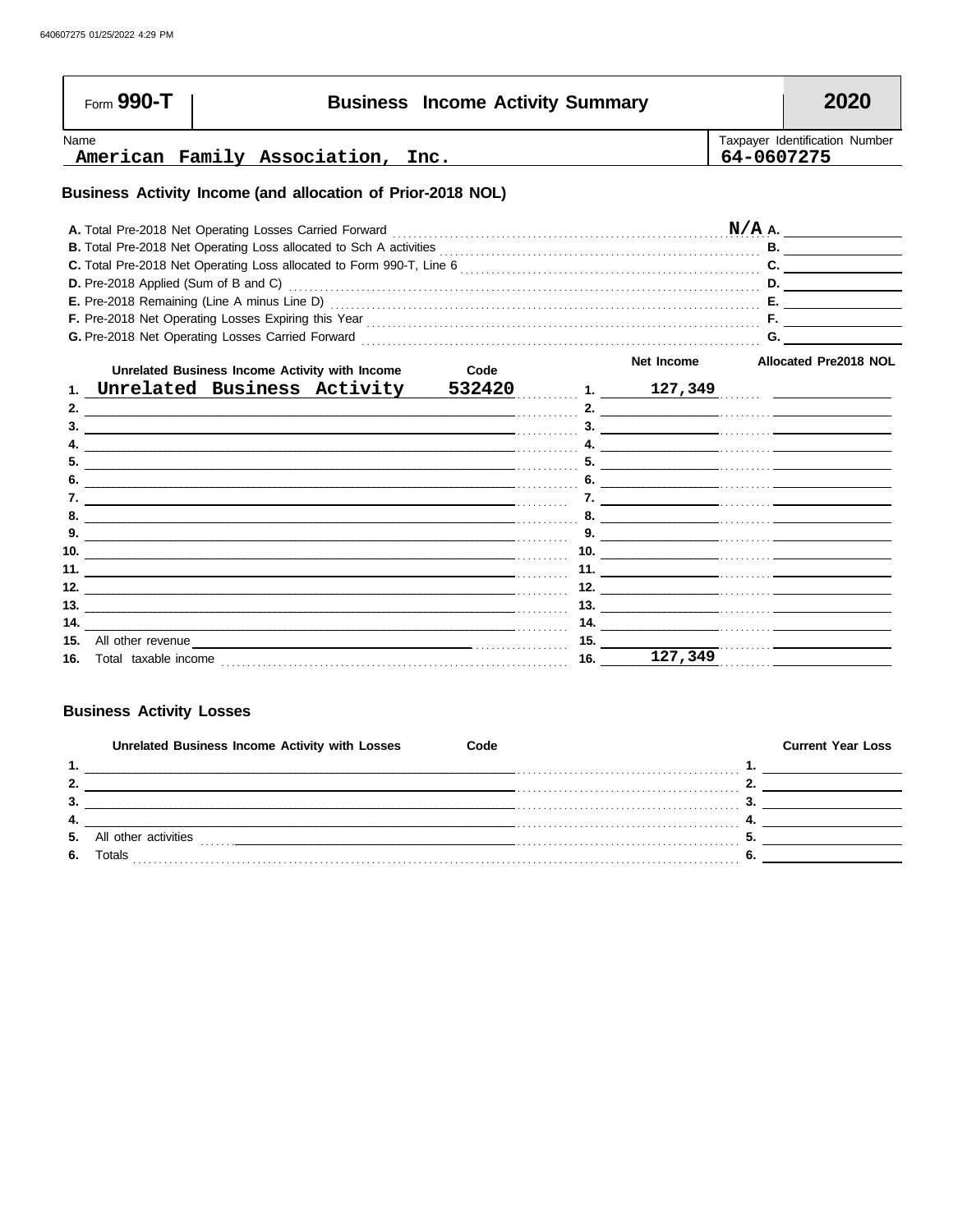|                   | Form 990                    |                                                                                                                                                                                                                                      |                | <b>Two Year Comparison Report</b> |                      |         | 2019 & 2020                    |
|-------------------|-----------------------------|--------------------------------------------------------------------------------------------------------------------------------------------------------------------------------------------------------------------------------------|----------------|-----------------------------------|----------------------|---------|--------------------------------|
|                   |                             | For calendar year 2020, or tax year beginning 07/01/20                                                                                                                                                                               |                |                                   | 06/30/21<br>, ending |         |                                |
| Name              |                             |                                                                                                                                                                                                                                      |                |                                   |                      |         | Taxpayer Identification Number |
|                   |                             |                                                                                                                                                                                                                                      |                |                                   |                      |         |                                |
|                   |                             | American Family Association, Inc.                                                                                                                                                                                                    |                |                                   |                      |         | 64-0607275                     |
|                   |                             |                                                                                                                                                                                                                                      |                | 2019                              | 2020                 |         | <b>Differences</b>             |
|                   |                             |                                                                                                                                                                                                                                      | 1.             | 20,218,494                        | 26,707,401           |         | 6,488,907                      |
|                   |                             |                                                                                                                                                                                                                                      | 2.             |                                   |                      |         |                                |
|                   |                             | 3. Government contributions and grants                                                                                                                                                                                               | 3.             |                                   | 1,391,800            |         | 1,391,800                      |
| $\Rightarrow$     |                             |                                                                                                                                                                                                                                      | 4.             |                                   |                      |         |                                |
| $\mathbf{C}$<br>Φ |                             |                                                                                                                                                                                                                                      | $\overline{5}$ | 180,974                           |                      | 382,194 | 201,220                        |
| >                 |                             |                                                                                                                                                                                                                                      | 6.             |                                   |                      |         |                                |
|                   |                             | 7. Net gain or (loss) from sale of assets other than inventory                                                                                                                                                                       | 7.             | $-232,161$                        | 2,084,780            |         | 2,316,941                      |
|                   |                             | 8. Net income or (loss) from fundraising events                                                                                                                                                                                      | 8.             |                                   |                      |         |                                |
|                   |                             |                                                                                                                                                                                                                                      | 9.             |                                   |                      |         |                                |
|                   |                             | 10. Net gain or (loss) on sales of inventory                                                                                                                                                                                         | 10.            |                                   |                      |         |                                |
|                   |                             |                                                                                                                                                                                                                                      | 11.            | 1,175,048                         |                      | 480,706 | $-694,342$                     |
|                   |                             | 12. Total revenue. Add lines 1 through 11                                                                                                                                                                                            | 12.            | 21,342,355                        | 31,046,881           |         | $\overline{9,704,526}$         |
|                   |                             | 13. Grants and similar amounts paid entitled and the state of the State of the State of the State of the State Orion and State of the State of the State of the State of the State of the State of the State of the State of t       | 13.            |                                   |                      |         |                                |
|                   |                             | 14. Benefits paid to or for members                                                                                                                                                                                                  |                |                                   |                      |         |                                |
|                   |                             | 15. Compensation of officers, directors, trustees, etc.                                                                                                                                                                              | 15.            | 497,252                           |                      | 549,119 | 51,867                         |
| $\mathbf{r}$      |                             | 16. Salaries, other compensation, and employee benefits                                                                                                                                                                              | 16.            | 8,309,541                         | 8,544,974            |         | 235, 433                       |
| Φ                 |                             | 17. Professional fundraising fees                                                                                                                                                                                                    | 17.            |                                   |                      |         |                                |
| ×                 | 18. Other professional fees |                                                                                                                                                                                                                                      | 18.            | 8,957                             |                      | 1,760   | $-7,197$                       |
| ш                 |                             |                                                                                                                                                                                                                                      | 19.            |                                   |                      |         |                                |
|                   |                             | 20. Depreciation and Depletion                                                                                                                                                                                                       | 20.            | 1,433,308                         |                      | 990,851 | $-442, 457$                    |
|                   | 21. Other expenses          |                                                                                                                                                                                                                                      | 21.            | $\overline{9}$ ,030,461           | 8,998,908            |         | $-31,553$                      |
|                   |                             | 22. Total expenses. Add lines 13 through 21                                                                                                                                                                                          | 22.            | 19,279,519                        | 19,085,612           |         | $-193,907$                     |
|                   |                             | 23. Excess or (Deficit). Subtract line 22 from line 12                                                                                                                                                                               | 23.            | 2,062,836                         | 11,961,269           |         | 9,898,433                      |
|                   |                             | 24. Total exempt revenue <i>[[[[[[[[[[[[[[[[[[[[[[[[[[[[[]]]]]</i> ]]                                                                                                                                                                | 24.            | 21,342,355                        | 31,046,881           |         | 9,704,526                      |
|                   |                             |                                                                                                                                                                                                                                      | 25.            | 436,547                           |                      | 393,791 | $-42,756$                      |
|                   |                             |                                                                                                                                                                                                                                      | 26.            | 687, 314                          | 2,553,889            |         | 1,866,575                      |
| Information       |                             |                                                                                                                                                                                                                                      | 27.            | 42,084,359                        | 53,666,287           |         | 11,581,928                     |
|                   |                             | 28. Total liabilities <b>constant in the set of the set of the set of the set of the set of the set of the set of the set of the set of the set of the set of the set of the set of the set of the set of the set of the set of </b> | 28.            | 8,357,785                         | 7,985,135            |         | $-372,650$                     |
|                   |                             |                                                                                                                                                                                                                                      | 29.            | 33,726,574                        | 45,681,152           |         | 11,954,578                     |
| Other             |                             | 30. Number of voting members of governing body                                                                                                                                                                                       | 30.            | 9                                 | 9                    |         |                                |
|                   |                             | 31. Number of independent voting members of governing body                                                                                                                                                                           | 31.            | 8                                 | 8                    |         |                                |
|                   | 32. Number of employees     |                                                                                                                                                                                                                                      | 32.            | 140                               | 136                  |         |                                |
|                   | 33. Number of volunteers    |                                                                                                                                                                                                                                      | 33.            | 35                                | 35                   |         |                                |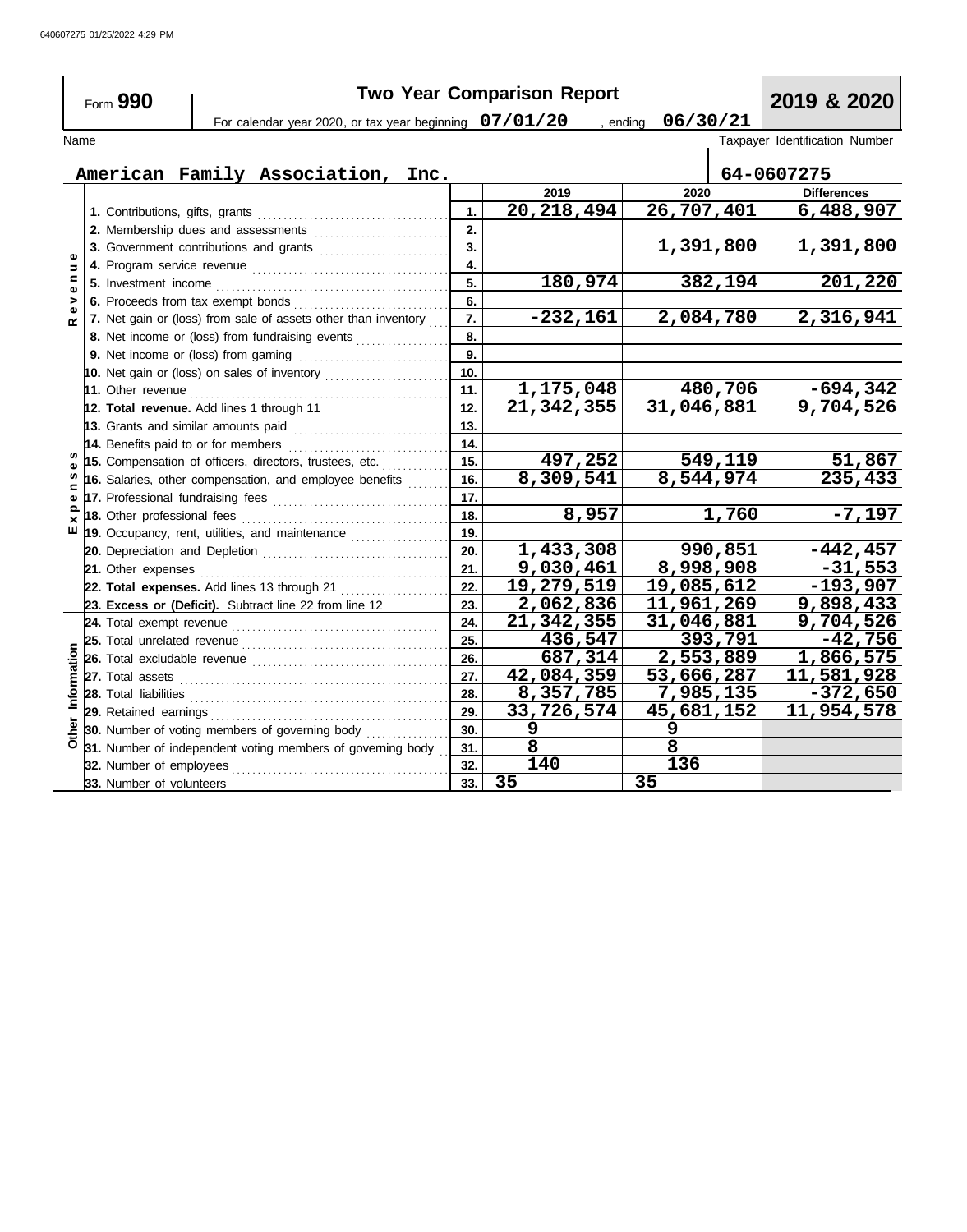|        | Form 990T       |                                                                                                                                                                                                                                           |            | <b>Two Year Comparison Report</b> | 06/30/21          | 2019 & 2020                    |
|--------|-----------------|-------------------------------------------------------------------------------------------------------------------------------------------------------------------------------------------------------------------------------------------|------------|-----------------------------------|-------------------|--------------------------------|
|        |                 | For calendar year 2020, or tax year beginning $07/01/20$                                                                                                                                                                                  |            | ending.                           |                   |                                |
| Name   |                 |                                                                                                                                                                                                                                           |            |                                   |                   | Taxpayer Identification Number |
|        |                 | American Family Association, Inc.                                                                                                                                                                                                         |            |                                   |                   | 64-0607275                     |
|        |                 |                                                                                                                                                                                                                                           |            | 2019                              | 2020              | <b>Differences</b>             |
|        |                 | 1. Gross profit/loss on business activities                                                                                                                                                                                               | -1.        |                                   |                   |                                |
|        |                 |                                                                                                                                                                                                                                           | 2.         |                                   |                   |                                |
| Φ<br>Б |                 | 3. Income/loss from partnerships and S corporations                                                                                                                                                                                       | 3.         |                                   |                   |                                |
| c      |                 |                                                                                                                                                                                                                                           | 4.         |                                   |                   |                                |
|        |                 | 5. Unrelated debt-financed income (net of expense)                                                                                                                                                                                        | 5.         |                                   |                   |                                |
| œ      |                 | 6. Income from controlled organizations (net of expense)                                                                                                                                                                                  | 6.         |                                   |                   |                                |
|        |                 | 7. Section 501(c)(7)(9)(17) organization income (net of expense)                                                                                                                                                                          | 7.         |                                   |                   |                                |
|        |                 | 8. Exploited exempt activity income (net of expense)                                                                                                                                                                                      | 8.         |                                   |                   |                                |
|        |                 |                                                                                                                                                                                                                                           | 9.         |                                   |                   |                                |
|        |                 | <b>10.</b> Other income <i>contract contract of the contract of the contract of the contract of the contract of the contract of the contract of the contract of the contract of the contract of the contract of the contract of the c</i> | 10.        | 436,547                           | 393,791           | $-42,756$                      |
|        |                 | 11. Total trade or business income. Combine lines 1 through 10                                                                                                                                                                            | 11.        | 436,547                           | 393,791           | -42,756                        |
|        |                 | 12. Compensation of officers, directors, and trustees                                                                                                                                                                                     | 12.        |                                   |                   |                                |
|        |                 |                                                                                                                                                                                                                                           | 13.        | 230,986                           | 155,159           | $-75,827$                      |
|        |                 |                                                                                                                                                                                                                                           | 14.        |                                   |                   |                                |
|        |                 |                                                                                                                                                                                                                                           | 15.        |                                   |                   |                                |
| n      |                 |                                                                                                                                                                                                                                           | 16.        |                                   |                   |                                |
|        |                 | 17. Taxes and licenses $\ldots \ldots \ldots \ldots \ldots \ldots \ldots \ldots \ldots \ldots \ldots \ldots$                                                                                                                              | 17.        |                                   |                   |                                |
| c      |                 |                                                                                                                                                                                                                                           | 18.        |                                   |                   |                                |
| ௨      |                 |                                                                                                                                                                                                                                           | 19.        | 34,760                            | 27,097            | $-7,663$                       |
|        |                 | 20. Contributions to deferred compensation plans                                                                                                                                                                                          | 20.        |                                   |                   |                                |
|        |                 |                                                                                                                                                                                                                                           | 21.        |                                   |                   |                                |
|        |                 |                                                                                                                                                                                                                                           | 22.        | 80,451<br>346,197                 | 84,186<br>266,442 | 3,735<br>$-79,755$             |
|        |                 | 23. Total deductions. Add lines 12 through 22<br>24. Net income (990T/first activity); Subtract line 23 from 11                                                                                                                           | 23.<br>24. | <u>90,350</u>                     | 127,349           | 36,999                         |
|        |                 | 25. Number of unrelated business activities for this return $\ldots$                                                                                                                                                                      | 25.        | ı                                 | ı                 |                                |
|        |                 | 26. Unrelated business taxable income from all trades [                                                                                                                                                                                   | 26.        | 90,350                            | 127,349           | 36,999                         |
|        |                 | 27. Disallowed employee fringe benefits                                                                                                                                                                                                   | 27.        |                                   |                   |                                |
|        |                 |                                                                                                                                                                                                                                           | 28.        |                                   |                   |                                |
|        |                 | 29. Taxable income before NOL loss                                                                                                                                                                                                        | 29.        | 90,350                            | 127,349           | 36,999                         |
|        |                 |                                                                                                                                                                                                                                           | 30.        |                                   |                   |                                |
|        |                 |                                                                                                                                                                                                                                           | 31.        | 1,000                             | 1,000             |                                |
|        |                 | 32. Unrelated business taxable income.                                                                                                                                                                                                    | 32.        | 89,350                            | 126,349           | 36,999                         |
|        |                 |                                                                                                                                                                                                                                           | 33.        | 18,764                            | 26,533            | 7,769                          |
|        |                 |                                                                                                                                                                                                                                           | 34.        |                                   |                   |                                |
| ত      |                 |                                                                                                                                                                                                                                           | 35.        |                                   |                   |                                |
| ပ      |                 |                                                                                                                                                                                                                                           | 36.        | 18,764                            | 26,533            | 7,769                          |
| య      |                 |                                                                                                                                                                                                                                           | 37.        |                                   |                   |                                |
| ×      |                 |                                                                                                                                                                                                                                           | 38.        |                                   |                   |                                |
|        |                 |                                                                                                                                                                                                                                           | 39.        |                                   |                   |                                |
|        |                 |                                                                                                                                                                                                                                           | 40.        |                                   |                   |                                |
|        |                 |                                                                                                                                                                                                                                           | 41.        | 18,764                            | 26,533            | 7,769                          |
|        |                 |                                                                                                                                                                                                                                           | 42.        |                                   |                   |                                |
|        | 43. Total Taxes |                                                                                                                                                                                                                                           | 43.        | 18,764                            | 26,533            | 7,769                          |
| ਹ<br>c |                 | 44. Prior year overpayment and estimated tax payments                                                                                                                                                                                     | 44.        |                                   |                   |                                |
| Б      |                 | 45. Payment made with extension                                                                                                                                                                                                           | 45.<br>46. |                                   |                   |                                |
| ≃      |                 |                                                                                                                                                                                                                                           | 47.        |                                   |                   |                                |
|        |                 |                                                                                                                                                                                                                                           | 48.        |                                   |                   |                                |
|        |                 | 49. Balance due/(Overpayment)                                                                                                                                                                                                             | 49.        | 18,764                            | 26,533            | 7,769                          |
|        |                 | 50. Overpayment applied to next year                                                                                                                                                                                                      | 50.        |                                   |                   |                                |
|        |                 |                                                                                                                                                                                                                                           |            |                                   |                   |                                |

**461 435 -26 19,225 26,968 7,743**

Penalties . . . . . . . . . . . . . . . . . . . . . . . . . . . . . . . . . . . . . . . . . . . . . . . . . . . . . . . Overpayment applied to next year . . . . . . . . . . . . . . . . . . . . . . . . . . . . .

**51. 51.**

**52. 52.**

**Total due/(Refund)**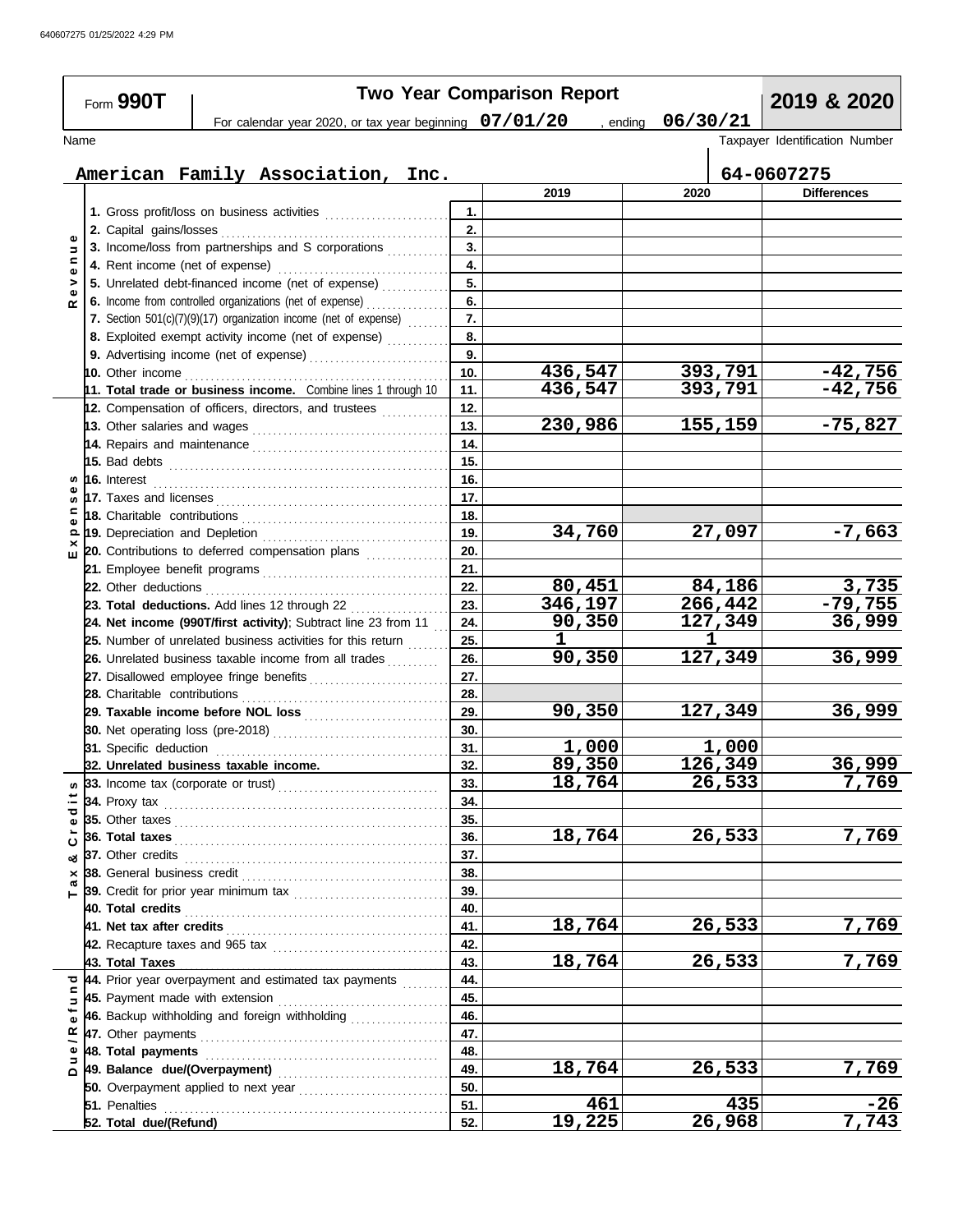### **Two Year Comparison for Unrelated Business Activity** Form **SchM**

For calendar year 2020, or tax year beginning , ending **07/01/20 06/30/21**

Organization Name Taxpayer Identification Number

American Family Association, Inc.  $|64-0607275$ 

### Activity: **Unrelated Business Activity** Unincorporated Business Income Tax Code:  $532420$ **2019 2020 Differences** Gross profit/loss on business activities . . . . . . . . . . . . . . . . . . . . . . . . **1. 1. 2.** Capital gains/losses . . . . . . . . . . . . . . . . . . . . . . . . . . . . . . . . . . . . . . . . . . . . **2. R e v e n u e 3. 3.** Income/loss from partnerships and S corporations ............ **4.** 4. Rental income (net of expense) **5.** Unrelated debt-financed income (net of expense) **5.** Unrelated debt-financed income (net of expense) ............ **6.** Interest, and other income from controlled organizations (net of expense) **6. 7. 7.** Investment income of specific organizations (net of expense) ......... **8.** Exploited exempt activity income (net of expense) . . . . . . . . . . . . **8. 9. 9.** Advertising income (net of expense) ............................ **436,547 393,791 -42,756 10.** Other income **10.** Other income . . . . . . . . . . . . . . . . . . . . . . . . . . . . . . . . . . . . . . . . . . . . . . . . . . . **436,547 393,791 -42,756 11. 11. Total trade or business income.** Combine lines 1 through 10 **12. 12.** Compensation of officers, directors, and trustees **..........**... **230,986 155,159 -75,827 13.** Other salaries and wages . . . . . . . . . . . . . . . . . . . . . . . . . . . . . . . . . . . . . . **13. 14.** Repairs and maintenance . . . . . . . . . . . . . . . . . . . . . . . . . . . . . . . . . . . . . . **14. 15.** Bad debts . . . . . . . . . . . . . . . . . . . . . . . . . . . . . . . . . . . . . . . . . . . . . . . . . . . . . . **15. 16.** Interest . . . . . . . . . . . . . . . . . . . . . . . . . . . . . . . . . . . . . . . . . . . . . . . . . . . . . . . . . **16. E x p e n s e s** pense **17. 17.** Taxes and licenses Taxes and licenses . . . . . . . . . . . . . . . . . . . . . . . . . . . . . . . . . . . . . . . . . . . . . **34,760 27,097 -7,663 18.** Depreciation and Depletion . . . . . . . . . . . . . . . . . . . . . . . . . . . . . . . . . . . . **18. 19. 19.** Contributions to deferred compensation plans  $\ldots$  $\overline{K}$ **20.** Employee benefit programs . . . . . . . . . . . . . . . . . . . . . . . . . . . . . . . . . . . . **20. 80,451 84,186 3,735 21.** Other deductions . . . . . . . . . . . . . . . . . . . . . . . . . . . . . . . . . . . . . . . . . . . . . . . **21. 22. 346,197 266,442 -79,755 Total deductions.** Add lines 12 through 22 . . . . . . . . . . . . . . . . . . . **22. 90,350 127,349 36,999 23. 23. Taxable income before deductions.** Subtract line 23 from 11 **24.** Deductible losses . . . . . . . . . . . . . . . . . . . . . . . . . . . . . . . . . . . . . . . . . . . . . . **24. 90,350 127,349 36,999 25. Unrelated business taxable income (loss) 25.**

**2019 & 2020**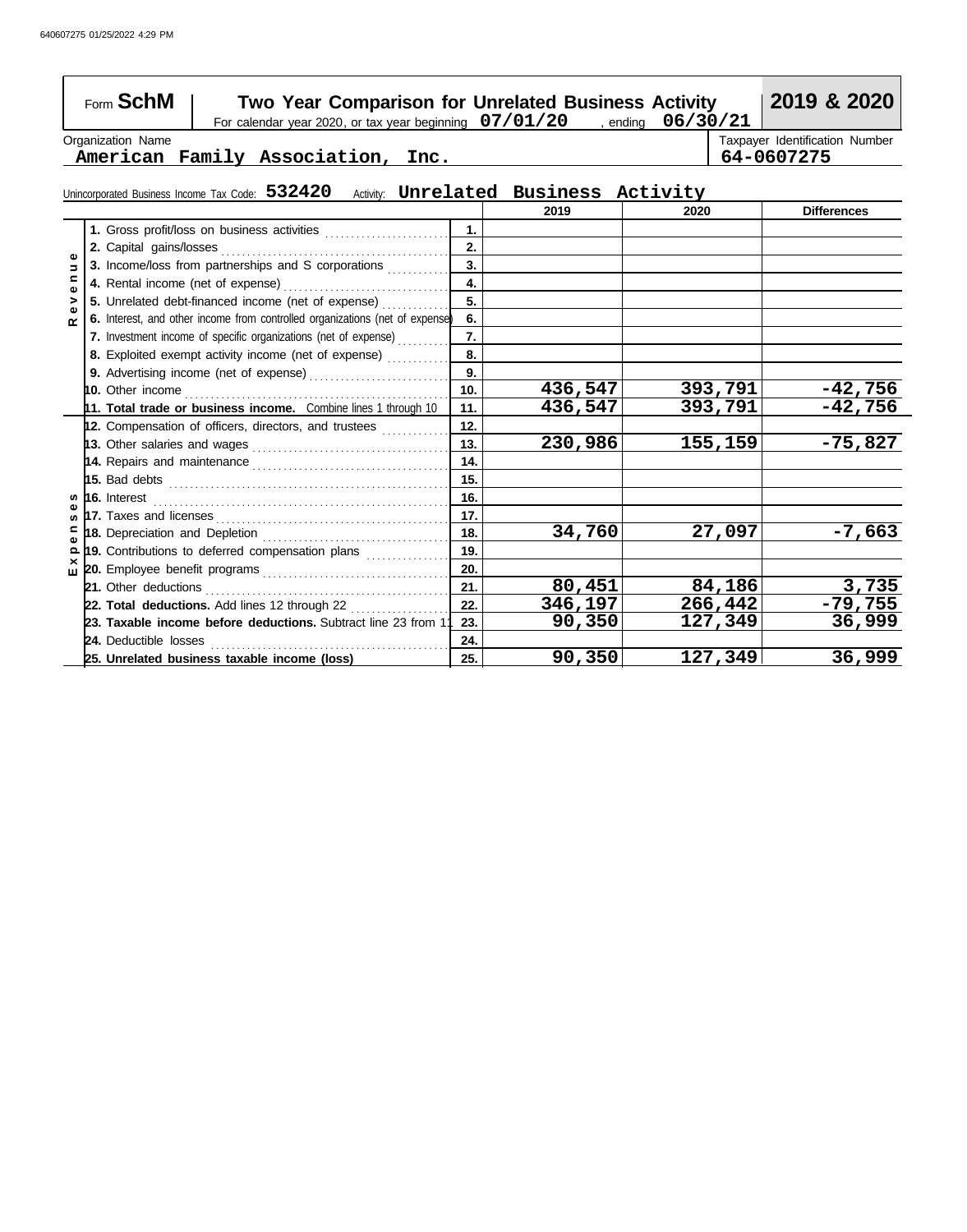| Form 990                                                                           |                                   |            | <b>Tax Return History</b> |              |            | 2020                                         |
|------------------------------------------------------------------------------------|-----------------------------------|------------|---------------------------|--------------|------------|----------------------------------------------|
| Name                                                                               | American Family Association, Inc. |            |                           |              |            | Employer Identification Number<br>64-0607275 |
|                                                                                    |                                   |            |                           |              |            |                                              |
|                                                                                    | 2016                              | 2017       | 2018                      | 2019         | 2020       | 2021                                         |
| Contributions, gifts, grants ______                                                | 17,988,758                        | 18,418,814 | 18,067,005                | 20,218,494   | 28,099,201 |                                              |
| Membership dues                                                                    |                                   |            |                           |              |            |                                              |
| Program service revenue                                                            |                                   |            |                           |              |            |                                              |
|                                                                                    |                                   | 197,365    | 2,567,994                 | $-232,161$   | 2,084,780  |                                              |
|                                                                                    |                                   | 155,612    | 302,632                   | 180,974      | 382,194    |                                              |
|                                                                                    |                                   |            |                           |              |            |                                              |
| Gaming revenue (income/loss)  ________                                             |                                   |            |                           |              |            |                                              |
|                                                                                    |                                   | 587,396    | 543,357                   | 1,175,048    | 480,706    |                                              |
| Other revenue 19,068,393                                                           |                                   | 19,359,187 | 21,480,988                | 21,342,355   | 31,046,881 |                                              |
| Grants and similar amounts paid                                                    |                                   |            |                           |              |            |                                              |
| Benefits paid to or for members  ________                                          |                                   |            |                           |              |            |                                              |
| Compensation of officers, etc.  600, 710                                           |                                   | 574,325    | 582,884                   | 497,252      | 549,119    |                                              |
|                                                                                    |                                   | 7,587,624  | 8,163,280                 | 8,309,541    | 8,544,974  |                                              |
|                                                                                    | 77,911                            | 23,778     | 9,253                     | 8,957        | 1,760      |                                              |
|                                                                                    |                                   |            |                           |              |            |                                              |
| Depreciation and depletion 2008 23                                                 |                                   | 1,713,551  | 1,664,843                 | 1,433,308    | 990,851    |                                              |
|                                                                                    | 8,449,570                         | 8,358,364  | 9,171,745                 | 9,030,461    | 8,998,908  |                                              |
|                                                                                    | 18,860,780                        | 18,257,642 | 19,592,005                | 19,279,519   | 19,085,612 |                                              |
| Excess or (Deficit) Material Assemblance Material Assemblance Material Assemblance | $\boxed{207,613}$                 | 1,101,545  | 1,888,983                 | 2,062,836    | 11,961,269 |                                              |
|                                                                                    |                                   |            |                           |              |            |                                              |
|                                                                                    |                                   | 19,359,187 | 21,480,988                | 21, 342, 355 | 31,046,881 |                                              |
|                                                                                    | 446,962                           | 544,492    | 480,624                   | 436,547      | 393,791    |                                              |
|                                                                                    | 632,673                           | 395,881    | 2,933,359                 | 687, 314     | 2,553,889  |                                              |
|                                                                                    | 34, 361, 708                      | 36,011,437 | 38,693,187                | 42,084,359   | 53,666,287 |                                              |
|                                                                                    |                                   | 6,226,701  | 7,017,860                 | 8,357,785    | 7,985,135  |                                              |
|                                                                                    | 28,683,191                        | 29,784,736 | 31,675,327                | 33,726,574   | 45,681,152 |                                              |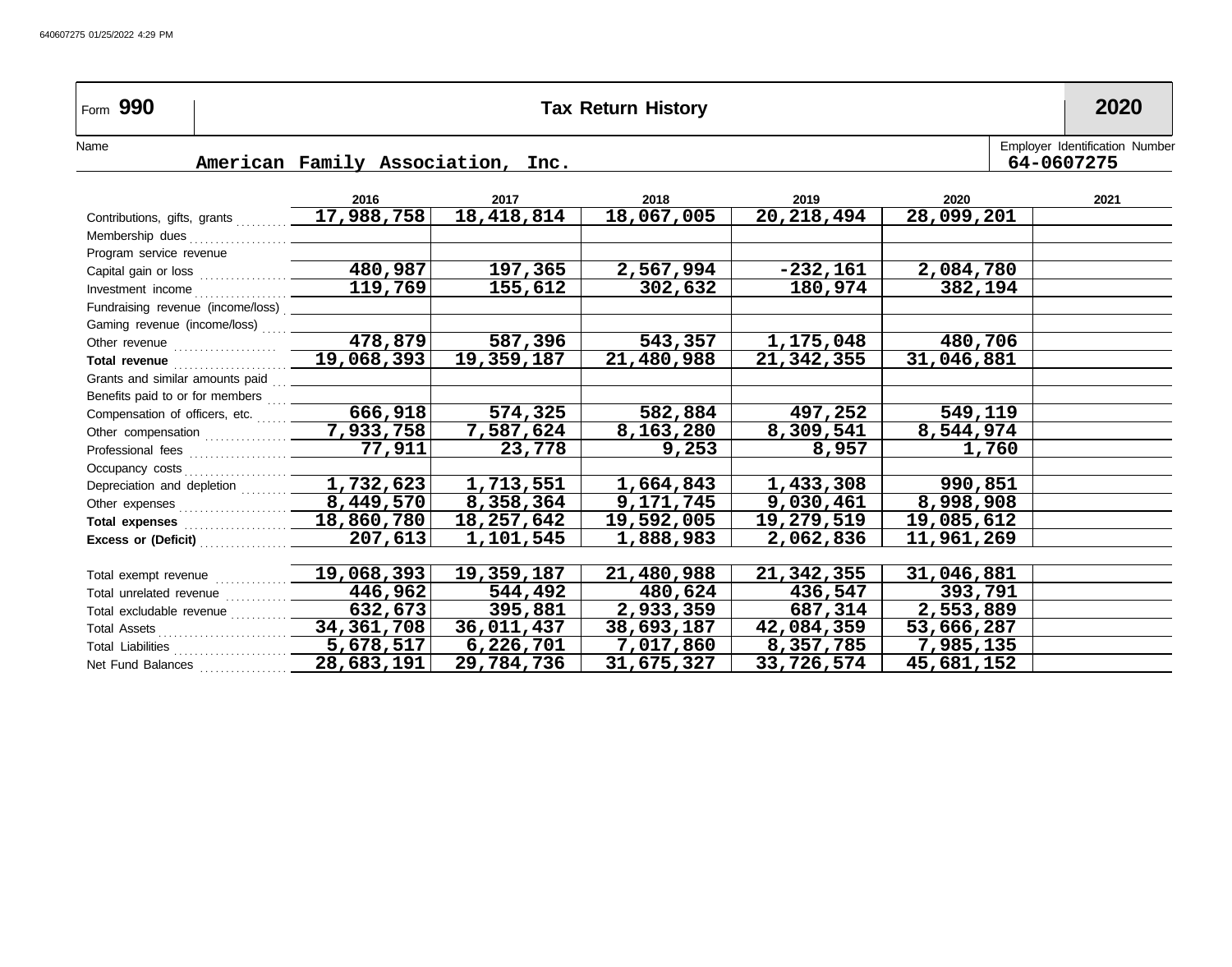$\epsilon$  $\overline{\phantom{a}}$ 

**CAR RENOVABLE CAR** 

| $\mid$ Form 990T<br><b>Tax Return History</b> |                                   |         |         |         |         | 2020                                         |
|-----------------------------------------------|-----------------------------------|---------|---------|---------|---------|----------------------------------------------|
| Name                                          | American Family Association, Inc. |         |         |         |         | Employer Identification Number<br>64-0607275 |
| * Income shown net of expenses                |                                   |         |         |         |         |                                              |
|                                               | 2016                              | 2017    | 2018    | 2019    | 2020    | 2021                                         |
| Business activity profit/loss  _____________  |                                   |         |         |         |         |                                              |
|                                               |                                   |         |         |         |         |                                              |
|                                               |                                   |         |         |         |         |                                              |
|                                               |                                   |         |         |         |         |                                              |
|                                               |                                   |         |         |         |         |                                              |
| Controlled organizations income/interest*     |                                   |         |         |         |         |                                              |
|                                               |                                   |         |         |         |         |                                              |
| Exploited exempt activity income* [11]        |                                   |         |         |         |         |                                              |
|                                               | 446,962                           | 544,492 | 480,624 | 436,547 | 393,791 |                                              |
| Total trade or business income.               | 446,962                           | 544,492 | 480,624 | 436,547 | 393,791 |                                              |
| Compensation of officers, ect.  ________      |                                   |         |         |         |         |                                              |
|                                               | 272,181                           | 278,058 | 268,888 | 230,986 | 155,159 |                                              |
|                                               | 15,000                            | 14,710  |         |         |         |                                              |
|                                               |                                   |         |         |         |         |                                              |
|                                               |                                   |         |         |         |         |                                              |
|                                               |                                   |         |         |         |         |                                              |
|                                               |                                   |         |         |         |         |                                              |
|                                               | 45,375                            | 47,137  | 49,365  | 34,760  | 27,097  |                                              |
|                                               |                                   |         |         |         |         |                                              |
|                                               |                                   |         |         |         |         |                                              |

 $\sim$   $\sim$ 

a sin

÷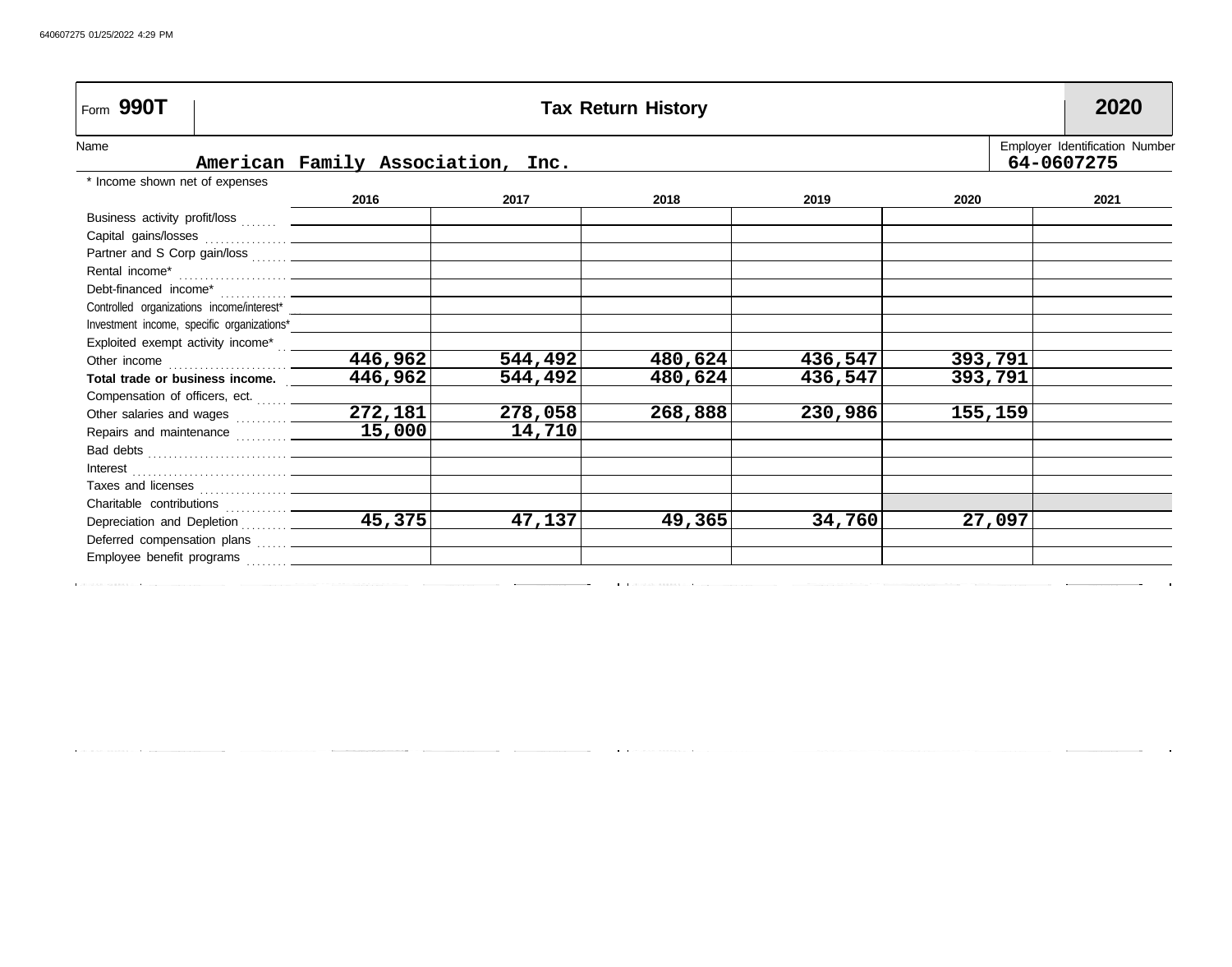$\label{eq:3.1} \mathcal{L}^{\mathcal{A}}(\mathcal{A}) = \mathcal{L}^{\mathcal{A}}(\mathcal{A}) = \mathcal{L}^{\mathcal{A}}(\mathcal{A}) = \mathcal{L}^{\mathcal{A}}(\mathcal{A}) = \mathcal{L}^{\mathcal{A}}(\mathcal{A}) = \mathcal{L}^{\mathcal{A}}(\mathcal{A})$ 

**CONTRACTOR** 

| $\mid$ Form 990T<br><b>Tax Return History</b> |                                   |         |         |         |         |                                              |
|-----------------------------------------------|-----------------------------------|---------|---------|---------|---------|----------------------------------------------|
| Name                                          | American Family Association, Inc. |         |         |         |         | Employer Identification Number<br>64-0607275 |
|                                               |                                   |         |         |         |         |                                              |
|                                               | 2016                              | 2017    | 2018    | 2019    | 2020    | 2021                                         |
| Other deductions                              | 104,076                           | 119,426 | 91,097  | 80,451  | 84,186  |                                              |
| Net income (990T/first activity)              | 10,330                            | 85,161  | 71, 274 | 90,350  | 127,349 |                                              |
| UBTI from all trades                          | 10,330                            | 85,161  | 71, 274 | 90, 350 | 127,349 |                                              |
| Taxable employee fringe benefits [100]        |                                   |         |         |         |         |                                              |
| Charitable contributions                      |                                   |         |         |         |         |                                              |
| Net operating loss deduction                  |                                   |         |         |         |         |                                              |
|                                               | 1,000                             | 1,000   | 1,000   | 1,000   | 1,000   |                                              |
| Income after expense and deductions ________  | 9,330                             | 84,161  | 70, 274 | 89,350  | 126,349 |                                              |
| Income tax (corporate or trust)               | 1,400                             | 17,266  | 14,758  | 18,764  | 26,533  |                                              |
|                                               |                                   |         |         |         |         |                                              |
| Total taxes <b>contained Total taxes</b>      | 1,400                             | 17,266  | 14,758  | 18,764  | 26,533  |                                              |
|                                               |                                   |         |         |         |         |                                              |
|                                               |                                   |         |         |         |         |                                              |
|                                               | 1,400                             | 17,266  | 14,758  | 18,764  | 26,533  |                                              |
|                                               |                                   |         |         |         |         |                                              |
|                                               |                                   |         | 14,757  |         |         |                                              |
| Balance due/Overpayment                       | 1,400                             | 17,266  |         | 18,764  | 26,533  |                                              |

the contract of the contract of the

 $\mathcal{L}^{\mathcal{L}}$  . The contract of the sequence  $\mathcal{L}^{\mathcal{L}}$ 

a.

 $\sim$ 

 $\sim$ 

 $\sim$ 

÷.

 $\sim$   $\sim$ 

---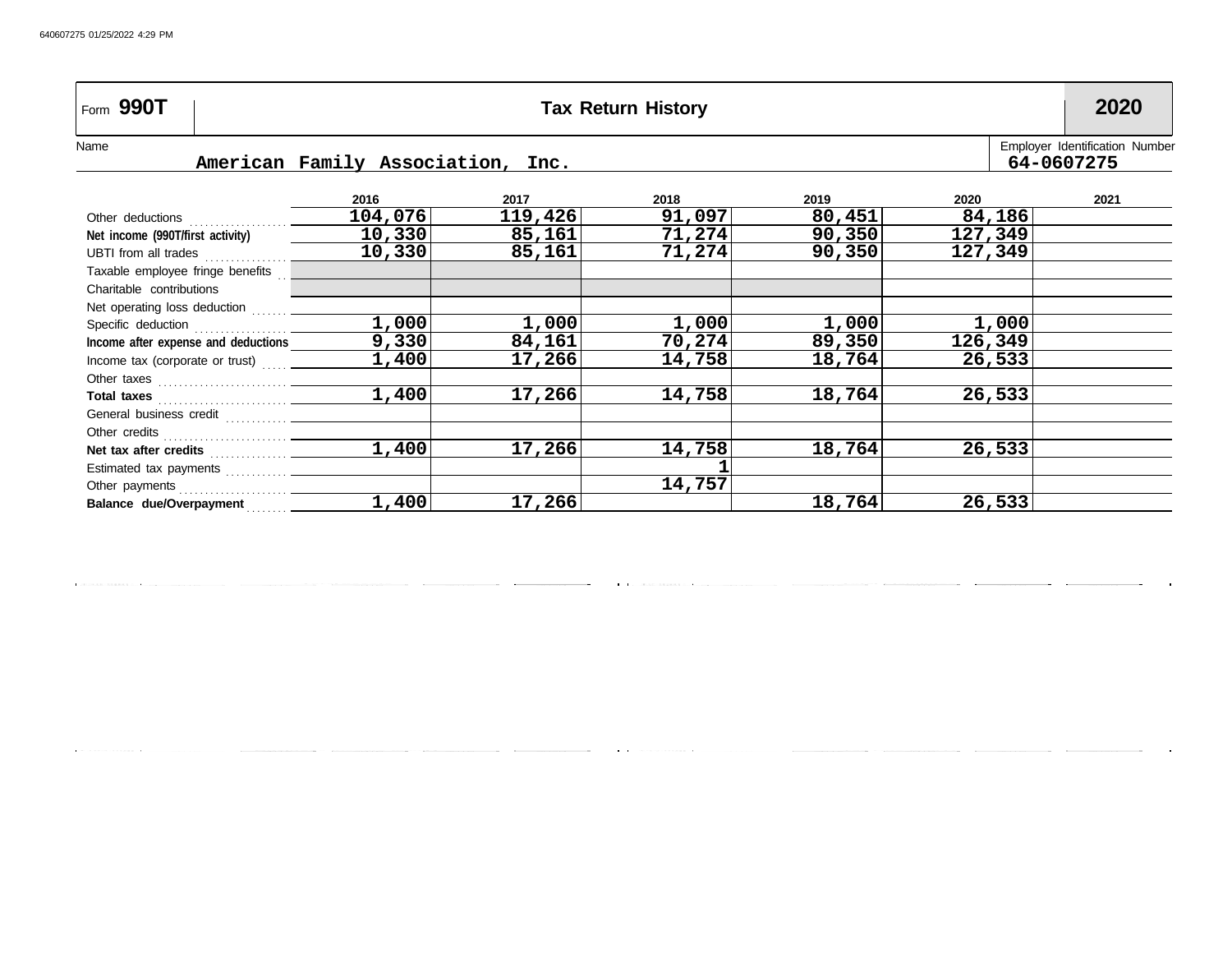| 640607275 American Family Association, Inc.<br>1/25/2022 4:29 PM<br><b>Federal Statements</b><br>64-0607275<br>FYE: 6/30/2021 |    |         |                                        |      |      |                                                      |                              |
|-------------------------------------------------------------------------------------------------------------------------------|----|---------|----------------------------------------|------|------|------------------------------------------------------|------------------------------|
|                                                                                                                               |    |         | <b>Taxable Interest on Investments</b> |      |      |                                                      |                              |
| <b>Description</b>                                                                                                            |    |         |                                        |      |      |                                                      |                              |
|                                                                                                                               |    | Amount  | <b>Business</b>                        | Code | Code | Unrelated Exclusion Postal Acquired after<br>6/30/75 | <b>US</b><br>Obs $($or %)$   |
| From Unrestricted Net Assets                                                                                                  | \$ | 144,725 |                                        |      | MS   |                                                      |                              |
| Total                                                                                                                         | Ś  | 144,725 |                                        |      |      |                                                      |                              |
| <b>Taxable Dividends from Securities</b>                                                                                      |    |         |                                        |      |      |                                                      |                              |
| <b>Description</b>                                                                                                            |    |         |                                        |      |      |                                                      |                              |
|                                                                                                                               |    | Amount  | <b>Business</b>                        | Code | Code | Unrelated Exclusion Postal Acquired after<br>6/30/75 | <b>US</b><br>Obs $($$ or $%$ |
| Dividends                                                                                                                     | \$ | 237,469 |                                        |      | MS   |                                                      |                              |
| Total                                                                                                                         | \$ | 237,469 |                                        |      |      |                                                      |                              |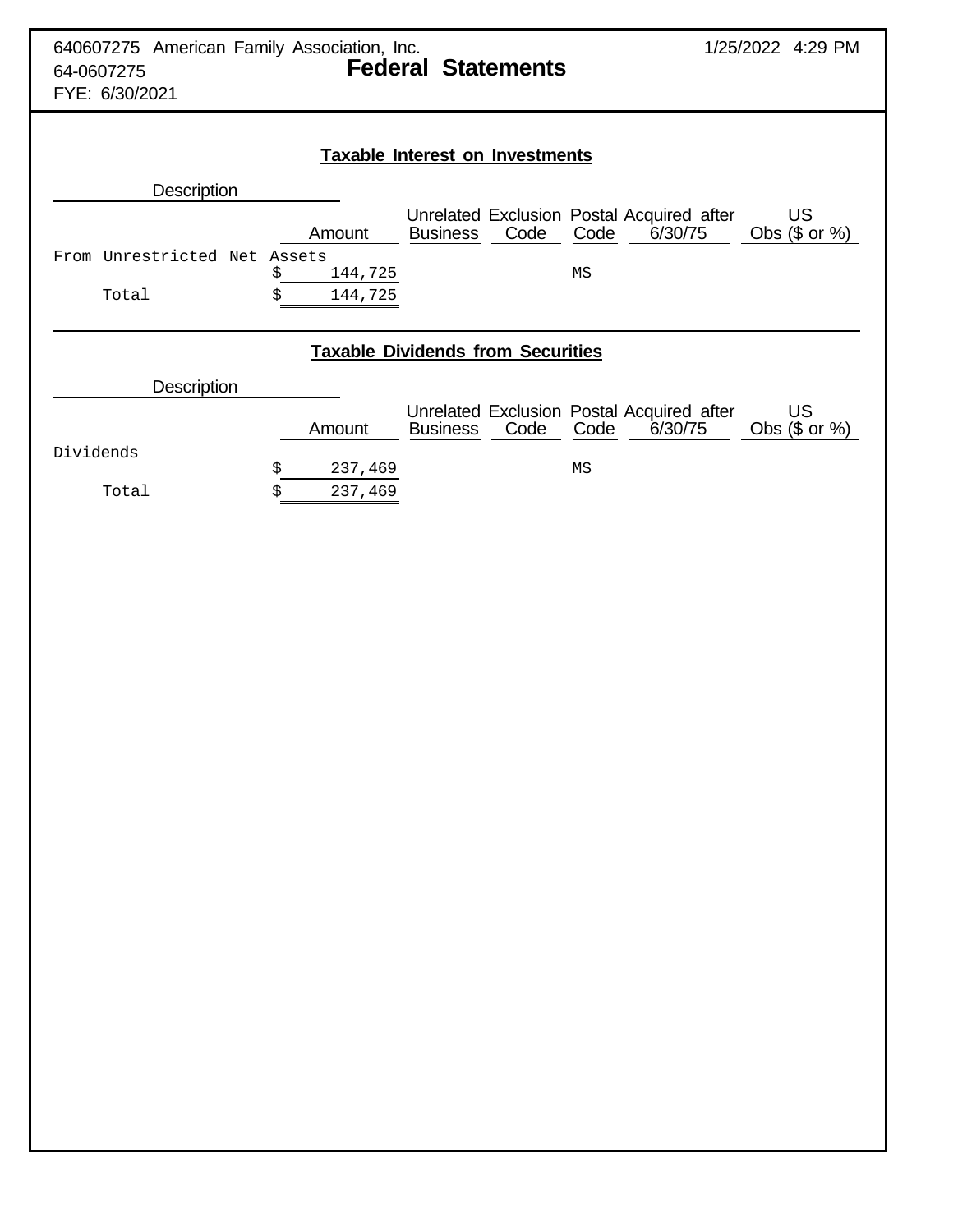## **Form 990, Part IX, Line 24e - All Other Expenses** Total Program Management & Fund Description **Expenses Service General Raising** Construction Construction Description Internet Broadcast Fees \$ 496,000 \$ 446,400 \$ 37,200 \$ 12,400 Annuity Payments 469,697 469,697 Products and Premiums 394,530 355,077 29,590 9,863 Professional Fees 316,586 157,953 78,137 80,496 Computer Expense 297,658 267,893 22,324 7,441 22,232 267,893 22,324 22,324 22,324 22,324 22,324 22,233 Credit Fees and Collectio 220,908 198,817 16,568 5,523 Licenses and Permits 204,341 183,906 15,326 5,109 Program Services 185,525 166,973 13,914 4,638 Share-a-thon Expense 119,392 119,392 Satellite Service 106,484 95,836 7,986 2,662 Housing Allowance 104,569 94,112 7,843 2,614 Production 2,524 100,943 90,848 7,571 2,524 Telephone 92,195 82,975 6,915 2,305 Grounds and Maintenance 78,383 70,544 5,879 1,960 Scholarships 67,000 67,000 60,300 5,025 1,675 Bank Charges 66,951 60,256 5,021 1,674 Taxes and Licenses 49,177 44,260 3,688 1,229 Subscriptions 1,122 Public Education 1.081<br>
Use Tax 1.027 1.081<br>
Use Tax 1.027 Use Tax 41,076 36,968 3,081 1,027 Registration Fees 38,680 34,812 2,901 967 Honorariums 28,000 25,200 2,100 700 Janitorial Expenses 27,477 24,729 2,061 687 Equipment Rental 25,598 23,038 1,920 640 Dues 18,048 16,243 1,354 1,354 1,354 1,354 1,354 1,354 1,354 1,51 Security 16,697 15,028 1,252 1,252 1,252 15,028 1,252 1,252 1,252 1,252 1,252 1,252 1,252 1,252 1,252 1,252 1,252 1,252 1,252 1,252 1,252 1,252 1,252 1,252 1,252 1,252 1,252 1,252 1,252 1,252 1,252 1,252 1,252 1,252 1,252 Trash 13,517 12,165 1,014 338 Floral and Gifts 12,209 10,988 916 305 Auto Usage 11,822 10,639 887 296 Kitchen Expenses 10,838 9,754 813 271 Resource Material 10,722 9,650 804 268<br>Commissions 105 3,794 316 Commissions 4,215 3,794 316 105 Special Events/Projects 4,087 3,678 307 102 Pest Control 3,073 2,766 230 77

Miscellaneous 2,832 2,549 212 71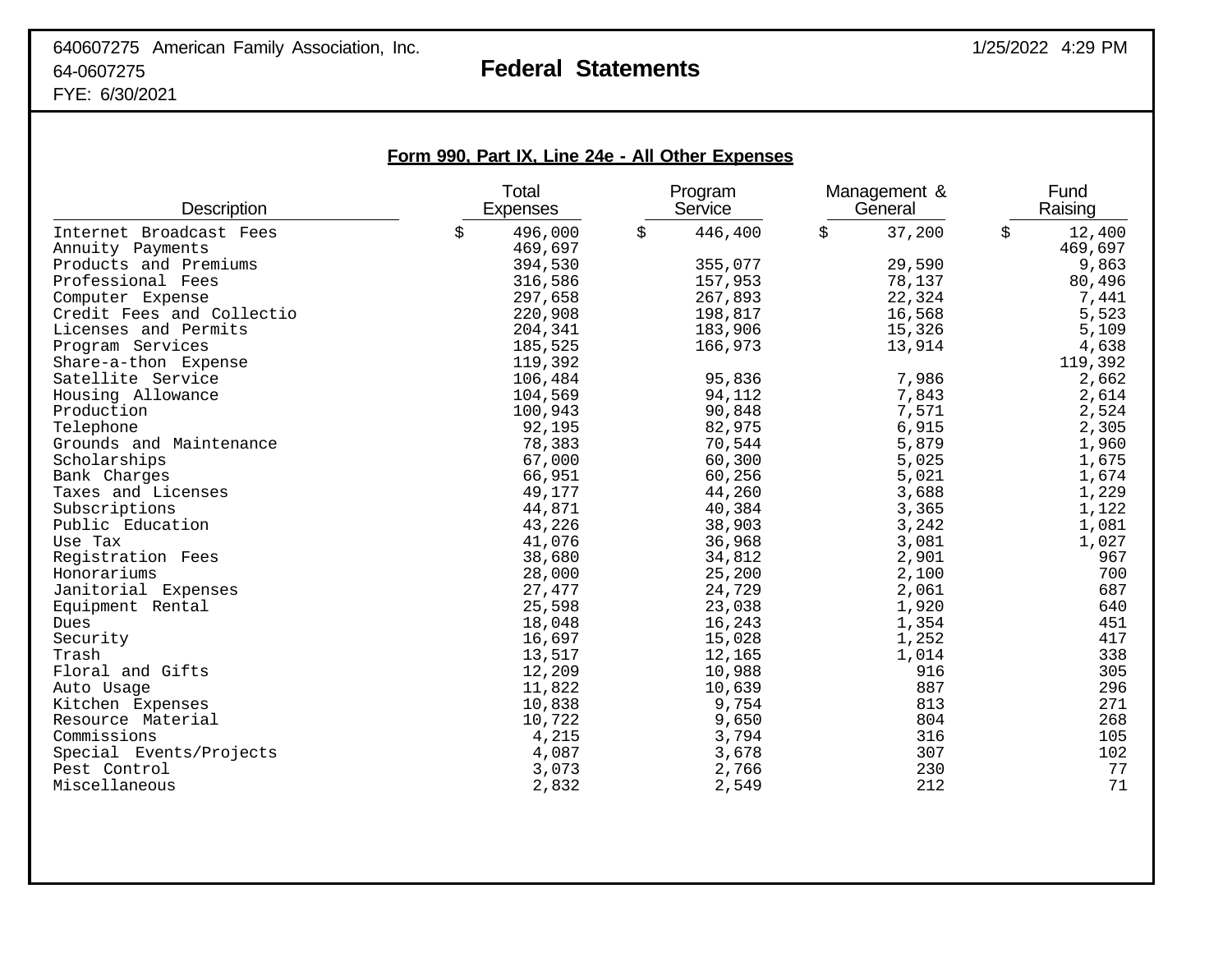| Description | Total<br>Expenses | Program<br>Service          | Management &<br>General   | Fund<br>Raising |
|-------------|-------------------|-----------------------------|---------------------------|-----------------|
| Total       | 3,727,327<br>\$   | $\frac{2,697,438}{ }$<br>\$ | $\frac{1}{289,762}$<br>\$ | 740,127<br>\$   |
|             |                   |                             |                           |                 |
|             |                   |                             |                           |                 |
|             |                   |                             |                           |                 |
|             |                   |                             |                           |                 |
|             |                   |                             |                           |                 |
|             |                   |                             |                           |                 |
|             |                   |                             |                           |                 |
|             |                   |                             |                           |                 |
|             |                   |                             |                           |                 |
|             |                   |                             |                           |                 |
|             |                   |                             |                           |                 |
|             |                   |                             |                           |                 |
|             |                   |                             |                           |                 |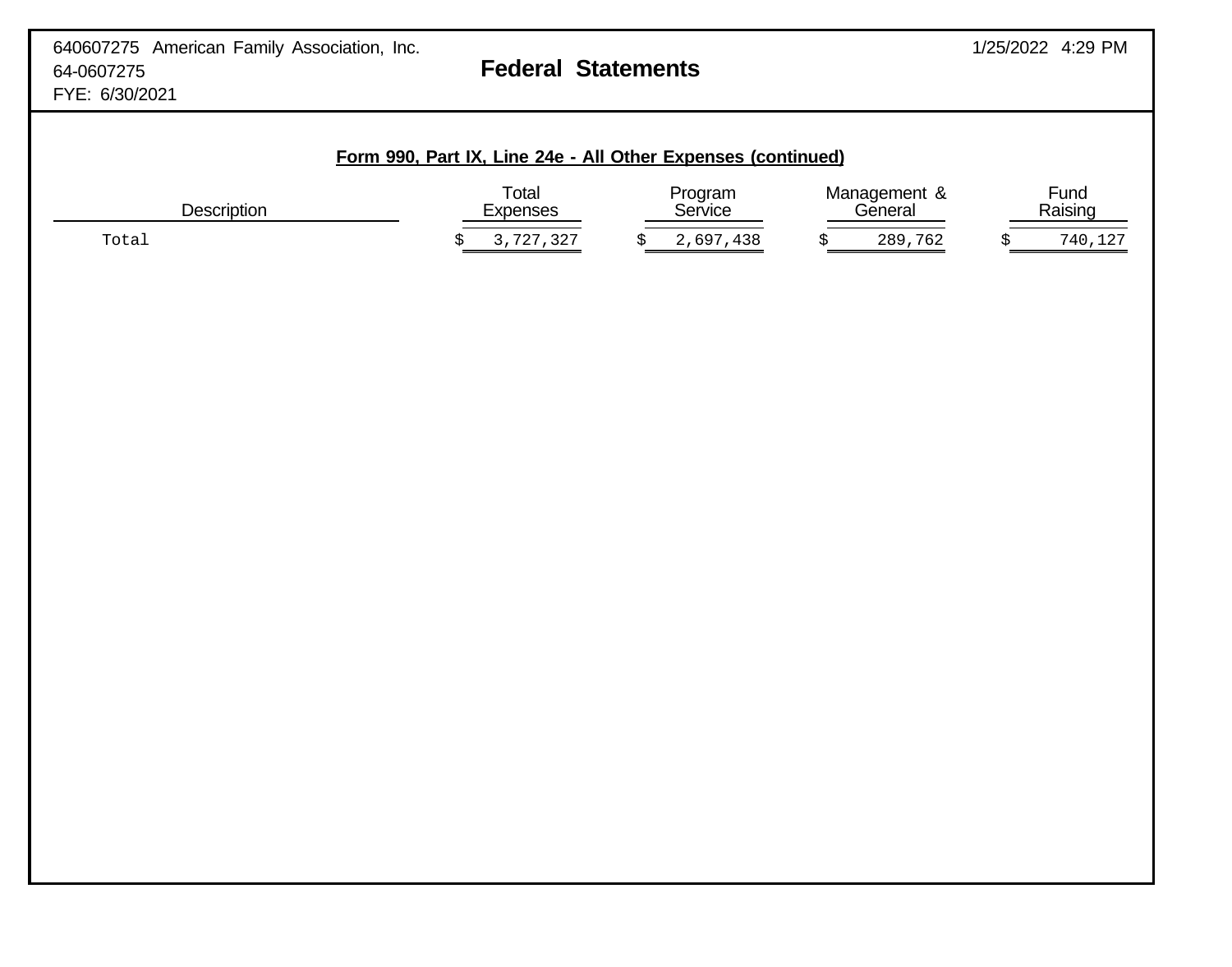640607275 American Family Association, Inc. 1/25/2022 4:29 PM 64-0607275 **Federal Statements**

FYE: 6/30/2021

# **Schedule A, Part II, Line 1(e)**

| <b>Description</b>                        | Amount                  |
|-------------------------------------------|-------------------------|
| PPPL Forgiveness<br>Contributions         | 1,391,800<br>24,348,146 |
| Joseph Robson Estate<br>Cash Contribution | 2,359,255               |
| Total                                     | 28,099,201              |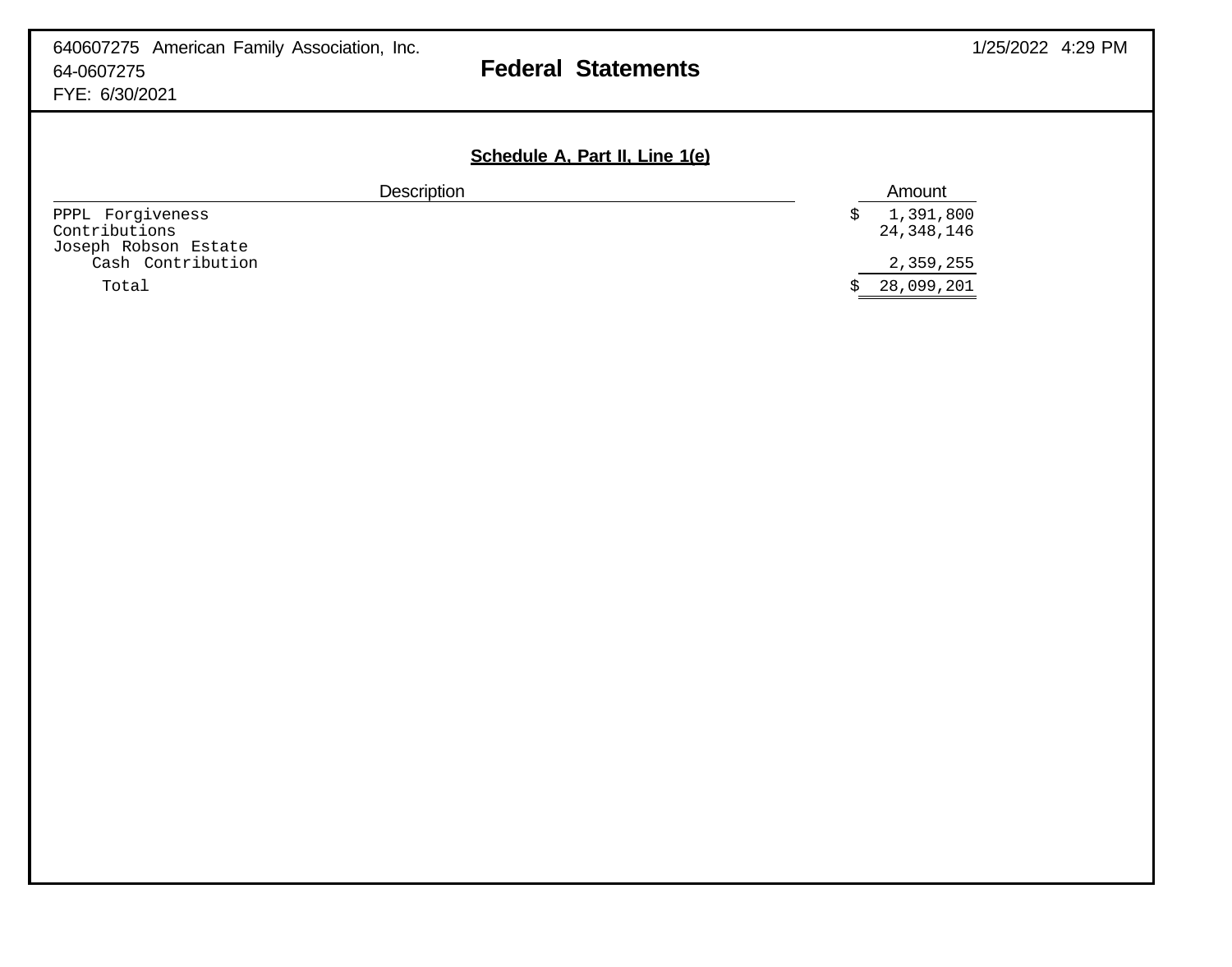|  | Schedule A, Part II, Line 5 - Excess Gifts |  |
|--|--------------------------------------------|--|
|--|--------------------------------------------|--|

| Donor Name           | Total<br>Excess |  |         |
|----------------------|-----------------|--|---------|
| Joseph Robson Estate | 2,359,255       |  | 295,820 |
| Total                | 2,359,255       |  | 295,820 |